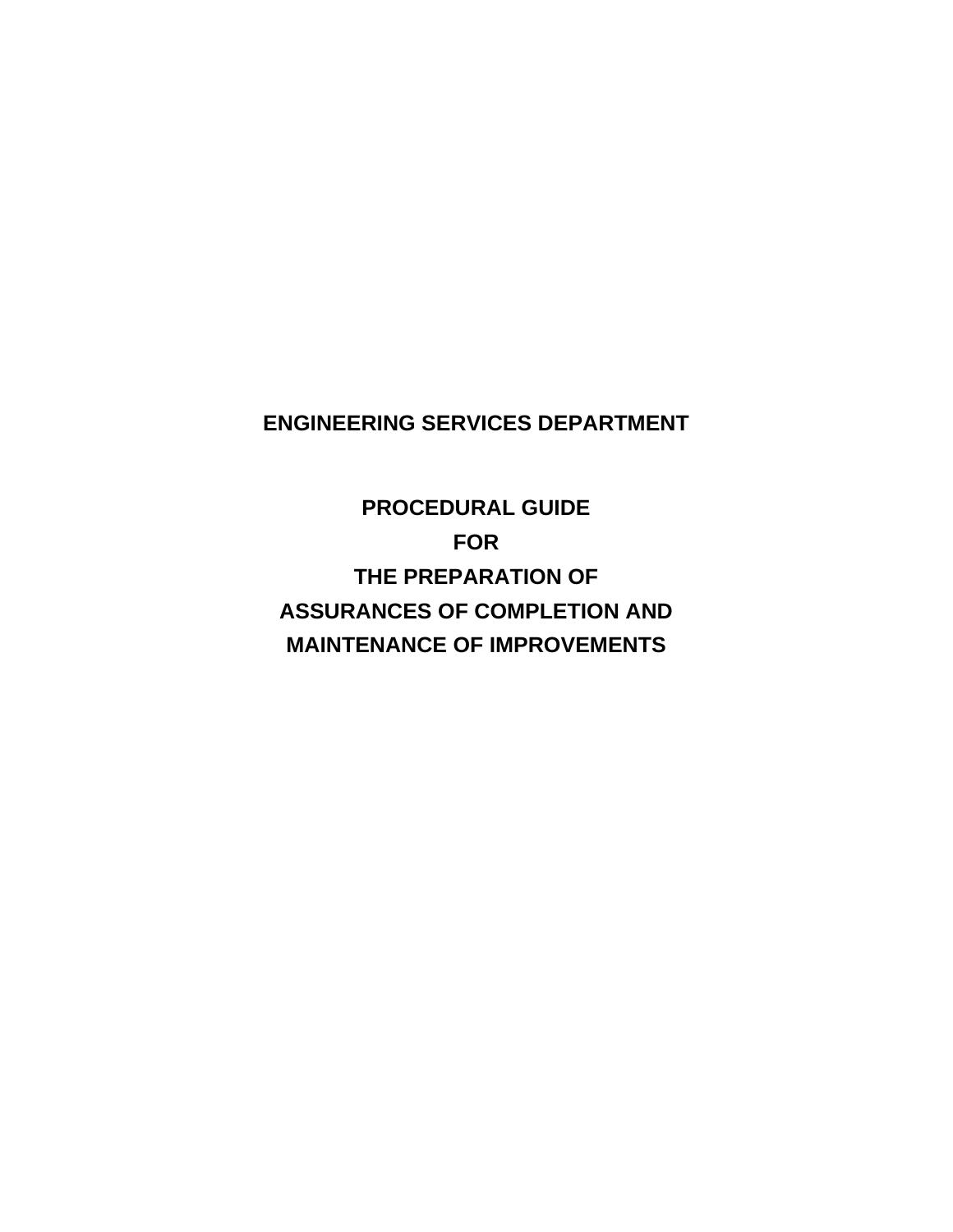# **TABLE OF CONTENTS**

- I. ASSURANCES FOR COMPLETION OF PLATTED IMPROVEMENTS GENERALLY
- II. PERFORMANCE GUARANTEE FOR PLATTED IMPROVEMENTS
- III. PARTIAL PERFORMANCE GUARANTEE FOR PLATTED IMPROVEMENTS
- IV. MAINTENANCE GUARANTEE FOR PLATTED IMPROVEMENTS
- V. UNIT COSTS
- VI. APPROVAL TIMEFRAMES
- VII. PERFORMANCE GUARANTEE FOR COMMERCIAL SITE IMPROVEMENTS
- VIII. PERFORMANCE GUARANTEE FOR RIGHT-OF-WAY IMPROVEMENTS
- IX. MAINTENANCE GUARANTEE FOR RIGHT-OF-WAY IMPROVEMENTS
- X. RELEASE OF ASSURANCE DOCUMENTS
- X. COMMON PROBLEM AREAS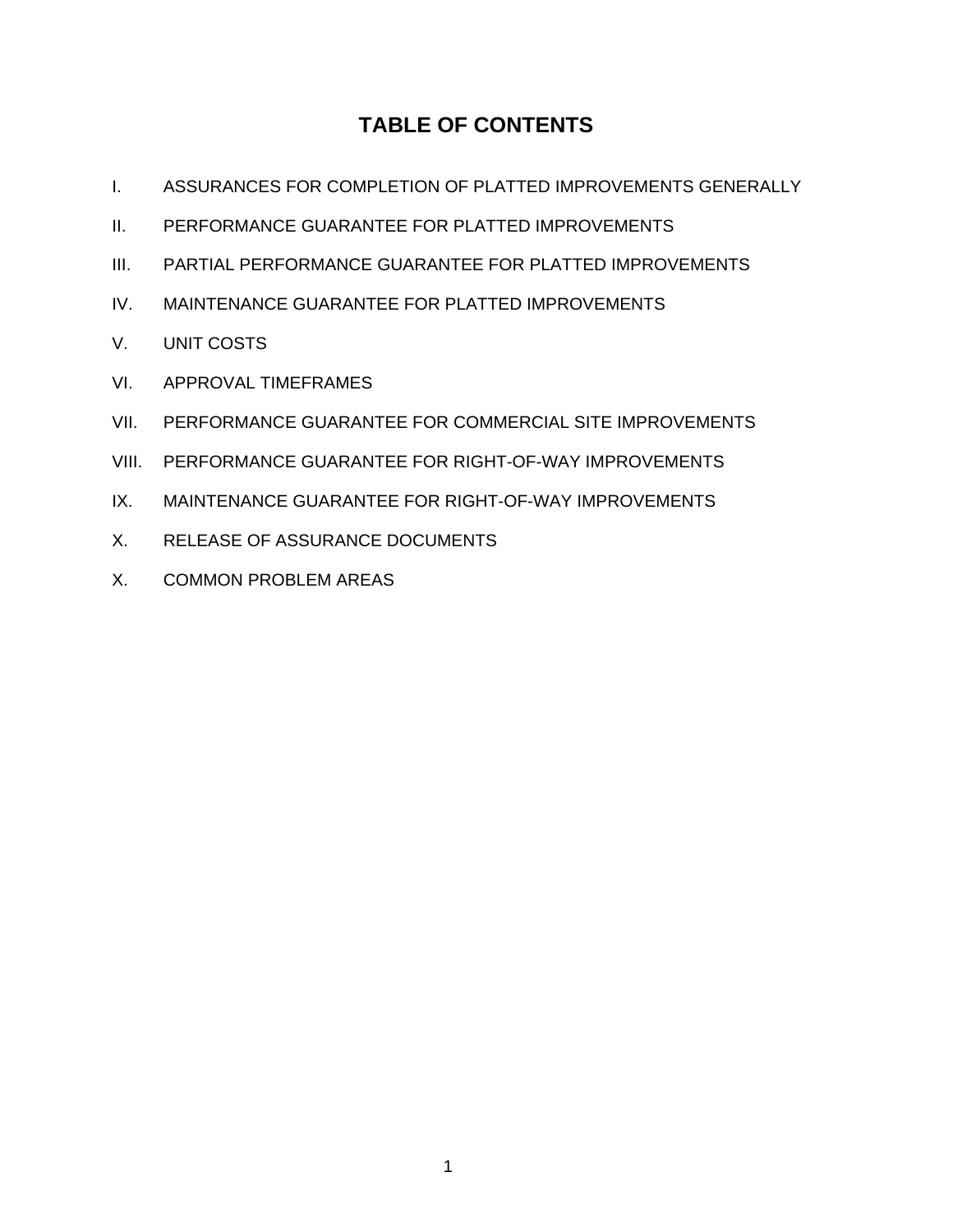|  | EXHIBIT A - Certificate of Cost Estimate-Plat Improvements Performance                                             |
|--|--------------------------------------------------------------------------------------------------------------------|
|  | EXHIBIT B - Bond-Performance (or Partial) Plat Improvements                                                        |
|  | EXHIBIT C - Letter of Credit-Performance (or Partial) Plat Improvements                                            |
|  | EXHIBIT D - Cash or Escrow Agreement-Performance (or Partial)                                                      |
|  | <b>EXHIBIT E</b> - Certificate of Cost Estimate-Partial Performance                                                |
|  |                                                                                                                    |
|  | EXHIBIT F - Certificate of Cost Estimate- Plat Improvements Maintenance                                            |
|  | EXHIBIT G - Bond-Plat Improvements Maintenance                                                                     |
|  | EXHIBIT H - Letter of Credit-Plat Improvements Maintenance                                                         |
|  | EXHIBIT I - Cash or Escrow Agreement-Plat Improvements Maintenance                                                 |
|  |                                                                                                                    |
|  | EXHIBIT J - Certificate of Cost Estimate-Commercial Site Improvements                                              |
|  | EXHIBIT K - Bond-Commercial Site Improvements Performance                                                          |
|  | <b>EXHIBIT L</b> - Letter of Credit-Commercial Site Improvements Performance                                       |
|  | EXHIBIT M - Cash or Escrow Agreement-Commercial Site Improvements Performance                                      |
|  |                                                                                                                    |
|  | EXHIBIT N - Certificate of Cost Estimate-R-O-W Improvements                                                        |
|  | EXHIBIT O - Bond-R-O-W Improvements Performance                                                                    |
|  | EXHIBIT P - Letter of Credit-R-O-W Improvements Performance                                                        |
|  | EXHIBIT Q - Cash or Escrow Agreement-R-O-W Improvements Performance                                                |
|  | <b>RIGHT-OF-WAY-M/G</b>                                                                                            |
|  | EXHIBIT R - Certificate of Cost Estimate-R-O-W Maintenance                                                         |
|  | EXHIBIT S - Bond-R-O-W Maintenance                                                                                 |
|  | <b>EXHIBIT T</b> - Letter of Credit-R-O-W Maintenance                                                              |
|  | EXHIBIT U - Cash or Escrow Agreement-R-O-W Maintenance                                                             |
|  | EXHIBIT V - Specifications for Design and Installation by Developers of Traffic Control<br>Devices on County Roads |
|  | EXHIBIT W - Engineer's Certificate-Completion of Improvements                                                      |
|  | EXHIBIT X - Engineer's Certificate-Partial Completion of Improvements                                              |
|  | EXHIBIT Y - Subgrade Certification                                                                                 |
|  | <b>EXHIBIT Z - Underdrain Certification</b>                                                                        |
|  | EXHIBIT AA - Memorandum of Understanding                                                                           |
|  |                                                                                                                    |

## PLATTING P/G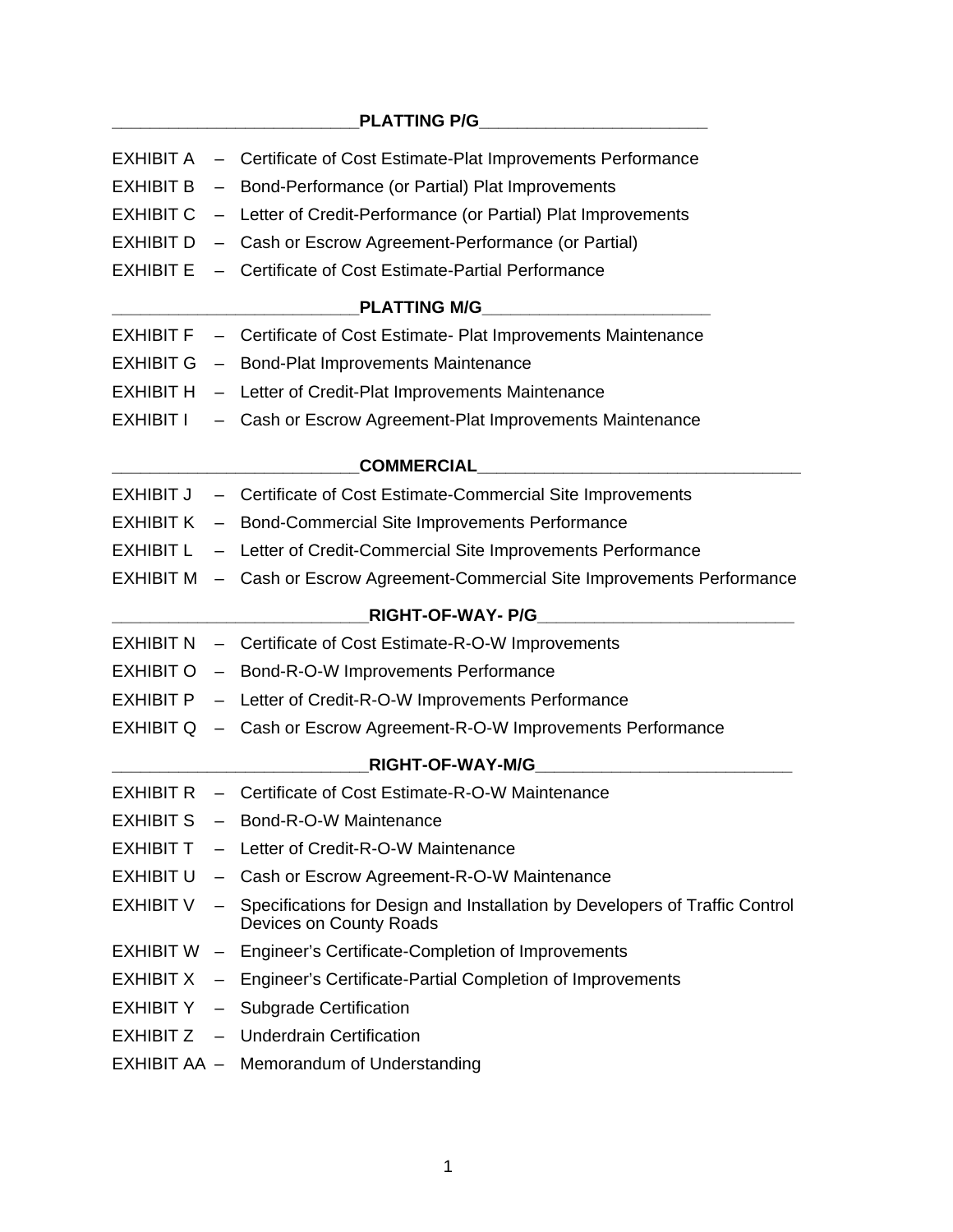#### **PURPOSE**

This Guide is not intended to conflict with the Land Development Code or agreement signed by the Board of County Commissioners. To the extent of any conflict the Land Development Code or agreement signed by the Board of County Commissioners shall control.

The purpose of this manual is to provide guidelines for the preparation, submittal, and release of assurances of completion and maintenance. These assurances are deemed necessary for the health, safety, or welfare of the public and to guarantee to the County the completion and quality of materials and workmanship of such improvements.

This manual will enable bonding submittals to be uniformly and adequately prepared to facilitate review and approval in a timely manner.

This manual is not to be construed as a set of codes of the Engineering Services Department. Therefore, future Pasco County ordinance changes and departmental policy revisions may dictate changes to certain established guidelines contained herein.

#### **AUTHORITY**

The authority for this manual is the Pasco County Land Development Code (and subsequent revisions), which was adopted by the Board of County Commissioners on December 19, 1989 (Ordinance No. 89-21).

In addition to the Land Development Code, the following documents have been referenced:

- 1. Florida Statutes, Chapter 177, *Land Boundaries*.
- 2. Florida Department of Transportation, *Roadway and Traffic Design Standards*, January

2006, or latest version.

#### **I. ASSURANCES FOR COMPLETION FOR PLATTED IMPROVEMENTS**

It is required by the Land Development Code Section 306, that if record platting is to be done before all approved, required, and authorized improvements are complete an assurance of completion shall be given to the County. At such time as all improvements are completed, an assurance of maintenance shall be given to the County for those improvements that are to be eventually County-maintained.

All assurances submitted to the County shall be in the format approved by the County Attorney's Office and as shown in the corresponding Exhibits. The assurances submitted must name the developer as principal, not the contractor or another third party. Any guarantees submitted by a principal other than the developer will be returned.

A. Assurances of Completion

Depending upon the stage of construction completion at the time the cost estimate is submitted, either a performance guarantee or a partial performance guarantee may be applicable as follows.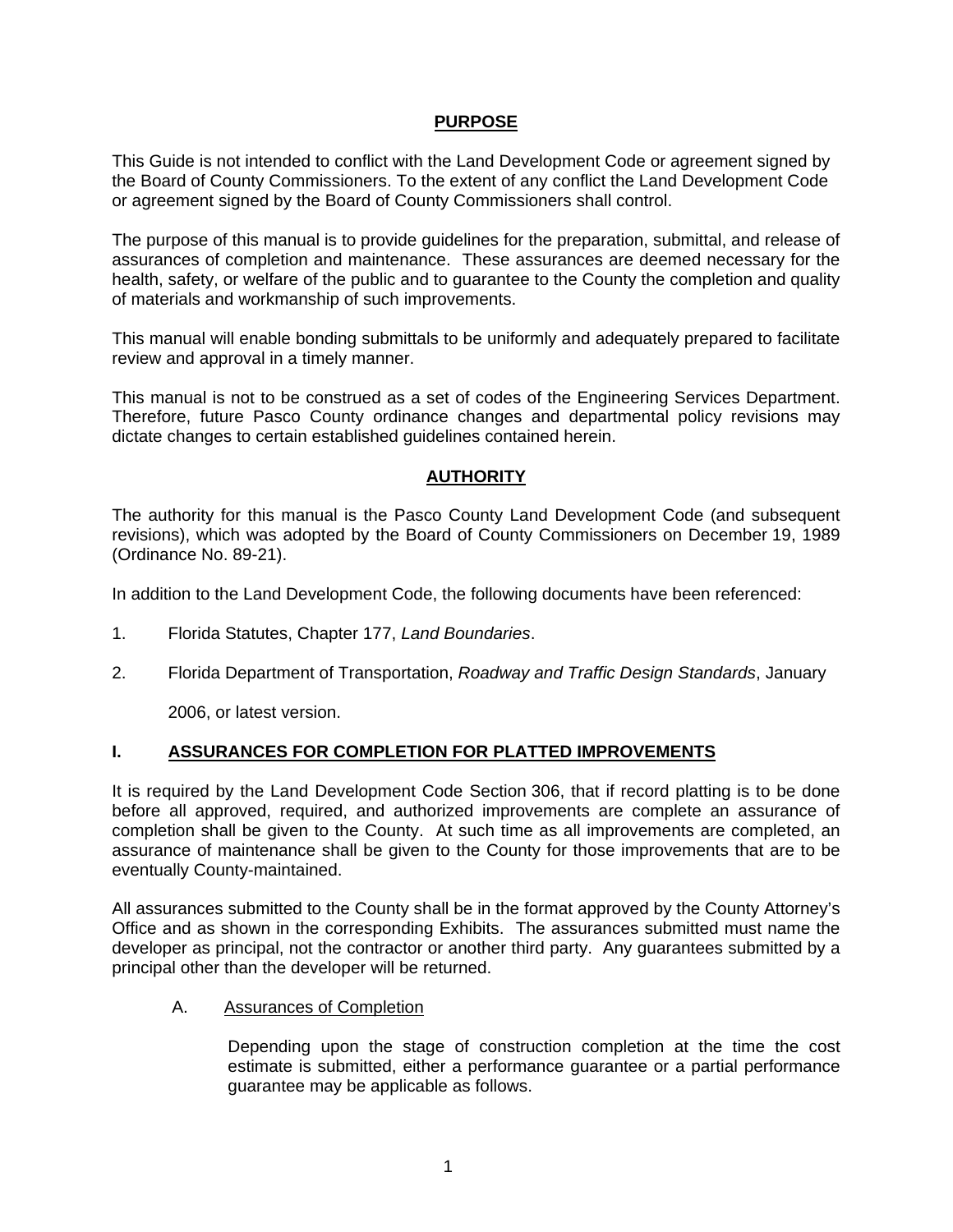#### 1. Performance Guarantee

This document must be sufficient to guarantee that all required or approved improvements will be completed. The amount of this guarantee shall be 125% of the cost of providing and installing the improvements or a minimum of \$5,000, whichever is greater.

#### 2. Partial Performance Guarantee

This document is used involving property upon which a portion of the approved improvements have been completed. The amount of this guarantee is an amount equal to 125% of the cost of installing the remaining incomplete improvements, or the amount of \$5,000, whichever is greater.

#### B. Acceptable Document Forms

The documentation for any of the applicable required guarantees may take any of the following forms:

- 1. A surety bond
- 2. A letter of credit
- 3. An escrow agreement
- 4. Cash bond
- 5. In the case of a Community Development District, organized and existing pursuant to Florida Statute Chapter 190, the District may submit an agreement for the certification, restriction and assurance of funds for the project.

Any form used must comply with the corresponding Exhibit in the Guide and may be subject to approval from the County Attorney and County Risk Management.

 Any document chosen must be made valid for a minimum of eighteen (18) months.

 In all cases, the chosen document must show the exact name of the project as shown on the plans or, if platted, on the recorded plat.

 The assurance document shall not be submitted to the Engineering Inspections Division prior to the cost estimate being County-approved, since the amount of the document must agree with the cost estimate. Any assurance document so received will be returned to the developer for resubmittal after the cost estimate is approved.

#### C. Assurances and Record Platting

Any one of the three assurances, a performance guarantee, partial performance guarantee, or maintenance guarantee if all improvements are completed, may be used at the time of record platting.

 If a performance guarantee is being used, it should be noted that PRMs (permanent reference monuments) are NOT included in the cost estimate. According to Florida Statute, Chapter 177.091(7), "Permanent reference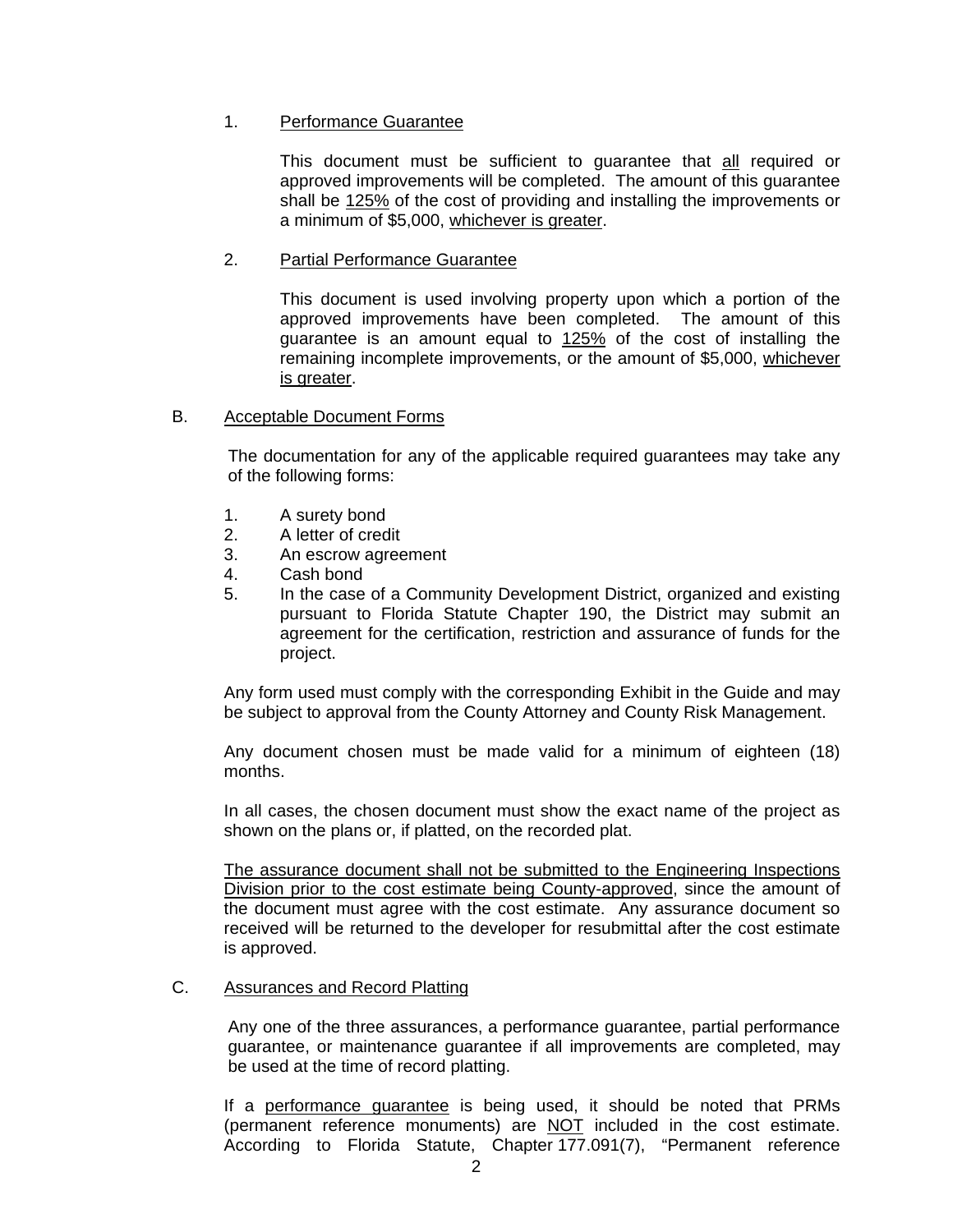monuments shall be set before the recording of the plat. . . ." Conversely, Chapter 177.091(8), F.S., permits the bonding of Permanent Control Points (PCP) and states they "shall be set prior to the expiration of the bond." Therefore, PCPs will be included in the cost estimate since they will be set at a later time.

 The record platting process is begun through contact with the County Surveyor. It is this platting process that initiates the final inspection of a subdivision and terminates in the plat being recorded with an assurance.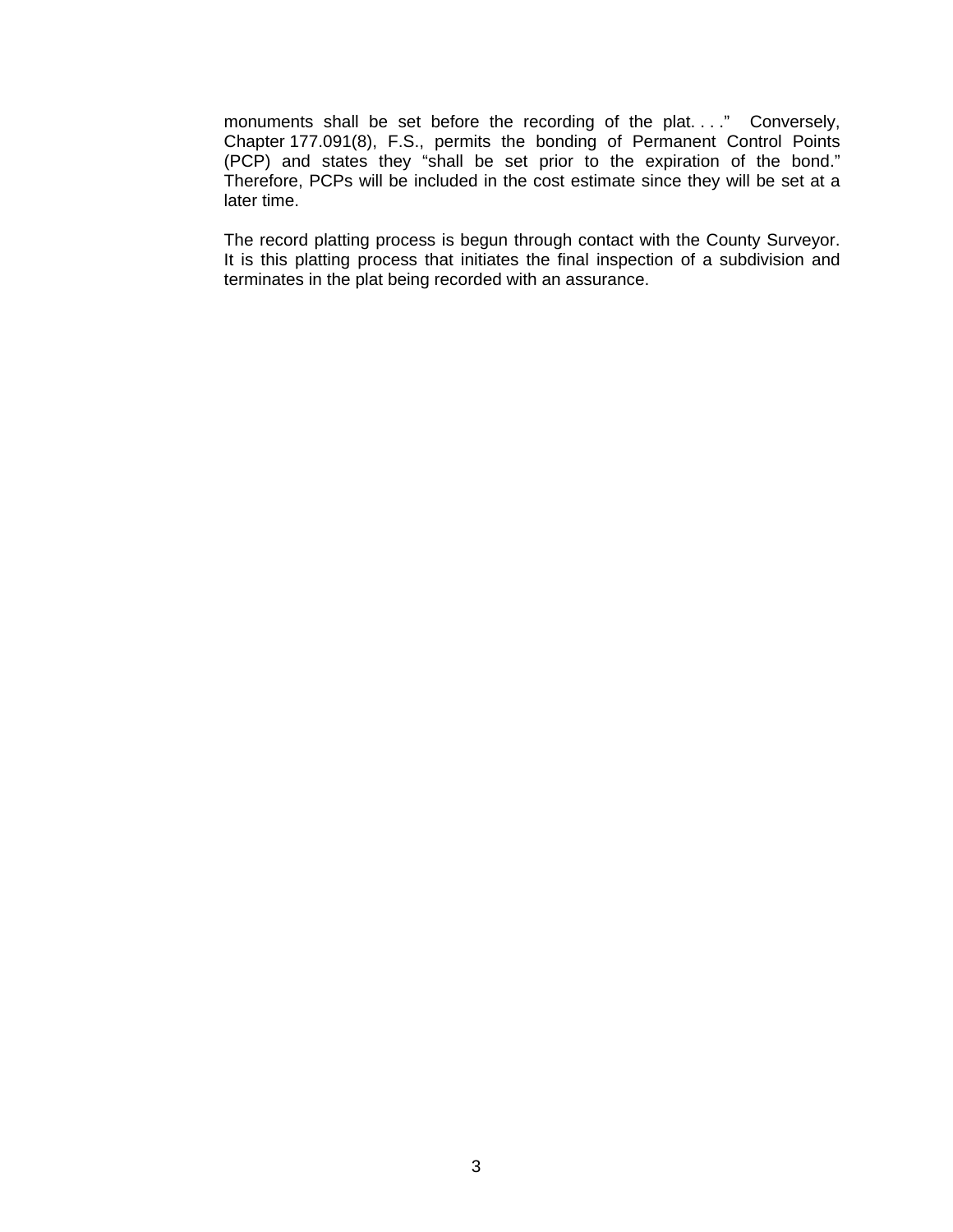### **II. PERFORMANCE GUARANTEE FOR PLATTED IMPROVEMENTS**

#### Purpose

According to the Code, Section 306.14, a developer may post an assurance of completion prior

to record platting for the sole purpose of obtaining building permits.

#### A. Acceptable Guarantee Format

 Bonding prior to platting may be accomplished with a performance guarantee. Refer to **Exhibits B, C or D** for acceptable assurance formats which are subject to County Attorney approval and Risk Management approval. It should be noted that when bonding prior to platting with a performance guarantee, PCPs are included in the cost estimate.

#### B. Limitations

1. No Certificate of Occupancy shall be issued for such permitted structures until the said plat is approved and recorded, and all approved improvements are substantially completed, including fire protection systems, drainage facilities and ADA compliant modifications to all existing improvements.

2. An assurance of maintenance cannot be used for bonding prior to platting; only an assurance of completion is acceptable.

3. The assurance of completion cannot be released and the assurance of maintenance accepted prior to the plat being approved and recorded.

#### C. Cost Estimate Example

#### 1. Acceptable Format

The Engineering Inspections Division is the appropriate place to submit a cost estimate. In order to facilitate the expeditious approval of cost estimates, the examples shown on the following pages are to be followed in regard to content, where applicable, and format. Cost estimates submitted in other than in Procedural Guide format will be returned. A cost estimate is not official until signed and sealed by the developer's engineer and signed by the Engineering Inspections Division.

 The cost estimate may be checked to ensure that all necessary items are included. Quantities, unit costs, and extensions may be checked. Any errors found will require the resubmittal of the cost estimate. Inaccurate submittals may result in transmittal to the Florida Department of Business and Professional Regulation.

#### 2. Cost Estimate

On **Exhibit A** an example is given to illustrate the proper completion of a performance cost estimate.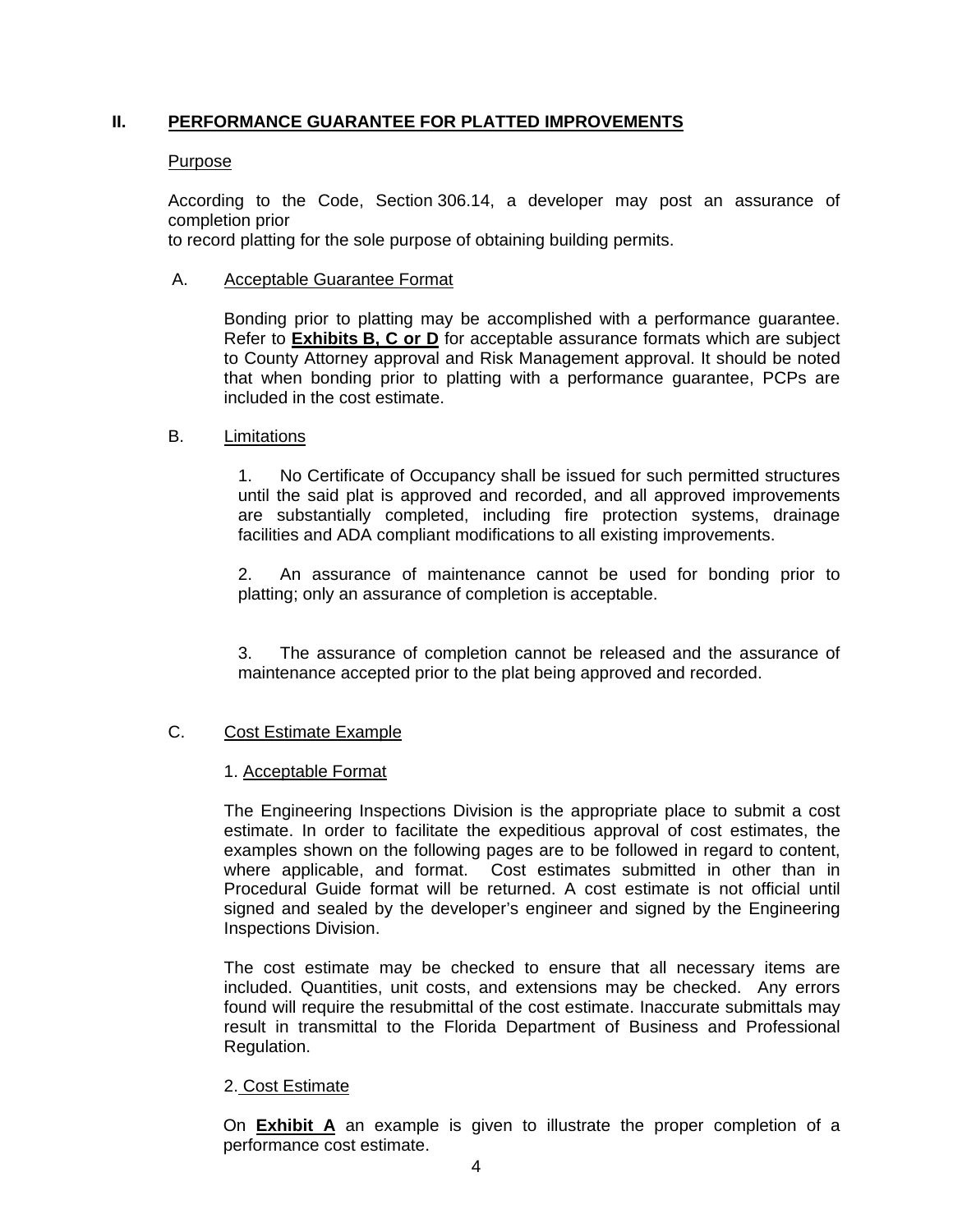The cost estimate is divided into two schedules; i.e., I and II. Schedule I contains all required improvements other than items pertaining to utilities. Schedule II contains all required improvements relating to utilities. This separation of utility improvements from other improvements is for both performance and partial performance guarantees.

 Street signs and traffic control signs are required County improvements, the cost of which must be included in Schedule I of the cost estimate. All signs and traffic control to be installed must meet County standards and specifications as determined by the Traffic Operations Division.

**Exhibit V** is the "Specifications for Design and Installation by Developers of Traffic Control Devices on County Roads."

 If bonding prior to platting is being done, and PCPs must be included. In the case of platting with a performance guarantee, the PCPs will be included in the estimate, and the PRMs are required to be set at time of platting.

#### 3. Professional Services

 In all instances of preparing a cost estimate for an assurance of completion on a subdivision, Schedule ID, Miscellaneous Items, must list any professional services that apply; i.e., record drawings, assurance of maintenance cost estimate, Engineer's Certificate, and materials testing.

 The unit cost for each of the applicable services will be determined in the following manner. If the developer defaults on his/her guarantee necessitating the County to claim the assurance document, and one or more of the deficiencies is a professional service, the County would expect that they could hire the engineering firm handling the project to provide the deficient service at the unit cost shown in the cost estimate.

#### D. Documentation and Fees Required

The performance guarantee required by the Land Development Code must have certain documentation submitted prior to presenting an assurance to the BCC for acceptance.

#### FEE: \$150.00 must be paid prior to County-approved cost estimate being issued

1. Cost Estimate

A performance guarantee cost estimate, signed and sealed, in accordance with **Exhibit A** must be submitted to the Engineering Inspections Division for approval. Upon County-approval of the cost estimate, a copy of the Certificate of Cost Estimate (signed and dated) will be returned to the submitting engineer.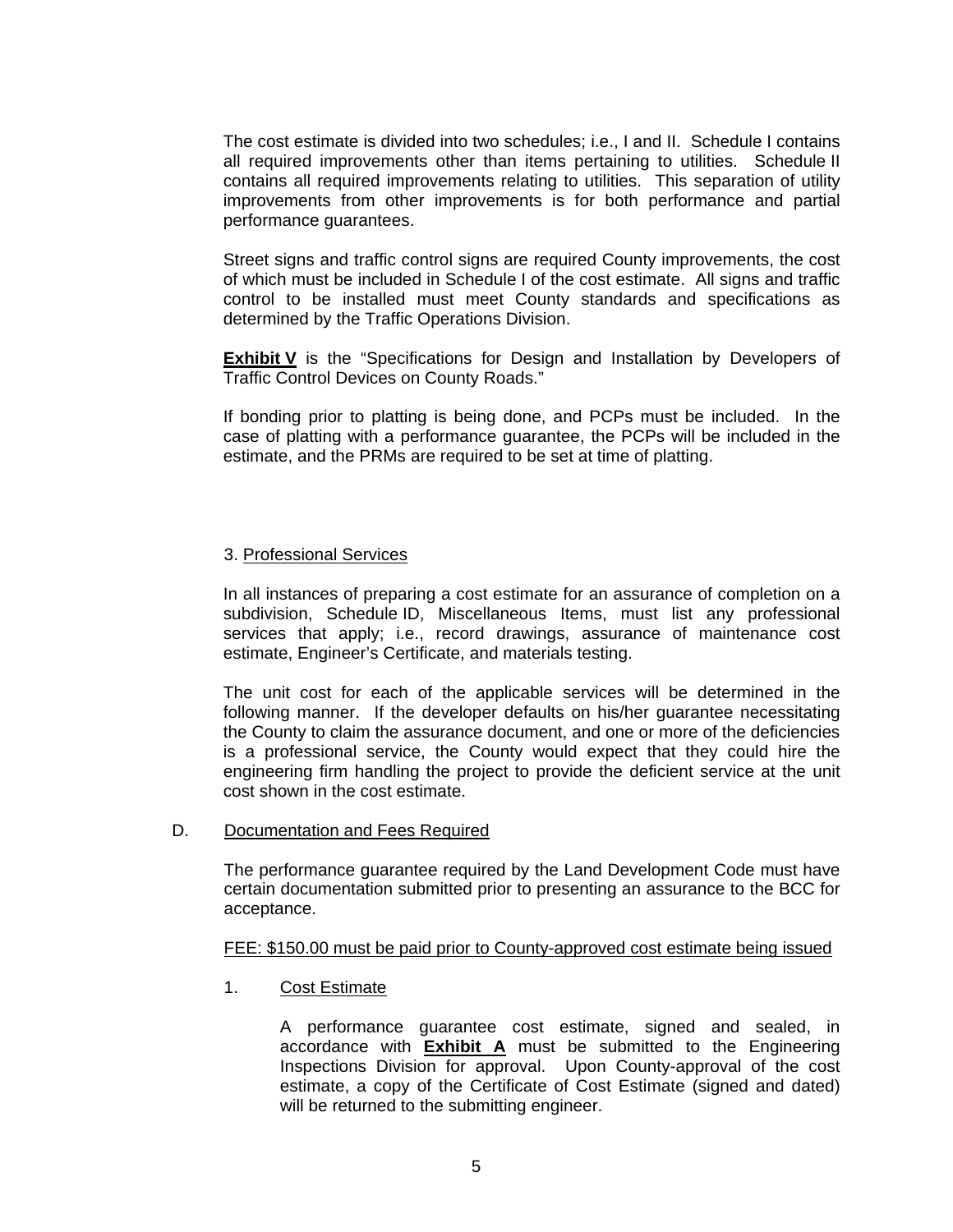2. Test Reports

Test reports must be done by a reputable testing laboratory and certified by a Florida registered engineer. Such tests shall be done as required by and in conformance with all criteria of the *Pasco County Engineering Services Department Testing Specifications for Construction of Roads, Storm Drainage, and Utilities* (latest edition).

 If no improvements are shown on the cost estimate as complete which would require test reports, then it is not necessary to submit test reports at this time. When some items are shown complete within a certain subschedule; i.e., road construction, sub base, and base, the test reports are required on these two items. If the tests failed on the base, then the item can be reclassified as incomplete or the assurance approval process put on hold until the base is corrected and passing tests are obtained.

 The test reports must clearly and accurately show by street designation and station location where the test was made. If a test result is a failure, necessary corrections are made and a retest is taken at the same location to ensure a correction of the problem. Every retest will be clearly so designated in the report. When a complete package of test reports is being submitted for a project, they must be so arranged that all tests of a given type; i.e., base, concrete, soil cement, etc., are together and not scattered throughout the package.

 Each sheet of the test report must clearly identify what material is being tested; i.e., compacted sub base, stabilized sub base, etc.

3. Assurance Document

The assurance document selected must be in the approved format as shown in **Exhibits B, C or D** for acceptable assurance formats and is subject to County Attorney approval and Risk Management approval.

 The assurance document must not only be in the approved format and content but the dollar amount must agree with that shown on the Countyapproved cost estimate.

#### E. Reduction of Performance Guarantee

In instances where a performance guarantee has been accepted by the Board, the developer may request a partial release of a monetary amount equal to those required or approved improvements that have been completed as noted by the Engineering Inspections Division. It must be noted that no maintenance assurance document covering a unit or phase of required or approved improvements will be accepted until such time as all incomplete portions of the unit or phase to be County-maintained have been completed and any performance guarantee covering these improvements has been fully released by the County.

A cost estimate complying with the format referred to in **Exhibit E** will be submitted to the Engineering Inspections Division. The format of the cost estimate is required to indicate what items are to be considered complete.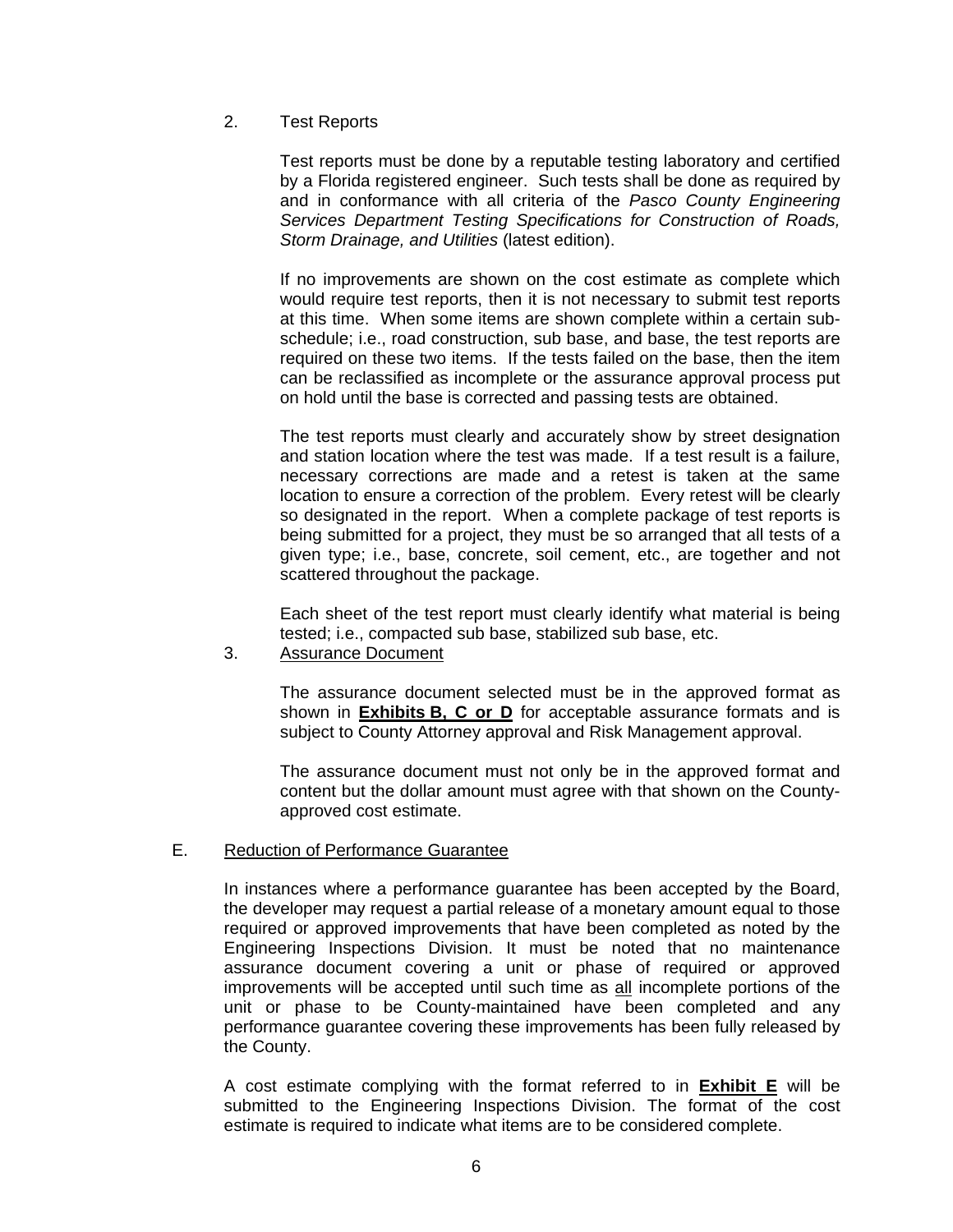- 1. All improvements listed as completed must be inspected and passed, including test reports if so required.
- 2. A new guarantee must be submitted (upon approval of the cost estimate) in the correct (reduced) amount.
- 3. Engineering Inspections Division may then request that the BCC reduce the amount of the guarantee as shown on the cost estimate.
- \* It should be noted that some items that have been deemed complete at the time of partial release may have to be reinspected or deemed as incomplete if these items fall into a failing condition, i.e. sidewalks that passed inspection at the partial release stage may be broken at time of final inspection and are therefore incomplete and unable to pass inspection.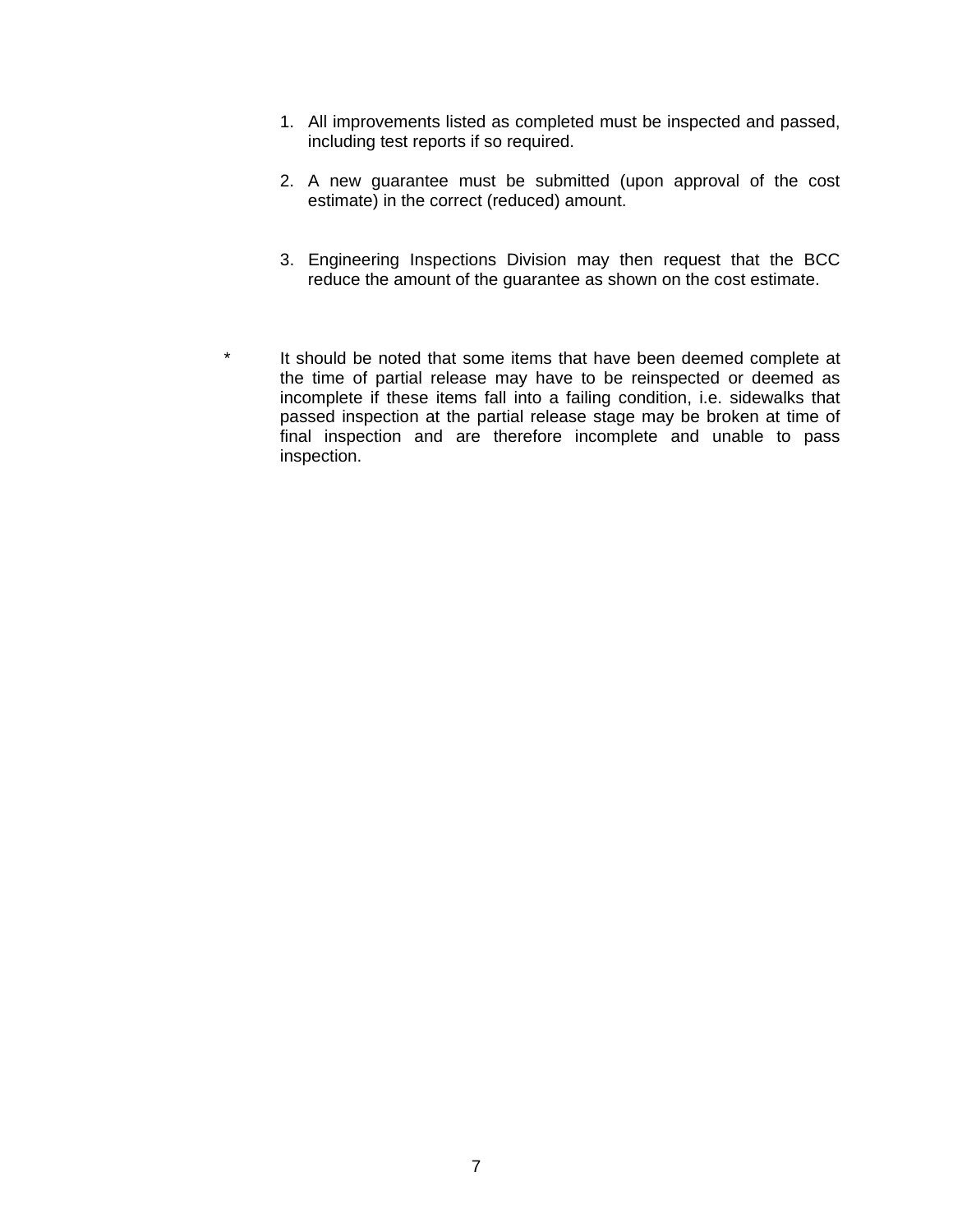#### **EXHIBIT A**

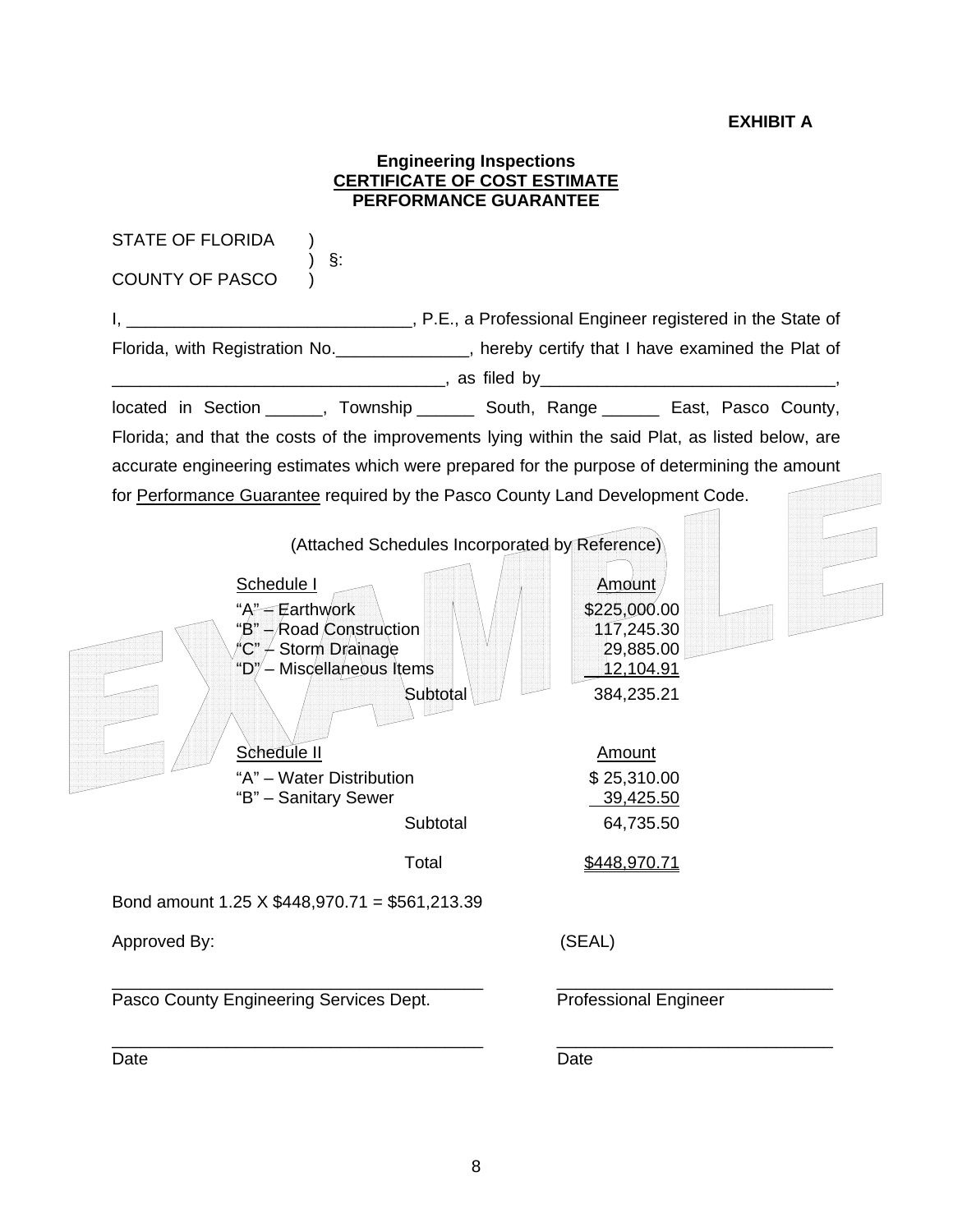| <b>PROJECT</b> |                 |                        | <b>SCHEDULE</b><br>IA-EARTHWORK |                     |  |
|----------------|-----------------|------------------------|---------------------------------|---------------------|--|
| <b>UNIT</b>    | <b>QUANTITY</b> | <b>DESCRIPTION</b>     | <b>UNIT PRICE</b>               | <b>TOTAL AMOUNT</b> |  |
| ${\sf CY}$     | 60,000          | Site Grading           | 3.75                            | 225,000.00          |  |
|                |                 | SUBTOTAL - SCHEDULE IA |                                 | 225,000.00          |  |
|                |                 |                        |                                 |                     |  |
|                |                 |                        |                                 |                     |  |
|                |                 |                        |                                 |                     |  |
|                |                 |                        |                                 |                     |  |
|                |                 |                        |                                 |                     |  |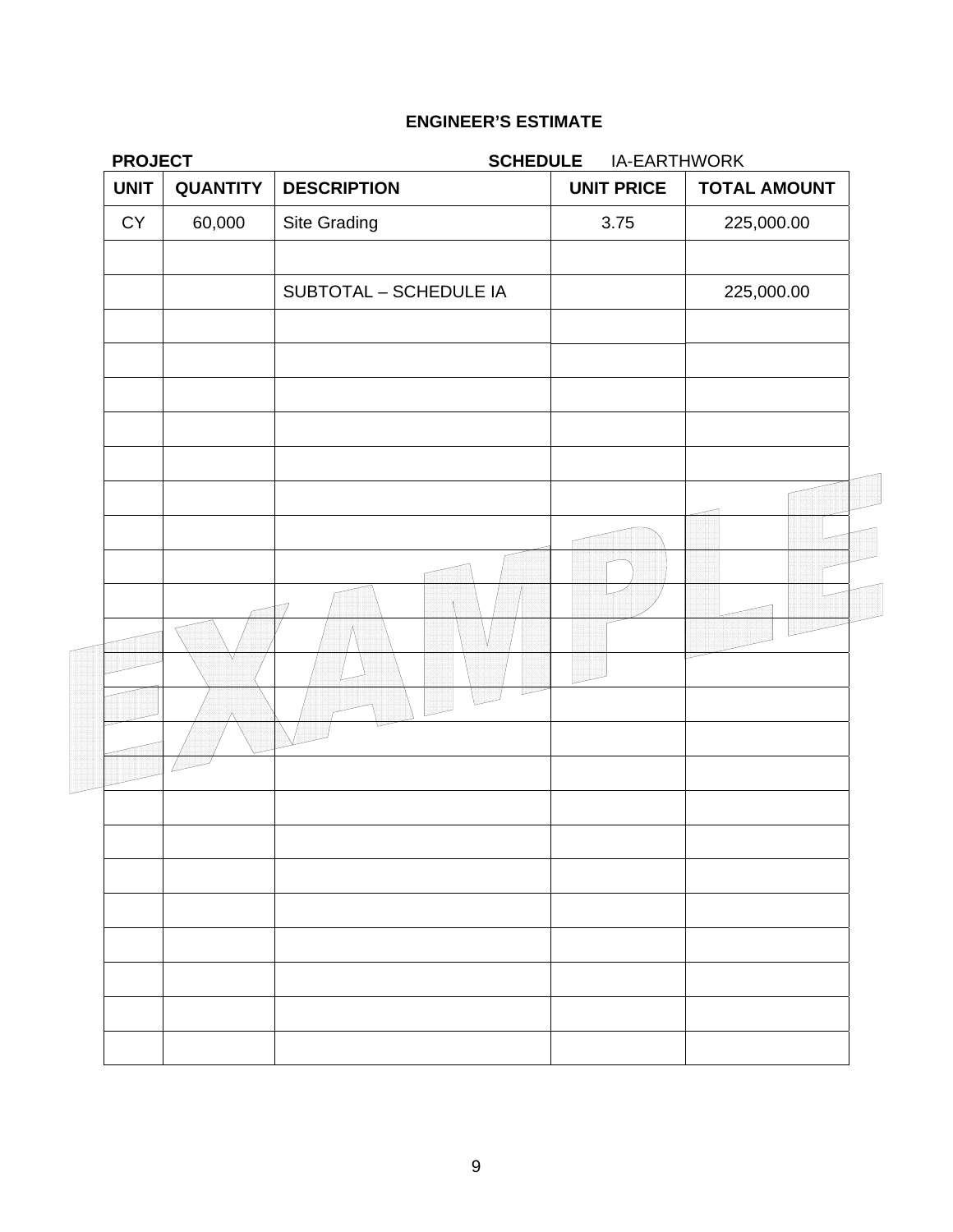| <b>PROJECT</b>                 |                               | <b>SCHEDULE IB-ROAD CONSTRUCTION</b> |                     |
|--------------------------------|-------------------------------|--------------------------------------|---------------------|
| <b>UNIT</b><br><b>QUANTITY</b> | <b>DESCRIPTION</b>            | <b>UNIT PRICE</b>                    | <b>TOTAL AMOUNT</b> |
| SY<br>1,660                    | 6" Stab. Under Curb (4' Wide) | 3.25                                 | 5,395.00            |
| SY<br>5,096                    | 6" S. C. Base                 | 8.50                                 | 43,316.00           |
| SY<br>5,096                    | 1" Asphalt Type S-III         | 3.30                                 | 16,816.80           |
| LF<br>3,735                    | 2' Concrete Valley Curb       | 5.20                                 | 19,422.00           |
| LF<br>120                      | 4' Concrete Valley Gutter     | 9.00                                 | 1,080.00            |
| LF<br>1,868                    | 6" Underdrain                 | 15.00                                | 28,020.00           |
| SY<br>4,565                    | Seed and Mulch                | .70                                  | 3,195.50            |
|                                | SUBTOTAL - SCHEDULE IB        |                                      | 117,245,30          |
|                                |                               |                                      |                     |
|                                |                               |                                      |                     |
|                                |                               |                                      |                     |
|                                |                               |                                      |                     |
|                                |                               |                                      |                     |
|                                |                               |                                      |                     |
|                                |                               |                                      |                     |
|                                |                               |                                      |                     |
|                                |                               |                                      |                     |
|                                |                               |                                      |                     |
|                                |                               |                                      |                     |
|                                |                               |                                      |                     |
|                                |                               |                                      |                     |
|                                |                               |                                      |                     |
|                                |                               |                                      |                     |
|                                |                               |                                      |                     |
|                                |                               |                                      |                     |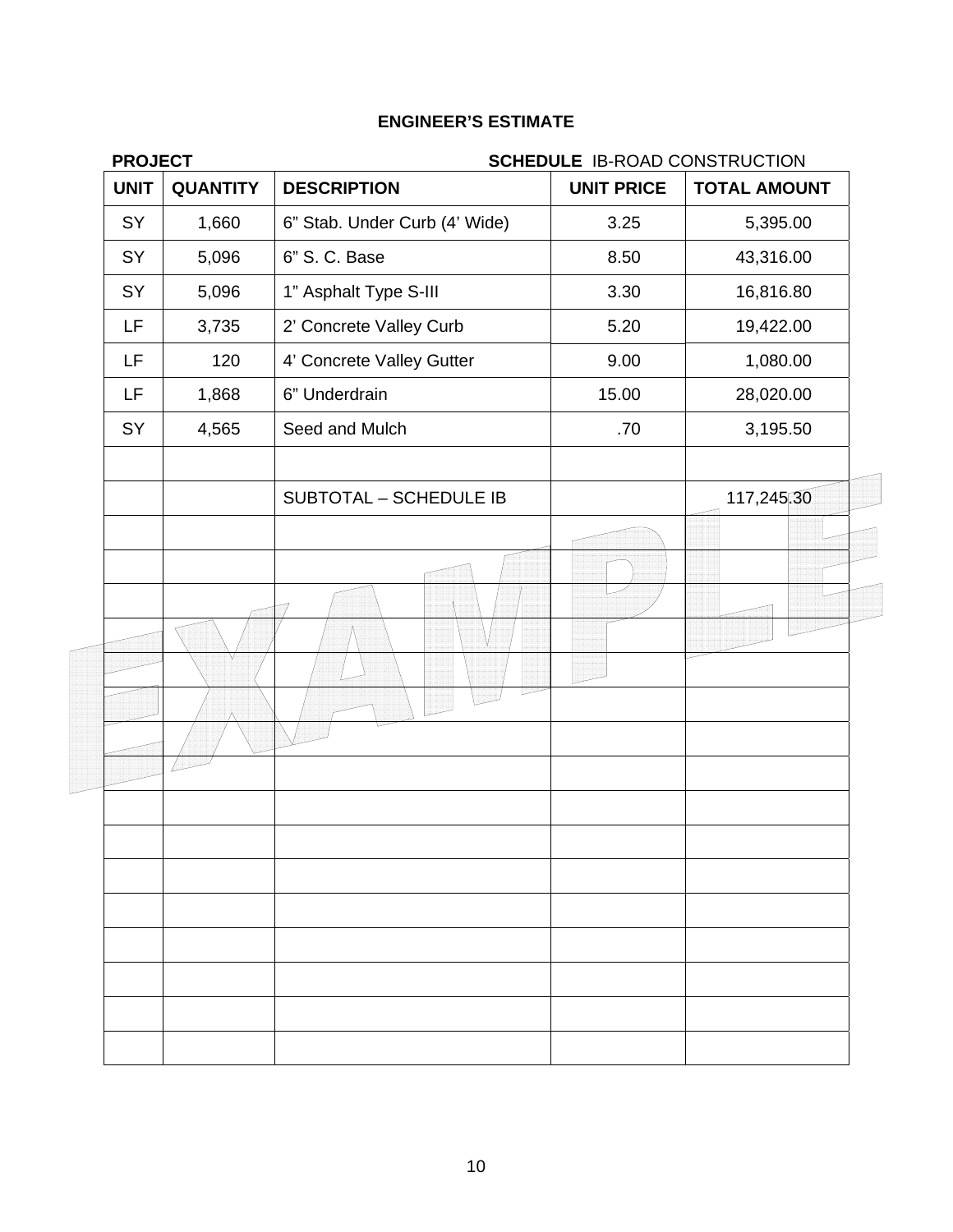| <b>PROJECT</b> |                 |                             | <b>SCHEDULE IC-STORM DRAINAGE</b> |                     |  |
|----------------|-----------------|-----------------------------|-----------------------------------|---------------------|--|
| <b>UNIT</b>    | <b>QUANTITY</b> | <b>DESCRIPTION</b>          | <b>UNIT PRICE</b>                 | <b>TOTAL AMOUNT</b> |  |
| LF             | 166             | <b>15" RCP</b>              | 27.00                             | 4,482.00            |  |
| LF             | 120             | <b>18" RCP</b>              | 33.00                             | 3,960.00            |  |
| LF             | 253             | 30" RCP                     | 41.00                             | 10,373.00           |  |
| EA             | 6               | Type "C" Inlet              | 1,020.00                          | 6,120.00            |  |
| EA             | $\mathbf 1$     | Detention Pond Control STR. | 1,450.00                          | 1,450.00            |  |
| EA             | 1               | 15" Concrete Headwall       | 900.00                            | 900.00              |  |
| EA             | 1               | 18" Concrete Headwall       | 1,100.00                          | 1,100.00            |  |
| EA             | 1               | 30" Concrete Headwall       | 1,500.00                          | 1,500.00            |  |
|                |                 | SUBTOTAL - SCHEDULE IC      |                                   | 29,885.00           |  |
|                |                 |                             |                                   |                     |  |
|                |                 |                             |                                   |                     |  |
|                |                 |                             |                                   |                     |  |
|                |                 |                             |                                   |                     |  |
|                |                 |                             |                                   |                     |  |
|                |                 |                             |                                   |                     |  |
|                |                 |                             |                                   |                     |  |
|                |                 |                             |                                   |                     |  |
|                |                 |                             |                                   |                     |  |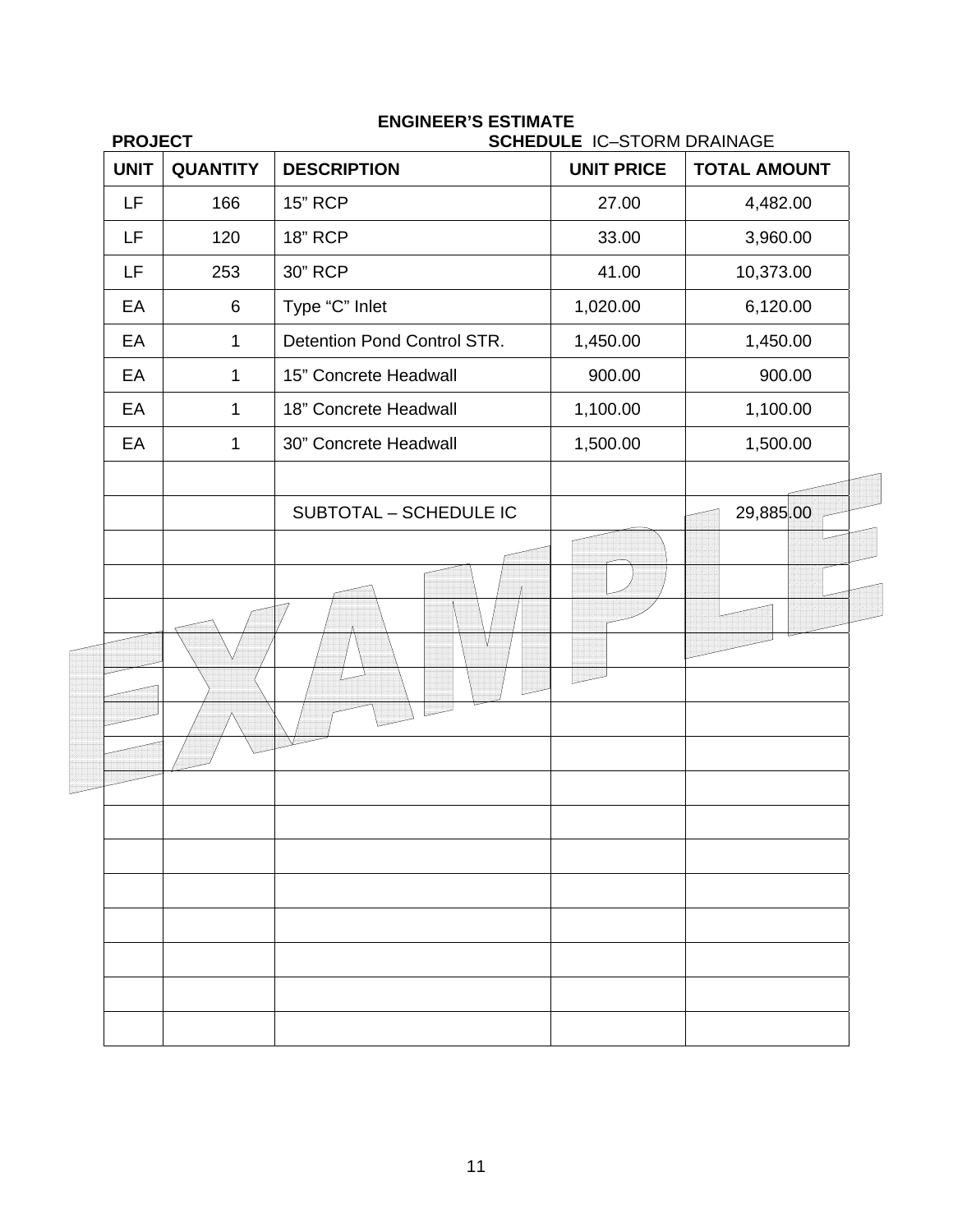| <b>PROJECT</b> | <b>SCHEDULE</b><br>ID MISC. ITEMS |                                                                                                                                      |                   |                     |
|----------------|-----------------------------------|--------------------------------------------------------------------------------------------------------------------------------------|-------------------|---------------------|
| <b>UNIT</b>    | <b>QUANTITY</b>                   | <b>DESCRIPTION</b>                                                                                                                   | <b>UNIT PRICE</b> | <b>TOTAL AMOUNT</b> |
| <b>LF</b>      | 20                                | <b>PRMs</b>                                                                                                                          | 110.00            | 2,200.00            |
| LF             | 12                                | <b>PCPs</b>                                                                                                                          | 90.00             | 1,080.00            |
| $\star$        |                                   | <b>Professional Services</b>                                                                                                         |                   |                     |
| EA             | $\mathbf{1}$                      | <b>Record Drawings</b>                                                                                                               | 2,500.00          | 2,500.00            |
| EA             | $\mathbf{1}$                      | <b>Cost Estimate Assurance</b>                                                                                                       |                   |                     |
|                |                                   | of Maintenance                                                                                                                       | 300.00            | 300.00              |
| EA             | $\mathbf{1}$                      | <b>Engineer's Certificate</b>                                                                                                        | 200.00            | 200.00              |
| EA             | 1                                 | <b>Materials Testing</b>                                                                                                             | 4,000.00          | 4,000.00            |
| L.S.           | L.S.                              | <b>Street Signs</b>                                                                                                                  | 1,824.91          | 1,824.91            |
|                |                                   |                                                                                                                                      |                   |                     |
|                |                                   | SUBTOTAL - SCHEDULE ID                                                                                                               |                   | 12,104.91           |
|                |                                   |                                                                                                                                      |                   |                     |
|                |                                   |                                                                                                                                      |                   |                     |
|                |                                   |                                                                                                                                      |                   |                     |
|                |                                   |                                                                                                                                      |                   |                     |
|                |                                   |                                                                                                                                      |                   |                     |
| $\star$        |                                   | THE UNIT COSTS SHOWN FOR PROFESSIONAL SERVICES<br>ARE HYPOTHETICAL ONLY AND ARE NOT TO BE USED AS A<br><b>GUIDELINE FOR PRICING.</b> |                   |                     |
|                |                                   |                                                                                                                                      |                   |                     |
|                |                                   |                                                                                                                                      |                   |                     |
|                |                                   |                                                                                                                                      |                   |                     |
|                |                                   |                                                                                                                                      |                   |                     |
|                |                                   |                                                                                                                                      |                   |                     |
|                |                                   |                                                                                                                                      |                   |                     |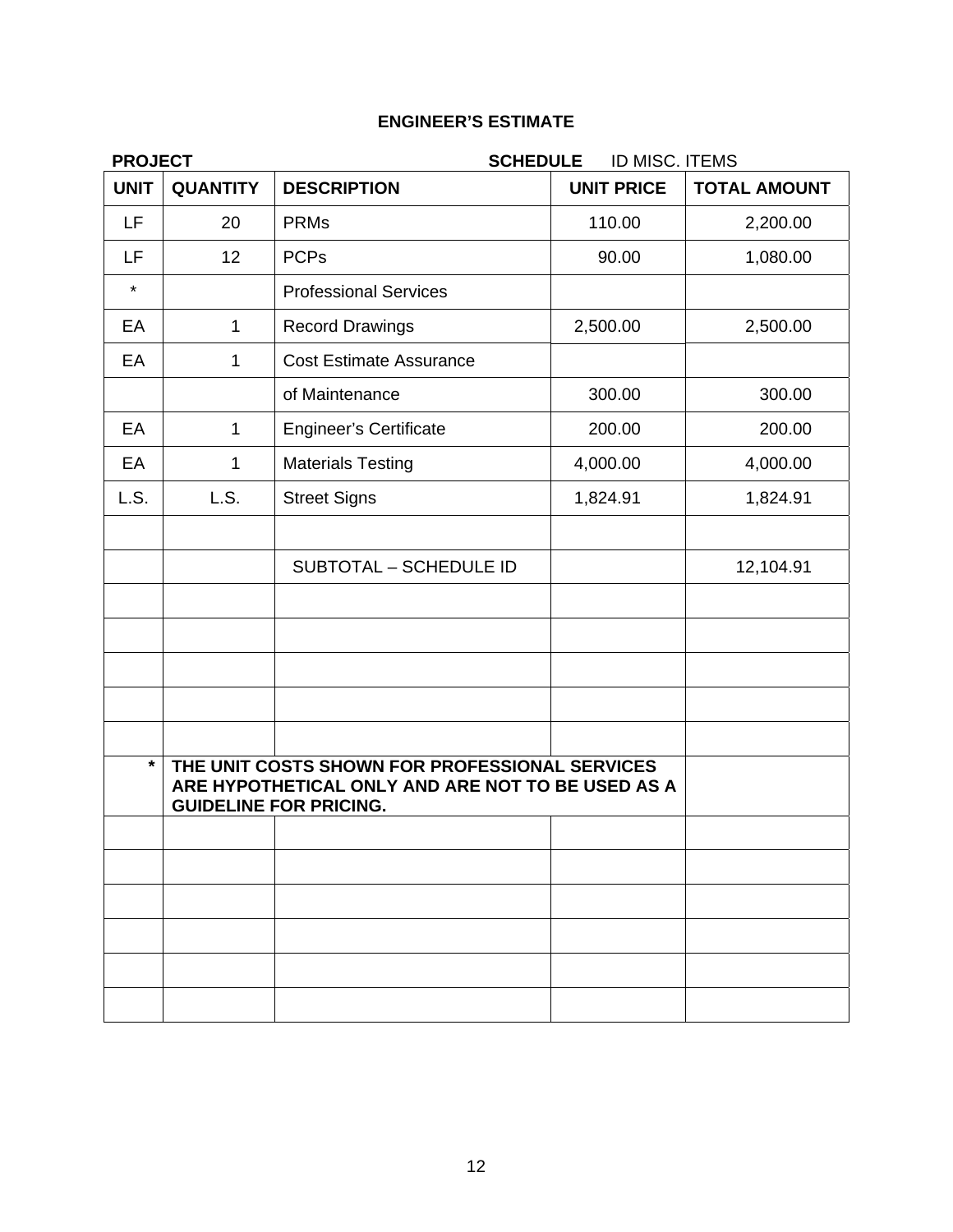| <b>PROJECT</b> |                 |                                | <b>SCHEDULE IIA-WATER DISTRIBUTION</b> |                     |  |
|----------------|-----------------|--------------------------------|----------------------------------------|---------------------|--|
| <b>UNIT</b>    | <b>QUANTITY</b> | <b>DESCRIPTION</b>             | <b>UNIT PRICE</b>                      | <b>TOTAL AMOUNT</b> |  |
| LF             | 2,029           | 6" PVC Water Main              | 8.00                                   | 16,232.00           |  |
| EA             | $\overline{7}$  | 6" Gate Valve w/Box            | 310.00                                 | 2,170.00            |  |
| EA             | $\overline{7}$  | 3/4" Single-Service Assembly   | 90.00                                  | 630.00              |  |
| EA             | 18              | 1" Double-Service Assembly     | 125.00                                 | 2,250.00            |  |
| LF             | 416             | 2" PVC Casing (13 Locations)   | 3.00                                   | 1,248.00            |  |
| EA             | $\overline{2}$  | 2" Temp. Blow-off              | 210.00                                 | 420.00              |  |
| EA             | $\overline{2}$  | Fire Hydrant Assembly          | 1,180.00                               | 2,350.00            |  |
|                |                 | <b>SUBTOTAL - SCHEDULE IIA</b> |                                        | 25,310,00           |  |
|                |                 |                                |                                        |                     |  |
|                |                 |                                |                                        |                     |  |
|                |                 |                                |                                        |                     |  |
|                |                 |                                |                                        |                     |  |
|                |                 |                                |                                        |                     |  |
|                |                 |                                |                                        |                     |  |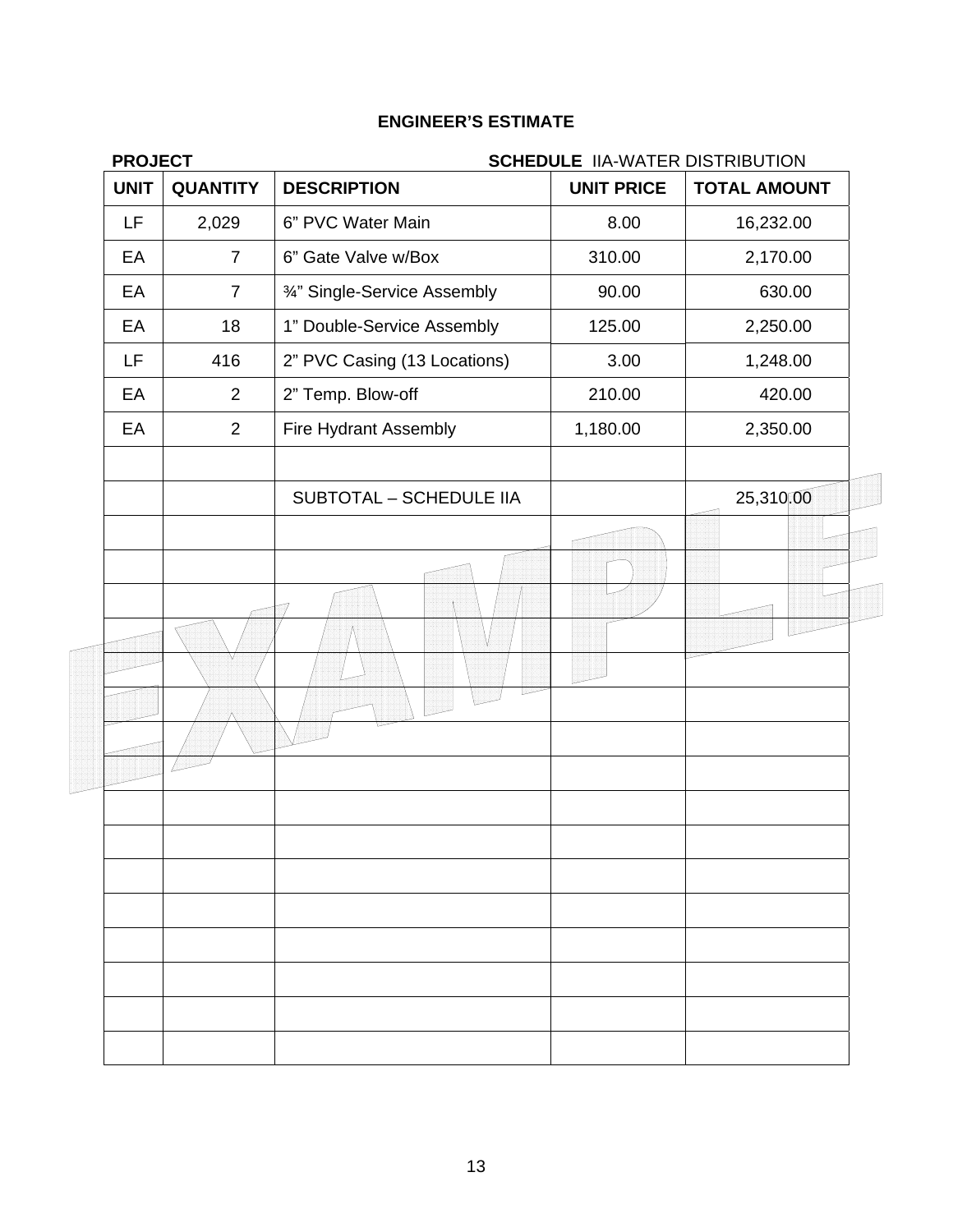| <b>PROJECT</b> |                 |                                        | <b>SCHEDULE</b><br><b>IIB-SANITARY SEWER</b> |                     |  |
|----------------|-----------------|----------------------------------------|----------------------------------------------|---------------------|--|
| <b>UNIT</b>    | <b>QUANTITY</b> | <b>DESCRIPTION</b>                     | <b>UNIT PRICE</b>                            | <b>TOTAL AMOUNT</b> |  |
| LF             | 1,101           | 8" PVC (0'-6')                         | 8.50                                         | 9,358.50            |  |
| LF             | 569             | 8" PVC (6'-8')                         | 10.50                                        | 5,974.50            |  |
| LF             | 81              | 8" PVC (8'-10')                        | 12.50                                        | 1,012.50            |  |
| LF             | 20              | $8"$ DIP $(0'-6')$                     | 16.50                                        | 330.00              |  |
| EA             | $\overline{7}$  | Manhole (0'-6')                        | 1,000.00                                     | 7,000.00            |  |
| EA             | $\overline{2}$  | Manhole (6'-8')                        | 1,150.00                                     | 2,300.00            |  |
| EA             | $\overline{4}$  | Single-Service Assembly (Com.)         | 250.00                                       | 1,000.00            |  |
| EA             | 20              | Double-Service Assembly (Com.)         | 325.00                                       | 6,500.00            |  |
| EA             | 3               | Conn. To Existing Manhole              | 650.00                                       | 1,950,00            |  |
| <b>LS</b>      | 1               | Wellpointing                           | 4,00.00                                      | 4,000.00            |  |
|                |                 |                                        |                                              |                     |  |
|                |                 | <b>SUBTOTAL</b><br><b>SCHEDULE IIB</b> |                                              | 39,425.00           |  |
|                |                 |                                        |                                              |                     |  |
|                |                 |                                        |                                              |                     |  |
|                |                 |                                        |                                              |                     |  |
|                |                 |                                        |                                              |                     |  |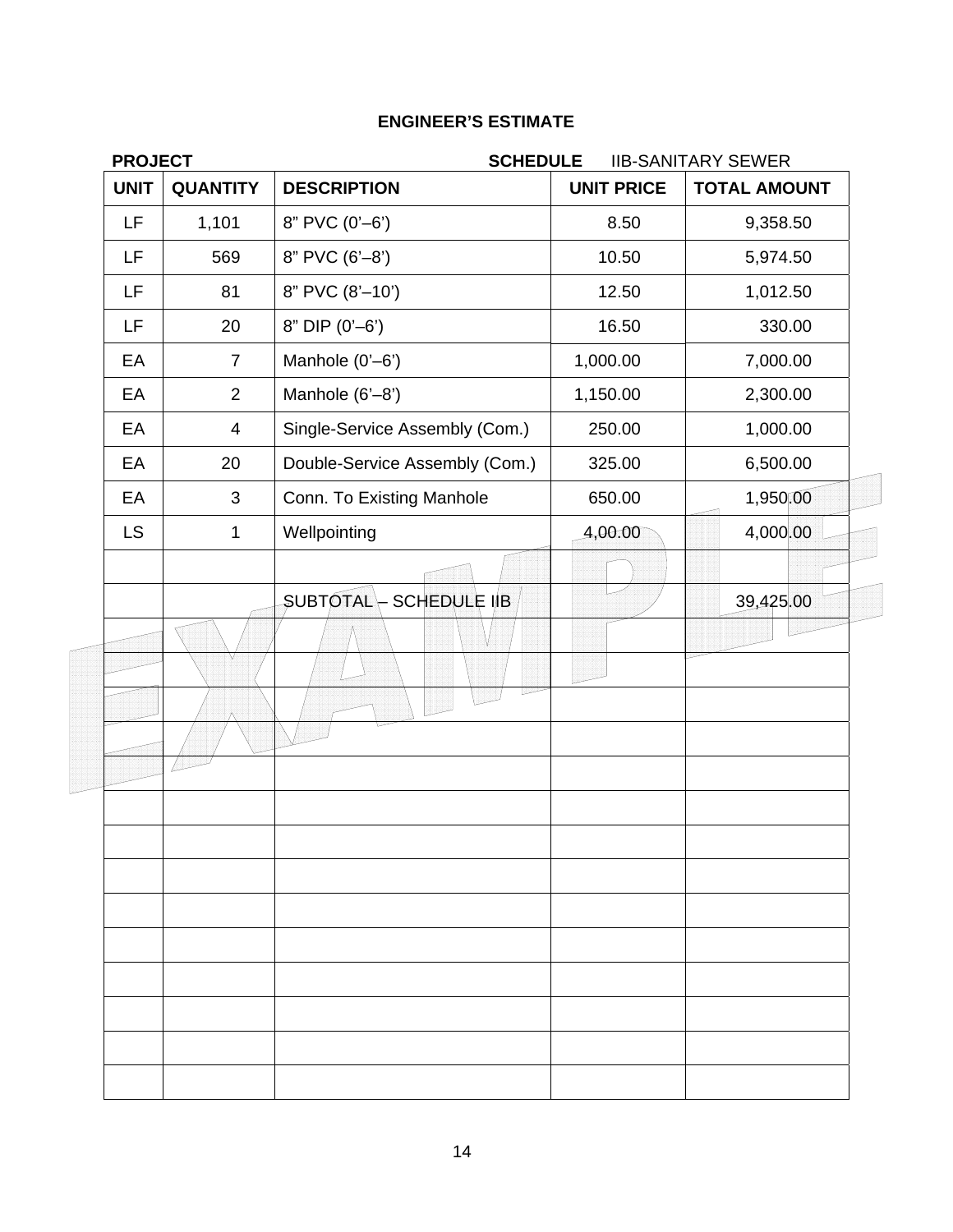#### **EXHIBIT B**

#### **Engineering Inspections PERFORMANCE (or PARTIAL PERFORMANCE) GUARANTEE**

BY THIS BOND WE, \_\_\_\_\_\_\_\_\_\_\_\_\_\_\_\_\_\_\_\_\_\_\_\_\_\_\_\_\_\_\_\_\_\_\_\_\_\_\_\_\_\_\_\_\_\_, as "PRINCIPAL", with a business address of \_\_\_\_\_\_\_\_\_\_\_\_\_\_\_\_\_\_\_\_\_\_\_\_\_\_\_\_\_\_\_ \_ and \_\_\_\_\_\_\_\_\_\_\_\_\_\_\_\_\_\_\_\_\_\_\_\_\_\_\_\_\_\_\_\_\_\_\_\_\_\_\_\_\_\_\_\_\_\_\_\_\_, as "SURETY", with a business address of \_\_\_\_\_\_\_\_\_\_\_\_\_\_\_\_\_\_\_\_\_\_\_\_\_ \_, are bound to Pasco County, Florida, a political subdivision of the State of Florida, by and thru its Board of County Commissioners, herein "COUNTY", in the sum of \$\_\_\_\_\_\_\_\_\_\_\_\_\_\_\_\_\_\_, for the payment of which we bind ourselves, our heirs, personal representatives, successors and assigns, jointly and severally, firmly by these presents:

WHEREAS, the above-named PRINCIPAL has applied, or will apply, to the COUNTY for approval of a plat of a certain area of land within Pasco County to be known as (plat name) and has agreed, as a condition to compute the Section and Township and Range and has agreed, as a condition to the approval of the said plat by the COUNTY, to complete the construction of all required, approved, and/or dedicated improvements, which consist of, but are not necessarily limited to, roads, drainage, sewer and water lines, and all other improvements delineated per the Countyapproved cost estimate dated **and the above** in connection with the above said plat, herein "IMPROVEMENTS"; and

WHEREAS, the approval of the said plat by the COUNTY is further conditioned upon the furnishing of an adequate surety to the COUNTY pursuant to section 306.14 of the Pasco County Land Development Code.

NOW, THEREFORE, THE CONDITION OF THIS BOND is such that:

- a. If PRINCIPAL shall in all respects comply with Section 306.14 of the Pasco County Land Development Code and all other applicable federal and state laws and COUNTY ordinances, codes, regulations, terms and conditions pertaining to the approval of said plat, these conditions being more specifically the completion of construction of all required, approved, and/or dedicated roads, drainage, sewer and water improvements, and all other items contemplated as IMPROVEMENTS; and
- b. If PRINCIPAL shall complete the construction of all IMPROVEMENTS within one (1) year of the effective date of this bond, unless a different time for a completion period has been agreed to by the Board of County Commissioners, hereinafter "COMPLETION PERIOD"; and
- c. If PRINCIPAL shall submit a written request for an inspection of all IMPROVEMENTS to the Pasco County Engineering Inspections Division at least sixty (60) days prior to the termination of the COMPLETION PERIOD; and
- d. If applicable, PRINCIPAL shall submit an appropriate maintenance guarantee as required by Section 306.15 of the Pasco County Land Development Code; and
- e If the County Administrator, or his designee, issue a certificate of completion for the IMPROVEMENTS and the Board of County Commissioners release this bond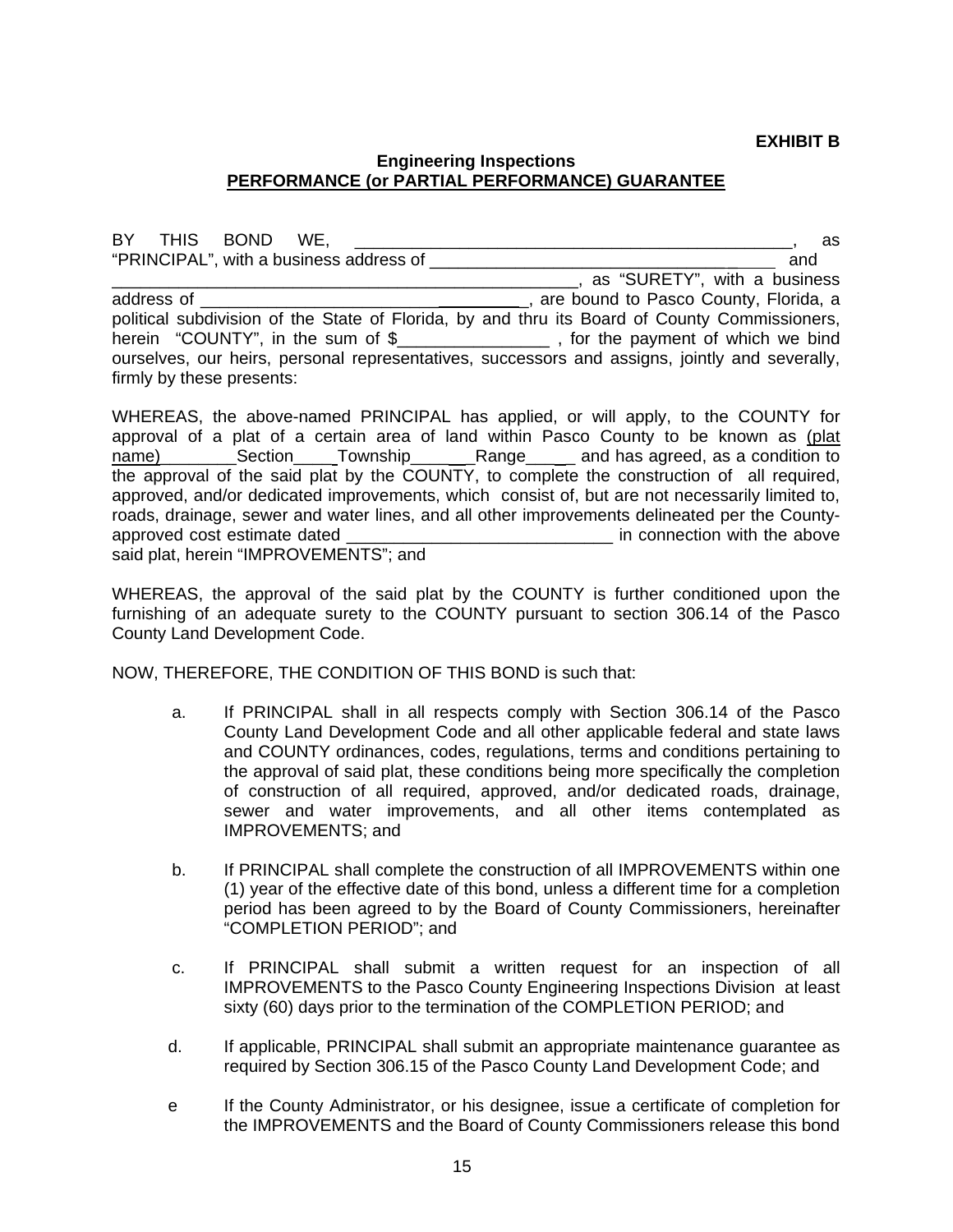then this obligation shall be void. Otherwise, it remains in full force and effect.

Said SURETY, for value received, hereby stipulates and agrees that no change involving an extension of time, alterations, or additions to the terms of the IMPROVEMENTS to be made hereunder, or in the plans, specifications and schedules covering the same, shall in any way affect the obligation of the said SURETY on this bond, and the SURETY does hereby waive notice of any such changes.

IT IS FURTHER understood that should the COUNTY be required to institute legal proceedings in order to collect any funds under this bond, venue shall be exclusively in Pasco County, Florida, and PRINCIPAL shall indemnify the COUNTY for any and all attorney's fees and court costs incurred by the COUNTY.

IN WITNESS WHEREOF, the PRINCIPAL and the SURETY have caused these presents to be duly executed on this \_\_\_\_\_\_\_ day of \_\_\_\_\_\_\_\_\_\_\_\_\_\_\_\_\_\_\_\_\_\_\_\_\_, \_\_\_\_\_\_\_.\*\*

| $\star$                                                                                                                                                                                                                                   |
|-------------------------------------------------------------------------------------------------------------------------------------------------------------------------------------------------------------------------------------------|
| <b>Authorized Signature</b>                                                                                                                                                                                                               |
| <b>Printed Name</b>                                                                                                                                                                                                                       |
| Title                                                                                                                                                                                                                                     |
| $\star$<br>SURETY: North Contract of the Superior Contract of the Superior Contract of the Superior Contract of the Superior Contract of the Superior Contract of the Superior Contract of the Superior Contract of the Superior Contract |
| <b>Authorized Signature</b>                                                                                                                                                                                                               |
| <b>Printed Name</b>                                                                                                                                                                                                                       |
| <b>Title</b>                                                                                                                                                                                                                              |

\*both principal and surety signatures must be notarized

\*\* If an expiration date is included, it must be, at minimum, eighteen (18) months from the date of acceptance by the Board of County Commissioners.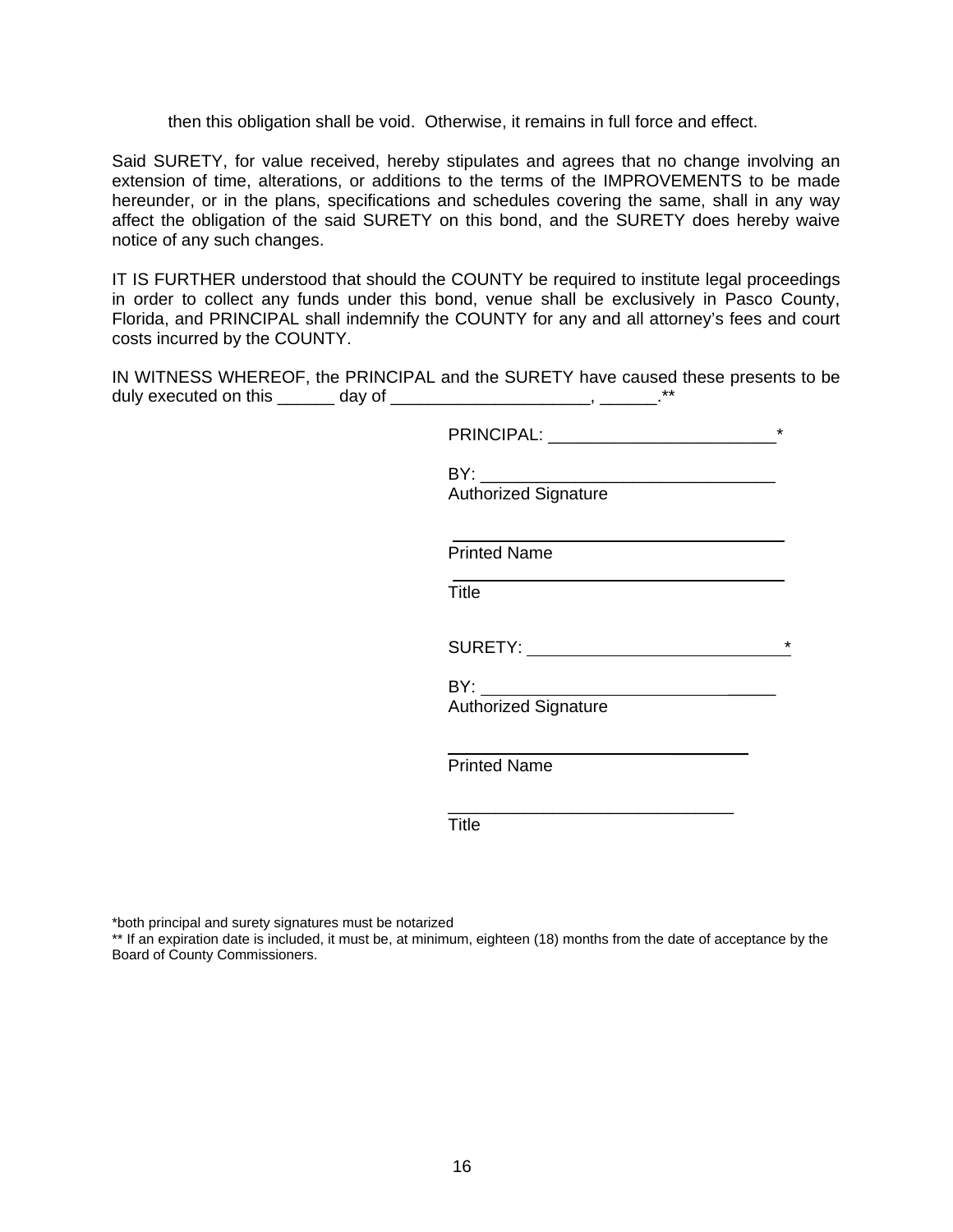#### **Engineering Inspections PERFORMANCE (or PARTIAL PERFORMANCE) GUARANTEE**

IRREVOCABLE LETTER OF CREDIT NO. \_\_\_\_\_\_\_ Issue Date \_\_\_\_\_\_\_\_\_\_\_\_\_\_

BENEFICIARY **APPLICANT** 

Pasco County Board of Name **County Commissioners Business Address** Pasco County Govt. Center 7530 Little Road **AMOUNT** New Port Richey, FL 34654

#### **ISSUING INSTITUTION**

Name Address

Board of County Commissioners:

We, as issuing institution, hereby establish our Irrevocable Letter of Credit in favor of and for the account of \_\_\_\_\_\_\_\_\_\_\_\_\_\_\_\_\_\_\_\_\_\_\_\_\_\_\_\_\_\_\_\_\_\_\_\_\_\_\_\_\_\_\_\_\_\_\_\_\_\_\_\_\_\_\_\_\_\_\_\_ (herein

| "Applicant") up to the aggregate sum of $\S$            | , which amount is |
|---------------------------------------------------------|-------------------|
| payable to you at sight of your draft drawn at sight on |                   |
| and accompanied by the following documents:             |                   |

 Notarized statement by the County Engineer or Acting County Engineer of Pasco County stating that either: **1)** the Applicant has failed to comply with Pasco County Land Development Code Section 306.14, or any other applicable County ordinances, regulations, terms or conditions of the County approval of the plat of a certain area of land within Pasco County to be known as (plat name) Section\_\_\_Township\_\_\_Range\_\_\_\_, these conditions being more specifically the completion of construction of all required, approved, and/or dedicated improvements, which consist of, but are not necessarily limited to roads, drainage, sewer and water improvements, and/or other improvements delineated on the County-approved cost estimate (dated\_\_\_) in connection with said plat, (herein "Improvements"); or **2)** the Applicant has failed to complete all Improvements within one (1) year of the effective date of this letter of credit and no extension for completion of construction of Improvements has been granted by the Board of County Commissioners and no extension of this letter of credit, or a new assurance of completion of improvements guarantee document, has been submitted to and accepted by the Board of County Commissioners; or **3)** the Applicant has failed to submit a written request for an inspection of the Improvements to the Pasco County Engineering Inspections Division at least sixty (60) days prior to the termination of one (1) year from the effective date of this letter of credit or any different time agreed to by the Board of County Commissioners; or **4)** the Applicant has failed to submit an assurance of maintenance of improvements guarantee document required by Section 306.15 of the Pasco County Land Development Code.

In the event the Board of County Commissioners is required to institute legal proceedings in order to collect any funds under this document, or any amendment or extension hereof, venue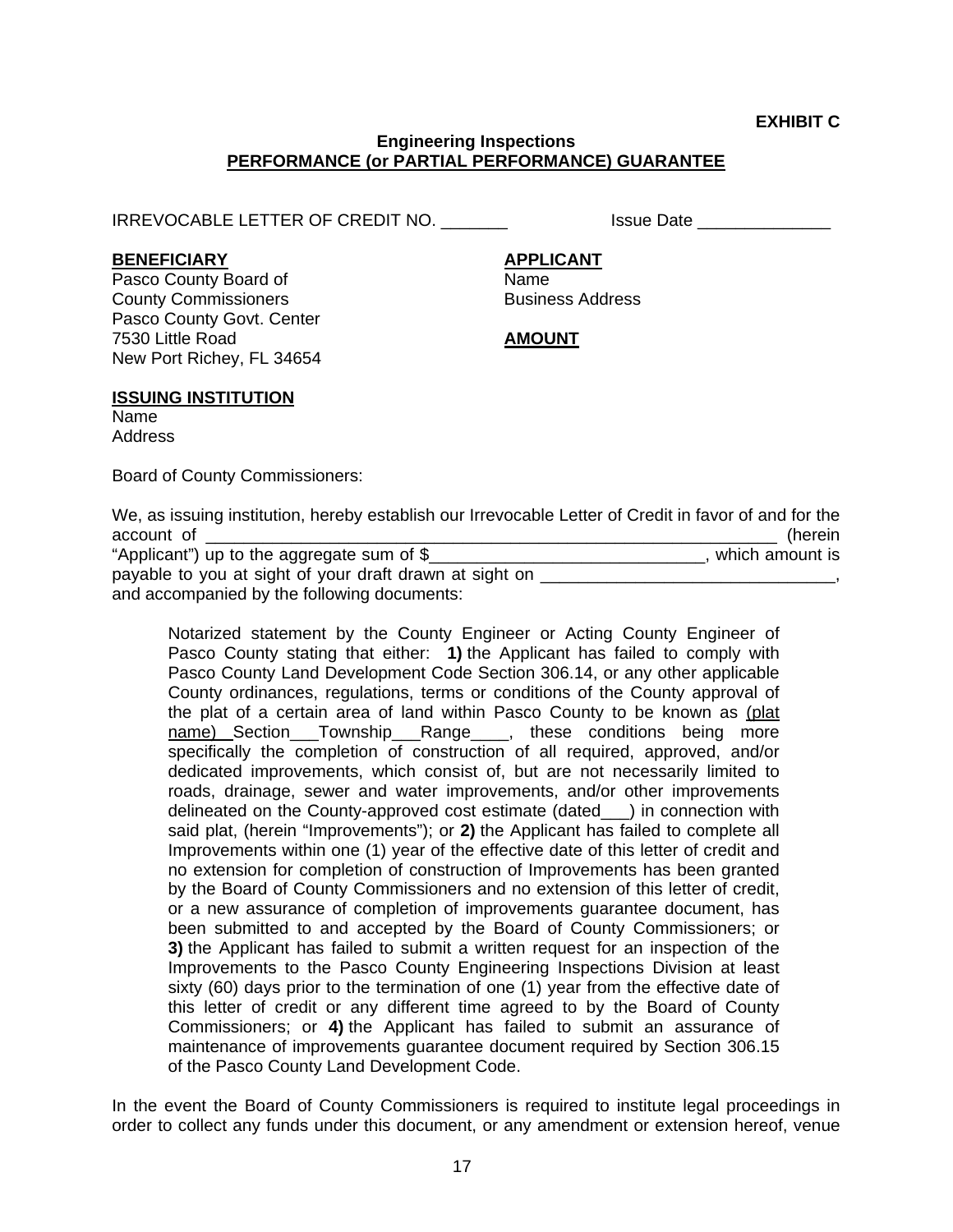shall be exclusively in Pasco County, Florida and Applicant shall be liable for attorney's fees and court costs incurred by the Board of County Commissioners.

| All drafts drawn hereunder must state "Drawn under |  |
|----------------------------------------------------|--|
| Letter of Credit No.                               |  |

Unless otherwise expressly stated, this letter of credit is subject to Florida Statute Chapter 675 and the Uniform Customs and Practice for Documentary Credits (2007 Revision), International Chamber of Commerce Publication No. 600. In the event of a conflict Florida Statute Chapter 675 shall control.

We hereby agree that all drafts drawn in compliance with the terms of this letter of credit will be duly honored upon presentation and delivery of the documents specified above to (Bank Address).\*\*\*

| This Letter of Credit expires on |  |
|----------------------------------|--|
|                                  |  |
|                                  |  |

 $\overline{\phantom{a}}$  , and the contract of the contract of the contract of the contract of the contract of the contract of the contract of the contract of the contract of the contract of the contract of the contract of the contrac

Sincerely,

By:\_\_\_\_\_\_\_\_\_\_\_\_\_\_\_\_\_\_\_\_\_\_ \*\*

Printed Name

 $\overline{\phantom{a}}$  , and the contract of the contract of the contract of the contract of the contract of the contract of the contract of the contract of the contract of the contract of the contract of the contract of the contrac **Title The Community of Community Community Title** 

The "Endorsements of Drafts Drawn" shown below is an integral part of this agreement.

#### ENDORSEMENTS OF DRAFTS DRAWN:

| Date | Negotiated By | (in Words) | Amount | (In Figures) |
|------|---------------|------------|--------|--------------|
|      |               |            |        |              |
|      |               |            |        |              |
|      |               |            |        |              |

### THIS LETTER OF CREDIT SHOULD BE CANCELED AND ATTACHED TO THE LAST DRAFT.

\*Expiration date must be, at minimum, eighteen (18) months from the date of acceptance of this Letter of Credit by the Board of County Commissioners.

\*\* Signature must be notarized, person signing must be either president or vice-president

\*\*\*Must be no more than 100 miles away from Pasco County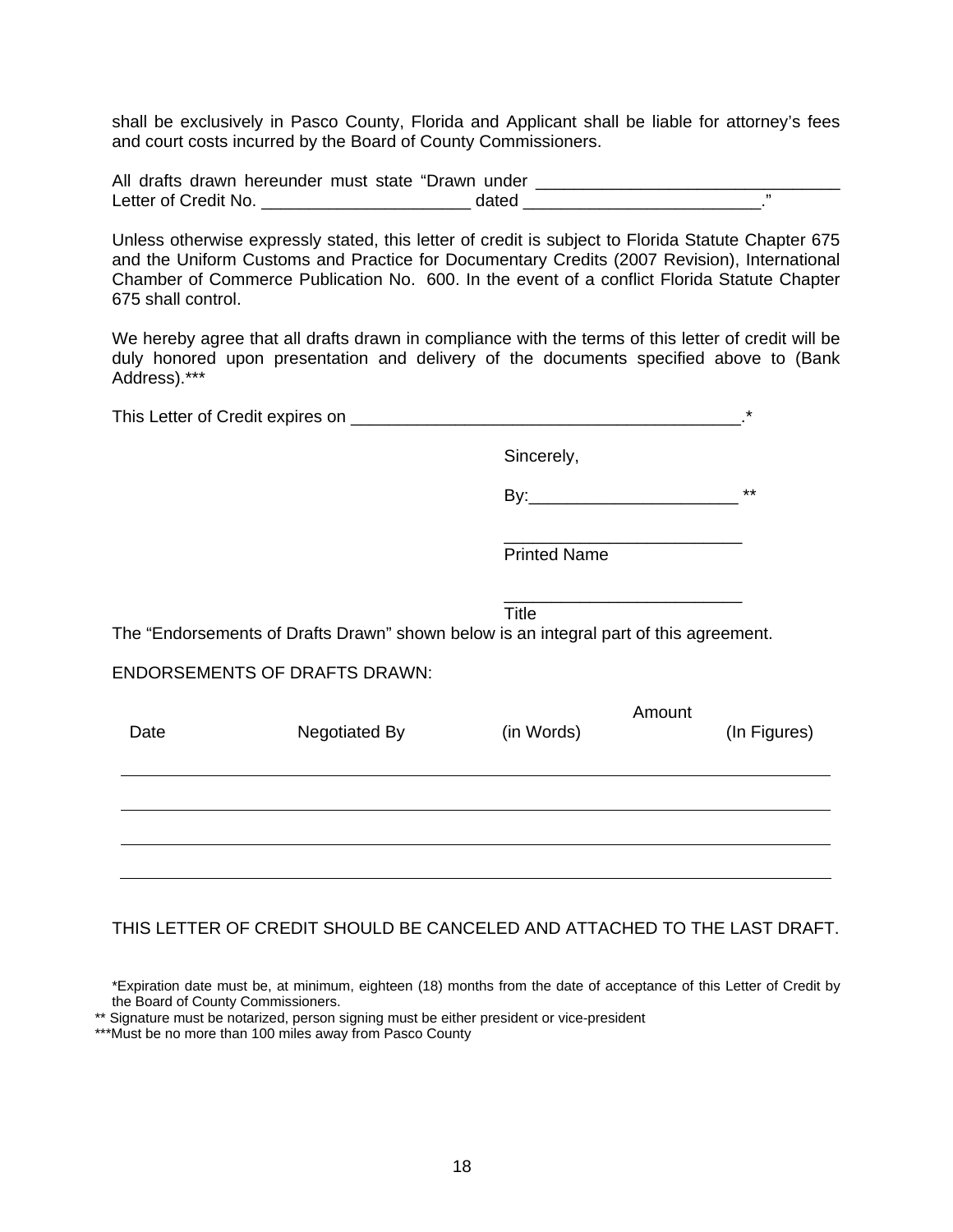#### **Engineering Inspections PERFORMANCE (or PARTIAL PERFORMANCE) GUARANTEE**

#### **Agreement**

This Agreement is made between \_\_\_\_\_\_\_\_\_, with a business address of (herein "Developer") and Pasco County, a political subdivision of the state of Florida, by and through its Board of County Commissioners (herein "County").

#### WITNESSETH:

The Developer submits to the County the sum of \$\_\_\_\_\_\_\_\_\_\_\_\_\_\_\_\_\_\_, as required by Land Development Code Section 306.14, to act as a financial guarantee for performance of certain improvements of the plat of a certain area of land within Pasco County to be known as (plat name) Section\_\_\_Township\_\_\_Range\_\_\_\_, these conditions being more specifically the completion of construction of all required, approved, and/or dedicated improvements, which consist of, but are not necessarily limited to roads, drainage, sewer and water improvements, and/or other Improvements delineated on the County-approved cost estimate (dated\_\_\_) in connection with said plat, (herein "Improvements"); and authorizes the County to draft any amount or all of the sum above upon the occurrence of any of the following conditions in the discretion of the Engineering Services Director, or his designee:

**1)** Developer has failed to comply with Pasco County Land Development Code Section 306.14, or any other applicable County ordinances, regulations, terms or conditions of the County approval of the plat, these conditions being more specifically the completion of construction of all Improvements, or

**2)** Developer has failed to submit a written request for an inspection of the Improvements to the Pasco County Engineering Services Department at least sixty (60) days prior to the termination of one (1) year from the effective date of this Agreement or any different time agreed to by the Board of County Commissioners, or has not requested an extension from the Engineering Inspections Division, or

**3)** Developer has failed to submit an assurance of maintenance of improvements guarantee document, if required by Section 306.15 of the Land Development Code.

In the event the County institutes legal proceedings in order to collect any funds under this Agreement, or any amendment, venue shall be exclusively in Pasco County, Florida and Developer shall be liable for attorney's fees and court costs incurred by the County in the event the County prevails. Prevails shall be a favorable decision by the Court of law to permit the County to use any or all of the sum above. No modifications may be made to this Agreement unless in writing and signed by the County and the Developer.

| ___ |  |
|-----|--|

Printed Name

**Date Date Date** 

\* must be notarized

 $\overline{\phantom{a}}$  , and the contract of the contract of the contract of the contract of the contract of the contract of the contract of the contract of the contract of the contract of the contract of the contract of the contrac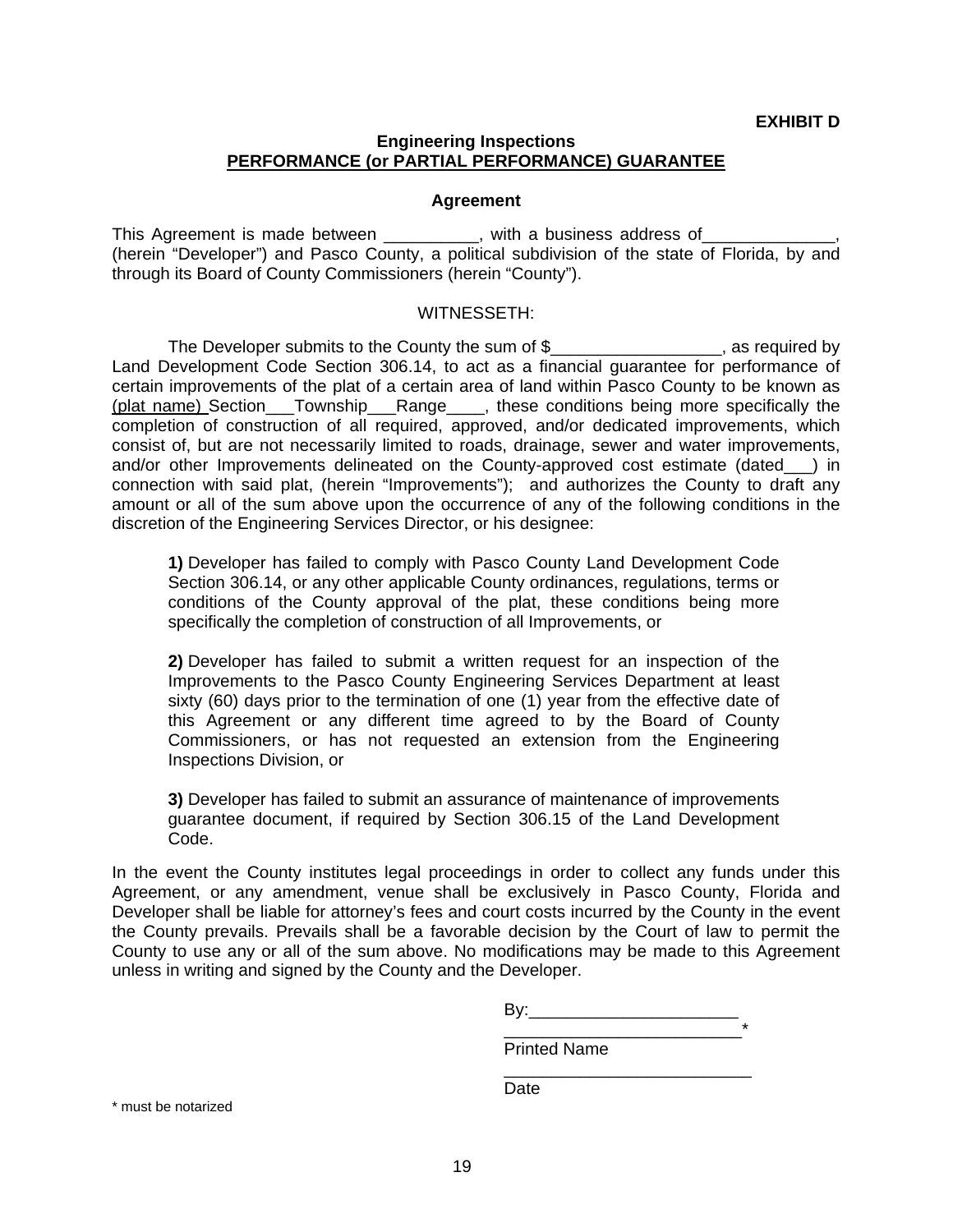### **III. PARTIAL PERFORMANCE GUARANTEE FOR PLATTED IMRPOVEMENTS**

#### Purpose

According to the Code, Section 306.14, a developer may post an assurance of completion prior to record platting for the sole purpose of obtaining building permits, and may reduce the existing assurance of completion after some improvements have been completed.

#### A. Acceptable Guarantees

 Bonding prior to platting may be accomplished with a partial performance guarantee. Refer to **Exhibits B, C or D** for acceptable assurance formats, which are subject to County Attorney approval and Risk Management approval. It should be noted that when bonding prior to platting with a performance guarantee, PCPs are included in the cost estimate.

#### B. Limitations

- 1. No Certificate of Occupancy shall be issued for such permitted structures until the said plat is approved and recorded, and all approved improvements are substantially completed including fire protection systems, drainage facilities and ADA compliant modifications to all existing improvements.
- 2. An assurance of maintenance cannot be used for bonding prior to platting; only an assurance of performance is acceptable.
- 3. The assurance of completion cannot be released and the assurance of maintenance accepted prior to the plat being approved and recorded.

### C. Cost Estimate

#### 1. Acceptable Format

In order to facilitate the expeditious approval of cost estimates, the examples shown on the following pages are to be followed in regard to content, where applicable, and format. Cost estimates submitted in other than departmental format will be returned. A cost estimate is not official until a signed and sealed by the developer's engineer and signed by the Engineering Inspections Division.

 The cost estimate may be checked to ensure that all necessary items are included. Quantities, unit costs, and extensions will be checked. Any errors found will require the resubmittal of the cost estimate. Inaccurate submittals may result in transmittal to the Florida Department of Business and Professional Regulation.

#### 2. Cost Estimate Examples

On **Exhibit E** an example is given to illustrate the proper completion of a partial performance cost estimate.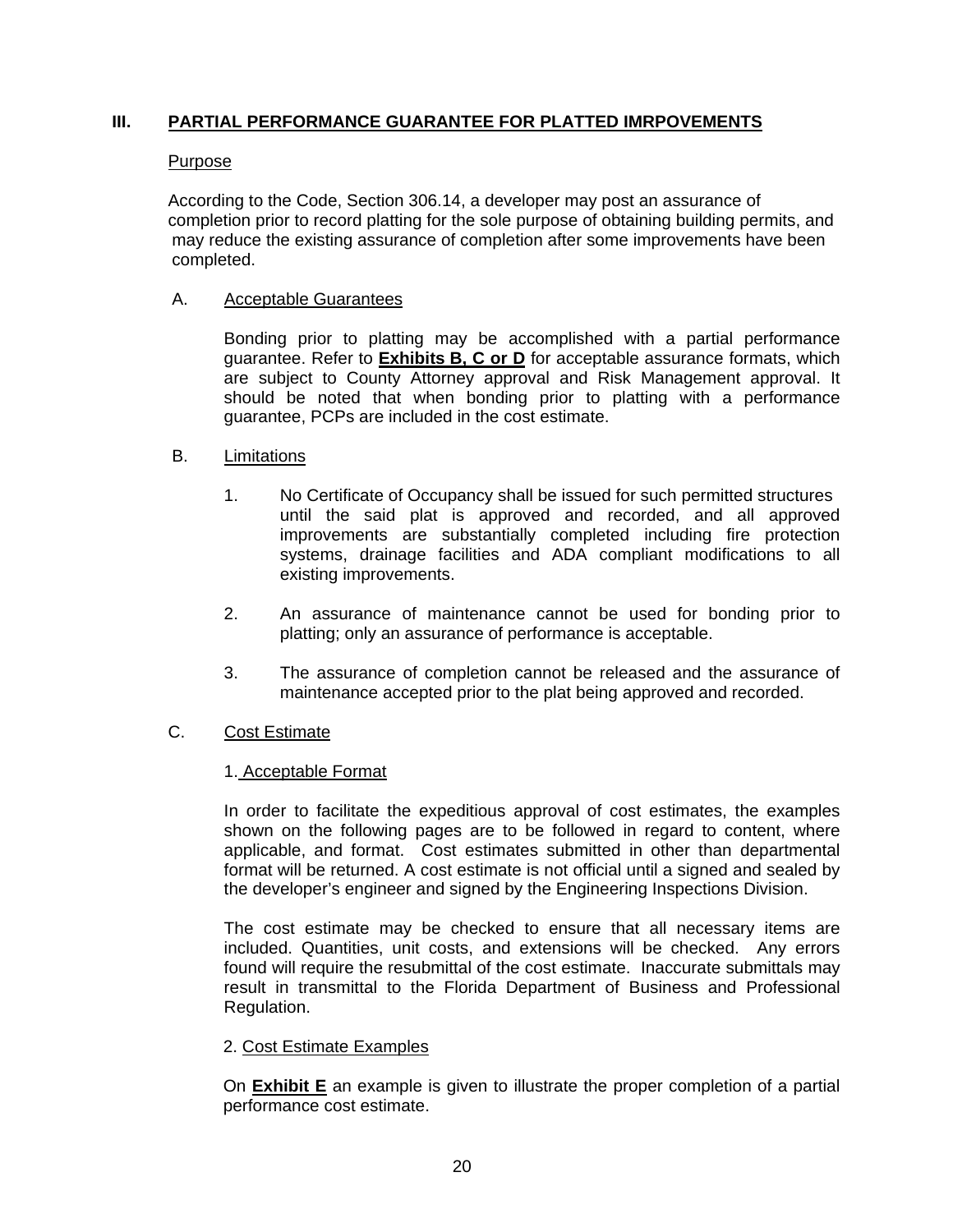The breakdown sheets are designated at the top to indicate "completed" or "incomplete" improvements. The schedule of "incomplete" items (breakdown) should immediately follow the "completed."

Any item which is designated as complete, and by nature of the work requires testing, must have been tested and passed with proper results submitted to this Department. If the test results fail, are not available, or have not been done, the item cannot be considered complete and must be reclassified as incomplete.

The amount of the guarantee is figured on only the incomplete improvements.

 Street signs and traffic control signs are required County improvements, the cost of which must be included in Schedule I of the cost estimate. All signs and traffic control to be installed must meet County standards and specifications as determined by the Traffic Operations Division.

**Exhibit V** is the "Specifications for Design and Installation by Developers of Traffic Control Devices on County Roads."

 If bonding prior to platting is being done, any PCPs must be included. In the case of platting with a performance guarantee, the PCPs will be included in the estimate, as the PRMs are required to be set at time of platting.

#### 3. Professional Services

 In all instances of preparing a cost estimate for an assurance of completion on a subdivision, Schedule ID, Miscellaneous Items, must list any professional services that apply; i.e., record drawings, assurance of maintenance cost estimate, Engineer's Certificate, and materials testing.

 The unit cost for each of the applicable services will be determined in the following manner. If the developer defaults on his/her guarantee necessitating the County to claim the assurance document, and one or more of the deficiencies is a professional service, the County would expect that they could hire the engineering firm handling the project to provide the deficient service at the unit cost shown in the cost estimate.

#### D. Documentation and Fees Required

The partial performance guarantee required by the Code must have certain documentation submitted prior to presenting an assurance to the BCC for acceptance.

#### FEE \$250.00 plus \$1.00 per lot must be paid prior to County-approved cost estimate being issued

1. Cost Estimate

 A partial performance guarantee cost estimate, signed and sealed, in accordance with **Exhibit E** must submitted to the Engineering Inspections Division for approval. Upon approval, a copy of the approved Certificate of Cost Estimate, signed and dated, will be returned to the submitting engineer.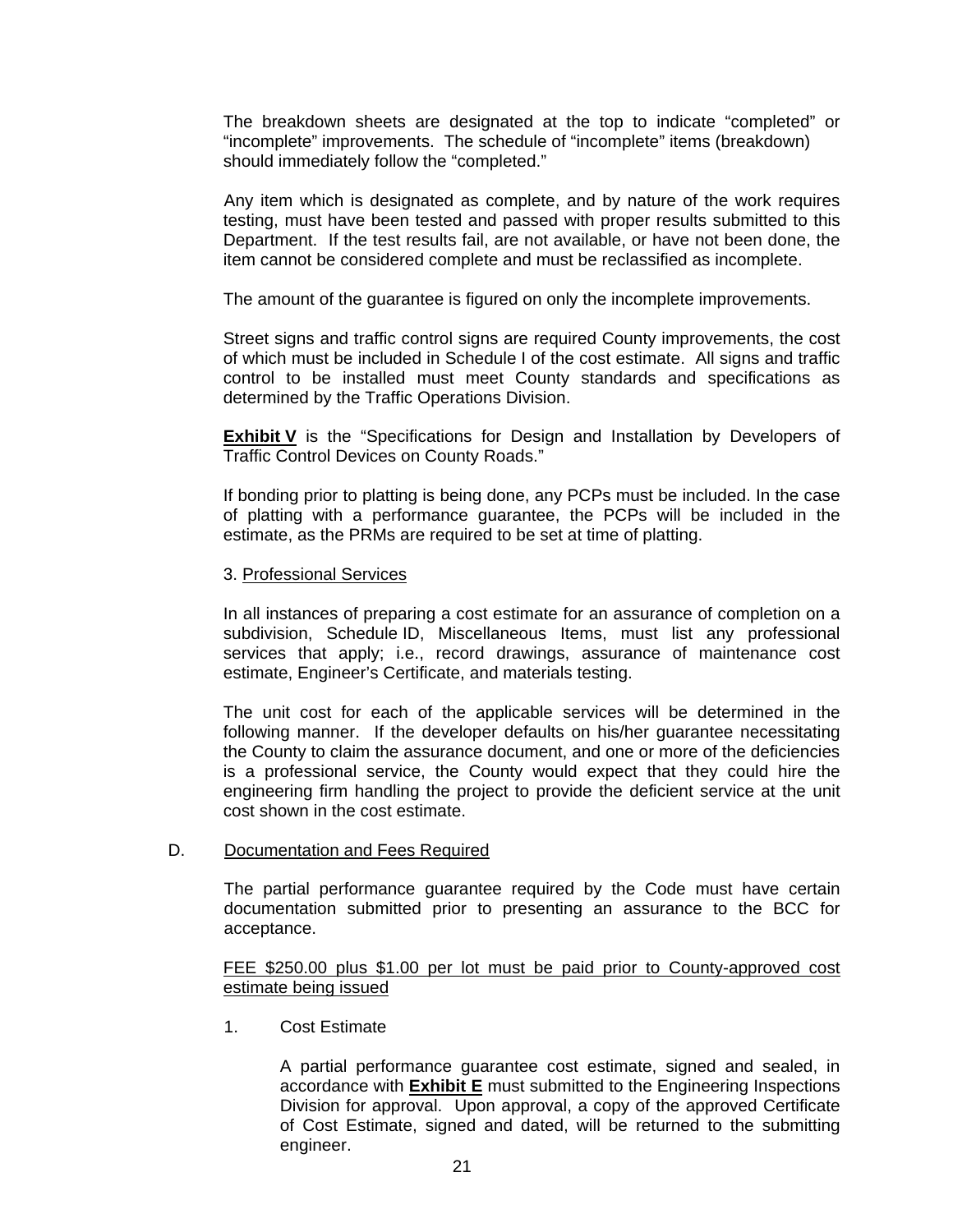2. Inspection

 After the submittal of the cost estimate designating those items to be considered complete and incomplete, an inspection will be made of the completed items. Before the documentation can be considered complete, all deficiencies shown on the punchlist must be corrected and pass inspection. A complete and final inspection of all improvements will be required to deem the project complete.

3. Test Reports

 Test reports must be done by a reputable testing laboratory and certified by a Florida registered engineer. Such tests shall be done as required by and in conformance with all criteria of the *Pasco County Engineering Services Department Testing Specifications for Construction of Roads, Storm Drainage, and Utilities* (latest edition).

 If no improvements are shown on the cost estimate as complete which would require test reports, then it is not necessary to submit test reports at this time. When some items are shown complete within a certain subschedule; e.g., road construction, sub base, and base, the test reports are required on these items. If the tests failed on the base, then the item can be reclassified as incomplete or the assurance approval process put on hold until the base is corrected and passing tests are obtained.

 The test reports must clearly and accurately show by street designation and station location where the test was made. If a test result is a failure, necessary corrections are made and a retest is taken at the same location to ensure a correction of the problem. Every retest will be clearly so designated in the report. When a complete package of test reports is being submitted for a project, they must be so arranged that all tests of a given type; i.e., base, concrete, soil cement, etc., are together and not scattered throughout the package.

 Each sheet of the test report must clearly identify what material is being tested; i.e., compacted sub base, stabilized sub base, etc.

4. Assurance Document

 The guarantee selected must be in the approved format as shown in **Exhibits B, C or D** acceptable assurance formats and which are subject to County Attorney approval and Risk Management approval. The assurance document must also agree with the County-approved cost estimate in dollar amount.

E. Reduction of Partial Performance Guarantee

#### FEE \$250.00 plus \$1.00 per lot must be paid prior to County-approved cost estimate being issued

In instances where a partial performance guarantee has been accepted by the BCC, the developer may request a partial release of a monetary amount equal to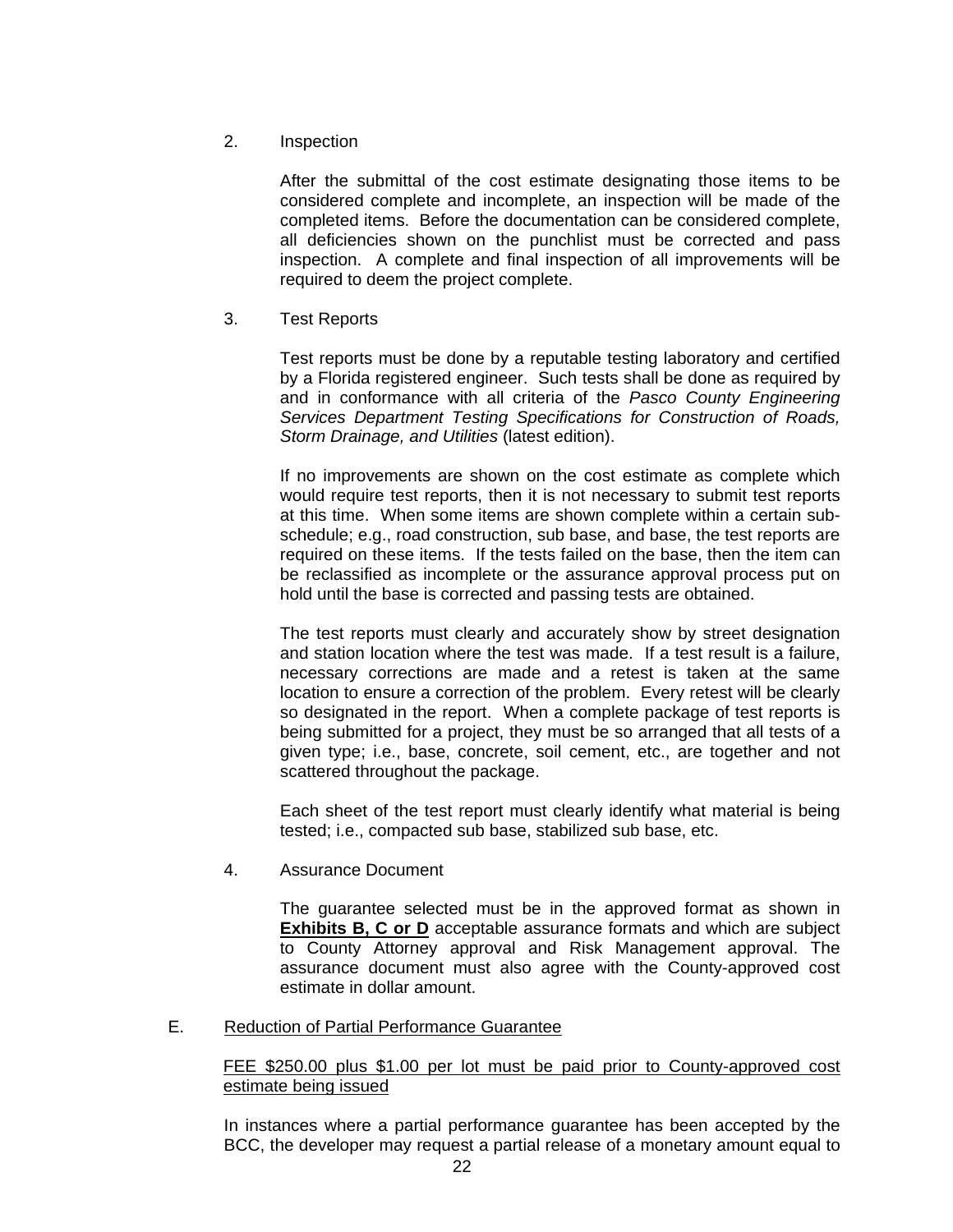those required or approved improvements that have been completed. It must be noted that no maintenance assurance document covering a unit or phase of required or approved improvements will be accepted until such time as all incomplete portions of the unit or phase to be County-maintained have been completed and the assurance of completion document covering these improvements has been fully released (Code, Section 306.15).

 The cost estimate format for reduction on a partial performance guarantee is the same as was originally used. The new cost estimate will reflect additional items being listed as completed thereby indicating a new amount to be covered by the guarantee.

It should be noted that some items that have been deemed complete at the time of partial release may have to be reinspected or deemed as incomplete if these items fall into a failing condition, i.e. sidewalks that passed inspection at the partial release stage may be broken at time of final inspection and are therefore incomplete and unable to pass inspection.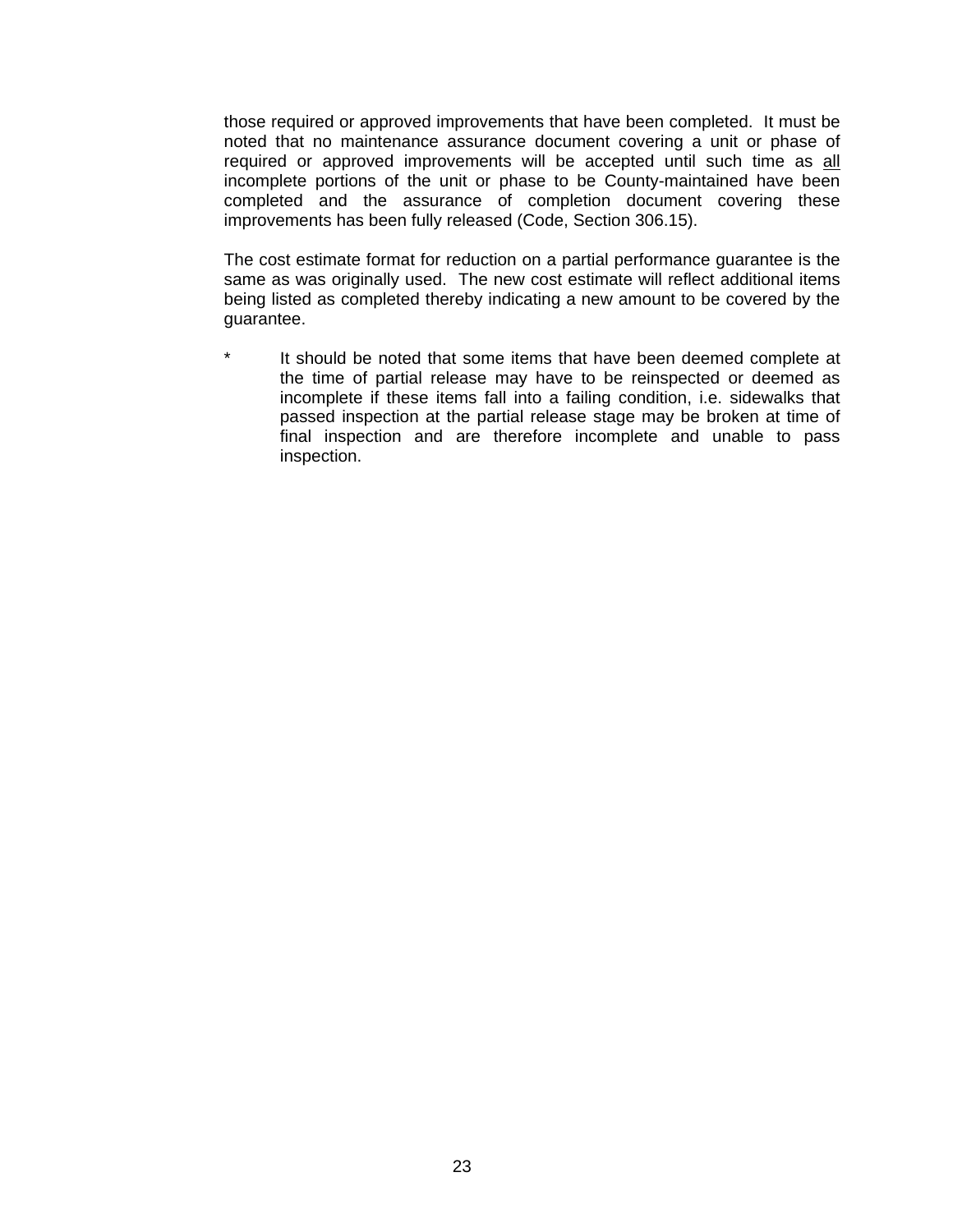#### **Engineering Inspections CERTIFICATE OF COST ESTIMATE PARTIAL PERFORMANCE GUARANTEE**

STATE OF FLORIDA )

 $\qquad \qquad \text{ss:}$ COUNTY OF PASCO )

I, \_\_\_\_\_\_\_\_\_\_\_\_\_\_\_\_\_\_\_\_\_\_\_\_\_\_\_\_\_\_\_\_, P.E., a Professional Engineer registered in the State of Florida, with Registration No. \_\_\_\_\_\_\_\_\_\_\_\_\_\_, hereby certify that I have examined the Plat of \_\_\_\_\_\_\_\_\_\_\_\_\_\_\_\_\_\_\_\_\_\_\_\_\_\_, as filed by\_\_\_\_\_\_\_\_\_\_\_\_\_\_\_\_\_\_\_\_\_\_\_\_\_\_\_\_\_\_\_\_\_\_\_\_\_\_, located in Section \_\_\_\_\_\_, Township \_\_\_\_\_\_ South, Range \_\_\_\_\_\_ East, Pasco County, Florida; and that the costs of the improvements lying within the said Plat, as listed below, are accurate engineering estimates which were prepared for the purpose of determining the amount for Partial Performance Guarantee required by the Pasco County Land Development Code.



Bond amount 1.25 X \$32,117.21 = \$40,146.51

Approved By:

Pasco County Engineering Services Dept. Professional Engineer

\_\_\_\_\_\_\_\_\_\_\_\_\_\_\_\_\_\_\_\_\_\_\_\_\_\_\_\_\_\_\_\_\_\_\_\_\_\_\_ \_\_\_\_\_\_\_\_\_\_\_\_\_\_\_\_\_\_\_\_\_ (SEAL)

Date **Date Date Date Date Date Date** 

\_\_\_\_\_\_\_\_\_\_\_\_\_\_\_\_\_\_\_\_\_\_\_\_\_\_\_\_\_\_\_\_\_\_\_\_\_\_ \_\_\_\_\_\_\_\_\_\_\_\_\_\_\_\_\_\_\_\_\_\_\_\_\_\_\_\_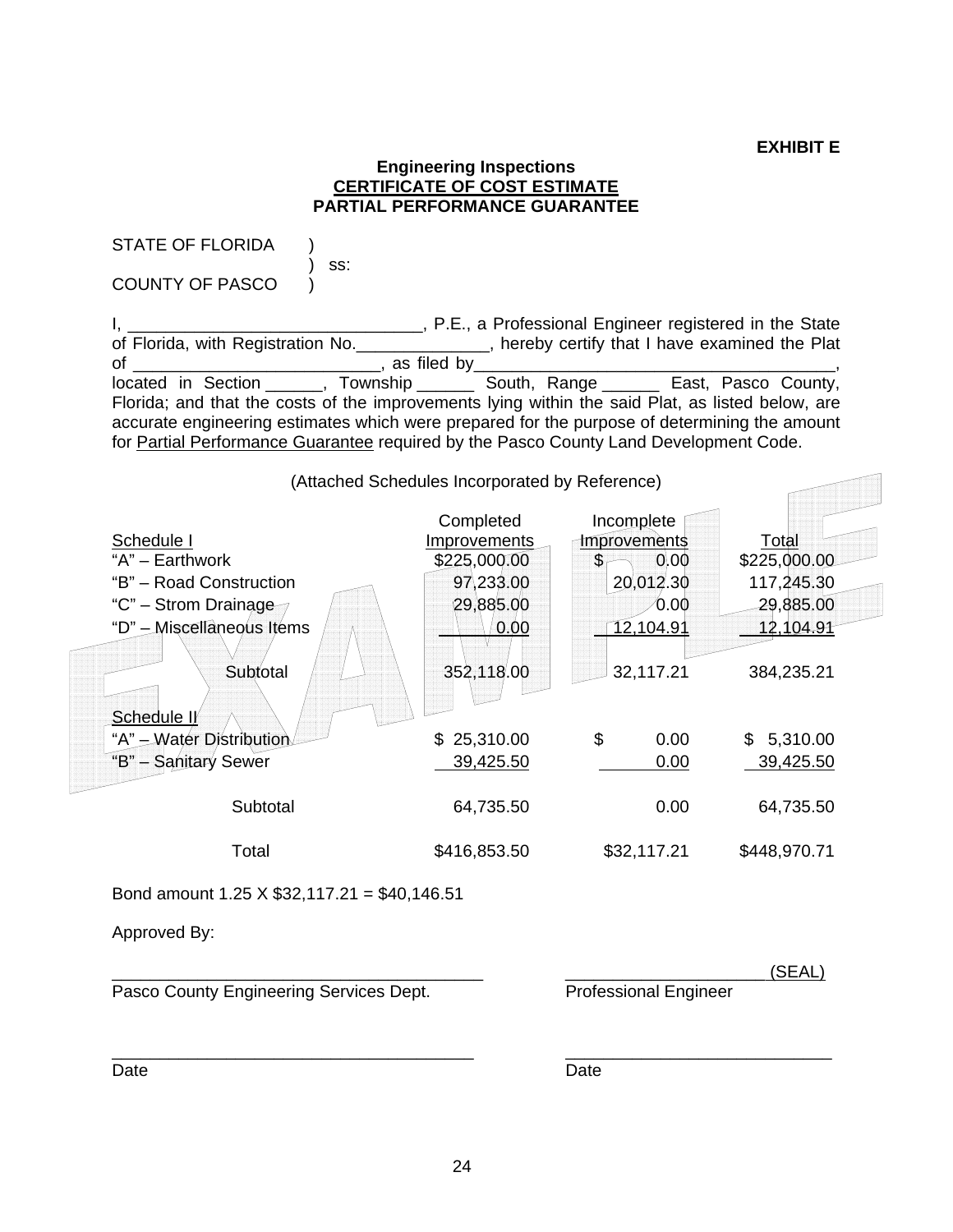| <b>PROJECT</b> |                 | (COMPLETED)<br><b>SCHEDULE</b> | IA-EARTHWORK      |                     |
|----------------|-----------------|--------------------------------|-------------------|---------------------|
| <b>UNIT</b>    | <b>QUANTITY</b> | <b>DESCRIPTION</b>             | <b>UNIT PRICE</b> | <b>TOTAL AMOUNT</b> |
| ${\sf CY}$     | 60,000          | Site Grading                   | 3.75              | 225,000.00          |
|                |                 | SUBTOTAL - SCHEDULE IA         |                   | 225,000.00          |
|                |                 |                                |                   |                     |
|                |                 |                                |                   |                     |
|                |                 |                                |                   |                     |
|                |                 |                                |                   |                     |
|                |                 |                                |                   |                     |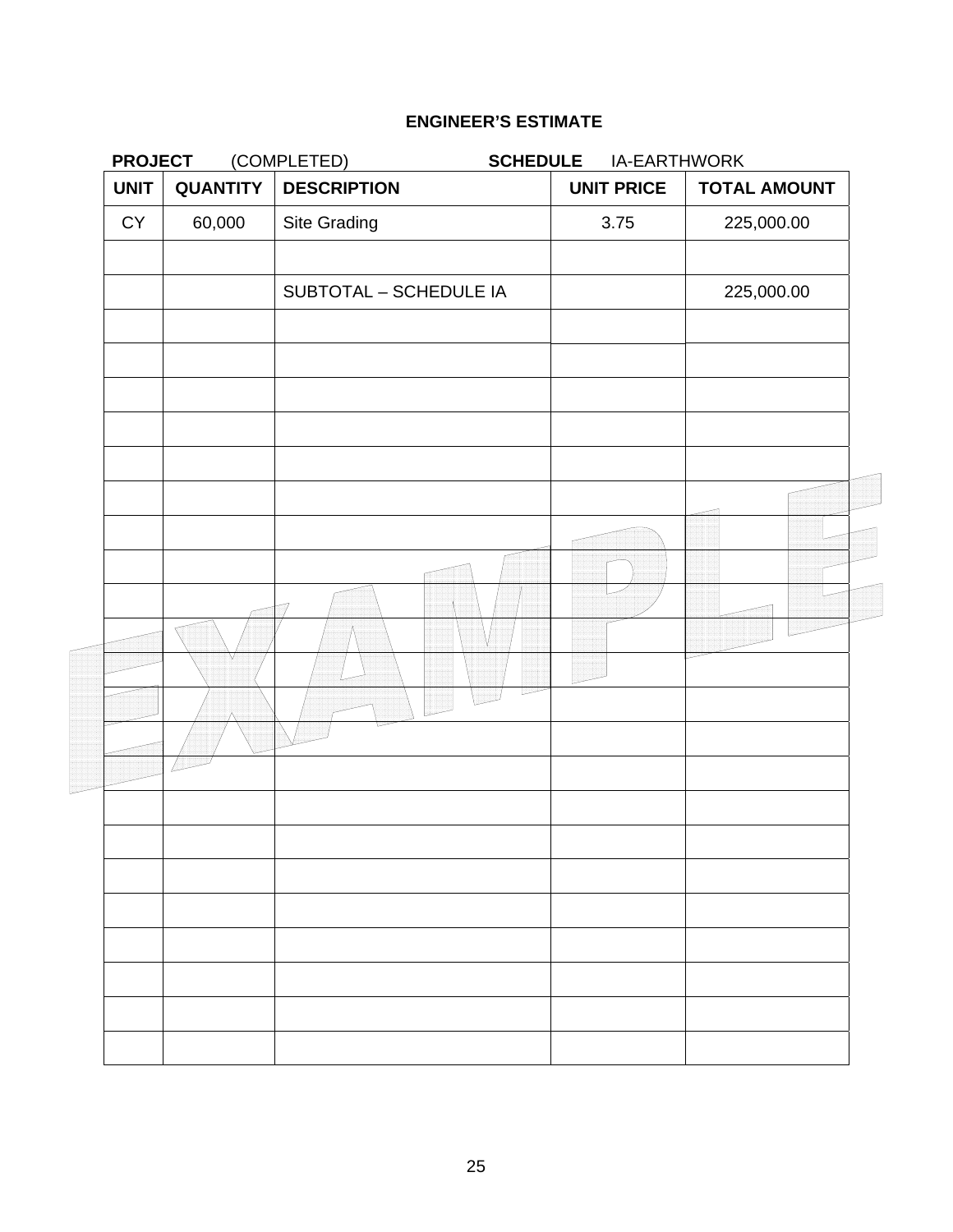| <b>QUANTITY</b> | <b>DESCRIPTION</b>            |                   |                     |
|-----------------|-------------------------------|-------------------|---------------------|
|                 |                               | <b>UNIT PRICE</b> | <b>TOTAL AMOUNT</b> |
| 1,660           | 6" Stab. Under Curb (4' wide) | 3.25              | 5,395.00            |
| 5,096           | 6" S. C. Base                 | 8.50              | 43,316.00           |
| 3,735           | 2' Concrete Valley Curb       | 5.20              | 19,422.00           |
| 120             | 4' Concrete Valley Gutter     | 9.00              | 1,080.00            |
| 1,868           | 6" Underdrain                 | 15.00             | 28,020.00           |
|                 | SUBTOTAL - SCHEDULE IB        |                   | 97,223.00           |
|                 |                               |                   |                     |
|                 |                               |                   |                     |
|                 |                               |                   |                     |
|                 |                               |                   |                     |
|                 |                               |                   |                     |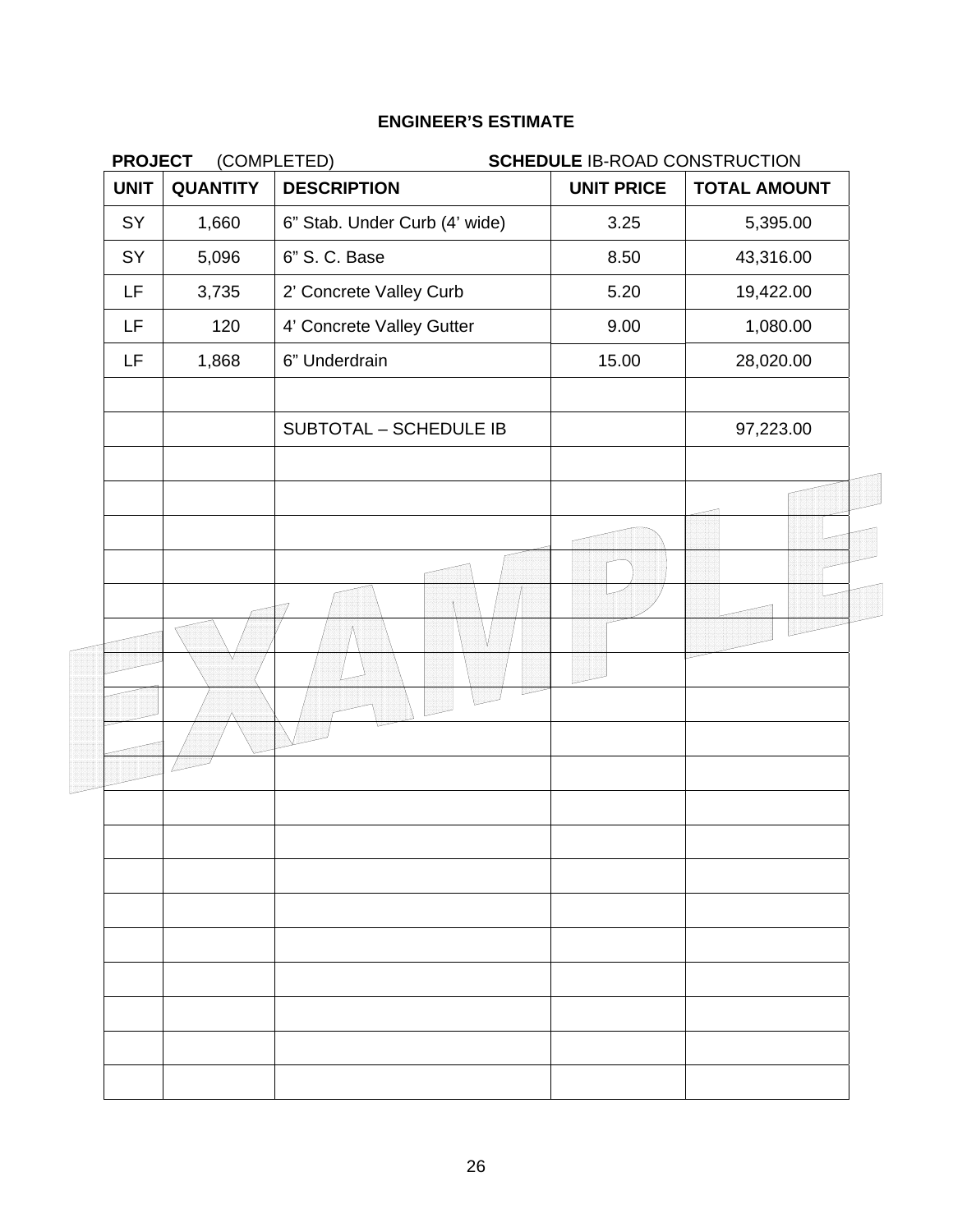| <b>PROJECT</b> | (INCOMPLETE)    |                        | SCHEDULE IB-ROAD CONSTRUCTION |                     |  |
|----------------|-----------------|------------------------|-------------------------------|---------------------|--|
| <b>UNIT</b>    | <b>QUANTITY</b> | <b>DESCRIPTION</b>     | <b>UNIT PRICE</b>             | <b>TOTAL AMOUNT</b> |  |
| SY             | 5,096           | 1" Asphalt Type S-III  | 3.30                          | 16,816.80           |  |
| SY             | 4,565           | Seed and Mulch         | .70                           | 3,195.50            |  |
|                |                 | SUBTOTAL - SCHEDULE IB |                               | 20,012.30           |  |
|                |                 |                        |                               |                     |  |
|                |                 |                        |                               |                     |  |
|                |                 |                        |                               |                     |  |
|                |                 |                        |                               |                     |  |
|                |                 |                        |                               |                     |  |
|                |                 |                        |                               |                     |  |
|                |                 |                        |                               |                     |  |
|                |                 |                        |                               |                     |  |
|                |                 |                        |                               |                     |  |
|                |                 |                        |                               |                     |  |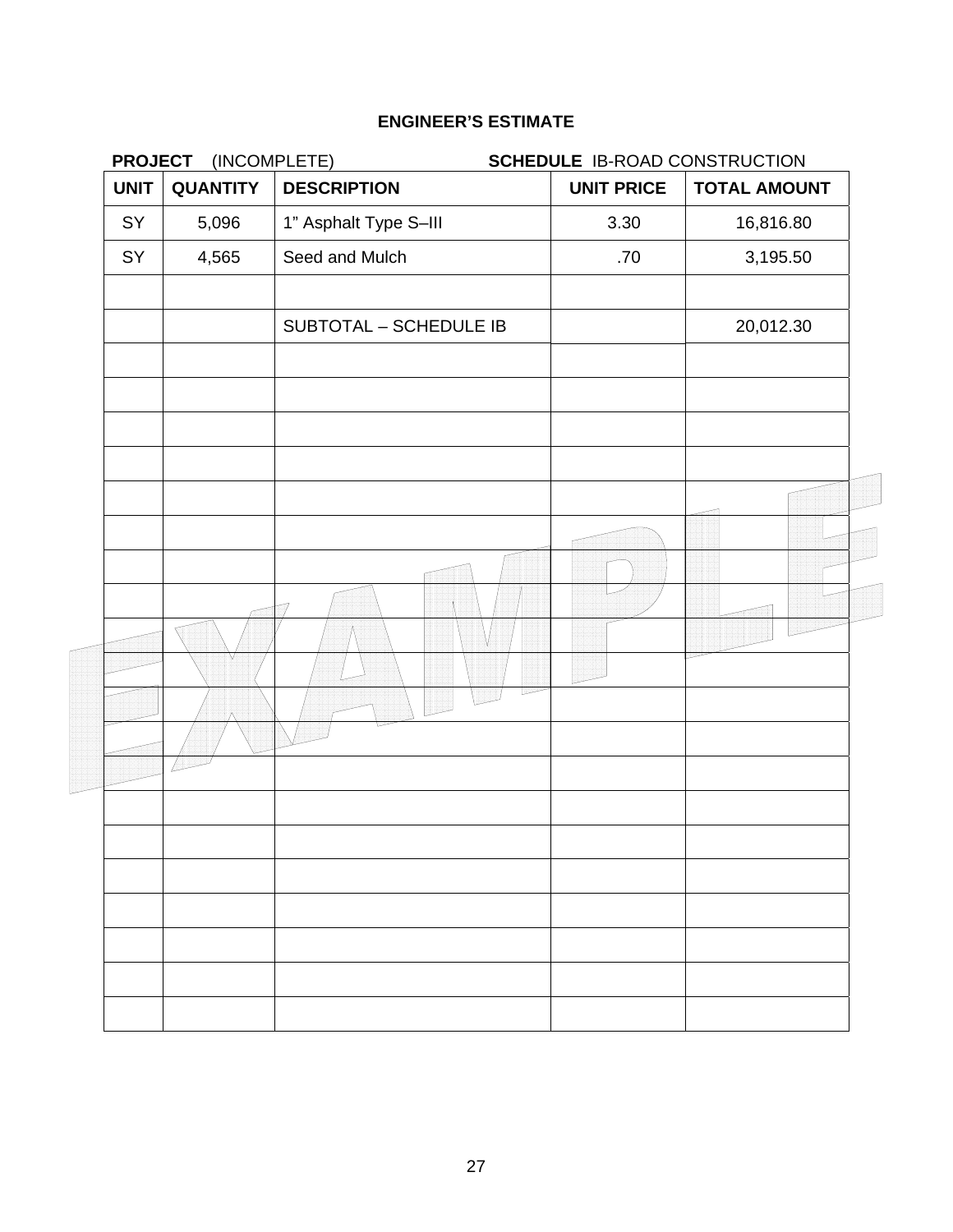| <b>PROJECT</b> |                 | (COMPLETED)<br><b>SCHEDULE IC-STORM DRAINAGE</b> |                   |                     |
|----------------|-----------------|--------------------------------------------------|-------------------|---------------------|
| <b>UNIT</b>    | <b>QUANTITY</b> | <b>DESCRIPTION</b>                               | <b>UNIT PRICE</b> | <b>TOTAL AMOUNT</b> |
| LF             | 166             | <b>15" RCP</b>                                   | 27.00             | 4,482.00            |
| LF             | 120             | <b>18" RCP</b>                                   | 33.00             | 3,960.00            |
| LF             | 253             | 30" RCP                                          | 41.00             | 10,373.00           |
| EA             | 6               | Type "C" Inlet                                   | 1,020.00          | 6,120.00            |
| EA             | $\mathbf{1}$    | Detention Pond Control STR.                      | 1,450.00          | 1,450.00            |
| EA             | $\mathbf 1$     | 15" Concrete Headwall                            | 900.00            | 900.00              |
| EA             | $\mathbf 1$     | 18" Concrete Headwall                            | 1,100.00          | 1,100.00            |
| EA             | $\mathbf 1$     | 30" Concrete Headwall                            | 1,500.00          | 1,500.00            |
|                |                 |                                                  |                   |                     |
|                |                 | SUBTOTAL - SCHEDULE IC                           |                   | 29,885.00           |
|                |                 |                                                  |                   |                     |
|                |                 |                                                  |                   |                     |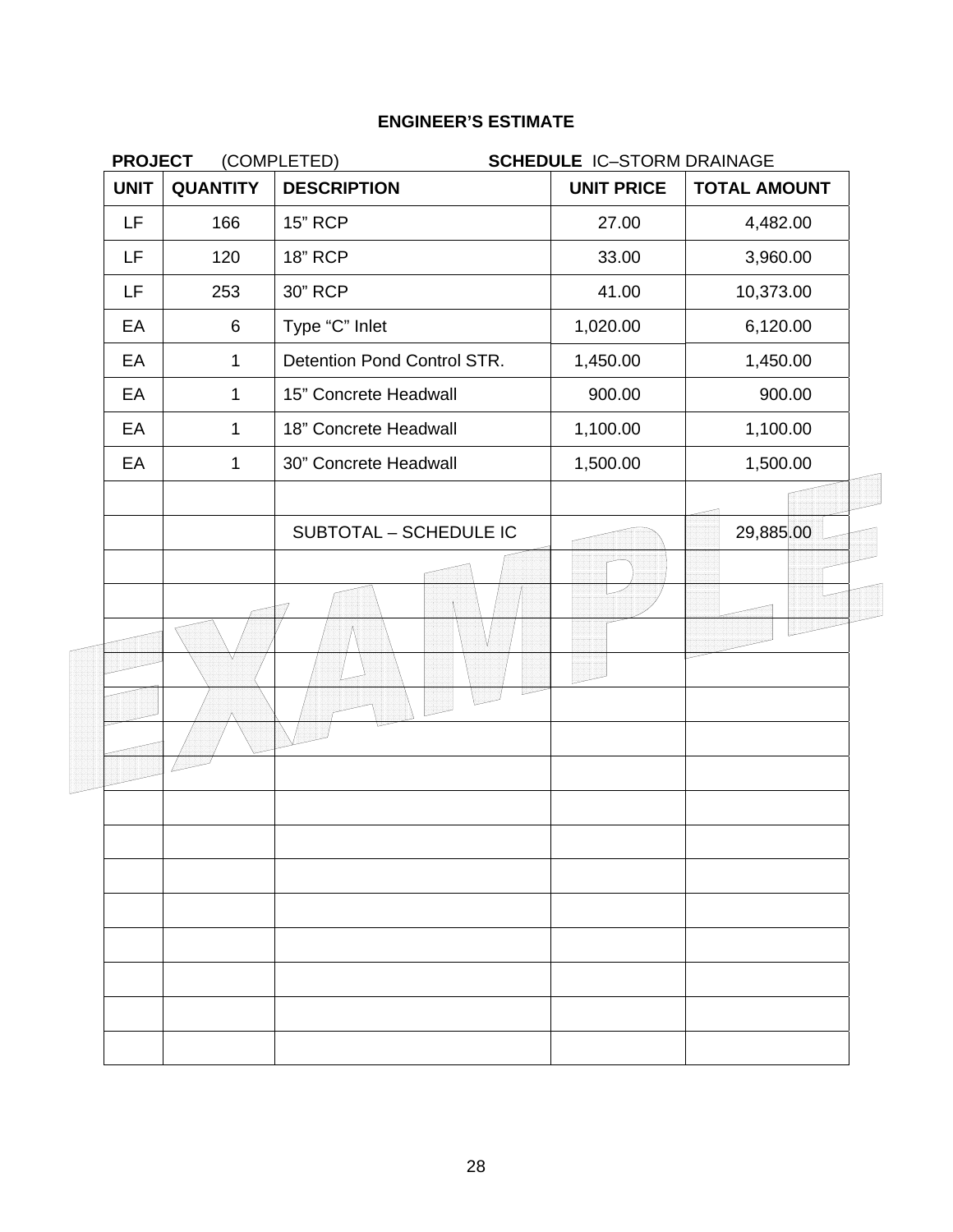| <b>PROJECT</b> | (INCOMPLETE)    | <b>SCHEDULE</b>                                                                                                                             | ID MISC. ITEMS    |                     |
|----------------|-----------------|---------------------------------------------------------------------------------------------------------------------------------------------|-------------------|---------------------|
| <b>UNIT</b>    | <b>QUANTITY</b> | <b>DESCRIPTION</b>                                                                                                                          | <b>UNIT PRICE</b> | <b>TOTAL AMOUNT</b> |
| EA             | 20              | <b>PRMs</b>                                                                                                                                 | 110.00            | 2,200.00            |
| EA             | 12              | <b>PCPs</b>                                                                                                                                 | 90.00             | 1,080.00            |
|                | $\star$         | <b>Professional Services</b>                                                                                                                |                   |                     |
| EA             | $\mathbf{1}$    | <b>Record Drawings</b>                                                                                                                      | 2,500.00          | 2,500.00            |
| EA             | 1               | <b>Cost Estimate-Assurance</b>                                                                                                              |                   |                     |
|                |                 | of Maintenance                                                                                                                              | 300.00            | 300.00              |
| EA             | $\mathbf{1}$    | <b>Engineer's Certificate</b>                                                                                                               | 200.00            | 200.00              |
| EA             | 1               | <b>Materials Testing</b>                                                                                                                    | 4,000.00          | 4,000.00            |
| L.S.           | L.S.            | <b>Street Signs</b>                                                                                                                         | 1,824.91          | 1,824.91            |
|                |                 |                                                                                                                                             |                   |                     |
|                |                 | SUBTOTAL - SCHEDULE ID                                                                                                                      |                   | 12,104.91           |
|                |                 |                                                                                                                                             |                   |                     |
|                |                 |                                                                                                                                             |                   |                     |
|                |                 |                                                                                                                                             |                   |                     |
|                |                 |                                                                                                                                             |                   |                     |
|                |                 | <b>THE UNIT COSTS SHOWN FOR PROFESSIONAL SERVICES</b><br>ARE HYPOTHETICAL ONLY AND ARE NOT TO BE USED AS A<br><b>GUIDELINE FOR PRICING.</b> |                   |                     |
|                |                 |                                                                                                                                             |                   |                     |
|                |                 |                                                                                                                                             |                   |                     |
|                |                 |                                                                                                                                             |                   |                     |
|                |                 |                                                                                                                                             |                   |                     |
|                |                 |                                                                                                                                             |                   |                     |
|                |                 |                                                                                                                                             |                   |                     |
|                |                 |                                                                                                                                             |                   |                     |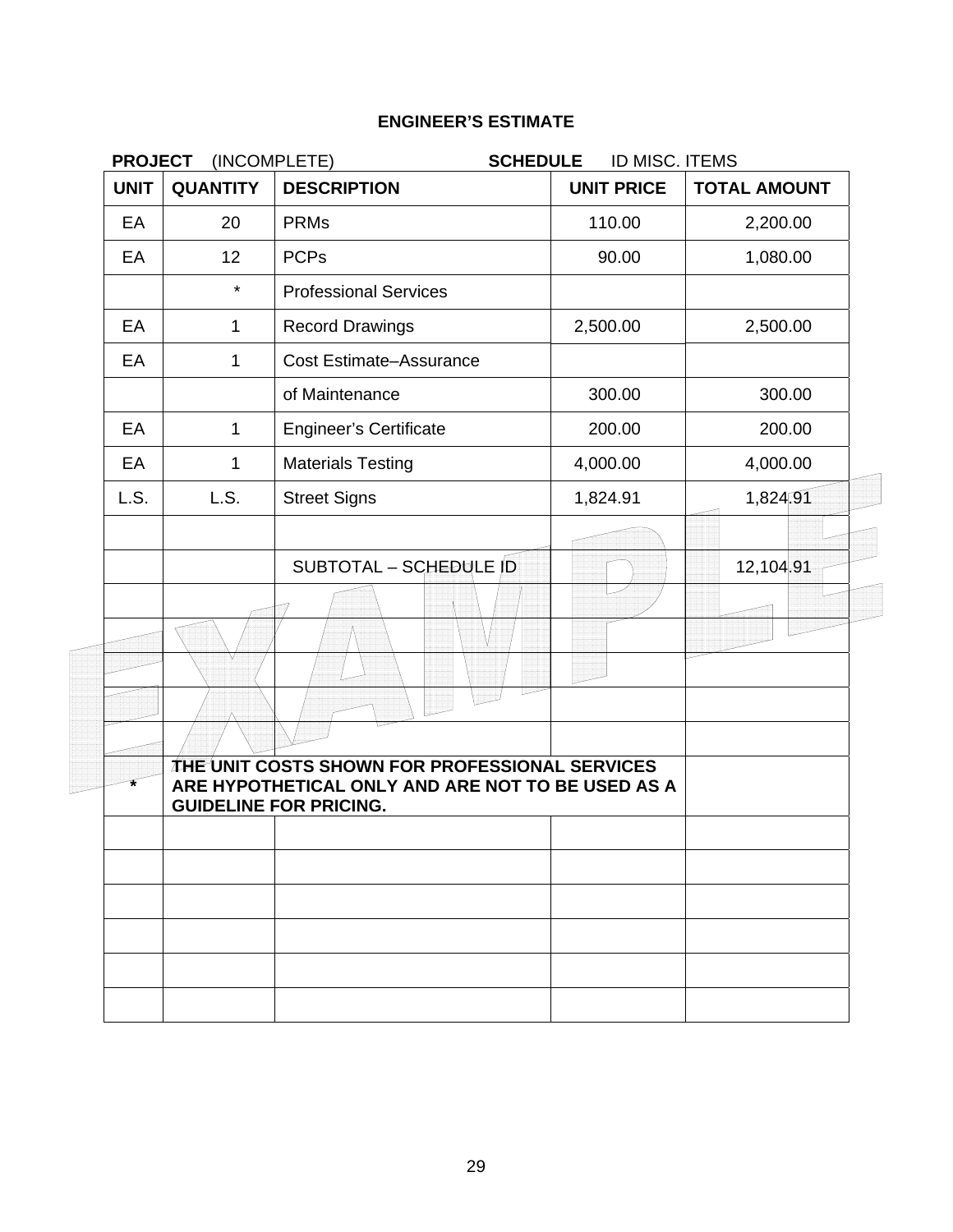| <b>PROJECT</b> |                 | (COMPLETED)                    | <b>SCHEDULE IIA-WATER DISTRIBUTION</b> |                     |
|----------------|-----------------|--------------------------------|----------------------------------------|---------------------|
| <b>UNIT</b>    | <b>QUANTITY</b> | <b>DESCRIPTION</b>             | <b>UNIT PRICE</b>                      | <b>TOTAL AMOUNT</b> |
| LF             | 2,029           | 6" PVC Water Main              | 8.00                                   | 16,232.00           |
| EA             | $\overline{7}$  | 6" Gate Valve w/Box            | 310.00                                 | 2,170.00            |
| EA             | $\overline{7}$  | 3/4" Single-Service Assembly   | 90.00                                  | 630.00              |
| EA             | 18              | 1" Double-Service Assembly     | 125.00                                 | 2,250.00            |
| LF             | 416             | 2" PVC Casing (13 Locations)   | 3.00                                   | 1,248.00            |
| EA             | 2               | 2" Temp. Blow-off              | 210.00                                 | 420.00              |
| EA             | 2               | Fire Hydrant Assembly          | 1,180.00                               | 2,360.00            |
|                |                 | <b>SUBTOTAL - SCHEDULE IIA</b> |                                        | 25,310,00           |
|                |                 |                                |                                        |                     |
|                |                 |                                |                                        |                     |
|                |                 |                                |                                        |                     |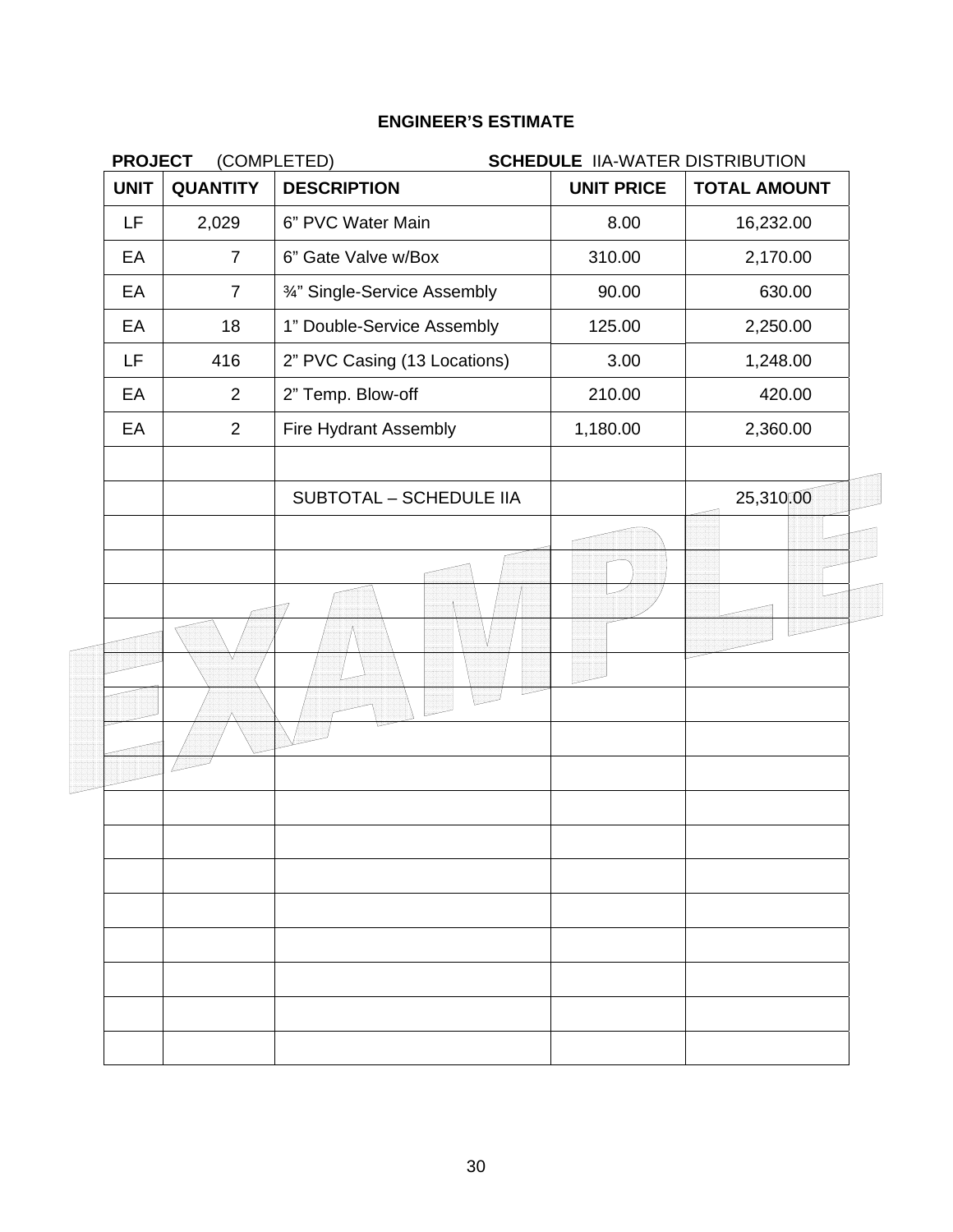| <b>PROJECT</b> |                 | (COMPLETED)<br><b>SCHEDULE</b> |                   | <b>II-B SANITARY SEWER</b> |
|----------------|-----------------|--------------------------------|-------------------|----------------------------|
| <b>UNIT</b>    | <b>QUANTITY</b> | <b>DESCRIPTION</b>             | <b>UNIT PRICE</b> | <b>TOTAL AMOUNT</b>        |
| LF             | 1,101           | 8" PVC (0'-6')                 | 8.50              | 9,358.50                   |
| LF             | 569             | 8" PVC (6'-8')                 | 10.50             | 5,974.50                   |
| LF.            | 81              | 8" PVC (8'-10')                | 12.50             | 1,012.50                   |
| LF.            | 20              | 8" DIP (0'-6')                 | 16.50             | 330.00                     |
| EA             | $\overline{7}$  | Manhole (0'-6')                | 1,000.00          | 7,000.00                   |
| EA             | $\overline{2}$  | Manhole (6'-8')                | 1,150.00          | 2,300.00                   |
| EA             | $\overline{4}$  | Single-Service Assembly (Com.) | 250.00            | 1,000.00                   |
| EA             | 20              | Double-Service Assembly (Com.) | 325.00            | 6,500.00                   |
| EA             | 3               | Conn. To Existing Manhole      | 650.00            | 1,950,00                   |
| <b>LS</b>      | $\mathbf{1}$    | Wellpointing                   | 4,000.00          | 4,000.00                   |
|                |                 | <b>SUBTOTAL</b> SCHEDULE IIB   |                   | 39,425.50                  |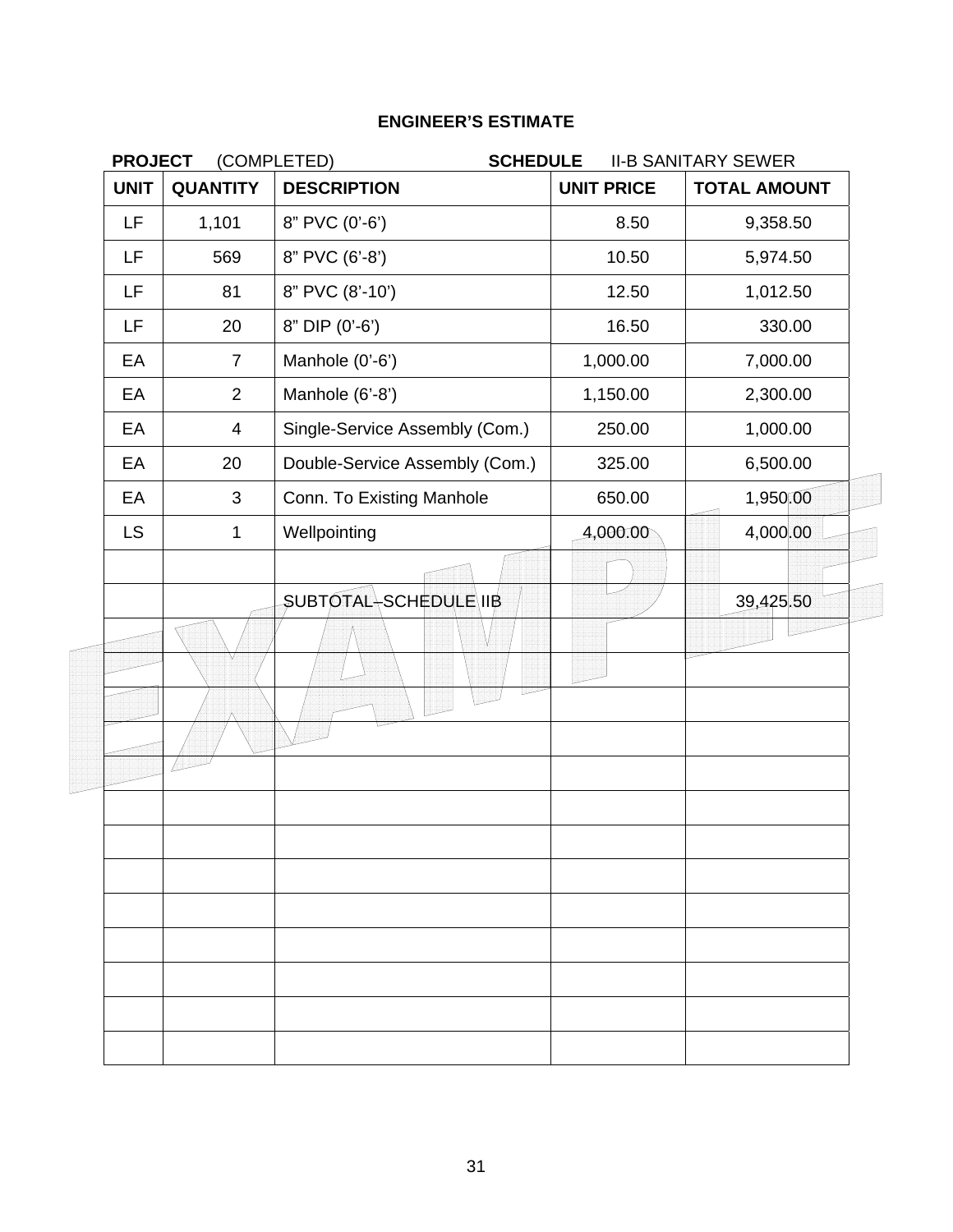### **IV. MAINTENANCE GUARANTEE FOR PLATTED IMPROVEMENTS**

#### Purpose

A maintenance guarantee assures a financial resource to the County in the event the Developer does not maintain the improvements during the required maintenance period. It is the policy of the BCC not to accept dedicated, required, or approved improvements for County maintenance until a maintenance period has elapsed (Code Section 306.15). The maintenance period is three (3) years for arterial, collector and Type 1A and 1B roads, and two (2) years for all other roads. This maintenance period begins on the date of the acknowledgment of the completion of construction of such improvements by the BCC and acceptance of a maintenance guarantee by the BCC. In an instance where no assurance of completion has been accepted by the County, the maintenance period shall begin at the time the assurance of maintenance is accepted by the Board.

The amount of the maintenance guarantee shall be 15% of the cost of installing all improvements to be maintained by the County or the amount of \$5,000, whichever is greater. An additional 10% may be added by the BCC if the developer has a history on non-compliance with the County based on County standards and ordinances.

#### A. Acceptable Guarantees

Refer to **Exhibits G, H and I** for acceptable Assurance formats and which are subject to County Attorney approval and Risk Management approval.

#### B. Limitations

No assurance of maintenance guarantee shall be accepted by the BCC until the performance guarantee is released.

#### C. Cost Estimate

On **Exhibit F**, an example is given to illustrate the proper completion of a maintenance cost estimate.

In accordance with Code Section 306.15, the only items to be included in the cost estimate are those items that will be County-maintained. These listed items will be exclusive of utility items, even if they will be County-maintained, since the Utilities Services Department require that utilities have a financial surety separate from all other improvements. Traffic control devices for streets that are to be County-maintained must be included in the maintenance guarantee cost estimate.

Not included in this estimate is survey monumentation, as these are not Countymaintained.

Any improvements which, by Development Review Division stipulation, are the maintenance responsibility of the abutting property owner or the homeowners' association or an entity other than Pasco County shall not be included in a maintenance estimate.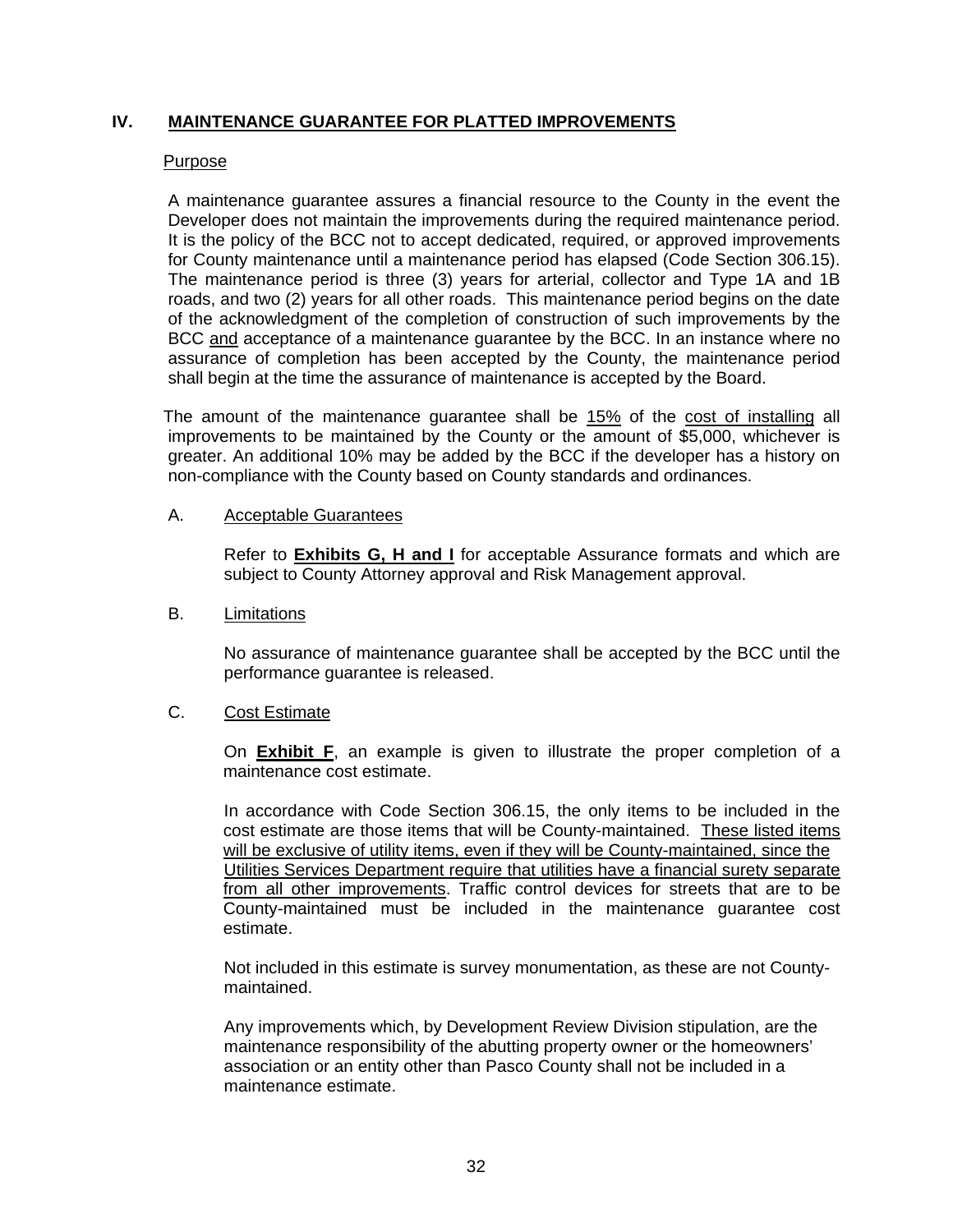#### D. Documentation and Fees Required

The maintenance guarantee required by the Code must have certain documentation submitted prior to presenting it to the BCC for acceptance

#### FEE: \$100.00 must be paid prior to County-approved cost estimate being issued

1. Inspection

 All approved, required, and authorized improvements must be installed, completed, and pass inspection prior to the acceptance of the assurance of maintenance by the BCC.

 An exception to the above statement would exist when a subdivision is complete except for minor items that will not be County-maintained, but are not part of the storm water management system, and are not a matter of public health, safety, and welfare, or are not within the boundary of the plat. In such cases, these items may be covered by a performance guarantee which will run concurrent with the maintenance guarantee. The developer's engineer shall submit the performance guarantee cost estimate for completing such items in addition to the maintenance guarantee cost estimate.

#### 2. Test Reports

 All required test reports must be in the possession of the Engineering Services Department, reviewed and approved at this time. They must conform in all respects to Section 306 of the Code and the Testing Specifications.

 In any instance when the utilities, or any part thereof, are installed by, or to be maintained by a utility company other than Pasco County, a letter of completion and acceptance must be submitted by the said utility.

#### 3. Record Drawings

 Record drawings must be submitted by the Engineer of Record. The term "record drawing" is used synonymously with "as-built" or "record print." Submittal shall include two (2) sets of certified as-built drawings as required by the Southwest Florida Water Management District (SWFWMD), one (1) certified copy of SWFWMD's Statement of Completion and Request for Transfer to Operation Entity, and one (1) copy of SWFWMD's approved (stamped) construction plan set. One (1) copy of SWFWMD's acceptance of the transfer to operation must be forwarded to Pasco County upon receipt. The acceptable record drawings will be complete sets of construction drawings for the subdivision, unit, or phase constructed with the designation "Record Drawing" placed on the front sheet. All deviations will be noted on the drawings, wherever applicable, to identify where and what deviations exist in the completed improvements vs. the approved construction drawing. All deviations, minor or major, are to be listed on a table on the inside cover sheet of the submitted as-built plans, depicting the deviations and locations by sheet number. All record drawings submitted to the Engineering Inspections Division will have on the front sheet the following certification: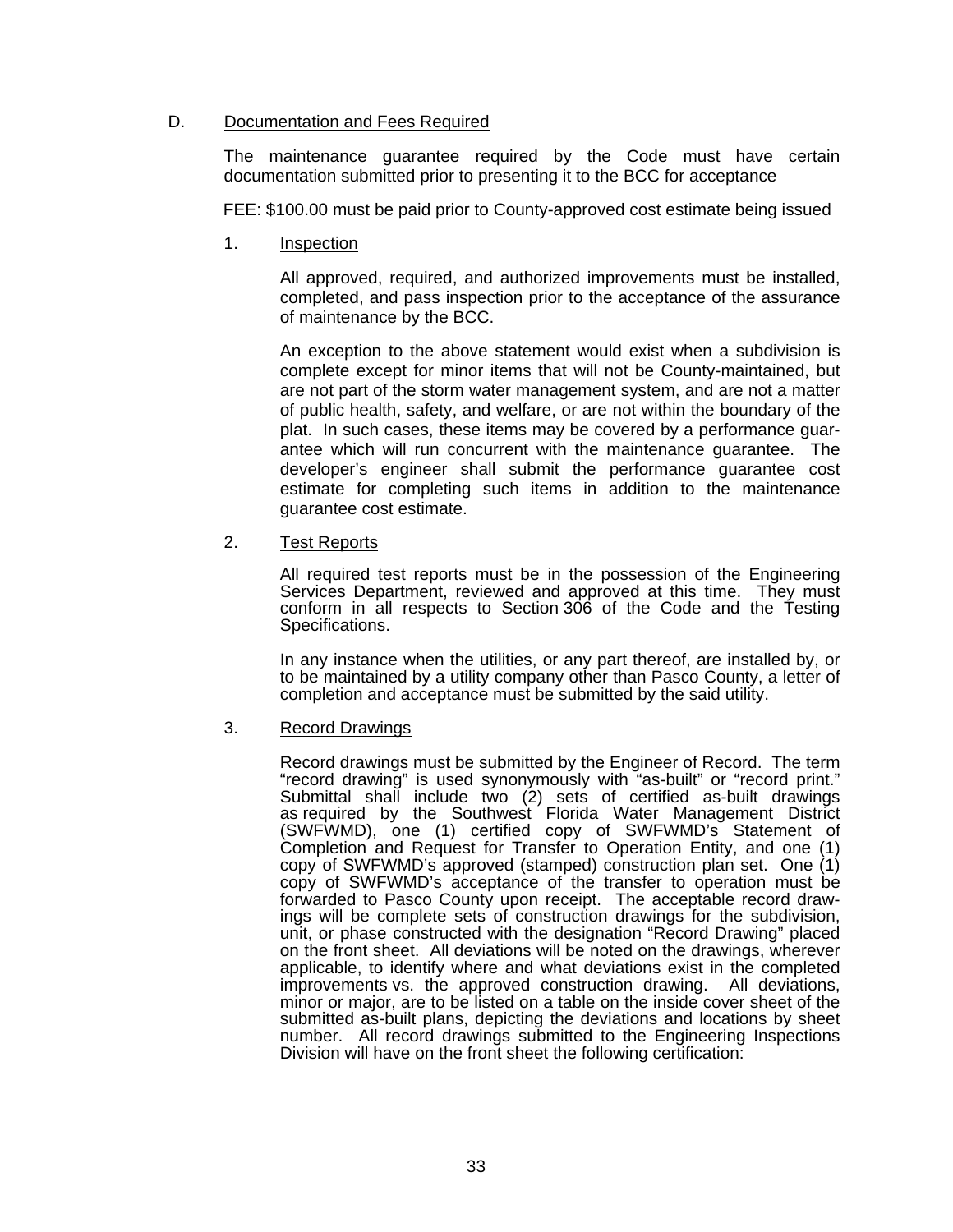"These plans have been prepared in accordance with the current version of the *Manual of Uniform Minimum Standards for Design, Construction and Maintenance for Streets and Highways, State of Florida* and are in compliance with the standards therein except as noted on the plans. Any deviations noted on the plans substantially comply with the intent of the standards."

| (Signature of Engineer) |  |
|-------------------------|--|

(SEAL) Florida P.E. No.: \_\_\_\_\_\_\_\_\_\_\_\_\_\_\_\_\_\_

Date:

 Each unit, phase, or unit of a phase must have its own set of record drawings and cannot be combined with an adjacent unit.

4. Engineer's Certificate

**Exhibit W** is the accepted format for the Engineer's Certificate when all required and approved improvements have been completed.

 In an instance where certain required and approved improvements are permitted to be covered by a performance guarantee to be in force concurrently with a maintenance guarantee then the Engineer's Certificate shown in **Exhibit X** shall be used.

5. Cost Estimate

 The cost estimate will conform to the requirements of **Exhibit F**. Upon approval of the cost estimate, a copy of the Certificate of Cost Estimate (signed and dated) will be returned to the submitting engineer.

### 6. Assurance of Maintenance

 The form of the assurance of maintenance shall comply with **Exhibits G, H and I** for acceptable assurance formats and which are subject to County Attorney approval and Risk Management approval

7. This list is not exhaustive and other items may be required by the County to be in compliance with the Land Development Code, Code of Ordinances, state and federal laws and all other conditions of approval.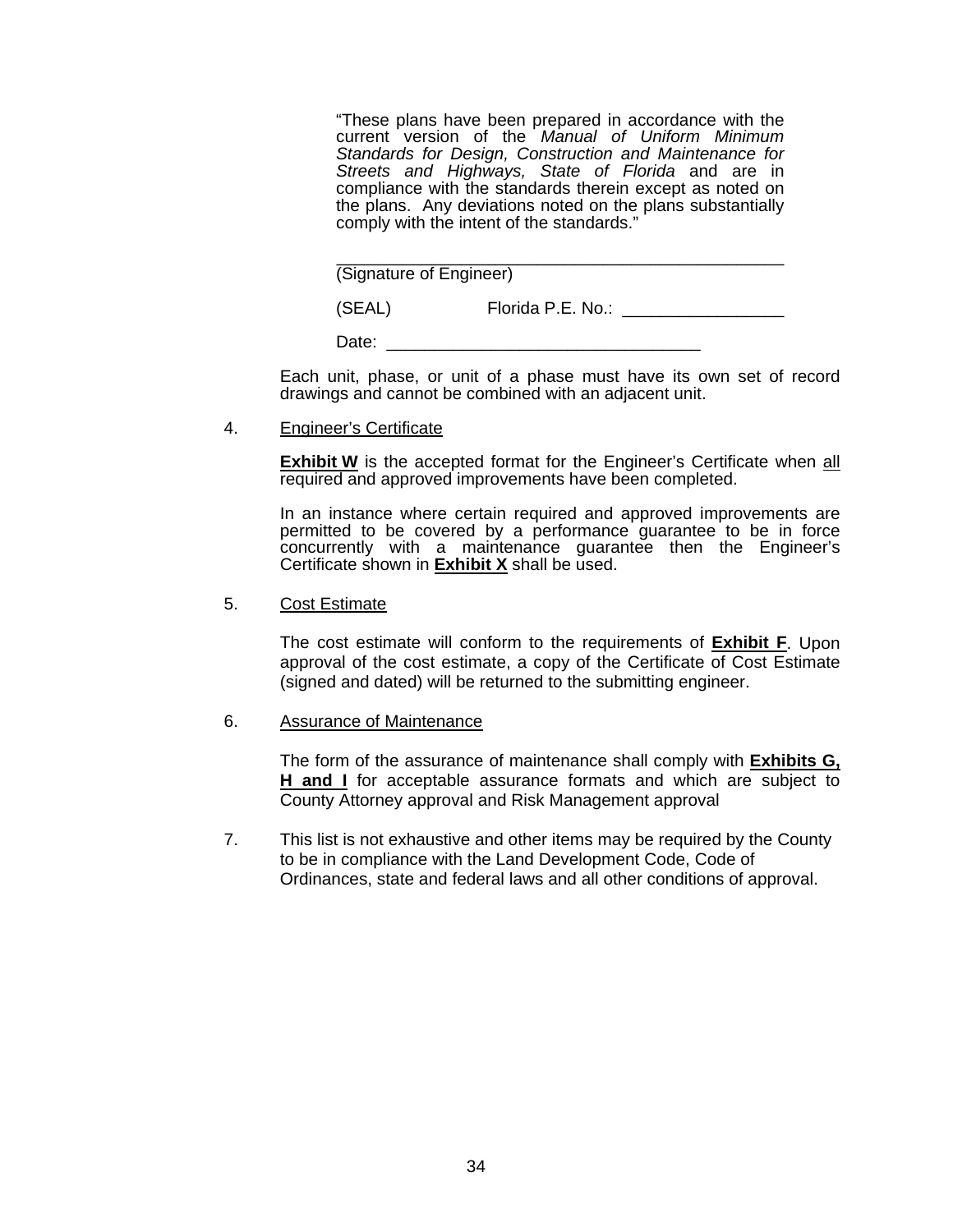### **EXHIBIT F**

#### **Engineering Inspections CERTIFICATE OF COST ESTIMATE MAINTENANCE GUARANTEE**

STATE OF FLORIDA )  $\sim$  ) §: COUNTY OF PASCO ) I, \_\_\_\_\_\_\_\_\_\_\_\_\_\_\_\_\_\_\_\_\_\_\_\_\_\_\_\_\_\_\_\_\_\_, P.E., a Professional Engineer registered in the State of Florida, with Registration No. \_\_\_\_\_\_\_\_\_\_\_\_\_\_, hereby certify that I have examined the Plat of \_\_\_\_\_\_\_\_\_\_\_\_\_\_\_\_\_\_\_\_\_\_\_\_\_\_\_\_\_\_\_\_\_\_, as filed by\_\_\_\_\_\_\_\_\_\_\_\_\_\_\_\_\_\_\_\_\_\_\_\_\_\_\_\_\_\_\_\_, located in Section \_\_\_\_\_\_, Township \_\_\_\_\_\_, Range \_\_\_\_\_\_ East, Pasco County, Florida; and that the costs of the improvements lying within the said Plat, as listed below, are accurate engineering estimates which were prepared for the purpose of determining the amount for Maintenance Guarantee required by the Pasco County Land Development Code. (Attached Schedules Incorporated by Reference) Schedule I Amount "A" – Road Construction  $\sim$   $\sim$   $\sim$   $\sim$   $\sim$   $\sim$  \$117,245.30 "B" – Storm Drainage  $\sim$  1  $/$   $/$   $/$   $/$   $/$   $/$  29,885.00 Traffic Control Devices 1,824.91 ł Total  $\left[\begin{array}{c|c} \vee & \vee \end{array}\right]$   $\left[\begin{array}{c|c} \vee & \vee \end{array}\right]$   $\left[\begin{array}{c|c} \circ & \circ \end{array}\right]$   $\left[\begin{array}{c|c} \circ & \circ \end{array}\right]$ Bond amount .15  $\angle$  \$148,955.21 = \$22,343 Approved By: \_\_\_\_\_\_\_\_\_\_\_\_\_\_\_\_\_\_\_\_\_\_\_\_\_\_\_\_\_\_\_\_\_\_\_\_\_\_ \_\_\_\_\_\_\_\_\_\_\_\_\_\_\_\_\_\_\_\_\_\_\_\_(SEAL) Pasco County Engineering Services Dept. Professional Engineer \_\_\_\_\_\_\_\_\_\_\_\_\_\_\_\_\_\_\_\_\_\_\_\_\_\_\_\_\_\_\_\_\_\_\_\_\_\_ \_\_\_\_\_\_\_\_\_\_\_\_\_\_\_\_\_\_\_\_\_\_\_\_\_\_\_\_\_\_

Date **Date Date Date Date Date Date**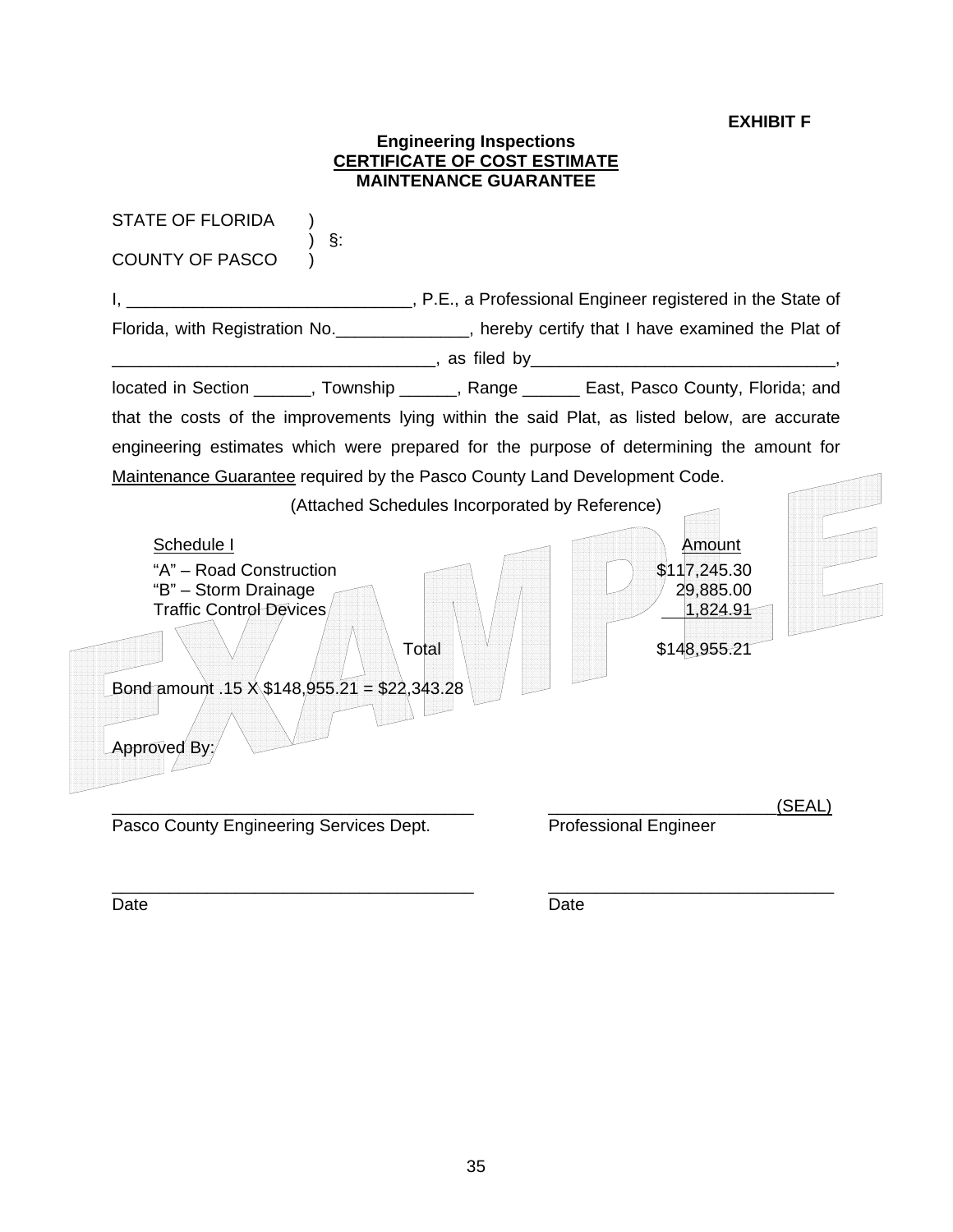| <b>PROJECT</b>                 | <b>SCHEDULE IB ROAD CONSTRUCTION</b> |                   |                     |  |  |
|--------------------------------|--------------------------------------|-------------------|---------------------|--|--|
| <b>UNIT</b><br><b>QUANTITY</b> | <b>DESCRIPTION</b>                   | <b>UNIT PRICE</b> | <b>TOTAL AMOUNT</b> |  |  |
| SY<br>1,660                    | 6" Stab. Under Curb (4' Wide)        | 3.25              | 5,395.00            |  |  |
| SY<br>5,096                    | 6" S. C. Base                        | 8.50              | 43,316.00           |  |  |
| SY<br>5,096                    | 1" Asphalt Type S-III                | 3.30              | 16,816.80           |  |  |
| LF<br>3,735                    | 2' Concrete Valley Curb              | 5.20              | 19,422.00           |  |  |
| LF<br>120                      | 4' Concrete Valley Gutter            | 9.00              | 1,080.00            |  |  |
| LF.<br>1,868                   | 6" Underdrain                        | 15.00             | 28,020.00           |  |  |
| SY<br>4,565                    | Seed and Mulch                       | .70               | 3,195.50            |  |  |
|                                | SUBTOTAL-SCHEDULE IB                 |                   | 117,245,30          |  |  |
|                                |                                      |                   |                     |  |  |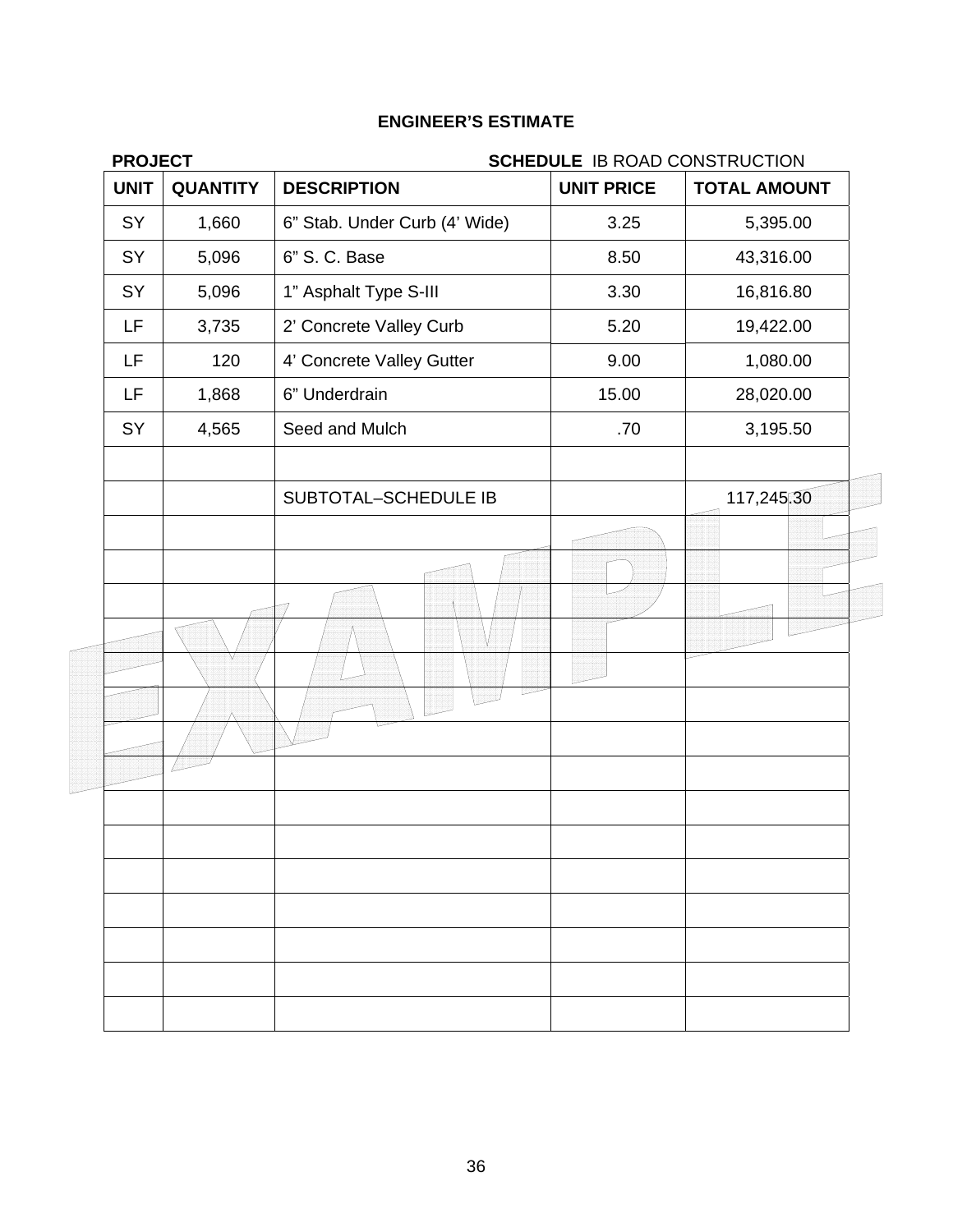| <b>SCHEDULE IA-STORM DRAINAGE</b> |                   |                     |  |  |
|-----------------------------------|-------------------|---------------------|--|--|
| <b>DESCRIPTION</b>                | <b>UNIT PRICE</b> | <b>TOTAL AMOUNT</b> |  |  |
| <b>15" RCP</b>                    | 27.00             | 4,482.00            |  |  |
| <b>18" RCP</b>                    | 33.00             | 3,960.00            |  |  |
| 30" RCP                           | 41.00             | 10,373.00           |  |  |
| Type "C" Inlet                    | 1,020.00          | 6,120.00            |  |  |
| <b>Detention Pond Control STR</b> | 1,450.00          | 1,450.00            |  |  |
| 15" Concrete Headwall             | 900.00            | 900.00              |  |  |
| 18" Concrete Headwall             | 1,100.00          | 1,100.00            |  |  |
| 30" Concrete Headwall             | 1,500.00          | 1,500.00            |  |  |
|                                   |                   |                     |  |  |
| SUBTOTAL-SCHEDULE IA              |                   | 29,885.00           |  |  |
|                                   |                   |                     |  |  |
|                                   |                   |                     |  |  |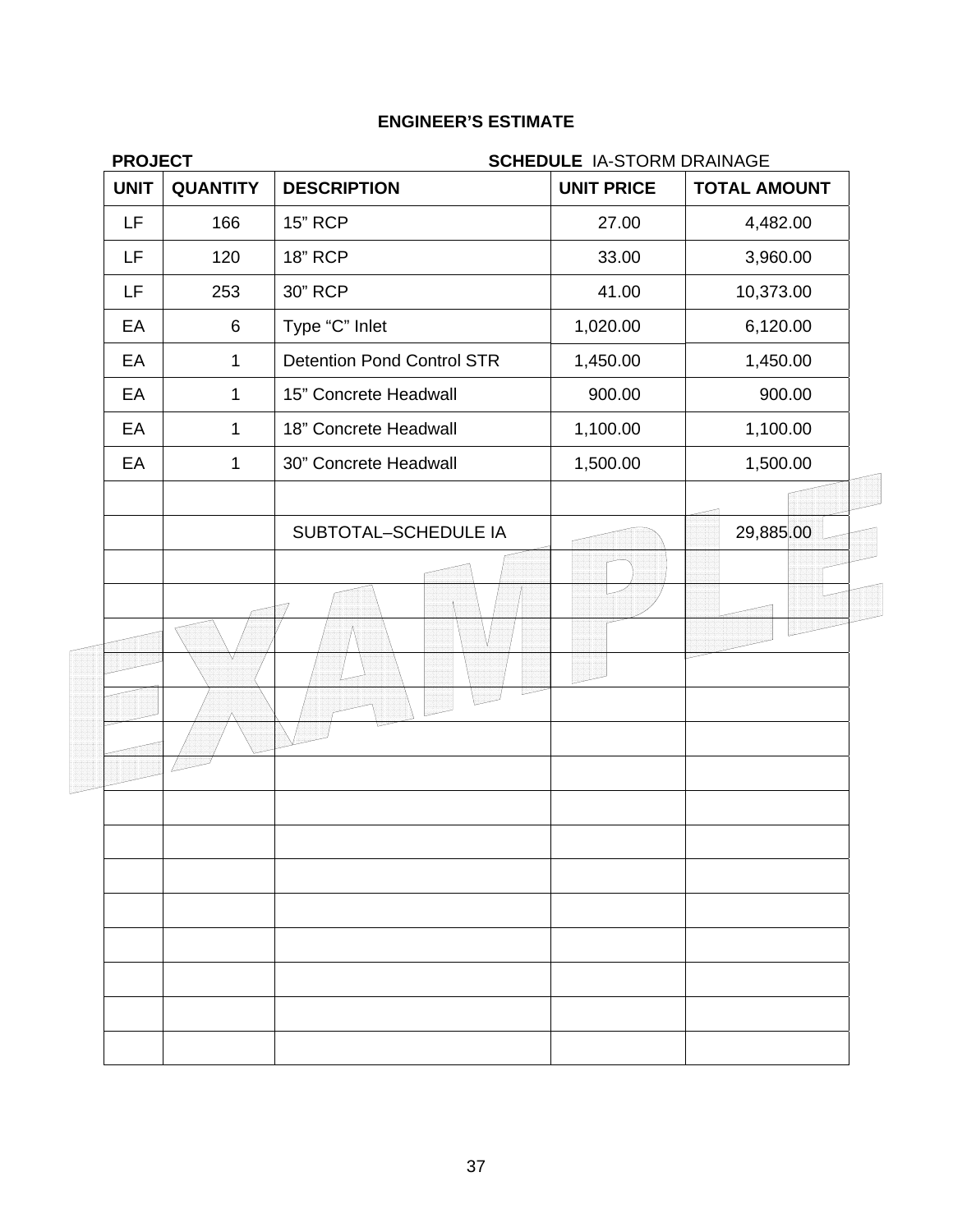#### **Engineering Inspections MAINTENANCE GUARANTEE**

BY THIS BOND WE, THIS BOND WE, THIS BOND WE, THIS BOND WE, THIS BOND WE, THIS BOND WE, THIS BOND WE ALL THIS BOND WE ALL THIS BOND WE ALL THIS BOND WE ALL THIS BOND WE ALL THIS BOND WE ALL THIS BOND WE ALL THIS BOND WE ALL business address of \_\_\_\_\_\_\_\_\_\_\_\_\_\_\_\_\_\_\_\_\_\_\_, and as "SURETY", with a business address of \_\_\_\_\_\_\_\_\_\_\_\_\_\_\_\_\_\_\_\_\_\_\_\_\_\_, are bound to Pasco County, Florida, a political subdivision of the State of Florida, by and thru its Board of County Commissioners, herein "COUNTY", in the sum of \$ The payment of which we bind ourselves, our heirs, personal representatives, successors and assigns, jointly and severally, firmly by these presents:

WHEREAS, the above-named PRINCIPAL has constructed improvements in connection with the approval of a plat of a certain area of land within Pasco County known as (plat name) Section Township Range and has agreed, as a condition to the approval of the said plat by the COUNTY, to maintain all required, approved, and/or dedicated IMPROVEMENTS, which consist of, but are not necessarily limited to, roads, drainage, sewer and water lines, and all other improvements delineated per the County-approved cost estimate dated \_\_\_\_\_\_\_\_\_\_ in connection with the above said plat, herein "IMPROVEMENTS," in accord with Pasco County Land Development Code Section 306.15.

NOW, THEREFORE, THE CONDITION OF THIS BOND is that if, for a period of \_\_\_ years, commencing on the date of acceptance by the Board of COUNTY Commissioners of this bond, for the IMPROVEMENTS, PRINCIPAL:

- a. Shall in all respects comply with Section 306.15 of the Pasco County Land Development Code and all other applicable federal and state laws and COUNTY ordinances, codes, regulations, terms and conditions pertaining to the approval and maintenance of the IMPROVEMENTS of said plat, these conditions being more specifically the maintenance of all required, approved, or dedicated roads, storm drainage, and/or other IMPROVEMENTS to be COUNTY-maintained, which were installed in connection with said plat, to the satisfaction of the County Administrator or his designee; and
	- (1) Repairs or replaces all IMPROVEMENTS which are found by the COUNTY Engineer, or his designee, not to comply with federal and state laws and COUNTY ordinances, codes, regulations, terms and conditions pertaining to the approval of said plat, or which are found to be deficient in materials, workmanship, or structural integrity under COUNTY, State, or Federal regulations, whichever may be applicable, or industry standards; and
- c. Submits a written request for an inspection of IMPROVEMENTS to the Pasco COUNTY Engineering Inspections Division not before ninety (90) days prior to the termination of the completion of the \_\_\_\_\_ year maintenance period, or any different time agreed to by the Board of County Commissioners; and
- d. Pays all costs and expenses incurred for, or incidental to, compliance with the requirements of this Bond and section 306.15 of the Pasco County Land Development Code

then this obligation shall be void. Otherwise, it remains in full force and effect.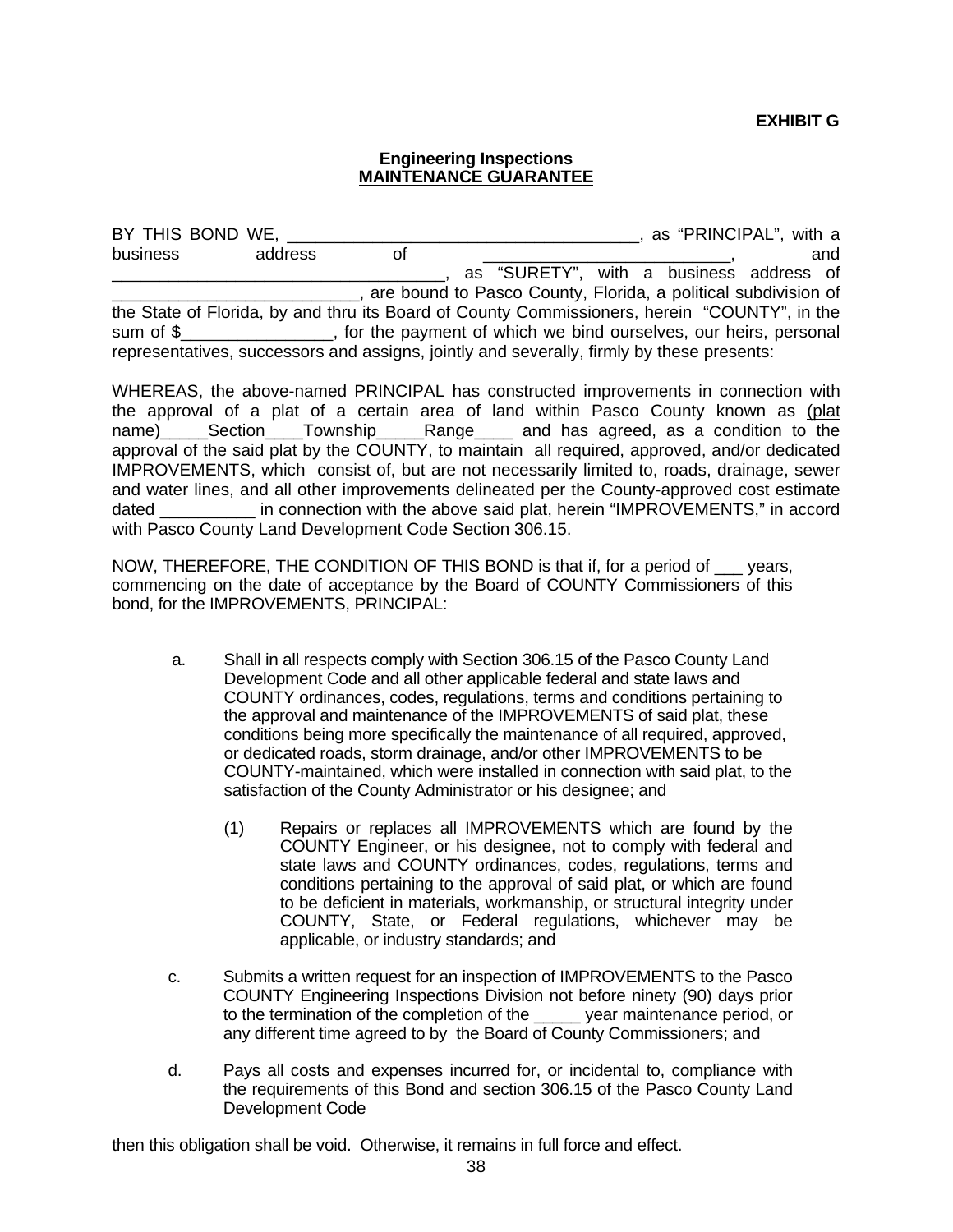Said SURETY, for value received, hereby stipulates and agrees that no change involving an extension of time, alterations, or additions to the terms of the IMPROVEMENTS to be made hereunder, or in the plans, specifications and schedules covering the same, shall in any way affect the obligation of the said SURETY on this bond, and the SURETY does hereby waive notice of any such changes.

IT IS FURTHER understood that should the COUNTY be required to institute legal proceedings in order to collect any funds under this bond, venue shall be exclusively in Pasco County, Florida, and PRINCIPAL shall be responsible for any and all attorney's fees and court costs incurred by the COUNTY.

IN WITNESS WHEREOF, the PRINCIPAL and the SURETY have caused these presents to be duly executed this day of \_\_\_\_\_\_, \_\_\_\_\_\_.\*\*

|                                                                      | $\star$ |
|----------------------------------------------------------------------|---------|
| <b>Authorized Signature</b>                                          |         |
| <b>Printed Name</b>                                                  |         |
| <u> 1989 - Johann Stoff, amerikansk politiker (d. 1989)</u><br>Title |         |
| SURETY: New York CONTENTS AND THE SURFETY:                           | $\star$ |
| <b>Authorized Signature</b>                                          |         |
| <b>Printed Name</b>                                                  |         |
| <b>Title</b>                                                         |         |

\*both principal and surety signatures must be notarized

\*\*If an expiration date is included, it must be, at minimum, six (6) months beyond the required maintenance period.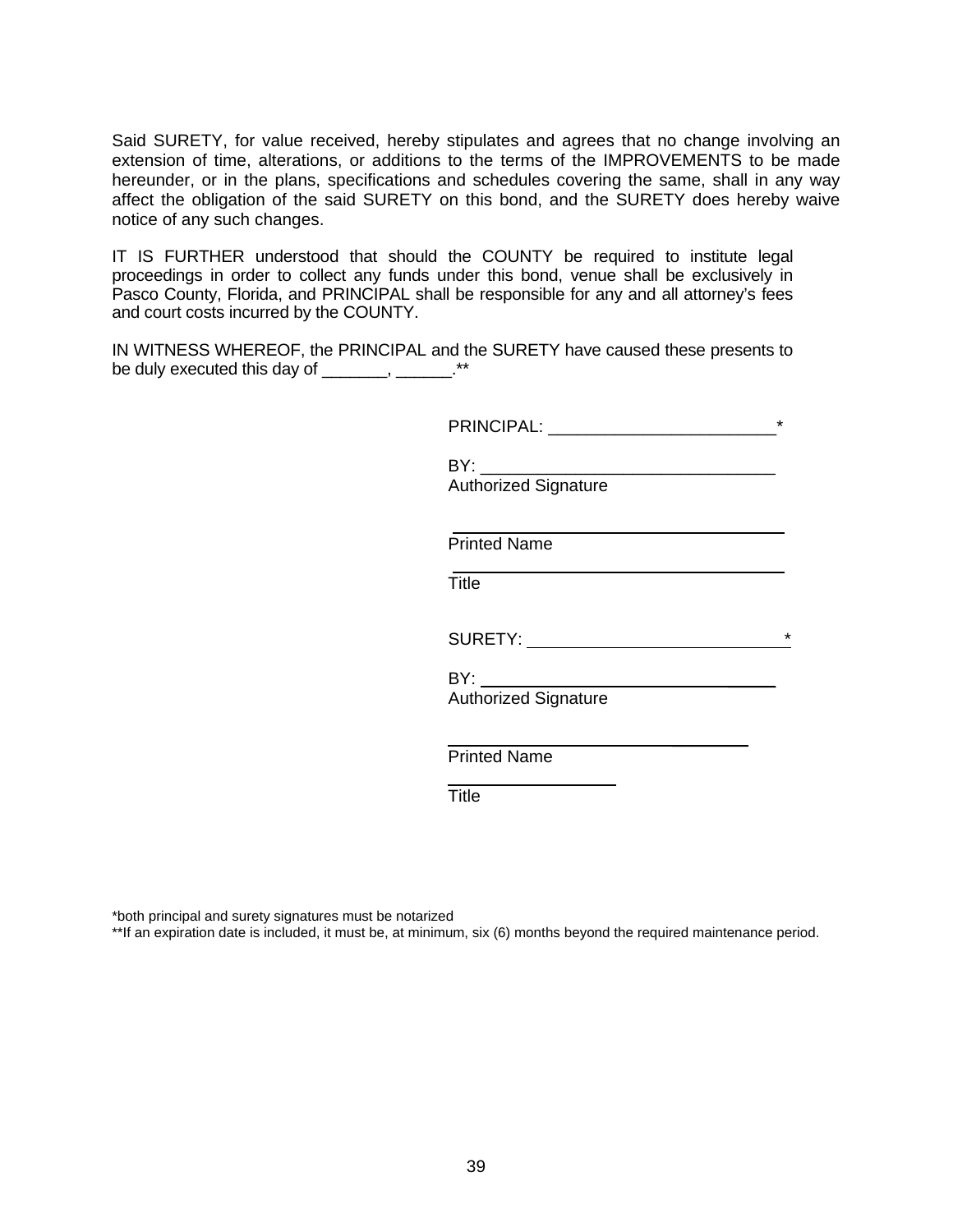**EXHIBIT H** 

#### **Engineering Inspections MAINTENANCE GUARANTEE**

IRREVOCABLE LETTER OF CREDIT NO. \_\_\_\_\_\_\_\_ Issue Date \_\_\_\_\_\_\_\_\_

#### **BENEFICIARY APPLICANT**

Pasco County Board of Name **County Commissioners Business Address Business Address** 7530 Little Road New Port Richey, FL 34654 **AMOUNT**

### **ISSUING INSTITUTION**

Name Address

Board of County Commissioners:

|                                                         |  |  |  |  |  | We, as issuing institution, hereby establish our Irrevocable Letter of Credit in favor of and for the |
|---------------------------------------------------------|--|--|--|--|--|-------------------------------------------------------------------------------------------------------|
| account of                                              |  |  |  |  |  | (herein "Applicant")                                                                                  |
| up to the aggregate sum of                              |  |  |  |  |  | which amount is                                                                                       |
| payable to you at sight of your draft drawn at sight on |  |  |  |  |  |                                                                                                       |
|                                                         |  |  |  |  |  | and accompanied by the following documents:                                                           |

 Notarized statement by the County Engineering Services Director or Acting County Engineer Services Director of Pasco County stating that either: **1)** the Applicant has failed to comply with Pasco County Land Development Code Section 306.15, more specifically the maintenance of all Pasco County required, approved, and/or dedicated Improvements, installed and constructed in connection with (plat name)\_\_\_\_Section\_\_\_Township\_\_\_Range\_\_\_, and all other improvements delineated per the COUNTY-approved cost estimate dated \_\_\_\_ in connection with said plat (herein "Improvements") for a period of \_\_\_\_\_ years, or any different period agreed to by the Board of County Commissioners; or **2)** the Applicant has failed to repair or replace all such Improvements found by the Engineering Services Director not to comply with County approvals or requirements, or found to be deficient in materials, workmanship, or structural integrity under County, State, or Federal regulations, whichever may be applicable, or industry standards; or **3)** the Applicant has failed to pay all costs and expenses incurred for or incidental to the maintenance of Improvements as required by Pasco County Land Development Code Section 306.15; or **4)** the Applicant has failed to submit a written request for an inspection of all Improvements to the Pasco County Engineering Services Department not before (90) days prior to the termination of the \_\_\_\_\_ year maintenance period, or any different time agreed to by the Board of County Commissioners.

In the event the Board of County Commissioners institutes legal proceedings in order to collect any funds under this document, or any amendment or extension hereof, venue shall be exclusively in Pasco County, Florida and Applicant shall be liable for attorney's fees and court costs incurred by the Board of County Commissioners.

All drafts drawn hereunder must state "Drawn under \_\_\_\_\_\_\_\_\_\_\_\_\_\_\_\_\_\_\_\_\_\_\_\_\_\_\_\_\_ Letter of Credit No. \_\_\_\_\_\_\_\_\_\_\_\_\_\_\_\_\_\_\_\_\_ dated \_\_\_\_\_\_\_\_\_\_\_\_\_\_\_\_\_\_\_\_\_\_\_.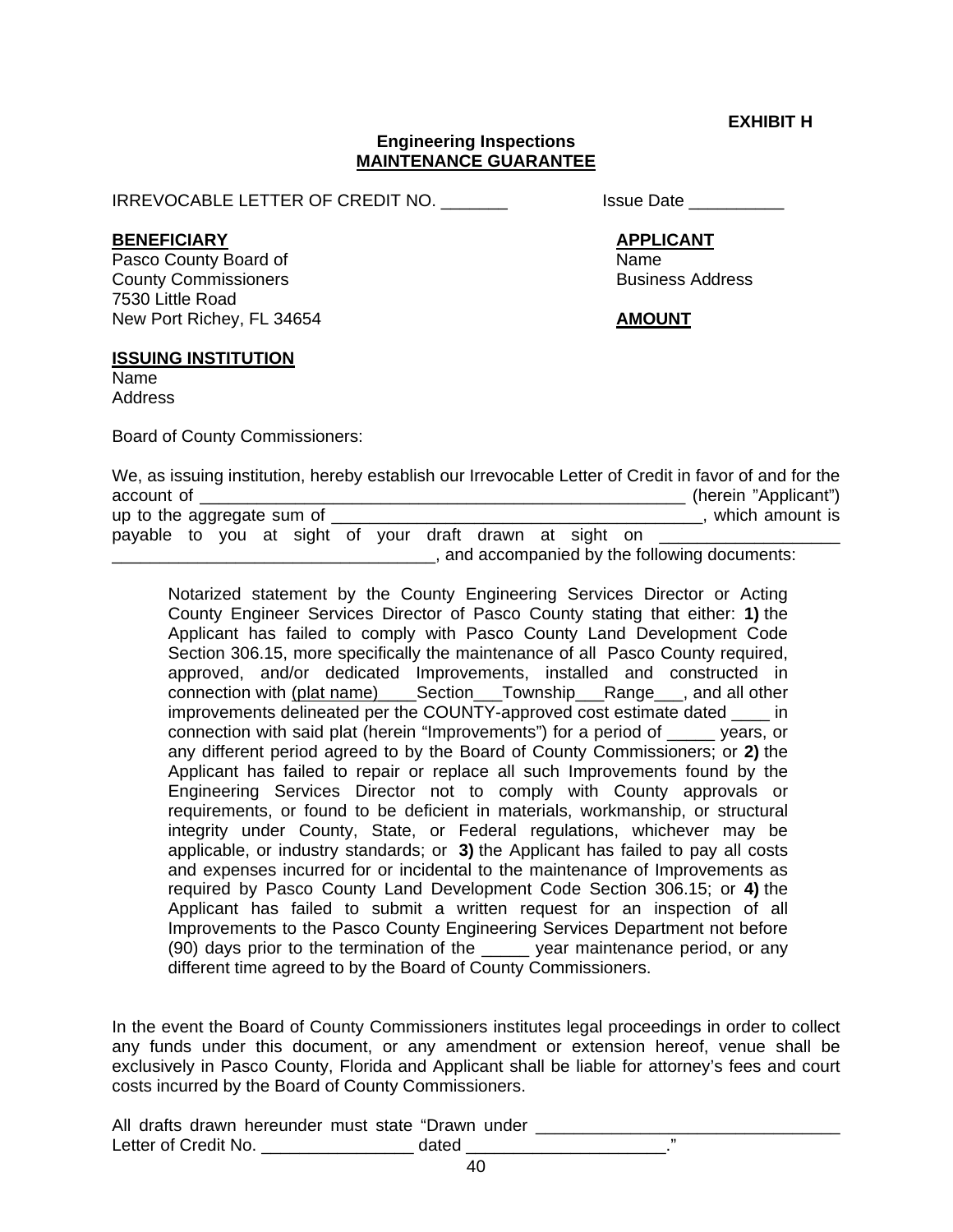Unless otherwise expressly stated, this letter of credit is subject to Florida Statutes Chapter 675 and the Uniform Customs and Practice for Documentary Credits (2007 Revision), International Chamber of Commerce Publication No. 600. In the event of a conflict Florida Statutes Chapter 675 shall control.

We hereby agree that all drafts drawn in compliance with the terms of this letter of credit will be duly honored upon presentation and delivery of the documents specified above to (Bank Address).\*\*\*

|      |                                                                                       |                     |        | $***$        |
|------|---------------------------------------------------------------------------------------|---------------------|--------|--------------|
|      |                                                                                       | Sincerely,          |        |              |
|      |                                                                                       |                     |        | $\star$      |
|      |                                                                                       | <b>Printed Name</b> |        |              |
|      |                                                                                       | <b>Title</b>        |        |              |
|      | The "Endorsements of Drafts Drawn" shown below is an integral part of this agreement. |                     |        |              |
|      | <b>ENDORSEMENTS OF DRAFTS DRAWN:</b>                                                  |                     |        |              |
| Date | Negotiated By                                                                         | (in Words)          | Amount | (In Figures) |
|      |                                                                                       |                     |        |              |
|      |                                                                                       |                     |        |              |
|      |                                                                                       |                     |        |              |
|      |                                                                                       |                     |        |              |

## THIS LETTER OF CREDIT SHOULD BE CANCELED AND ATTACHED TO THE LAST DRAFT.

\*Signature must be notarized, and person signing must be president or vice president

\*\*Any expiration date must be, at minimum, six (6) months beyond the required maintenance period

\*\*\*Must be no more than 100 miles away from Pasco County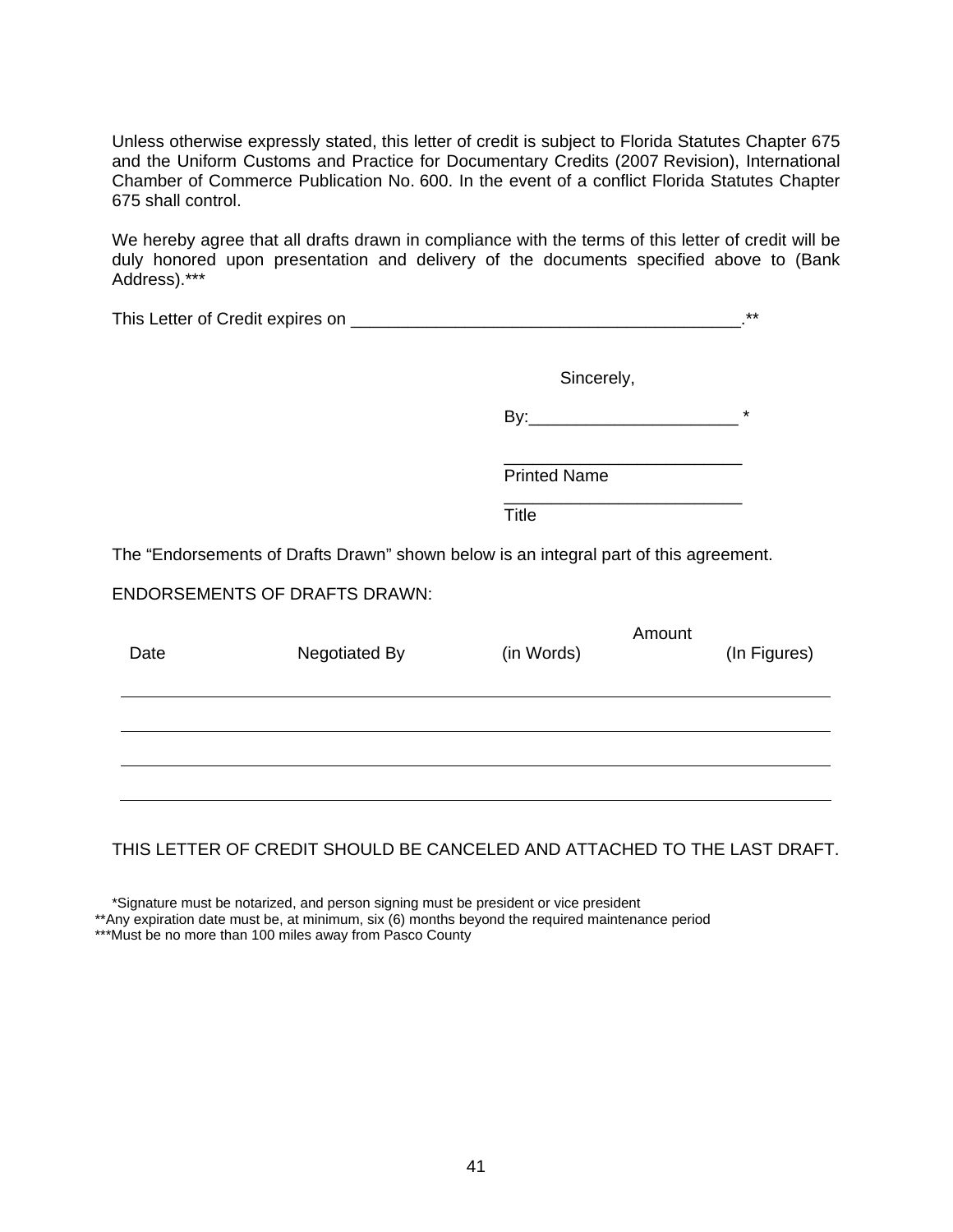#### **Engineering Inspections MAINTENANCE GUARANTEE**

#### **Agreement**

This Agreement is made between \_\_\_\_\_\_\_\_\_, with a business address of \_\_\_\_\_\_\_ (herein "Developer") and Pasco County, a political subdivision of the state of Florida, by and through its Board of County Commissioners (herein "County").

#### WITNESSETH:

The Applicant submits to the County the sum of \$\_\_\_\_\_\_\_\_\_\_\_\_\_\_\_\_\_\_, as required by Land Development Code Section 306.15, to act as a financial guarantee for maintenance of Improvements of the plat of a certain area of land within Pasco County to be known as (plat name) Section\_\_\_Township\_\_\_Range\_\_\_\_, these conditions being more specifically the maintenance of all dedicated improvements, which consist of, but are not necessarily limited to roads, drainage, sewer and water improvements, and/or other improvements delineated on the County-approved cost estimate (dated\_\_\_) in connection with said plat, (herein "Improvements"); and authorizes the County to draft any amount or all of the sum above upon the occurrence of any of the following conditions in the discretion of the Engineering Services Director, or his designee:

**1)** Developer has failed to comply with Pasco County Land Development Code Section 306.15, more specifically the maintenance of all Improvements for a period of \_\_\_\_\_ years, or any different period agreed to by the Board of County Commissioners, or

**2)** Developer has failed to repair or replace all such Improvements found by the Engineering Services Director not to comply with County approvals or requirements, or found to be deficient in materials, workmanship, or structural integrity under County, State, or Federal regulations, whichever may be applicable, or industry standards, or

**3)** The Developer has failed to pay all costs and expenses incurred for or incidental to the maintenance of Improvements as required by Pasco County Land Development Code Section 306.15, or

**4)** The Developer has failed to submit a written request for an inspection of all Improvements to the Pasco County Engineering Services Department not before (90) days prior to the termination of the \_\_\_\_\_ year maintenance period, or any different time agreed to by the Board of County Commissioners.

In the event the County institutes legal proceedings in order to collect any funds under this Agreement, or any amendment, venue shall be exclusively in Pasco County, Florida and Developer shall be liable for attorney's fees and court costs incurred by the County in the event the County prevails. Prevails shall be a favorable decision by the Court of law to permit the County to use any or of the sum above for the purpose stated herein. No modifications may be made to this Agreement unless in writing and signed by all parties hereto.

|                    | Bv: |  |
|--------------------|-----|--|
| *must be notarized |     |  |
|                    |     |  |
|                    | ÷   |  |

Printed Name

\_\_\_\_\_\_\_\_\_\_\_\_\_\_\_\_\_\_\_\_\_\_\_\_\_Date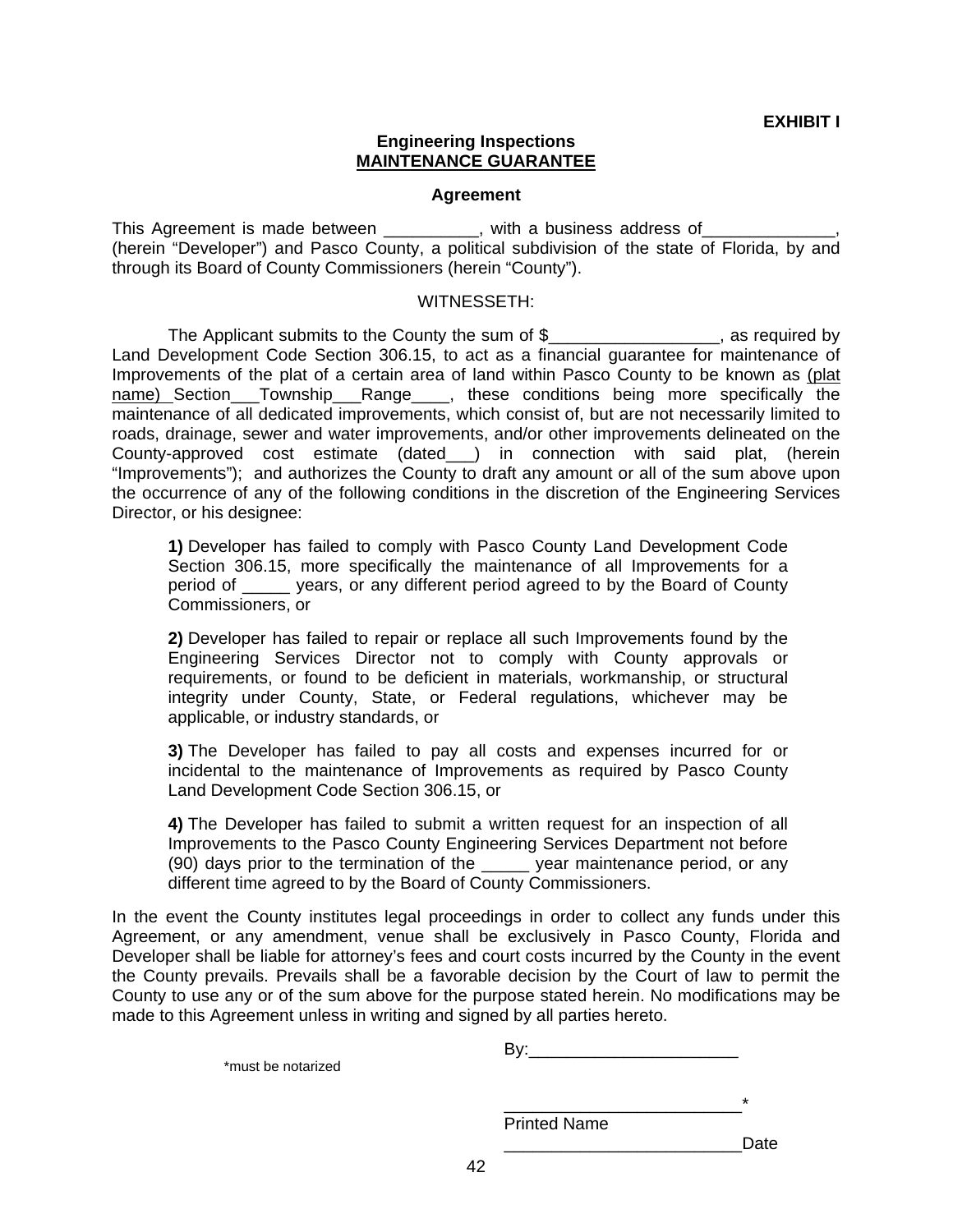## **V. UNIT COSTS**

In order to provide uniformity and consistency in the preparation of cost estimates, a series of unit costs for various items of improvement have been included on the following pages. These unit prices must be used in the preparation of all performance and partial performance cost estimates to be submitted to the Engineering Services Department for review and approval. It will be apparent that these unit costs are higher than experienced costs. This is due to the fact that the County is not in the contracting business and must cover the costs of administration, inspection, and small-quantity completion costs.

 In some instances, items of improvement will not be shown on the Unit Costs list. Such cost, as submitted by the Project Engineer on his/her estimate, will be reviewed by the Engineering Inspections Division for acceptability.

 The unit costs for performance and partial performance guarantees are projections or estimates. In the case of cost estimates for maintenance guarantees, the unit costs are based on experienced cost; therefore, it is not required that the published unit costs be used. If experienced costs are used, the cost estimate must be accompanied by pay requests or a copy of the executed contract to confirm the unit costs.

 In any event, the greater amount of either unit costs submitted using the engineer's own cost estimate amounts or the unit costs contained herein shall be used.

## **UNIT COSTS**

Index numbers that appear to the immediate right of listed items refer to the FDOT *Roadway and Traffic Design Standards*. Minimum design standards are those shown in the FDOT book. Any deviations from the FDOT book that reflect in unit items on a cost estimate or items not shown on this published list, are subject to the approval of the County Engineer.

| <u>Items</u>                                                                                      | Units                        | <u>Unit Cost</u>            |
|---------------------------------------------------------------------------------------------------|------------------------------|-----------------------------|
| Clearing and Grubbing<br>Excavation (Local Distribution)<br>Excavation (borrow/import)<br>Subbase | АC<br><b>CY</b><br><b>CY</b> | \$2,500.00<br>6.00<br>13.00 |
| Stabilize, 12"                                                                                    | <b>SY</b>                    | 6.00                        |
| <b>Stabilized Under Curb</b>                                                                      | <b>SY</b>                    | 6.75                        |
| Compacted                                                                                         | <b>SY</b>                    | 4.00                        |
| Base                                                                                              |                              |                             |
| Limerock, 6"                                                                                      | <b>SY</b>                    | 9.00                        |
| Limerock, 8"                                                                                      | <b>SY</b>                    | 12.00                       |
| Limerock, 12"                                                                                     | <b>SY</b>                    | 18.00                       |
| Soil Cement, 6"                                                                                   | <b>SY</b>                    | 14.00                       |
| Soil Cement, 8"                                                                                   | <b>SY</b>                    | 19.00                       |
| Soil Cement, 10"                                                                                  | SY                           | 15.00                       |
| <b>Asphaltic Concrete</b>                                                                         |                              |                             |
| Type III, Leveling                                                                                | Ton                          | 250.00                      |
| Type S-III, 1"                                                                                    | SY                           | 6.00                        |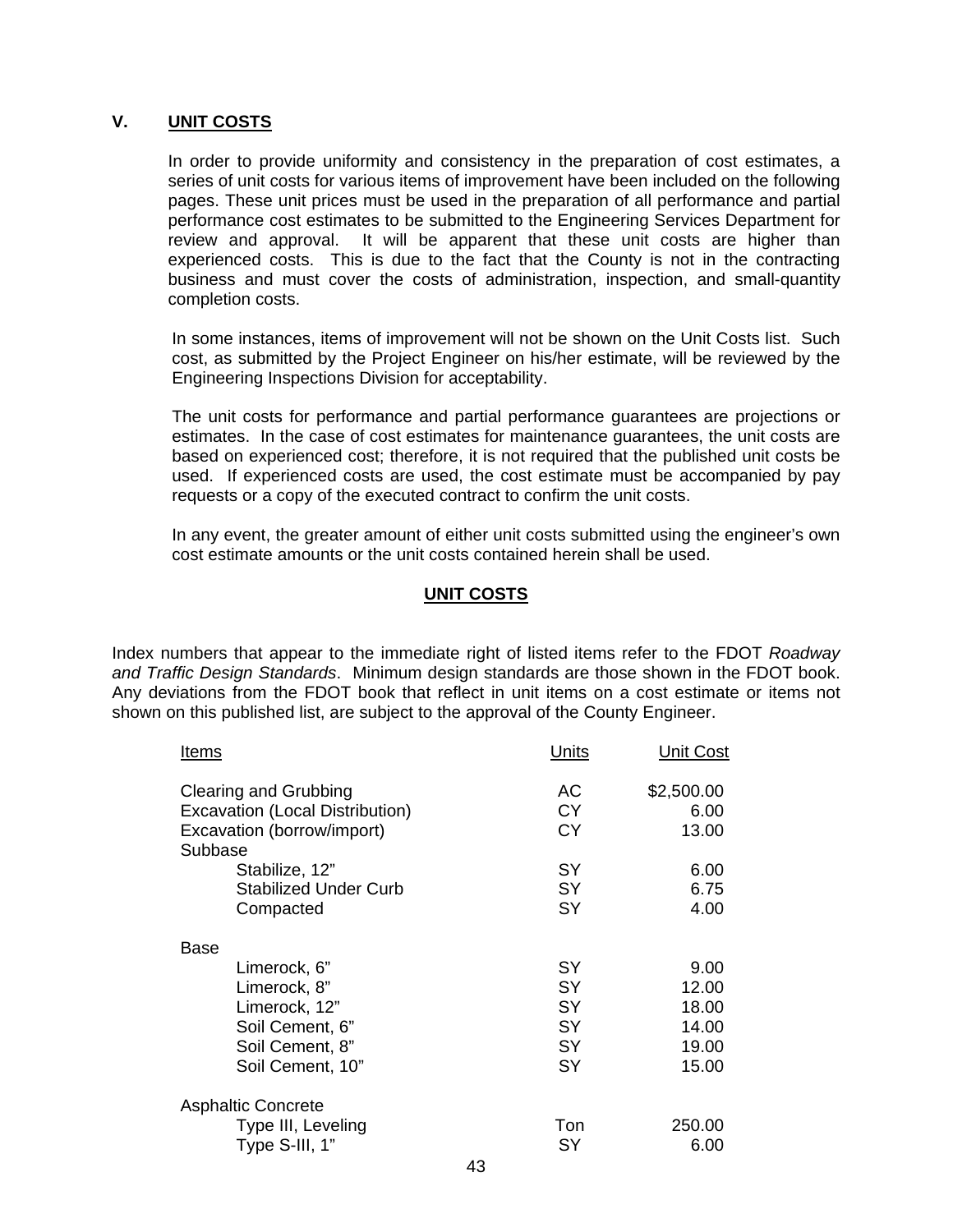| <u>Items</u>                                                                                               | <b>Units</b>                         | <b>Unit Cost</b>                                         |
|------------------------------------------------------------------------------------------------------------|--------------------------------------|----------------------------------------------------------|
| Type S-1, 11/2"<br>FC-3, 1"<br>$FC-5$<br>FC-9.5<br>$FC-12.5$                                               | SY<br><b>SY</b><br>Ton<br>Ton<br>Ton | 8.00<br>7.00<br>96.00<br>85.00<br>74.00                  |
| Milling Existing Asphaltic Pavement<br>3/4" Average Depth<br>1" Average Depth<br>1½" Average Depth         | <b>SY</b><br><b>SY</b><br><b>SY</b>  | 1.50<br>2.00<br>3.00                                     |
| Curb, Concrete<br>Type A (300)<br>Type B (300)<br>Type D (300)                                             | LF<br>LF<br>LF                       | 17.00<br>17.50<br>16.00                                  |
| Curb and Gutter, Concrete<br>Type E (300)<br>Type F (300)<br>Drop (300)                                    | LF<br>LF<br>LF                       | 18.50<br>18.50<br>16.50                                  |
| Valley Gutter (300)<br>(Calculated by LF from expansion<br>joint to expansion joint in inter-<br>section)  | LF                                   | \$<br>13.50                                              |
| <b>Ditch Bottom Inlets</b><br>Type C (232)<br>Type D (232)<br>Type E (232)<br>Type H (232)<br>Type J (232) | EA<br>EA<br>EA<br>EA<br>EA           | 2,600.00<br>3,500.00<br>3,600.00<br>4,400.00<br>4,800.00 |
| Curb Inlets (with Type P Box)<br>Type 1<br>Type 2<br>Type 3<br>Type 4<br>Type 5                            | EA<br>EA<br>EA<br>EA<br>EA           | 3,500.00<br>3,700.00<br>4,500.00<br>4,500.00<br>4,200.00 |
| <b>Gutter Inlets</b><br>Type S (220)<br>Type V (221)                                                       | EA<br>EA                             | 3,500.00<br>3,000.00                                     |
| Manhole<br>Type P (200) with Type 1 Frame<br>and Lid (201)                                                 | EA                                   | 2,600.00                                                 |
| <b>Junction Box</b>                                                                                        | EA                                   | 4,000.00                                                 |

RCP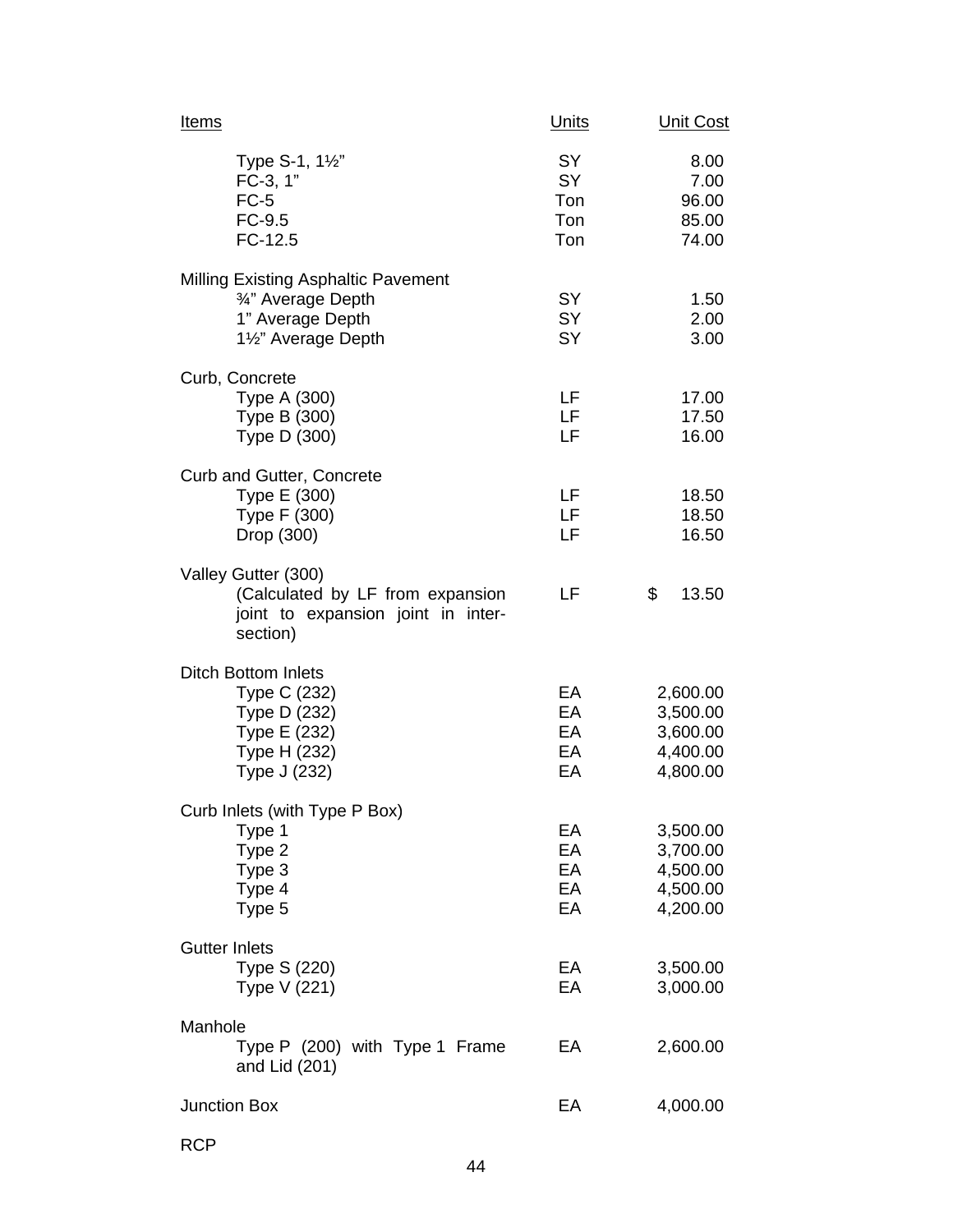| <u>Items</u>                                                                                                                                                         | <b>Units</b>                                             | <u>Unit Cost</u>                                                                                                      |
|----------------------------------------------------------------------------------------------------------------------------------------------------------------------|----------------------------------------------------------|-----------------------------------------------------------------------------------------------------------------------|
| 15" CL 3<br>18" CL 3<br>24" CL 3<br>30" CL 3<br>36" CL 3<br>42" CL 3<br>48" CL 3<br>60" CL 3                                                                         | LF<br>LF<br>LF<br>LF<br>LF<br>LF<br>LF<br>LF             | 35.00<br>40.00<br>50.00<br>60.00<br>75.00<br>93.00<br>120.00<br>140.00                                                |
| <b>ERCP</b><br>12" X 18"<br>14" X 23"<br>19" X 30"<br>24" X 38"<br>29" X 45"                                                                                         | LF<br>LF<br>LF<br>LF<br>LF                               | 45.00<br>50.00<br>65.00<br>78.00<br>110.00                                                                            |
| Sidewalk, 41/2" Concrete                                                                                                                                             | <b>SF</b>                                                | 3.50                                                                                                                  |
| Sidewalk 6' Concrete                                                                                                                                                 | <b>SF</b>                                                | 5.00                                                                                                                  |
| Drivewalk, 6" Concrete                                                                                                                                               | <b>SF</b>                                                | \$<br>5.00                                                                                                            |
| Underdrain<br>6" ADS<br>8" ADS<br><b>Clean Outs</b>                                                                                                                  | LF<br>LF<br>EA                                           | 30.00<br>40.00<br>120.00                                                                                              |
| Mitered End Section, Concrete<br>24" (272)<br>30" (272)<br>29" X 45" (272)                                                                                           | EA<br>EA<br>EA                                           | 1,200.00<br>1,800.00<br>2,200.00                                                                                      |
| <b>Flared End Section</b><br>24" (272)<br>$30"$<br>36"<br>42"<br>48"<br>54"                                                                                          | EА<br>EA<br>EA<br>EA<br>EA<br>EA                         | 1,350.00<br>1,700.00<br>2,300.00<br>3,000.00<br>3,800.00<br>4,800.00                                                  |
| <b>Straight Endwalls, Concrete</b><br>15" (250)<br>18" (250)<br>24" (250)<br>30" (250)<br>36" (250)<br>42" (250)<br>48" (250)<br>54" (250)<br>60" (251)<br>72" (253) | EA<br>EA<br>EA<br>EA<br>EA<br>EA<br>EA<br>EA<br>EA<br>EA | 1,050.00<br>1,300.00<br>1,800.00<br>3,000.00<br>3,500.00<br>5,000.00<br>6,000.00<br>7,500.00<br>8,500.00<br>10,000.00 |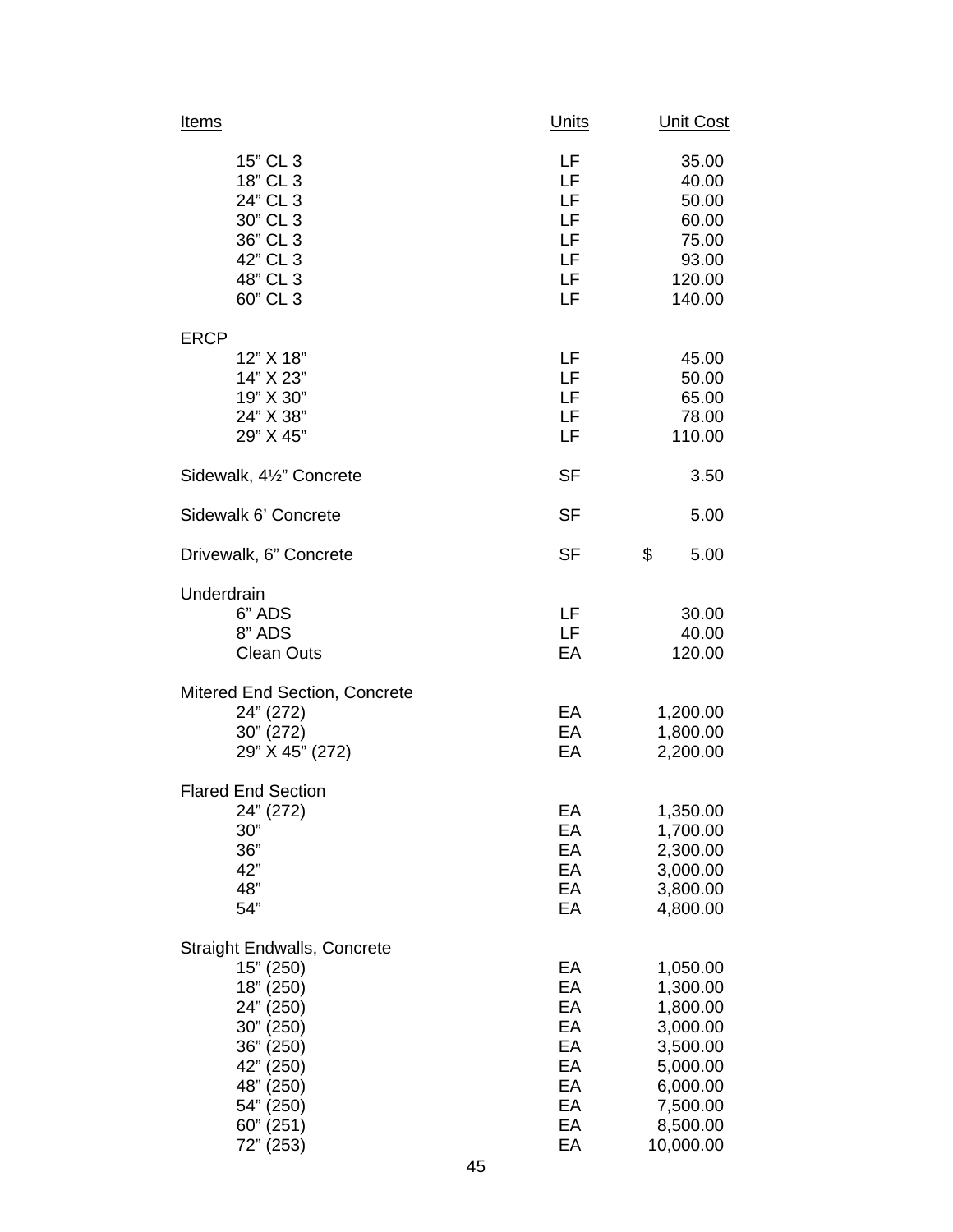| <b>Items</b>                                | Units    | <b>Unit Cost</b> |
|---------------------------------------------|----------|------------------|
| Sodding                                     | SY       | 3.25             |
| Seed and Mulch                              | SY       | 1.50             |
| Guardrail, Metal                            | LF       | 40.00            |
| Monumentation<br><b>PCPs</b><br><b>PRMs</b> | EA<br>EA | 90.00<br>110.00  |
| <b>Silt Fence</b>                           | LF       | 2.00             |
| <b>Floating Turbidity Barrier</b>           | LF       | 13.00            |
| "T" Turnaround                              | EA       | 2,300.00         |

## **VI. APPROVAL TIME FRAME**

 Cost estimates for any of the assurances of completion or maintenance submitted to the Engineering Inspections Division for approval will require six working days for review. This time for approval will be extended under one or both of the following situations:

- 1. If the cost estimate is not approved, returned to the Project Engineer, and then resubmitted, the time frame of six days is renewed.
- 2. In the case of a cost estimate for partial performance guarantee, the items shown in the schedule as complete must be inspected and passed. If there are deficiencies, the items must either be corrected and pass inspection or the deficiencies may be changed to an incomplete item. This requires a revision of the cost estimate.

## **VII. PERFORMANCE GUARANTEE FOR COMMERCIAL SITE IMPROVEMENTS**

## Purpose

In instances where a commercial site is complete except for minor improvements, or incidental minor deficiencies, and the occupancy of the site will not be adverse to the public health, safety, or welfare and will not imperil private or public property, the developer may post an assurance of completion document. This document will guarantee the completion of the incomplete and/or uncorrected deficiencies within 180 days.

### A. Acceptable Document Forms

Refer to **Exhibits K, L and M** for acceptable formats, which are subject to County Attorney approval and Risk management approval.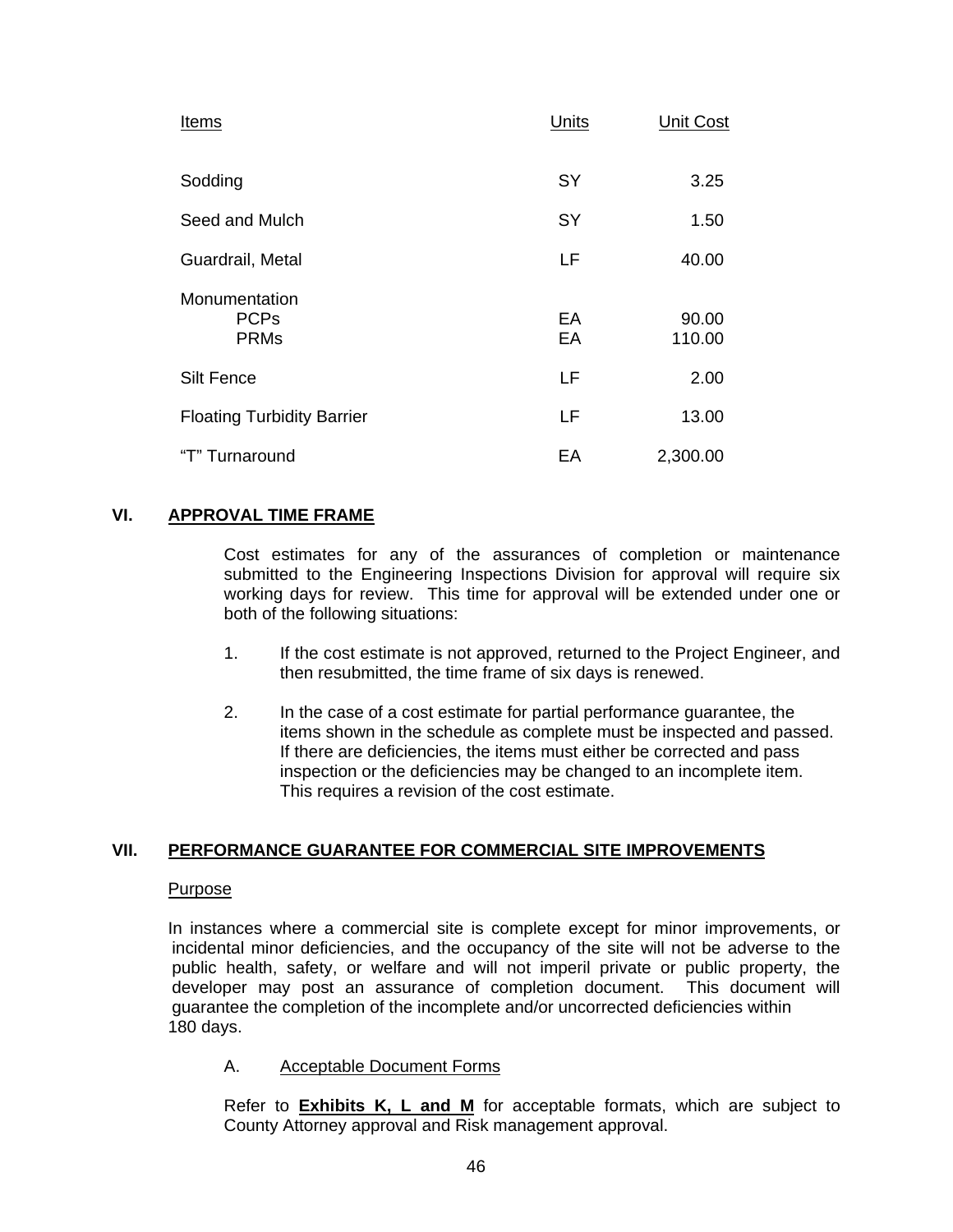## B. Cost Estimate Certificate

## FEE: \$250 must be paid prior to any County-approved cost estimate being issued

The format of the cost estimate is shown in **Exhibit J**.

 The items that remain to be completed are itemized directly on the cost estimate certificate, and the supplemental unit cost sheets are not required. The unit costs used must conform to Unit Costs Section of this Guide, to the requirements of the Land Development Code and to all other applicable parts of this Guide.

 The amount that shall be made available to the County under the terms of the selected assurance document shall be an amount equal to 125 percent of the estimated cost of providing and installing the remaining incomplete improvements and minor deficiencies, or \$5,000, whichever is greater.

## C. Limitations

Items that affect health, safety and welfare, including all fire protection systems, drainage facilities and ADA compliant modifications to all existing improvements must be complete and shall not be included on the County-approved cost estimate.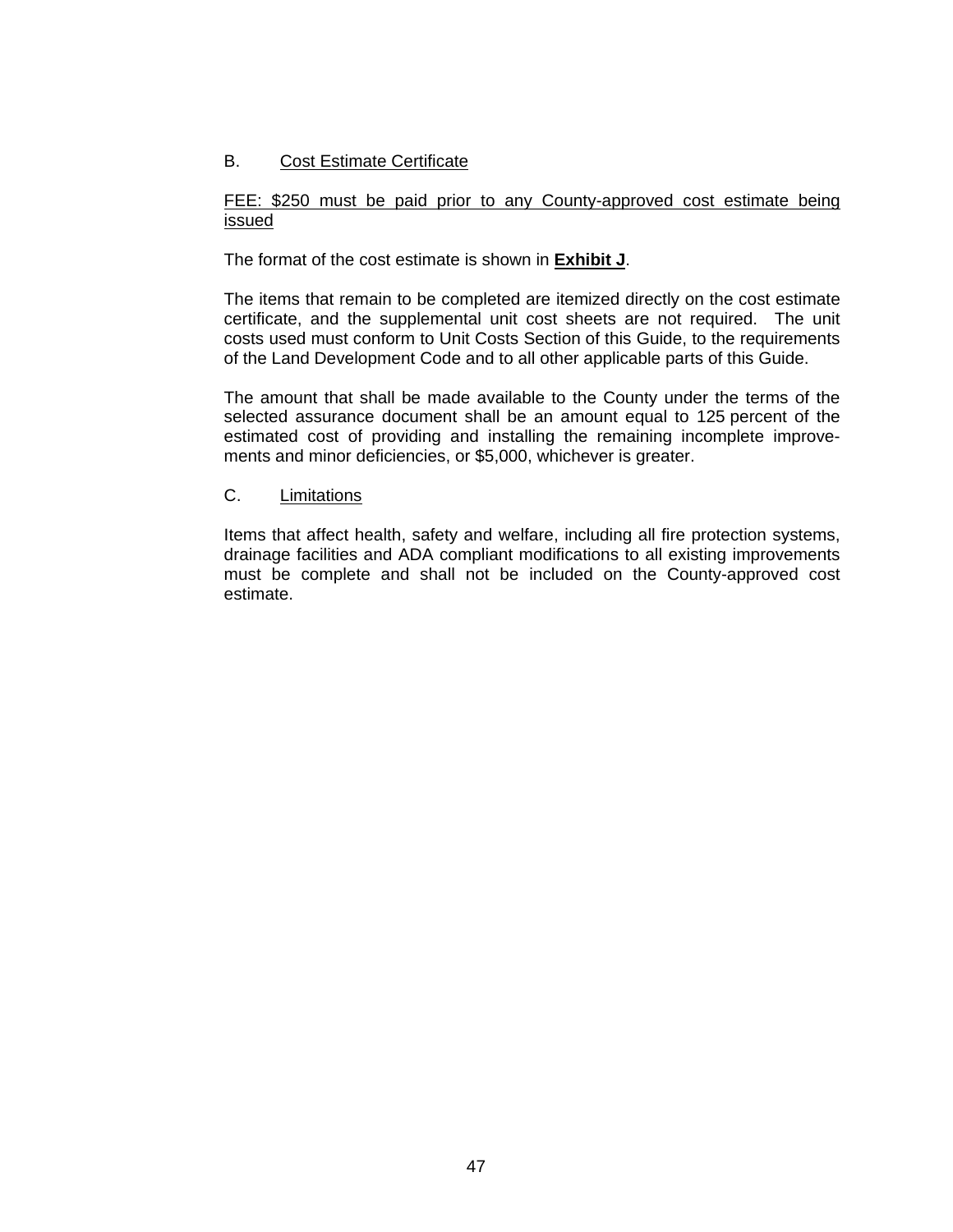**EXHIBIT J** 

### **Engineering Inspections CERTIFICATE OF COST ESTIMATE COMMERCIAL SITE**

STATE OF FLORIDA )

COUNTY OF PASCO )

) §:

I, \_\_\_\_\_\_\_\_\_\_\_\_\_\_\_\_\_\_\_\_\_\_\_\_\_\_\_\_\_\_\_\_\_\_, P.E., a Professional Engineer registered in the State of Florida, with Registration No. \_\_\_\_\_\_\_\_\_\_\_\_\_, hereby certify that I have examined the approved construction drawings of commercial site, as filed by \_\_\_\_\_\_\_\_\_\_\_\_\_\_\_\_\_,<br>to be known as \_\_\_\_\_\_\_\_\_\_\_\_\_\_\_\_\_\_\_ located in Section \_\_\_\_\_\_, Township \_\_\_\_\_\_, to be known as  $\frac{1}{\sqrt{1-\frac{1}{n}}}$  located in Section \_\_\_\_\_, Range \_\_\_\_\_\_\_ East, Pasco County, Florida; and that the costs of the improvements lying within the said site, as listed below, are accurate engineering estimates which were prepared for the purpose of determining the amount for the Performance Guarantee required by the Pasco County Land Development Code.

(Attached Schedules Incorporated by Reference)

| Incomplete   |          | Unit |       |
|--------------|----------|------|-------|
| Improvements | Quantity | Cost | Total |

|                                         | Total                        |        |
|-----------------------------------------|------------------------------|--------|
| Bond amount 1.25 X<br>$=$               |                              |        |
| Approved By:                            |                              | (SEAL) |
| Pasco County Engineering Services Dept. | <b>Professional Engineer</b> |        |
| Date                                    | Date                         |        |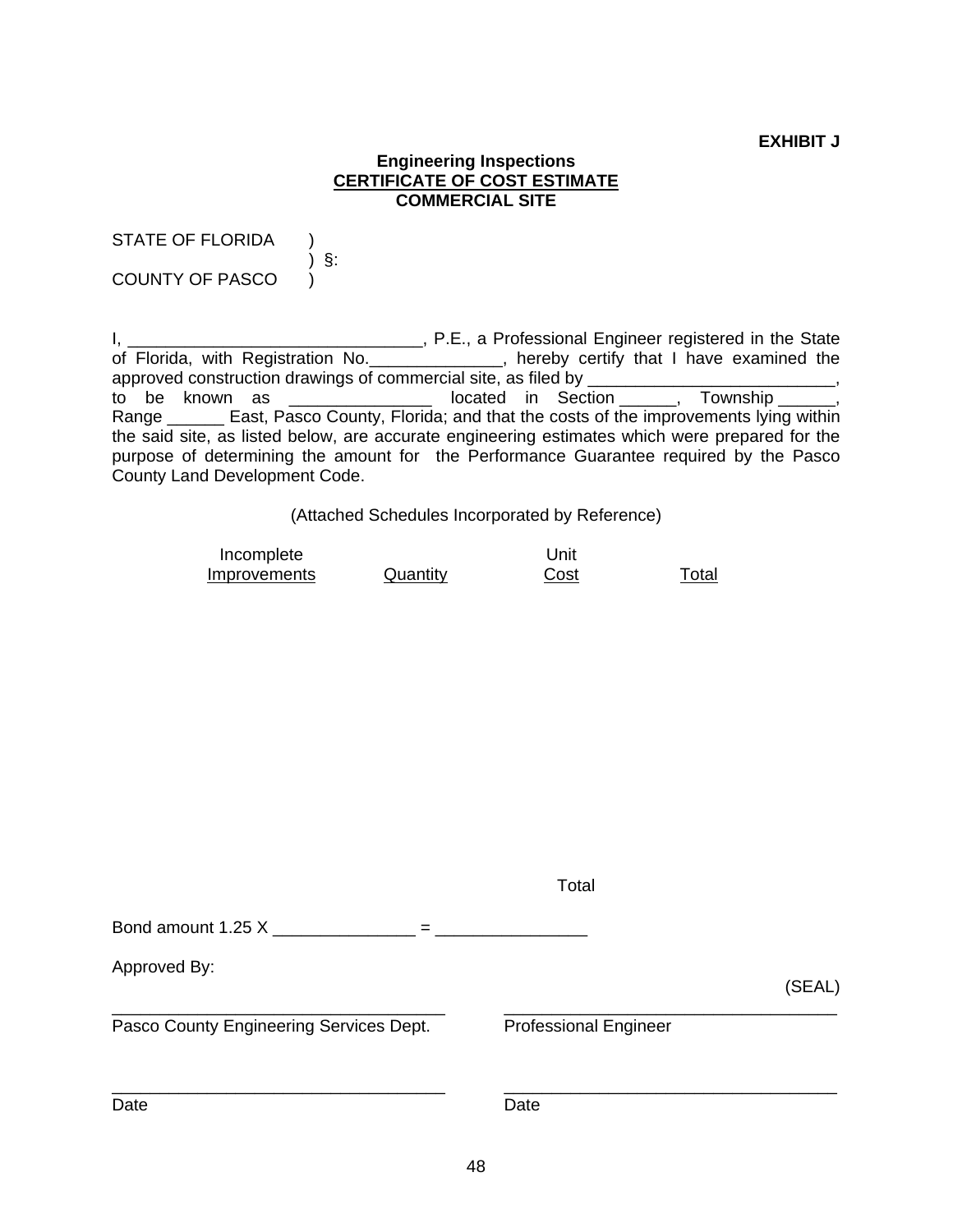**EXHIBIT K** 

### **Engineering Inspections PERFORMANCE GUARANTEE COMMERCIAL SITE**

BY THIS BOND WE, the contract of the contract of the contract of the contract of the contract of the contract of the contract of the contract of the contract of the contract of the contract of the contract of the contract "PRINCIPAL", with a business address of \_\_\_\_\_\_\_\_\_\_\_\_\_\_\_\_\_\_\_\_\_\_\_\_\_\_\_\_\_\_\_ \_ and . as "SURETY", with a business address of \_\_\_\_\_\_\_\_\_\_\_\_\_\_\_\_\_\_\_\_\_\_\_\_\_ \_, are bound to Pasco County, Florida, a political subdivision of the State of Florida, by and thru its Board of County Commissioners, herein "COUNTY", in the sum of \$\_\_\_\_\_\_\_\_\_\_\_\_\_\_\_\_\_\_, for the payment of which we bind ourselves, our heirs, personal representatives, successors and assigns, jointly and severally, firmly by these presents:

WHEREAS, the above-named PRINCIPAL has applied to the COUNTY for a Certificate of Occupancy for a commercial site within Pasco County to be known as Loom Lin Section Lownship Line Range And as a condition to the approval of the said commercial site by the COUNTY, shall complete the construction of all required, approved, and/or dedicated improvements, which consist of, but are not necessarily limited to, roads, drainage, sewer and water lines, and all other improvements delineated per the County-approved cost estimate dated \_\_\_\_\_ in connection with the above said commercial site, herein "IMPROVEMENTS"; and

WHEREAS, the approval of the said commercial site by the COUNTY is further conditioned upon the furnishing of an adequate surety to the COUNTY.

NOW, THEREFORE, THE CONDITION OF THIS BOND is such that:

- a. If PRINCIPAL shall in all respects comply with all applicable federal and state laws and COUNTY ordinances, codes, regulations, terms and conditions of the approval of said commercial site, these conditions being more specifically the completion of construction of all required and approved items contemplated as IMPROVEMENTS; and
- b. If PRINCIPAL shall complete the construction of all IMPROVEMENTS within one hundred eighty (180) days of the effective date of this bond, unless a different time for a completion period has been agreed to by the Board of County Commissioners, hereinafter "COMPLETION PERIOD"; and
- c. If PRINCIPAL shall submit a written request for an inspection of all IMPROVEMENTS to the COUNTY Engineering Services Department at least fifteen (15) days prior to the termination of the COMPLETION PERIOD; and
- d. If the COUNTY Administrator, or his designee, issue a certificate of completion for the IMPROVEMENTS and the Board of County Commissioners release this bond

then this obligation shall be void. Otherwise, it remains in full force and effect.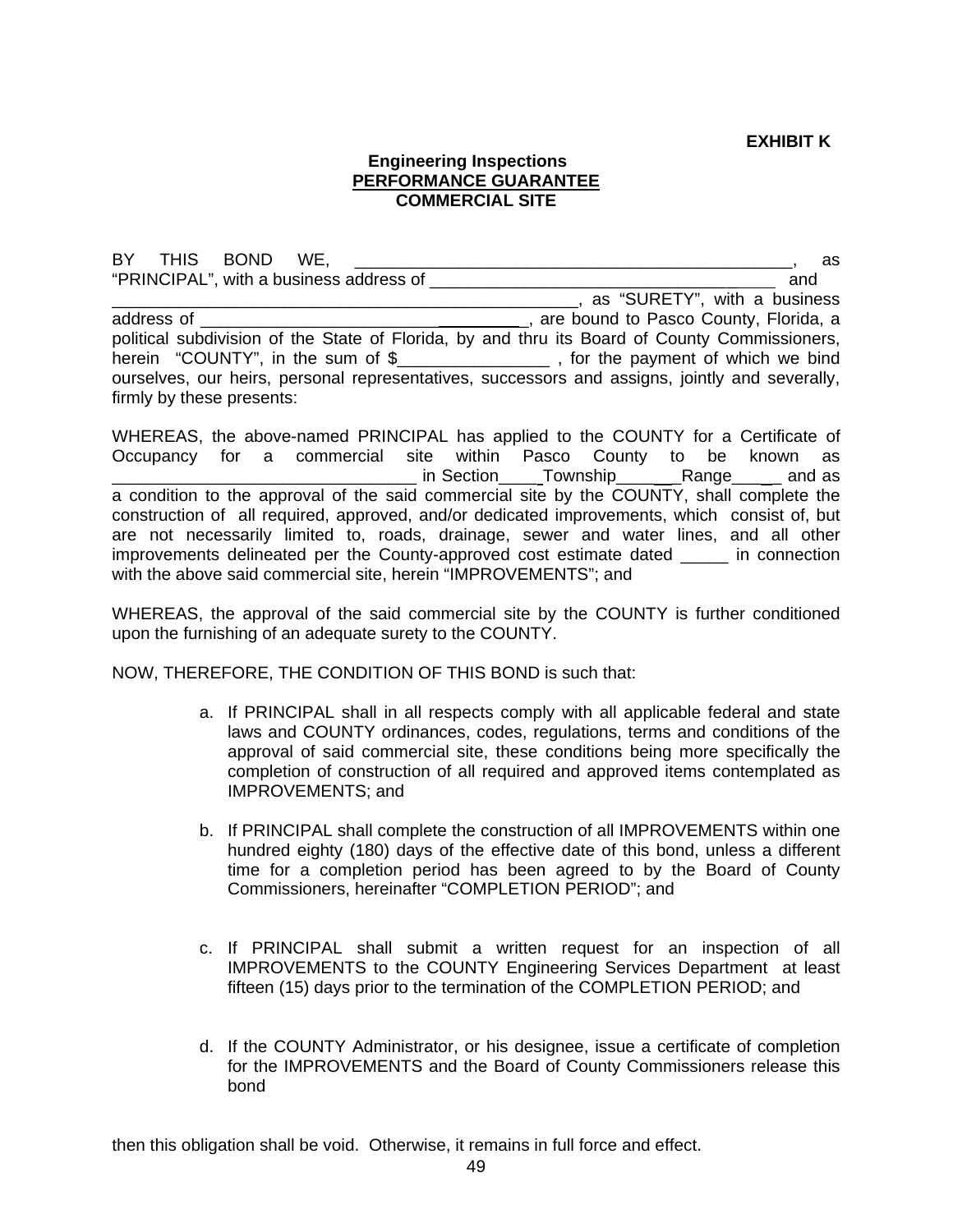Said SURETY, for value received, hereby stipulates and agrees that no change involving an extension of time, alterations, or additions to the terms of the IMPROVEMENTS to be made hereunder; or in the plans, specifications and schedules covering the same; shall in any way affect the obligation of the said SURETY on this bond, and the SURETY does hereby waive notice of any such changes.

IT IS FURTHER understood that should the COUNTY be required to institute legal proceedings in order to collect any funds under this bond, venue shall be exclusively in Pasco County, Florida, and PRINCIPAL shall indemnify the COUNTY for any and all attorney's fees and court costs incurred by the COUNTY.

IN WITNESS WHEREOF, the PRINCIPAL and the SURETY have caused these presents to be duly executed on this \_\_\_\_\_\_\_ day of \_\_\_\_\_\_\_\_\_\_\_\_\_\_\_\_\_\_\_\_\_\_\_\_\_, \_\_\_\_\_\_\_.\*\*

PRINCIPAL: \_\_\_\_\_\_\_\_\_\_\_\_\_\_\_\_\_\_\_\_\_\_\_\_\*

BY: \_\_\_\_\_\_\_\_\_\_\_\_\_\_\_\_\_\_\_\_\_\_\_\_\_\_\_\_\_\_\_

Authorized Signature

Printed Name

**Title The Community of Title** 

SURETY: \*

 $BY:$ 

 $\mathcal{L}_\text{max}$  and  $\mathcal{L}_\text{max}$  are the set of  $\mathcal{L}_\text{max}$  . The set of  $\mathcal{L}_\text{max}$ 

 $\overline{\phantom{a}}$  , and the contract of the contract of the contract of the contract of the contract of the contract of the contract of the contract of the contract of the contract of the contract of the contract of the contrac

Authorized Signature

Printed Name

**Title The Community of Title** 

\*both principal and surety signatures must be notarized

\*\* Any Expiration date must be at least six (6) months after the completion period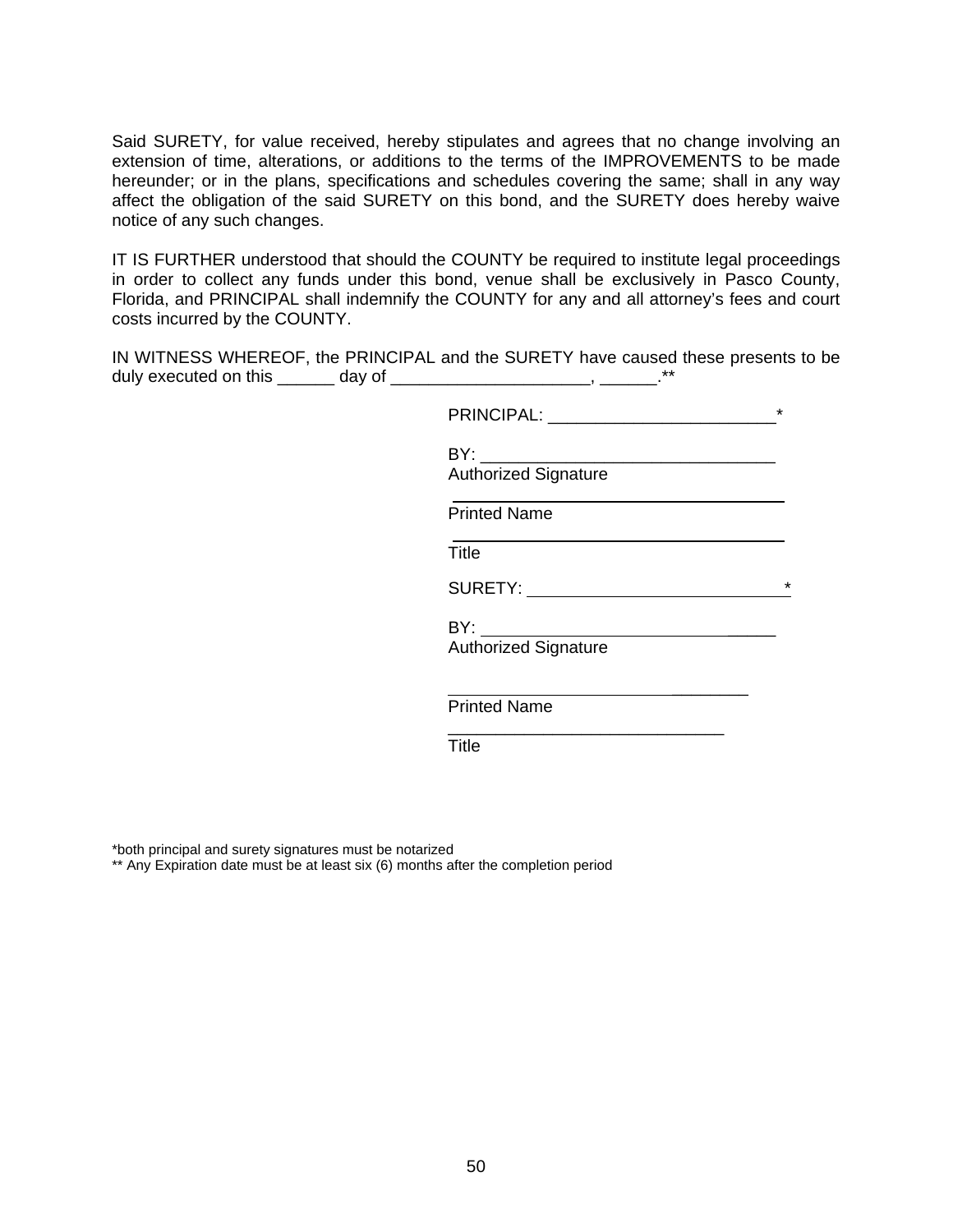**EXHIBIT L** 

#### **Engineering Inspections PERFORMANCE GUARANTEE COMMERCIAL SITE**

IRREVOCABLE LETTER OF CREDIT NO. The same of the set of the set of the set of the set of the set of the set of

### **BENEFICIARY APPLICANT**

Pasco County Board of Name **County Commissioners Business Address** Pasco County Govt. Center 7530 Little Road **AMOUNT** New Port Richey, FL 34654

### **ISSUING INSTITUTION**

Name Address

Board of County Commissioners:

|                                            | We, as issuing institution, hereby establish our Irrevocable Letter of Credit in favor of and for the |
|--------------------------------------------|-------------------------------------------------------------------------------------------------------|
| account of                                 | (herein                                                                                               |
| "Applicant") up to the aggregate sum of \$ | which amount is                                                                                       |

| $\mu$ replicant $\mu$ ap to the aggregate sum of $\psi$ | , wilioii allivulit io |
|---------------------------------------------------------|------------------------|
| payable to you at sight of your draft drawn at sight on |                        |
| and accompanied by the following documents:             |                        |

Notarized statement by the County Engineering Services Director or Acting County Engineer Services Director of Pasco County stating that either: **1)** the Applicant has failed to comply with all applicable COUNTY ordinances, codes, regulations, terms and conditions of the approval of commercial site \_\_\_\_\_\_\_\_\_\_\_\_\_\_\_\_ in Section\_\_ Township\_\_ Range\_\_, these conditions being more specifically the completion of construction of any required and approved items contemplated on the County-approved cost estimate (dated\_\_\_) in connection with said commercial site, (herein "Improvements"); or **2)** the Applicant has failed to complete all Improvements within one hundred eighty (180) days of the effective date of this letter of credit (herein "Completion Period") and no extension for completion of construction of Improvements has been granted by the Board of County Commissioners and no extension of this letter of credit, or a new assurance of completion of improvements guarantee document, has been submitted to and accepted by the Board of County Commissioners; or **3)** the Applicant has failed to submit a written request for an inspection of the Improvements to the Pasco County Engineering Services Department at least fifteen (15) days prior to the Completion Period or any different time agreed to by the Board of County Commissioners.

In the event the Board of County Commissioners is required to institute legal proceedings in order to collect any funds under this document, or any amendment or extension hereof, venue shall be exclusively in Pasco County, Florida and Applicant shall be liable for attorney's fees and court costs incurred by the Board of County Commissioners.

| All drafts drawn hereunder must state "Drawn under |  |
|----------------------------------------------------|--|
| Letter of Credit No.                               |  |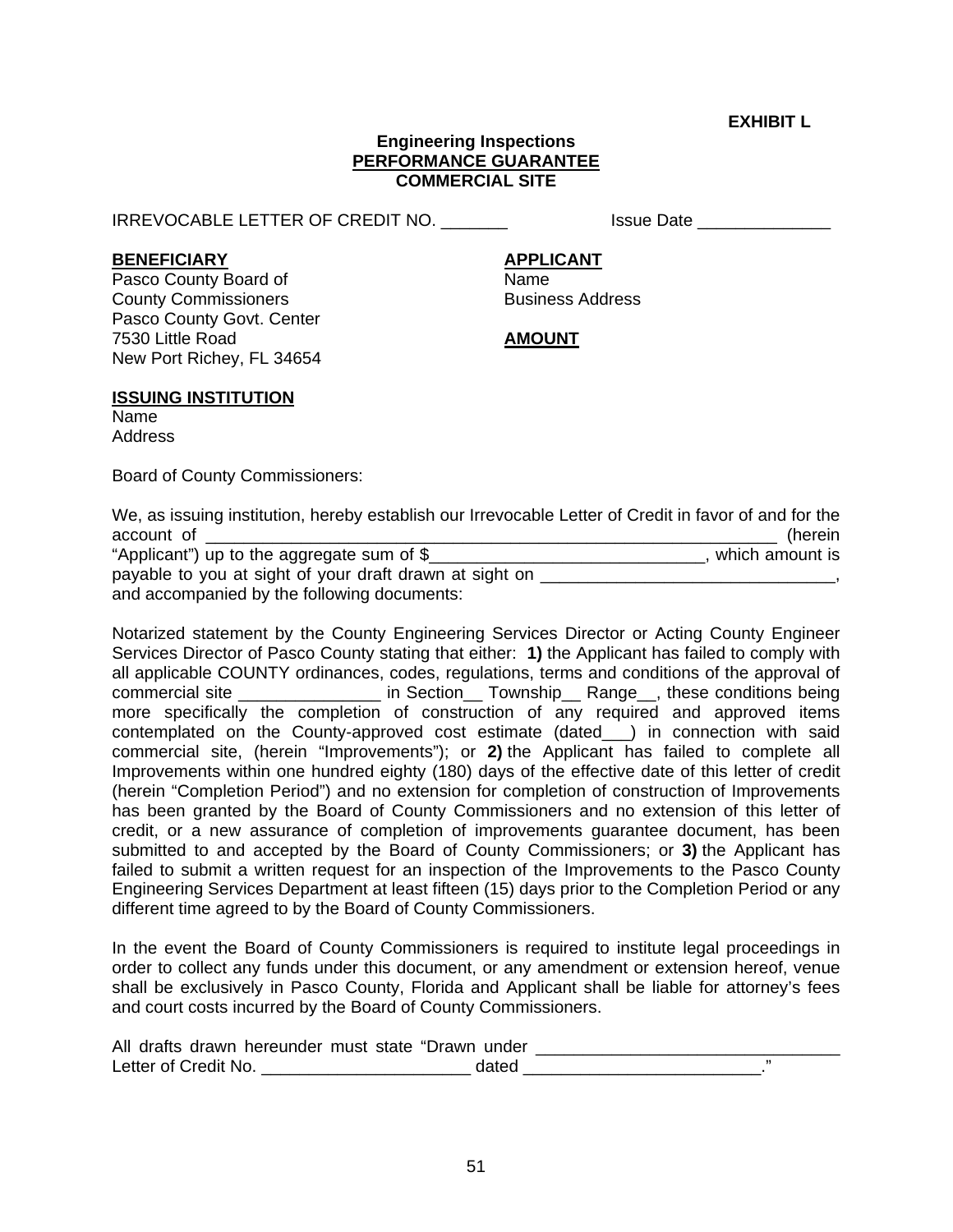Unless otherwise expressly stated, this letter of credit is subject to Florida Statute Chapter 675 and the Uniform Customs and Practice for Documentary Credits (2007 Revision), International Chamber of Commerce Publication No. 600. In the event of a conflict Florida Statute Chapter 675 shall control.

We hereby agree that all drafts drawn in compliance with the terms of this letter of credit will be duly honored upon presentation and delivery of the documents specified above to (Bank Address).\*\*\*

|      |                                                                                       |                     |        | $***$        |
|------|---------------------------------------------------------------------------------------|---------------------|--------|--------------|
|      |                                                                                       | Sincerely,          |        |              |
|      |                                                                                       |                     |        | $^\star$     |
|      |                                                                                       | <b>Printed Name</b> |        |              |
|      |                                                                                       | <b>Title</b>        |        |              |
|      | The "Endorsements of Drafts Drawn" shown below is an integral part of this agreement. |                     |        |              |
|      | <b>ENDORSEMENTS OF DRAFTS DRAWN:</b>                                                  |                     |        |              |
| Date | Negotiated By                                                                         | (in Words)          | Amount | (In Figures) |
|      |                                                                                       |                     |        |              |
|      |                                                                                       |                     |        |              |

## THIS LETTER OF CREDIT SHOULD BE CANCELED AND ATTACHED TO THE LAST DRAFT.

\*Signature must be notarized and person signing must be president or vice president

\*\* Any Expiration date must be at east six (6) months after the completion period

\*\*\*Must be no more than 100 miles from Pasco County.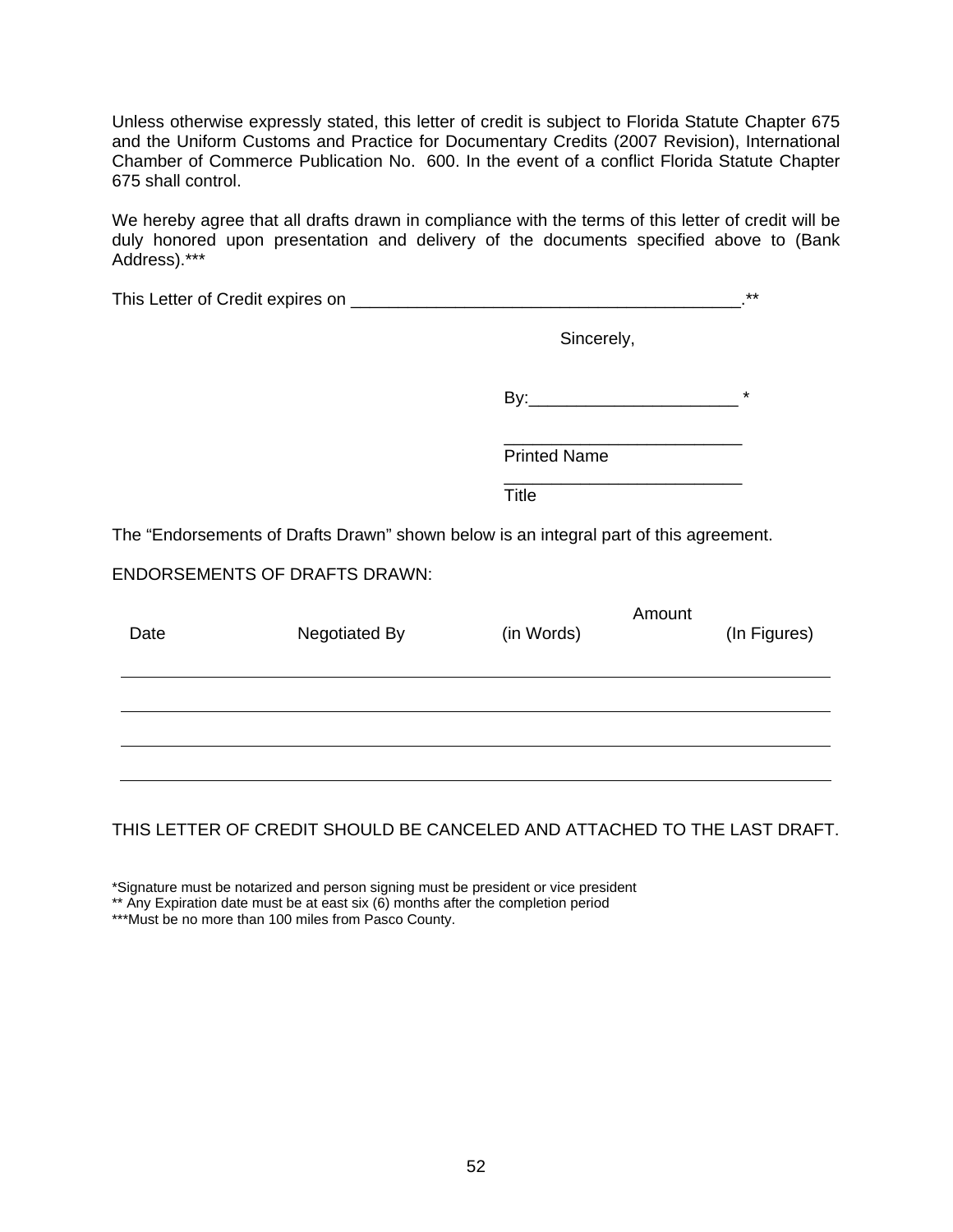**EXHIBIT M** 

#### **Engineering Inspections PERFORMANCE GUARANTEE COMMERCIAL SITE**

#### **Agreement**

This Agreement is made between \_\_\_\_\_\_\_\_\_\_, with a business address of\_\_ (herein "Developer") and Pasco County, a political subdivision of the state of Florida, by and thru its Board of County Commissioners (herein "County").

#### WITNESSETH:

The Developer submits to the County the sum of \$\_\_\_\_\_\_\_\_\_\_\_\_\_\_\_\_\_\_, to act as a financial guarantee for performance of certain improvements of commercial site \_Section\_\_\_Township\_\_\_Range\_\_\_\_, these conditions being more specifically the completion of construction of any required and approved items contemplated on the Countyapproved cost estimate (dated\_\_\_) in connection with said commercial site, (herein "Improvements"); and authorizes the County, to draft any amount or all of the sum above upon the occurrence of any of the following conditions in the discretion of the Engineering Services Director, or his designee:

**1)** The Developer has failed to comply with all applicable COUNTY ordinances, codes, regulations, terms and conditions of the approval of commercial site, or

 **2)** The Developer has failed to complete all Improvements prior to the expiration of any one hundred eighty (180) days of the effective date of this Agreement (herein "Completion Period") and no extension for completion of construction of Improvements has been granted by the County, or

 **3)** The Developer has failed to submit a written request for an inspection of the Improvements to the Pasco County Engineering Services Department at least fifteen (15) days prior to the termination of the Completion Period or any different time agreed to by the County.

In the event the County institutes legal proceedings in order to collect any funds under this Agreement, or any amendment, venue shall be exclusively in Pasco County, Florida and Developer shall be liable for attorney's fees and court costs incurred by the County in the event the County prevails. Prevails shall be a favorable decision by the Court of law to permit the County to use any or of the sum above for the purpose stated herein. No modifications may be made to this Agreement unless in writing and signed by the County and the Developer.

 $\overbrace{\phantom{xxxxx}}^{*}$ 

 $\overline{\phantom{a}}$  , and the contract of the contract of the contract of the contract of the contract of the contract of the contract of the contract of the contract of the contract of the contract of the contract of the contrac

Printed Name

**Date Date Date** 

\*must be notarized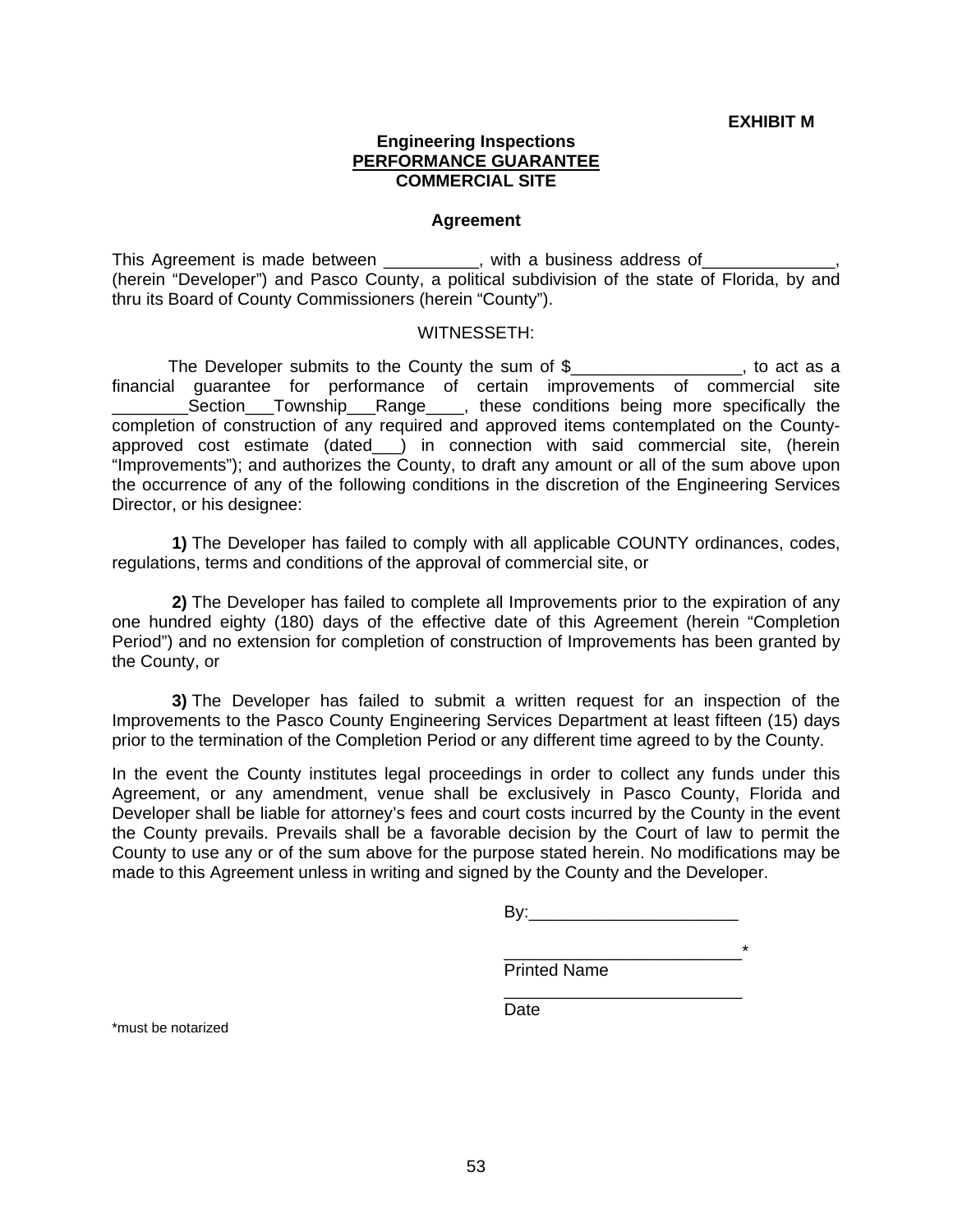## **VIII. PERFORMANCE GUARANTEES FOR RIGHT-OF-WAY IMPROVEMENTS**

## PURPOSE

It is required by the Land Development Code that any construction, underground or aboveground or any facility to be placed in a County right-of-way must have written approval from the County in the form of a Right-of-Way Use Permit. This permit is issued by the Development Review Division.

## A. ACCEPTABLE GUARANTEES

The performance guarantee document shall be in the format shown in **Exhibit O, P and Q** and subject to County Attorney and Risk Management approval. The performance guarantee shall remain in full force and effect until such time as all improvements are installed and pass final inspection by the County.

## B. Cost Estimate

## FEE: \$250 must be paid prior to any County-approved cost estimate being issued

On **Exhibit N** an example is given to illustrate the proper completion of a right-ofway performance guarantee cost estimate. The permittee shall be responsible, at the request of the County, to submit a cost estimate for approval, prepared by an engineer registered in the State of Florida, for the cost of improvements to be installed, utilizing the unit costs as given in this Guide. The form of the cost estimate shall be in the format shown in this section.

## C. Release of Performance Guarantee

1. All required and approved improvements have been installed.

2. Construction of all improvements must pass final inspection by the County. This may include improvements that previously passed inspection during a partial performance that have since come into non-passing (i.e. broken sidewalks)

3. The permittee is responsible for requesting the final inspection for release at least sixty (60) days prior to the termination of the completion period.

4. All required test reports must be submitted and found acceptable to the County.

5. Submit one blue-line or as-built record drawing, if so required by the County.

6. If a three (3) year maintenance period for arterial, collector and Type 1A and 1B roads, or a two (2) year maintenance period for Type 2, 3, 4, and 5 roads, and maintenance guarantee is required by the County, it will be the permittee's responsibility to submit a cost estimate for a maintenance guarantee at this time for County review and approval.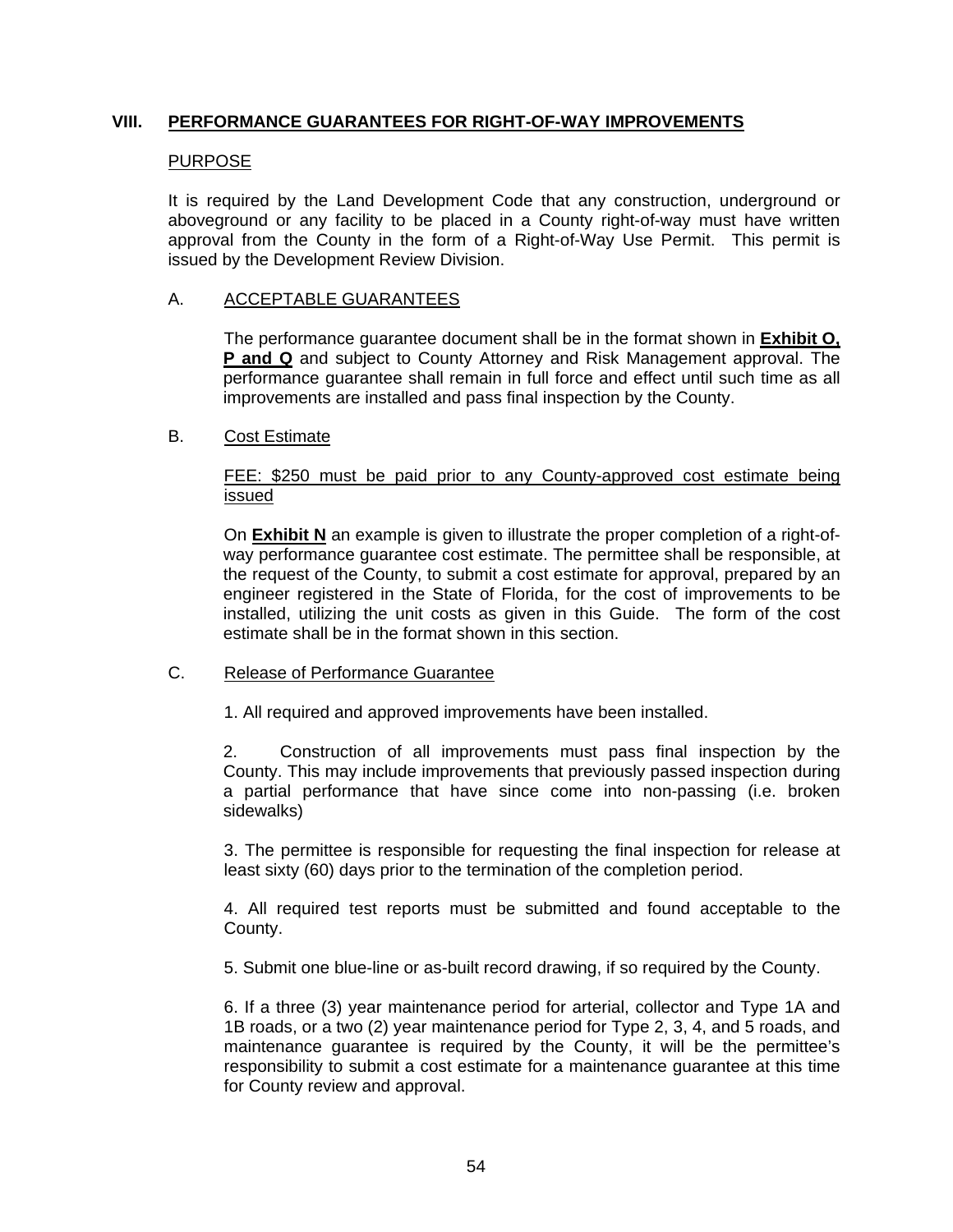## **EXHIBIT N**

|                                                | <b>CERTIFICATE OF COST ESTIMATE</b><br><b>ROW PERFORMANCE</b> |                                                                                                                                                                             |
|------------------------------------------------|---------------------------------------------------------------|-----------------------------------------------------------------------------------------------------------------------------------------------------------------------------|
| <b>STATE OF FLORIDA</b><br>§:                  |                                                               |                                                                                                                                                                             |
| <b>COUNTY OF PASCO</b>                         |                                                               |                                                                                                                                                                             |
|                                                |                                                               | Letter Letter School and The P.E., a Professional Engineer registered in                                                                                                    |
|                                                |                                                               | the State of Florida, with Registration No. _______________, hereby certify that I have<br>examined the approved construction drawings of _________________________________ |
|                                                |                                                               | Right-of-Way Improvements, Permit No.                                                                                                                                       |
|                                                |                                                               | located in Section _______, Township _________ South, Range ________ East, Pasco County,                                                                                    |
|                                                |                                                               | Florida; and that the costs of the improvements lying within the said right-of-way, as listed                                                                               |
|                                                |                                                               | below, are accurate engineering estimates which were prepared for the purpose of determining                                                                                |
|                                                |                                                               | the amount for Performance Guarantee required by the Pasco County Land Development Code.                                                                                    |
|                                                | (Attached Schedules Incorporated by Reference)                |                                                                                                                                                                             |
| Schedule I                                     |                                                               | <b>Amount</b>                                                                                                                                                               |
|                                                |                                                               |                                                                                                                                                                             |
| 'A" – Road Construction                        |                                                               | \$121,555.00                                                                                                                                                                |
| "B" - Storm Drainage                           |                                                               | 17,031.50                                                                                                                                                                   |
| - <i>/</i> Miscèllan⁄eous                      |                                                               | 5,430.00                                                                                                                                                                    |
|                                                | Total                                                         |                                                                                                                                                                             |
|                                                |                                                               | \$144,016.50                                                                                                                                                                |
| Bond amount 1.25 X $$144,016.50 = $180,020.63$ |                                                               |                                                                                                                                                                             |
| Approved By:                                   |                                                               | (SEAL)                                                                                                                                                                      |
| Pasco County Engineering Services Dept.        |                                                               | <b>Professional Engineer</b>                                                                                                                                                |
|                                                |                                                               |                                                                                                                                                                             |
|                                                |                                                               |                                                                                                                                                                             |

**Engineering Inspections**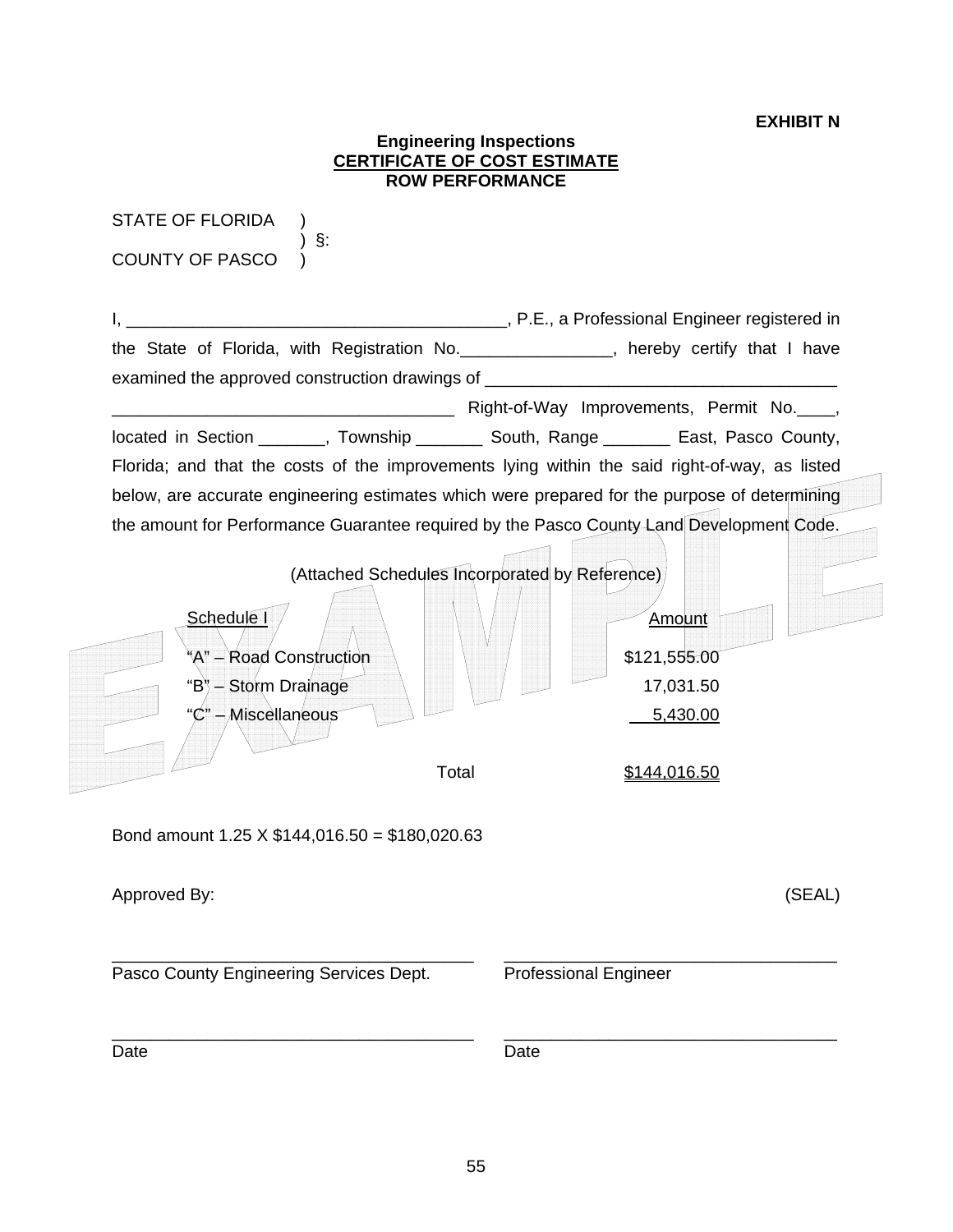| <b>PROJECT</b> | ROAD CONSTRUCTION<br><b>SCHEDULE IA ROAD CONSTRUCTION</b> |                               |                   |                     |
|----------------|-----------------------------------------------------------|-------------------------------|-------------------|---------------------|
| <b>UNIT</b>    | <b>QUANTITY</b>                                           | <b>DESCRIPTION</b>            | <b>UNIT PRICE</b> | <b>TOTAL AMOUNT</b> |
| AC             | 434                                                       | Clear and Grub                | 8.50              | 3,689.00            |
| <b>LS</b>      | 1                                                         | Grading                       | 12,000.00         | 12,000.00           |
| SY             | 13,144                                                    | <b>Final Dressing</b>         | .30               | 3,943.20            |
| SY             | 8,750                                                     | Stabilized Subgrade 8"        | 2.00              | 17,500.00           |
| SY             | 8,400                                                     | Limerock Base 8"              | 9.00              | 75,600.00           |
| SY             | 12,604                                                    | Seed and Mulch                | .70               | 8,822.80            |
|                |                                                           | <b>SUBTOTAL - SCHEDULE IA</b> |                   | 121,555.00          |
|                |                                                           |                               |                   |                     |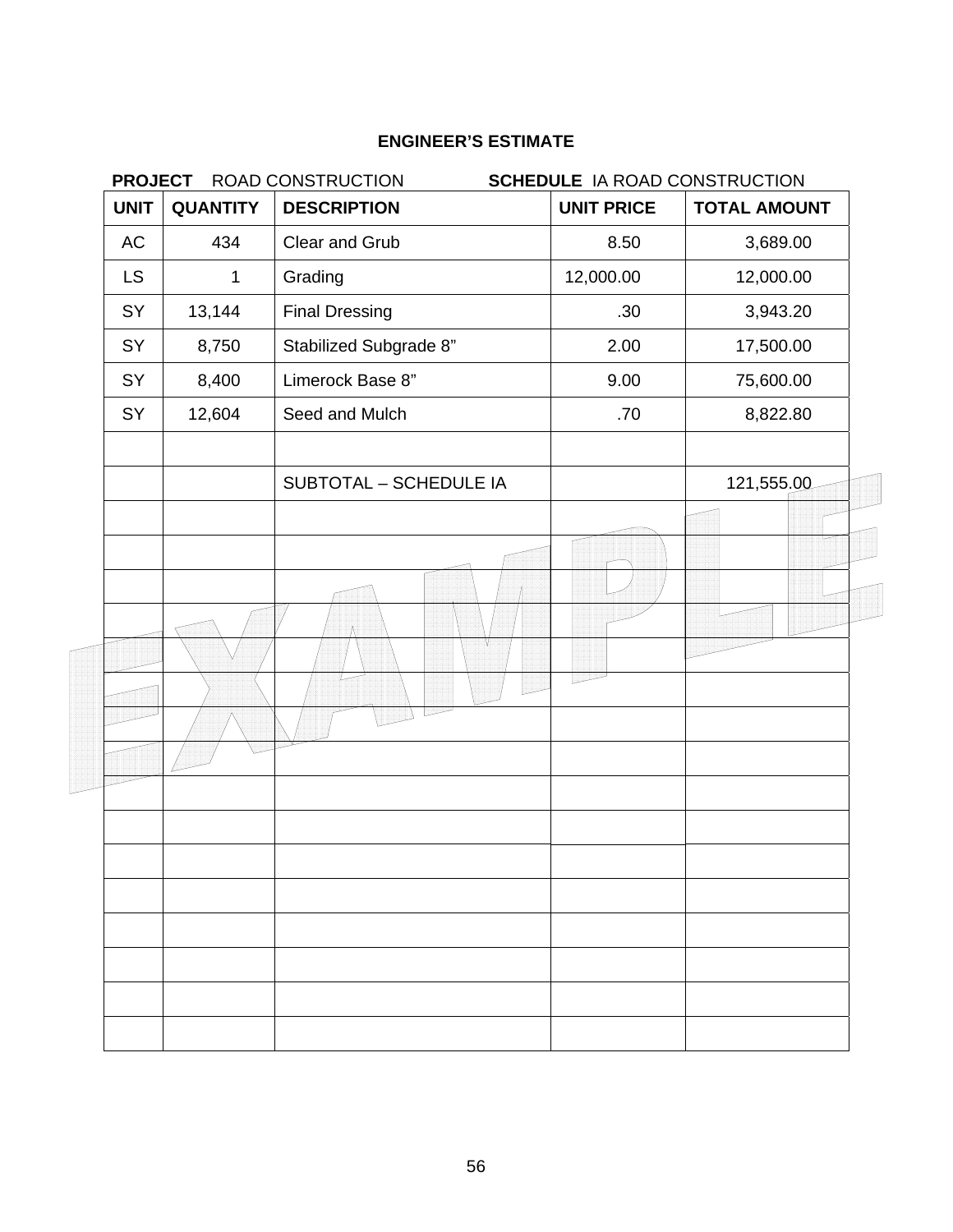|             |                 | PROJECT ROAD CONSTRUCTION | <b>SCHEDULE IB STORM DRAINAGE</b> |                     |
|-------------|-----------------|---------------------------|-----------------------------------|---------------------|
| <b>UNIT</b> | <b>QUANTITY</b> | <b>DESCRIPTION</b>        | <b>UNIT PRICE</b>                 | <b>TOTAL AMOUNT</b> |
| <b>LF</b>   | 46              | <b>18" RCP</b>            | 33.00                             | 1,518.00            |
| LF          | 120             | 14" X 23" ERCP            | 26.00                             | 9,513.50            |
| EA          | $\overline{2}$  | <b>18" MES</b>            | 500.00                            | 10,373.00           |
| EA          | 70              | 14" X 23" MES             | 500.00                            | 5,000.00            |
|             |                 | SUBTOTAL - SCHEDULE IB    |                                   | 17,031.50           |
|             |                 |                           |                                   |                     |
|             |                 |                           |                                   |                     |
|             |                 |                           |                                   |                     |
|             |                 |                           |                                   |                     |
|             |                 |                           |                                   |                     |
|             |                 |                           |                                   |                     |
|             |                 |                           |                                   |                     |
|             |                 |                           |                                   |                     |
|             |                 |                           |                                   |                     |
|             |                 |                           |                                   |                     |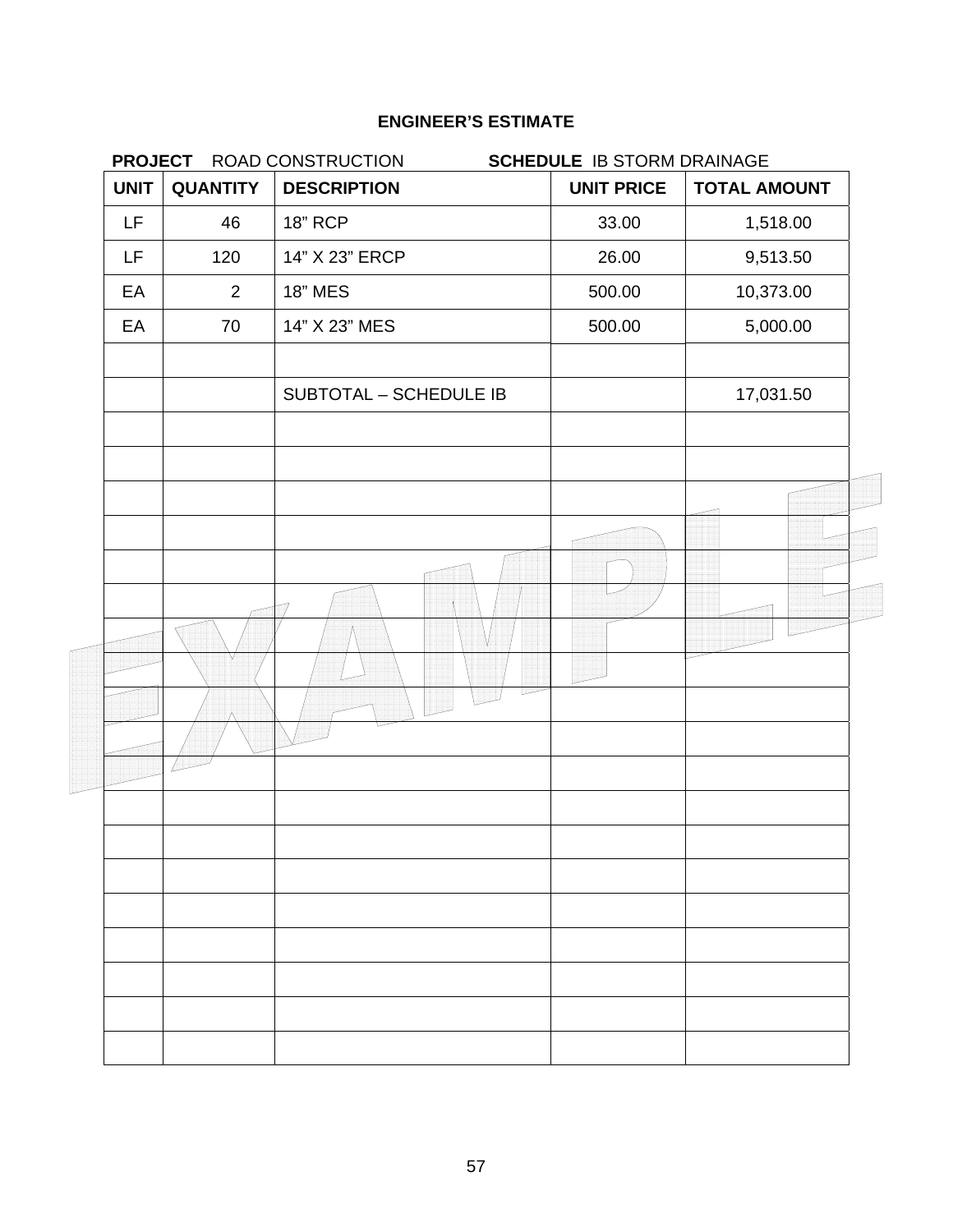| <b>PROJECT</b> |                 | ROAD CONSTRUCTION<br><b>SCHEDULE IC MISCELLANEOUS</b> |                   |                     |
|----------------|-----------------|-------------------------------------------------------|-------------------|---------------------|
| <b>UNIT</b>    | <b>QUANTITY</b> | <b>DESCRIPTION</b>                                    | <b>UNIT PRICE</b> | <b>TOTAL AMOUNT</b> |
|                |                 | PROFESSIONAL SERVICES                                 |                   |                     |
| EA             | $\mathbf 1$     | <b>Record Drawings</b>                                | 600.00            | 600.00              |
| EA             | 1               | <b>Engineer's Certificate</b>                         | 200.00            | 200.00              |
| EA             | $\mathbf 1$     | <b>Materials Testing</b>                              | 1,000.00          | 1,000.00            |
| <b>LS</b>      | $\pmb{0}$       | <b>Pavement Striping</b>                              | 3,630.00          | 3,630.00            |
|                |                 | SUBTOTAL - SCHEDULE IC                                |                   | 5,430.00            |
|                |                 |                                                       |                   |                     |
|                |                 |                                                       |                   |                     |
|                |                 |                                                       |                   |                     |
|                |                 |                                                       |                   |                     |
|                |                 |                                                       |                   |                     |
|                |                 |                                                       |                   |                     |
|                |                 |                                                       |                   |                     |
|                |                 |                                                       |                   |                     |
|                |                 |                                                       |                   |                     |
|                |                 |                                                       |                   |                     |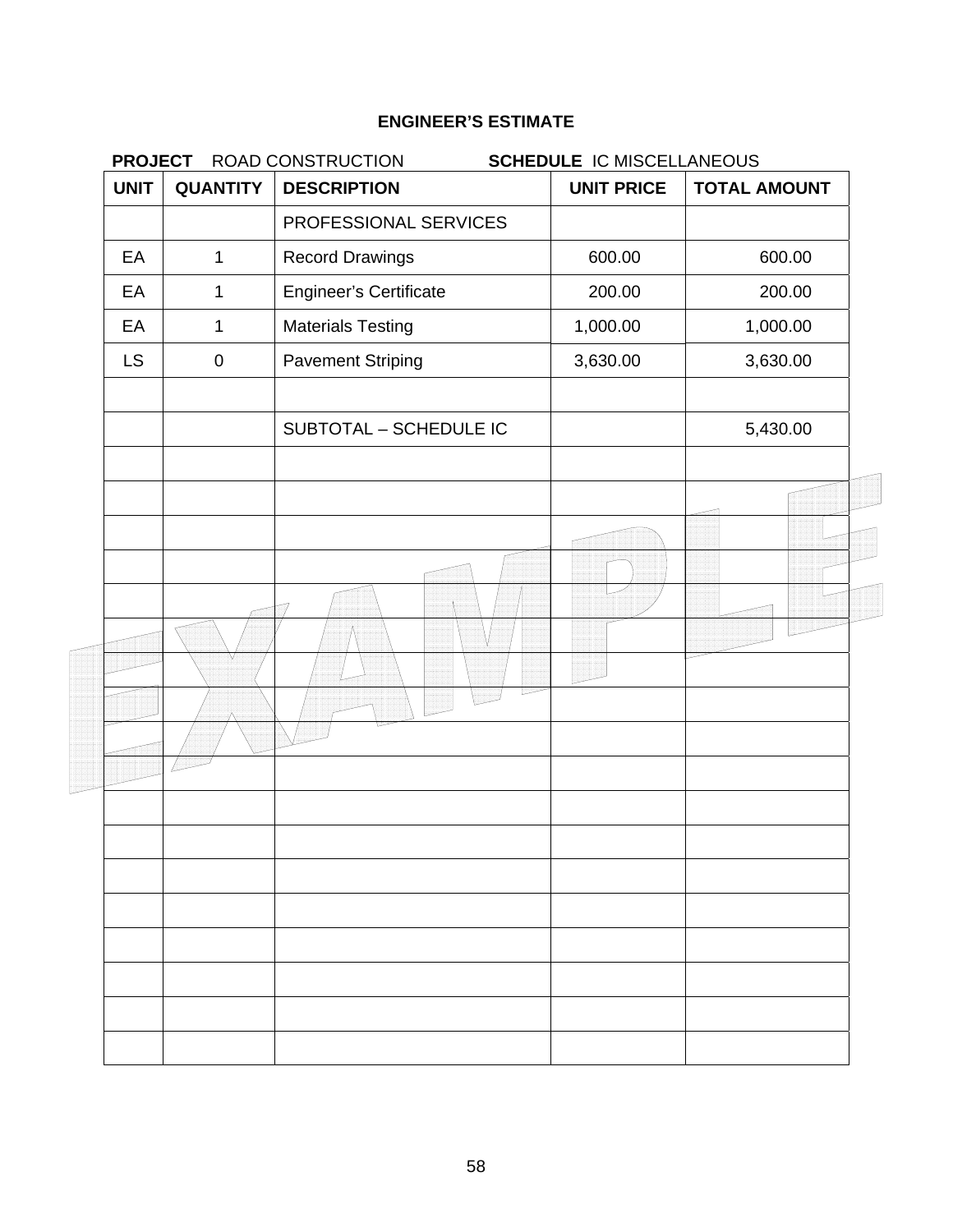**EXHIBIT O** 

#### **Engineering Inspections PERFORMANCE GUARANTEE ROW**

BY THIS BOND WE, the state of the state of the state of the state of the state of the state of the state of the state of the state of the state of the state of the state of the state of the state of the state of the state "PRINCIPAL", with a business address of \_\_\_\_\_\_\_\_\_\_\_\_\_\_\_\_\_\_\_\_\_\_\_\_\_\_\_\_\_\_\_ \_ and \_\_\_\_\_\_\_\_\_\_\_\_\_\_\_\_\_\_\_\_\_\_\_\_\_\_\_\_\_\_\_\_\_\_\_\_\_\_\_\_\_\_\_\_\_\_\_\_\_, as "SURETY", with a business address of **Example 2** and the proposition of the state of the state of the state of the state of the state of the state of the state of the state of the state of the state of the state of the state of the state of the sta political subdivision of the State of Florida, by and thru its Board of County Commissioners, herein "COUNTY", in the sum of \$\_\_\_\_\_\_\_\_\_\_\_\_\_\_\_\_\_\_, for the payment of which we bind ourselves, our heirs, personal representatives, successors and assigns, jointly and severally, firmly by these presents:

WHEREAS, the above-named PRINCIPAL has obtained from the COUNTY a Right-of-Way Use Permit No.\_\_\_\_\_\_\_, Project Name\_\_\_\_\_\_\_\_\_\_\_\_\_\_, for Right-of-Way Improvements within Pasco County and, as a condition of the approval of the Right-of-Way Use Permit by the COUNTY, shall complete construction of and install all required, approved, and/or dedicated IMPROVEMENTS delineated per the COUNTY-approved cost estimate dated \_\_\_\_\_ in connection with the above said Right-of-Way Permit, herein "IMPROVEMENTS"; and

WHEREAS, the approval of the said plat by the COUNTY is further conditioned upon the furnishing of an adequate surety bond to the COUNTY.

NOW, THEREFORE, THE CONDITION OF THIS BOND is such that:

- a. If PRINCIPAL shall in all respects comply with all applicable federal and state laws and COUNTY ordinances, codes, regulations, terms and conditions pertaining to the approval of said Permit, these conditions being more specifically the completion of construction of all required, approved, and/or dedicated streets, roads, drainage, and any other items contemplated as IMPROVEMENTS; and
- b. If PRINCIPAL shall complete the construction of all IMPROVEMENTS within the time specified on said permit, unless a different time for a completion period has been agreed to by the Board of County Commissioners, hereinafter "COMPLETION PERIOD"; and
- c. If PRINCIPAL shall submit a written request for an inspection of all IMPROVEMENTS to the Pasco County Engineering Inspections Division at least fifteen (15) days prior to the termination of the COMPLETION PERIOD; and
- d. If applicable, PRINCIPAL shall submit an appropriate maintenance guarantee as required by the Land Development Code; and
- e If the County Administrator, or his designee, issue a certificate of completion for the IMPROVEMENTS and the Board of County Commissioners release this bond

then this obligation shall be void. Otherwise, it remains in full force and effect.

Said SURETY, for value received, hereby stipulates and agrees that no change involving an extension of time, alterations, or additions to the terms of the IMPROVEMENTS to be made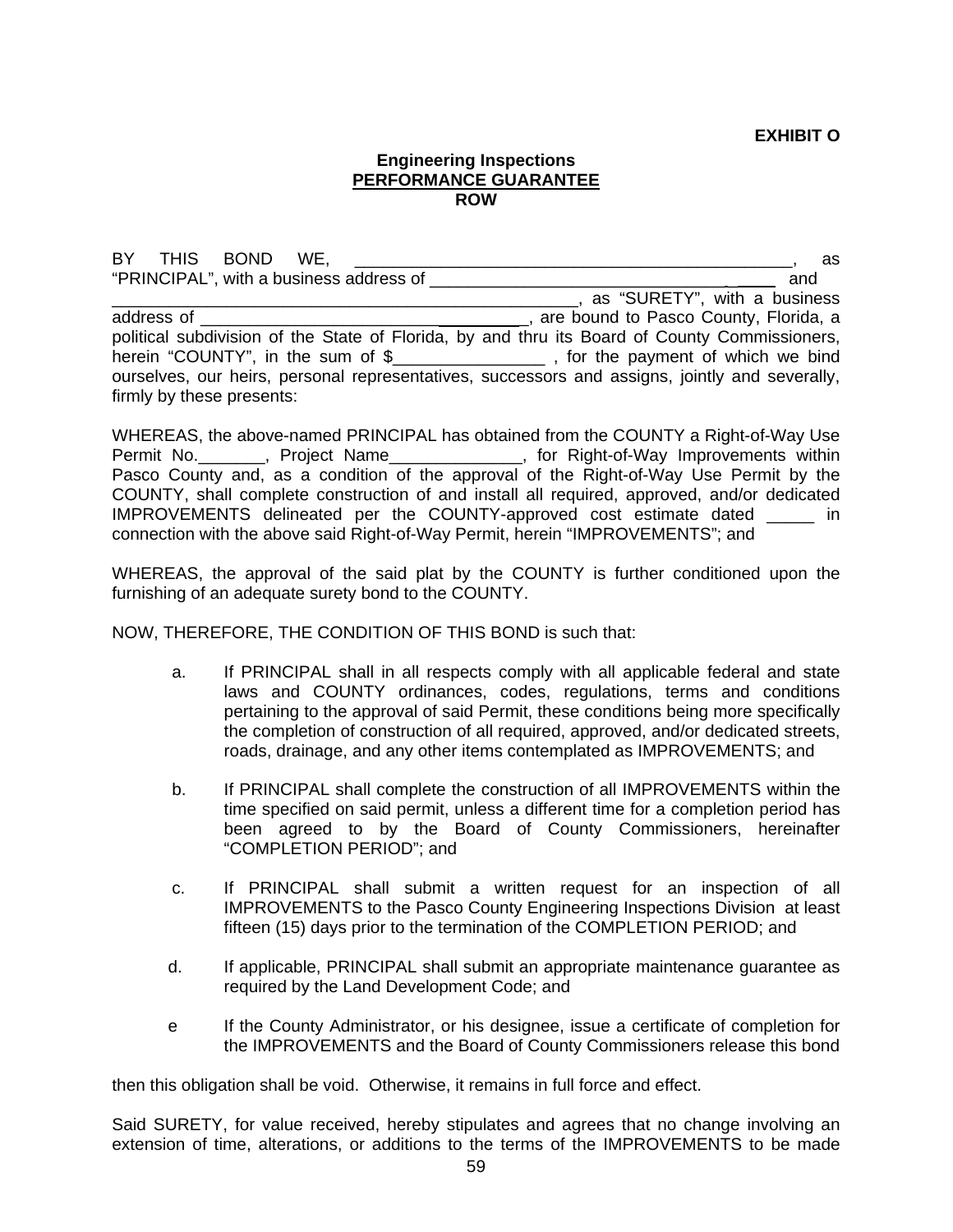hereunder; or in the plans, specifications and schedules covering the same; shall in any way affect the obligation of the said SURETY on this bond, and the SURETY does hereby waive notice of any such changes.

IT IS FURTHER understood that in the event the COUNTY institute legal proceedings in order to collect any funds under this bond, venue shall be exclusively in Pasco County, Florida, and PRINCIPAL shall indemnify the COUNTY for any and all attorney's fees and court costs incurred by the COUNTY.

IN WITNESS WHEREOF, the PRINCIPAL and the SURETY have caused these presents to be duly executed on this \_\_\_\_\_\_\_ day of \_\_\_\_\_\_\_\_\_\_\_\_\_\_\_\_\_\_\_\_\_\_\_\_\_, \_\_\_\_\_\_\_\_.\*\*

| <b>DDINICIDAL</b><br>--<br>.<br>, , , , , , , , , , , | $\sim$<br>$\sim$ |
|-------------------------------------------------------|------------------|
|                                                       |                  |

 BY: \_\_\_\_\_\_\_\_\_\_\_\_\_\_\_\_\_\_\_\_\_\_\_\_\_\_\_\_\_\_\_ Authorized Signature

Printed Name

**Title The Community of the Community of Title** 

SURETY: \*

BY: \_\_\_\_\_

Authorized Signature

 $\frac{1}{\sqrt{2}}$  ,  $\frac{1}{\sqrt{2}}$  ,  $\frac{1}{\sqrt{2}}$  ,  $\frac{1}{\sqrt{2}}$  ,  $\frac{1}{\sqrt{2}}$  ,  $\frac{1}{\sqrt{2}}$  ,  $\frac{1}{\sqrt{2}}$  ,  $\frac{1}{\sqrt{2}}$  ,  $\frac{1}{\sqrt{2}}$  ,  $\frac{1}{\sqrt{2}}$  ,  $\frac{1}{\sqrt{2}}$  ,  $\frac{1}{\sqrt{2}}$  ,  $\frac{1}{\sqrt{2}}$  ,  $\frac{1}{\sqrt{2}}$  ,  $\frac{1}{\sqrt{2}}$ Printed Name

**Title The Community of the Community of Title** 

 $\frac{1}{\sqrt{2\pi}}$  , which is a set of the set of the set of the set of the set of the set of the set of the set of the set of the set of the set of the set of the set of the set of the set of the set of the set of the set of

\*both principal and surety signatures must be notarized \*\*Any expiration date must be at least six (6) months after the completion period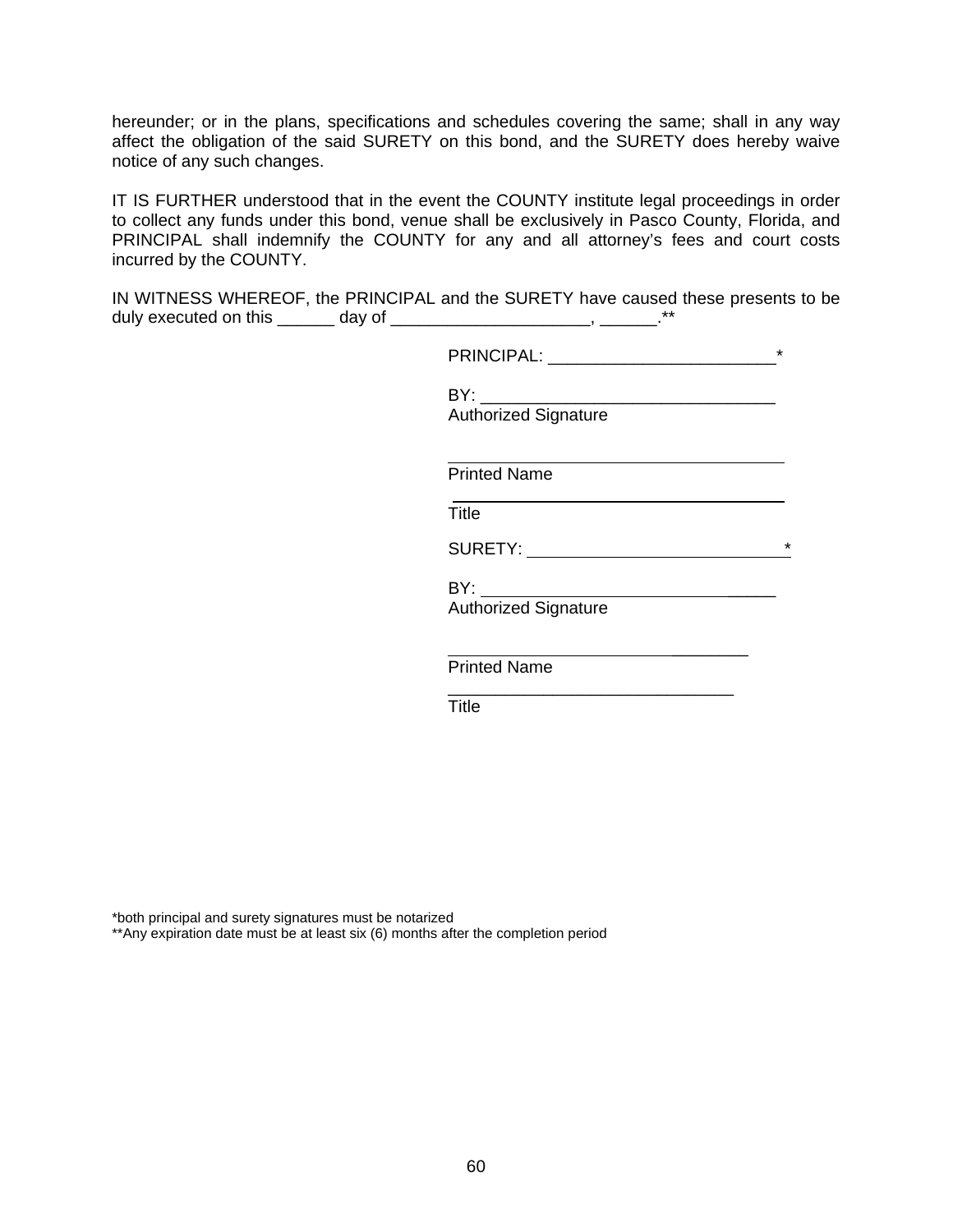**EXHIBIT P** 

#### **Engineering Inspections PERFORMANCE GUARANTEE ROW**

IRREVOCABLE LETTER OF CREDIT NO. \_\_\_\_\_\_\_ Issue Date \_\_\_\_\_\_\_\_\_\_\_\_\_\_

**BENEFICIARY APPLICANT**

Pasco County Board of Name **County Commissioners Business Address** Pasco County Govt. Center 7530 Little Road **AMOUNT** New Port Richey, FL 34654

### **ISSUING INSTITUTION**

Name Address

Board of County Commissioners:

We, as issuing institution, hereby establish our Irrevocable Letter of Credit in favor of and for the account of \_\_\_\_\_\_\_\_\_\_\_\_\_\_\_\_\_\_\_\_\_\_\_\_\_\_\_\_\_\_\_\_\_\_\_\_\_\_\_\_\_\_\_\_\_\_\_\_\_\_\_\_\_\_\_\_\_\_\_\_ (herein

| "Applicant") up to the aggregate sum of $\S$            | which amount is |
|---------------------------------------------------------|-----------------|
| payable to you at sight of your draft drawn at sight on |                 |
| and accompanied by the following documents:             |                 |

Notarized statement by the County Engineering Services Director or Acting County Engineer Services Director of Pasco County stating that either: **1)** the Applicant has failed to comply with all applicable COUNTY ordinances, codes, regulations, terms and conditions of the approval of Right-of-Way Permit No. \_\_\_, Project Name\_\_\_\_\_\_\_\_\_\_\_\_\_\_\_\_\_\_\_\_, these conditions being more specifically the completion of construction of any required and approved items contemplated on the County-approved cost estimate (dated\_\_\_) in connection with said Rightof-Way Permit, (herein "Improvements"); or **2)** the Applicant has failed to complete the construction of all IMPROVEMENTS within the time specified on said Permit, unless a different time for a completion period has been agreed to by the Board of County Commissioners, (herein "COMPLETION PERIOD"); and no extension for completion of construction of Improvements has been granted by the Board of County Commissioners and no extension of this letter of credit, or a new assurance of completion of improvements guarantee document, has been submitted to and accepted by the Board of County Commissioners; or **3)** the Applicant has failed to submit a written request for an inspection of the Improvements to the Pasco County Engineering Services Department at least fifteen (15) days prior to the termination of the COMPLETION PERIOD or any different time agreed to by the Board of County Commissioners.

In the event the Board of County Commissioners is required to institute legal proceedings in order to collect any funds under this document, or any amendment or extension hereof, venue shall be exclusively in Pasco County, Florida and Applicant shall be liable for attorney's fees and court costs incurred by the Board of County Commissioners.

| All drafts drawn hereunder must state "Drawn under |  |
|----------------------------------------------------|--|
| Letter of Credit No.                               |  |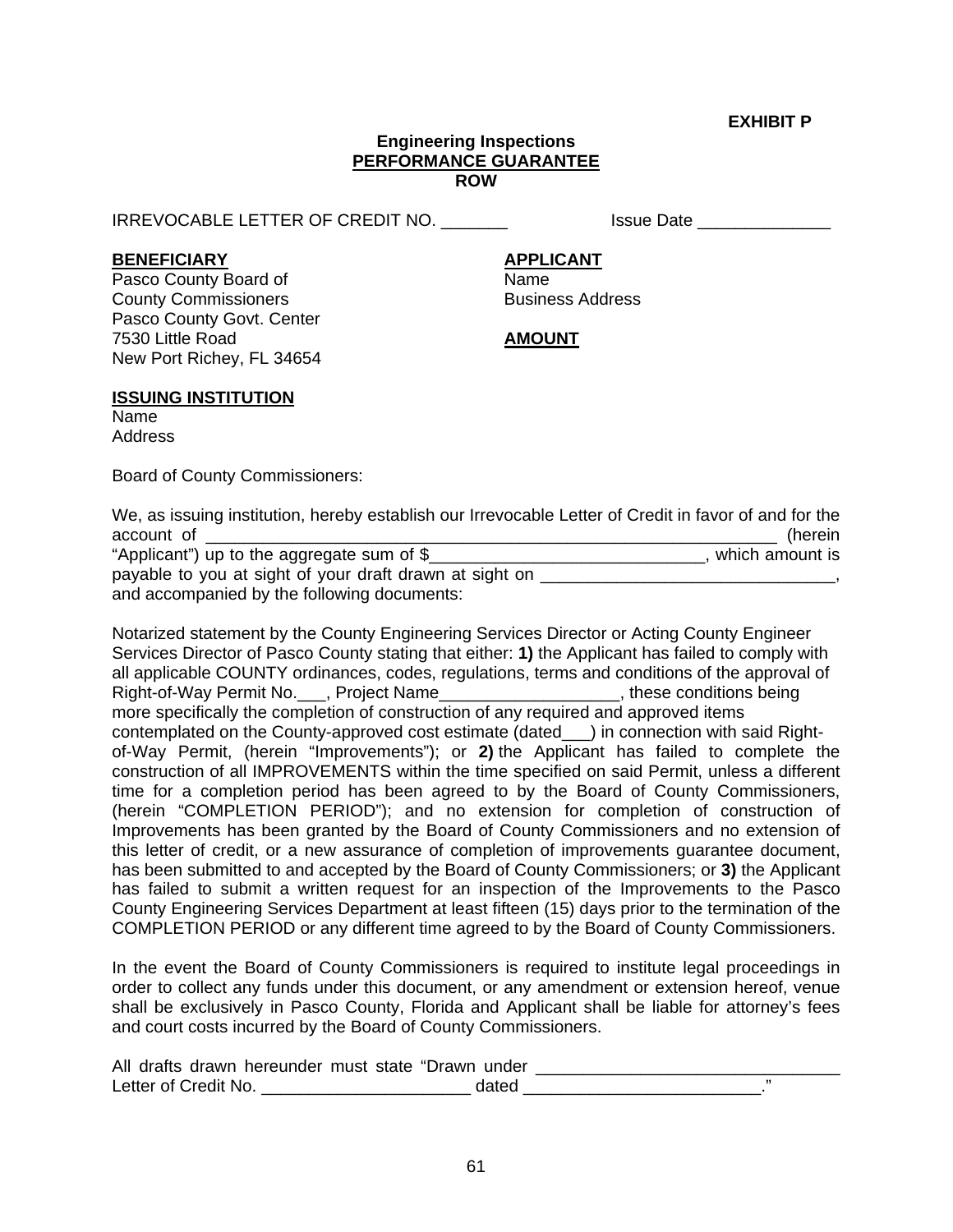Unless otherwise expressly stated, this letter of credit is subject to Florida Statute Chapter 675 and the Uniform Customs and Practice for Documentary Credits (2007 Revision), International Chamber of Commerce Publication No. 600. In the event of a conflict Florida Statute Chapter 675 shall control.

We hereby agree that all drafts drawn in compliance with the terms of this letter of credit will be duly honored upon presentation and delivery of the documents specified above to (Bank Address).\*\*\*

|      |                                                                                       |                     |        | $***$        |
|------|---------------------------------------------------------------------------------------|---------------------|--------|--------------|
|      |                                                                                       | Sincerely,          |        |              |
|      |                                                                                       |                     |        | $\star$      |
|      |                                                                                       | <b>Printed Name</b> |        |              |
|      |                                                                                       | <b>Title</b>        |        |              |
|      | The "Endorsements of Drafts Drawn" shown below is an integral part of this agreement. |                     |        |              |
|      | <b>ENDORSEMENTS OF DRAFTS DRAWN:</b>                                                  |                     |        |              |
| Date | Negotiated By                                                                         | (in Words)          | Amount | (In Figures) |
|      |                                                                                       |                     |        |              |
|      |                                                                                       |                     |        |              |
|      |                                                                                       |                     |        |              |

### THIS LETTER OF CREDIT SHOULD BE CANCELED AND ATTACHED TO THE LAST DRAFT.

\*Signature must be notarized, person signing must be president or vice president

\*\* Expiration date must be at least six months beyond the completion period

\*\*\*Must be no more than 100 miles from Pasco County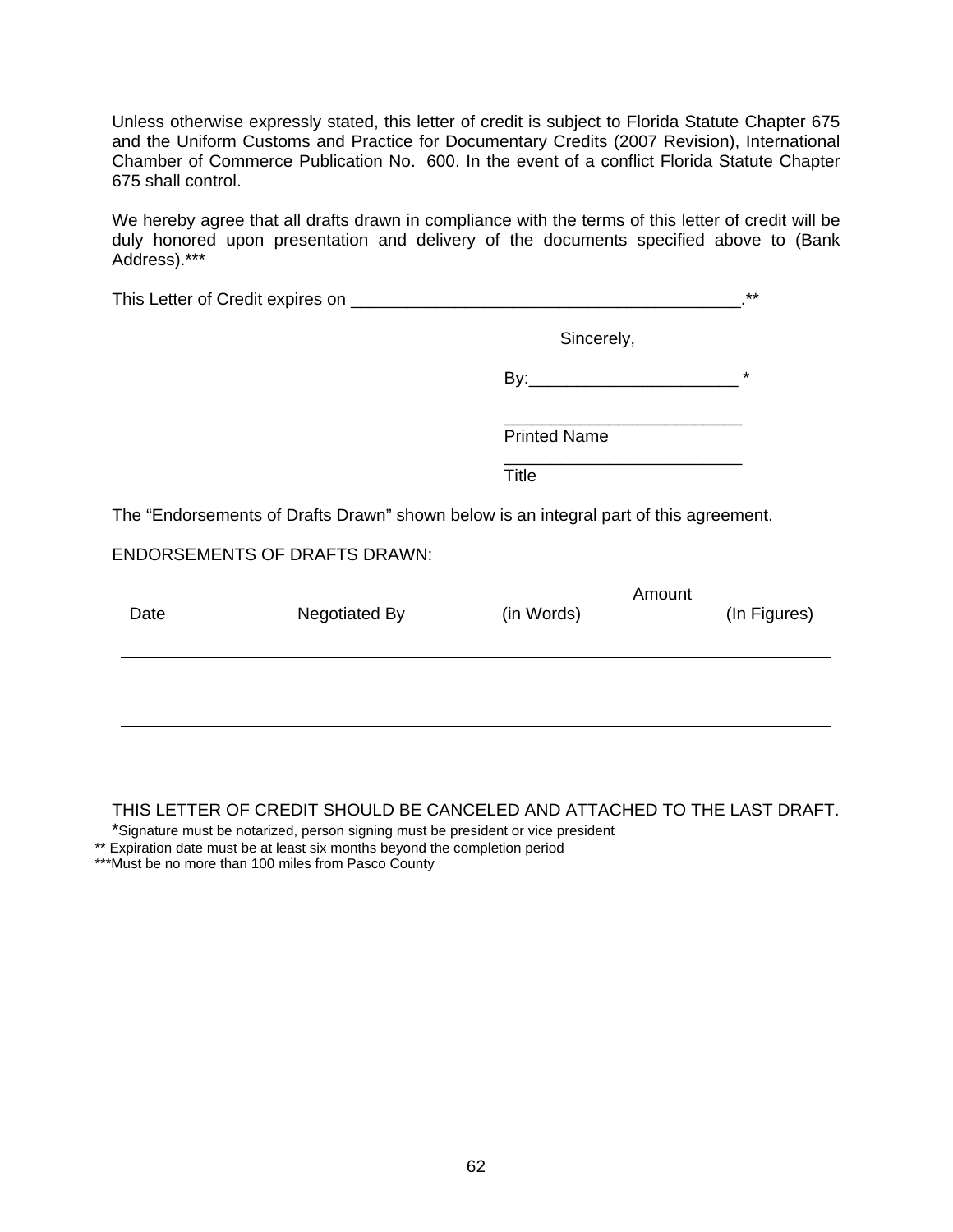### **Engineering Inspections PERFORMANCE GUARANTEE R-O-W Agreement**

This Agreement is made between exactled with a business address of (herein "Applicant") and Pasco County, a political subdivision of the state of Florida, by and through its Board of County Commissioners (herein "County").

### WITNESSETH:

The Applicant submits to the County the sum of \$\_\_\_\_\_\_\_\_\_\_\_\_\_\_\_\_\_, to act as a financial guarantee for performance of certain improvements of Right-of-Way Permit No.\_\_\_, Project Name\_\_\_\_\_\_\_\_\_\_\_\_\_\_\_\_\_\_\_\_, these conditions being more specifically the completion of construction of any required and approved items contemplated on the County-approved cost estimate (dated\_\_\_) in connection with said Right-of-Way Permit, (herein "Improvements"); and authorizes the County to draft any amount or all of the sum above upon the occurrence of any of the following conditions in the discretion of the Engineering Services Director, or his designee:

**1)** The Applicant has failed to comply with all applicable COUNTY ordinances, codes, regulations, terms and conditions of the approval of said Right-of-Way Permit, or

**2)** The Applicant has failed to complete the construction of all Improvements within the time specified on said Permit, unless a different time for a completion period has been agreed to by the Board of County Commissioners, hereinafter "COMPLETION PERIOD"; and no extension for completion of construction of Improvements has been granted by the County, or

**3)** The Applicant has failed to submit a written request for an inspection of the Improvements to the Pasco County Engineering Services Department at least fifteen (15) days prior to the termination of any COMPLETION PERIOD.

In the event the County institutes legal proceedings in order to collect any funds under this Agreement, or any amendment hereof, venue shall be exclusively in Pasco County, Florida and Developer shall be liable for attorney's fees and court costs incurred by the County in the event the County prevails. Prevails shall be a favorable decision by the Court of law to permit the County to use any or of the sum above for the purpose stated herein. No modifications may be made to this Agreement unless in writing and signed by the County and the Developer.

 $\overline{\phantom{a}}$  , and the contract of the contract of the contract of the contract of the contract of the contract of the contract of the contract of the contract of the contract of the contract of the contract of the contrac

By:\_\_\_\_\_\_\_\_\_\_\_\_\_\_\_\_\_\_\_\_\_\_

 $\overline{\phantom{a}}$  , and the contract of the contract of the contract of the contract of the contract of the contract of the contract of the contract of the contract of the contract of the contract of the contract of the contrac Printed Name

**Date Date Date Date** 

\* must be notarized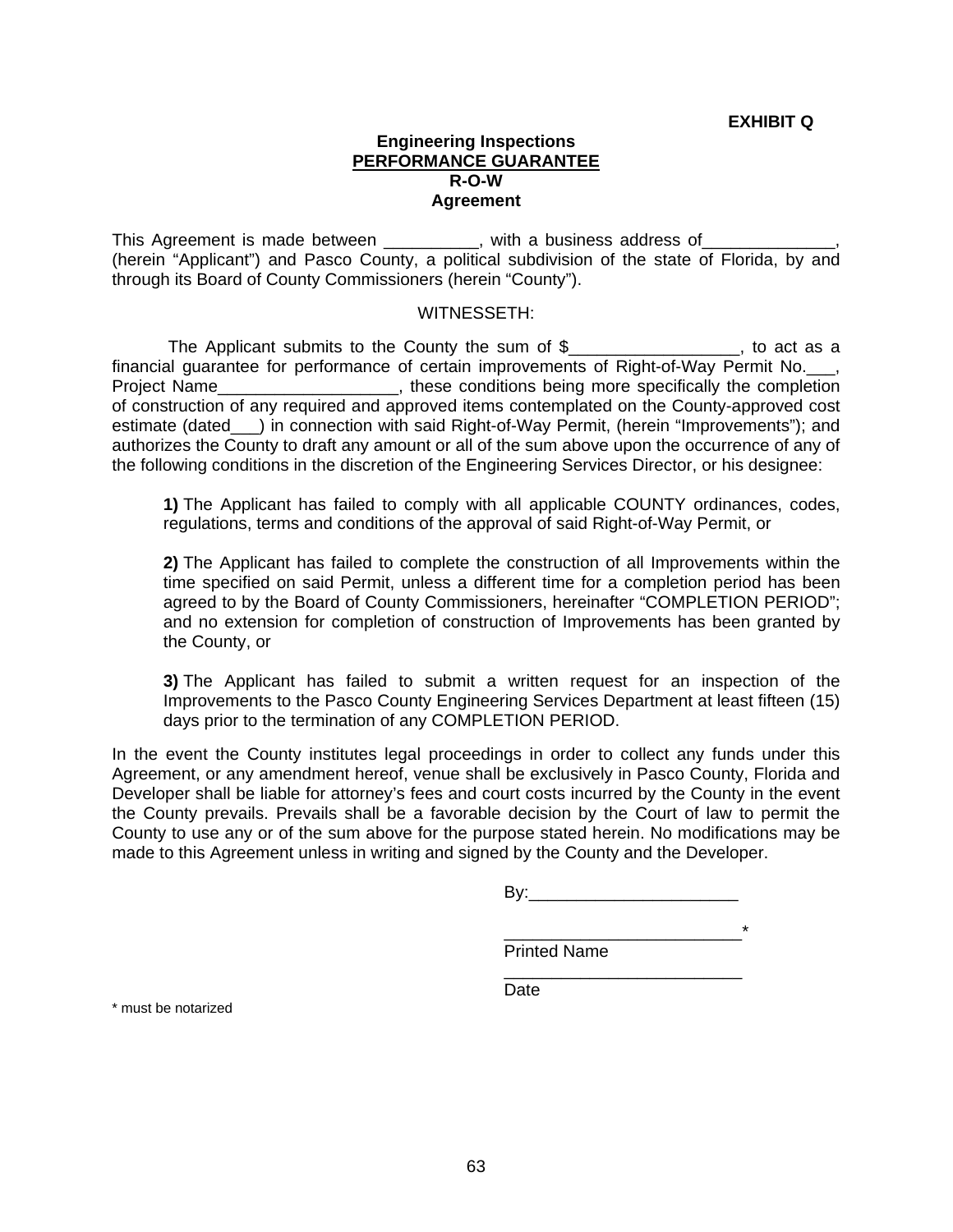## **IX. MAINTENANCE GUARANTEES FOR RIGHT-OF-WAY IMPROVEMENTS**

## 1. Maintenance Guarantee

 The maintenance guarantee document shall be in the format shown in **Exhibit S, T or U** which shall be subject to County Attorney approval and Risk Management approval.

## 2. Duration of Maintenance Guarantee

 The maintenance guarantee shall remain in full force and effect for three (3) years plus six (6) months for arterial, collector and Type 1A and 1B roads, and two (2) years plus six (6) months for Type 2, 3, 4 and 5 roads, from the date of acceptance by the BCC. The maintenance period shall be determined as set forth in the Land Development Code 306.15

## 3. Cost Estimate

## FEE: \$250 must be paid prior to any County-approved Cost-estimate being issued

 On **Exhibit R** an example is given to illustrate the proper completion of the right-of-way maintenance cost estimate. The permittee shall have a cost estimate prepared by an engineer registered in the State of Florida for the installed improvements. The unit costs for the items of improvement may utilize actual costs to install. If actual unit costs are used, a copy of a signed contract, or other such document, must also be submitted to substantiate such unit costs. The form of the cost estimate shall be as shown in this section.

## 4. Release of Maintenance Guarantee

 Since all documentation necessary to comply with the Code is required in connection with the release of the assurance of completion and/or acceptance of the Maintenance Guarantee, the only requirements are (1) a written request for inspection no sooner than ninety (90) days prior to the termination of the maintenance period, and (2) a final inspection of all improvements which has no deficiencies.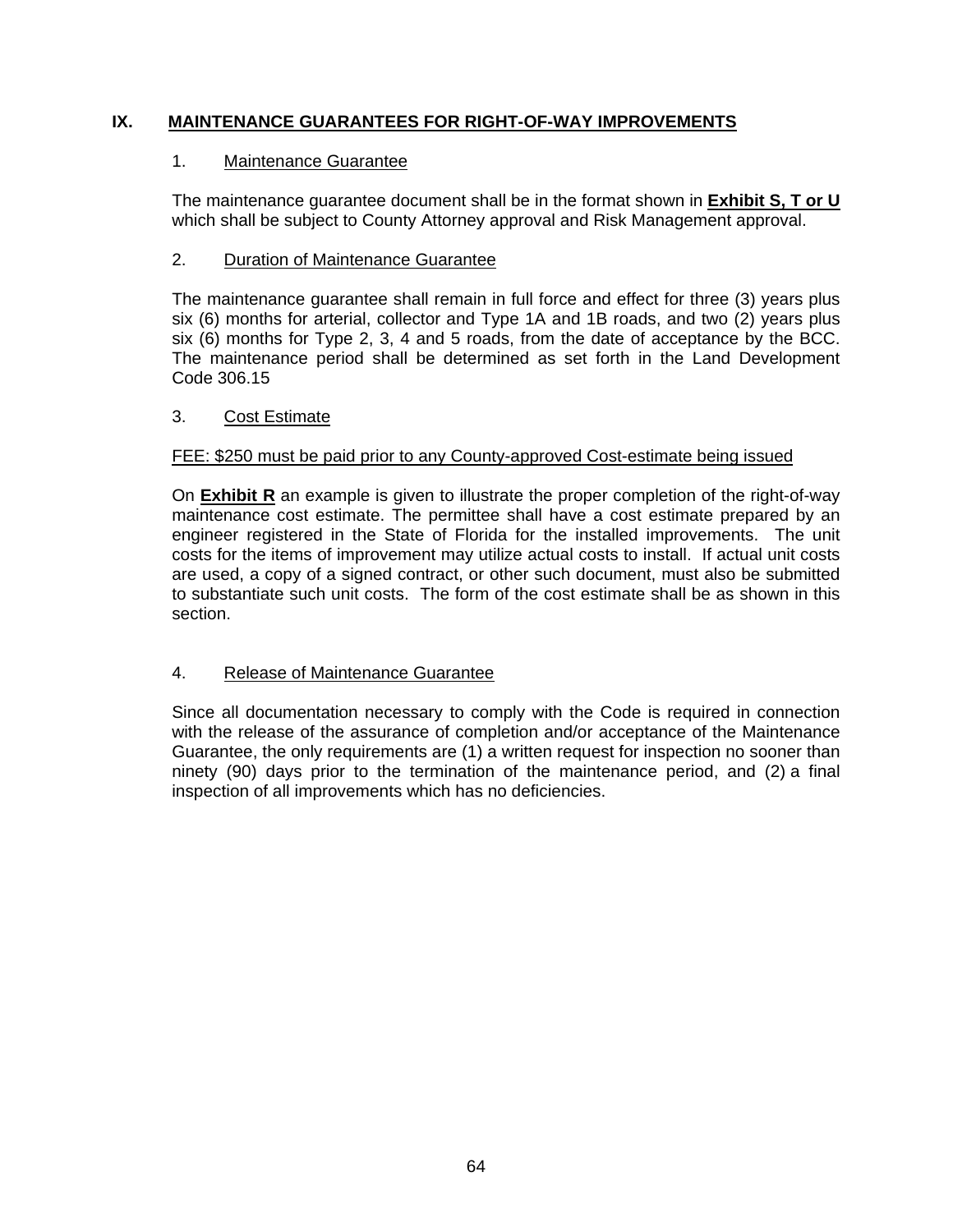#### **EXHIBIT R**

#### **Engineering Inspections CERTIFICATE OF COST ESTIMATE R-O-W MAINTENANCE**

STATE OF FLORIDA ) COUNTY OF PASCO )

) §:

I, \_\_\_\_\_\_\_\_\_\_\_\_\_\_\_\_\_\_\_\_\_\_\_\_\_\_\_\_\_\_\_\_, P.E., a Professional Engineer registered in the State of Florida, with Registration No. \_\_\_\_\_\_\_\_\_\_\_, hereby certify that I have examined the Plans for the \_\_\_\_\_\_\_\_\_\_\_\_\_\_\_\_\_\_\_\_\_\_\_\_\_\_\_\_\_\_\_\_\_\_\_\_\_\_\_\_\_ Right-of-Way Improvements, Permit No.\_\_\_\_\_\_\_, as filed by \_\_\_\_\_\_\_\_\_\_\_\_\_\_\_\_\_\_\_\_\_\_\_\_\_\_\_\_\_\_\_\_\_\_\_\_\_\_\_\_\_\_\_\_\_\_\_\_\_\_\_\_\_, located in Section \_\_\_\_\_\_, Township \_\_\_\_\_\_\_ South, Range \_\_\_\_\_\_ East, Pasco County, Florida; and that the costs of the improvements lying within the said Right-of-Way, as listed below, are accurate engineering estimates which were prepared for the purpose of determining the amount for the Maintenance Guarantee.

(Attached Schedules Incorporated by Reference)

Schedule I Amount

Total

Bond amount  $0.15 \text{ X}$  =

Approved By:

\_\_\_\_\_\_\_\_\_\_\_\_\_\_\_\_\_\_\_\_\_\_\_\_\_\_\_\_\_\_\_\_\_\_ \_\_\_\_\_\_\_\_\_\_\_\_\_\_\_\_\_\_\_\_\_\_\_\_\_\_\_\_\_\_\_\_\_\_\_ Pasco County Engineering Services Dept. Professional Engineer (SEAL)

Date **Date Date Date Date Date** 

\_\_\_\_\_\_\_\_\_\_\_\_\_\_\_\_\_\_\_\_\_\_\_\_\_\_\_\_\_\_\_\_\_\_ \_\_\_\_\_\_\_\_\_\_\_\_\_\_\_\_\_\_\_\_\_\_\_\_\_\_\_\_\_\_\_\_\_\_\_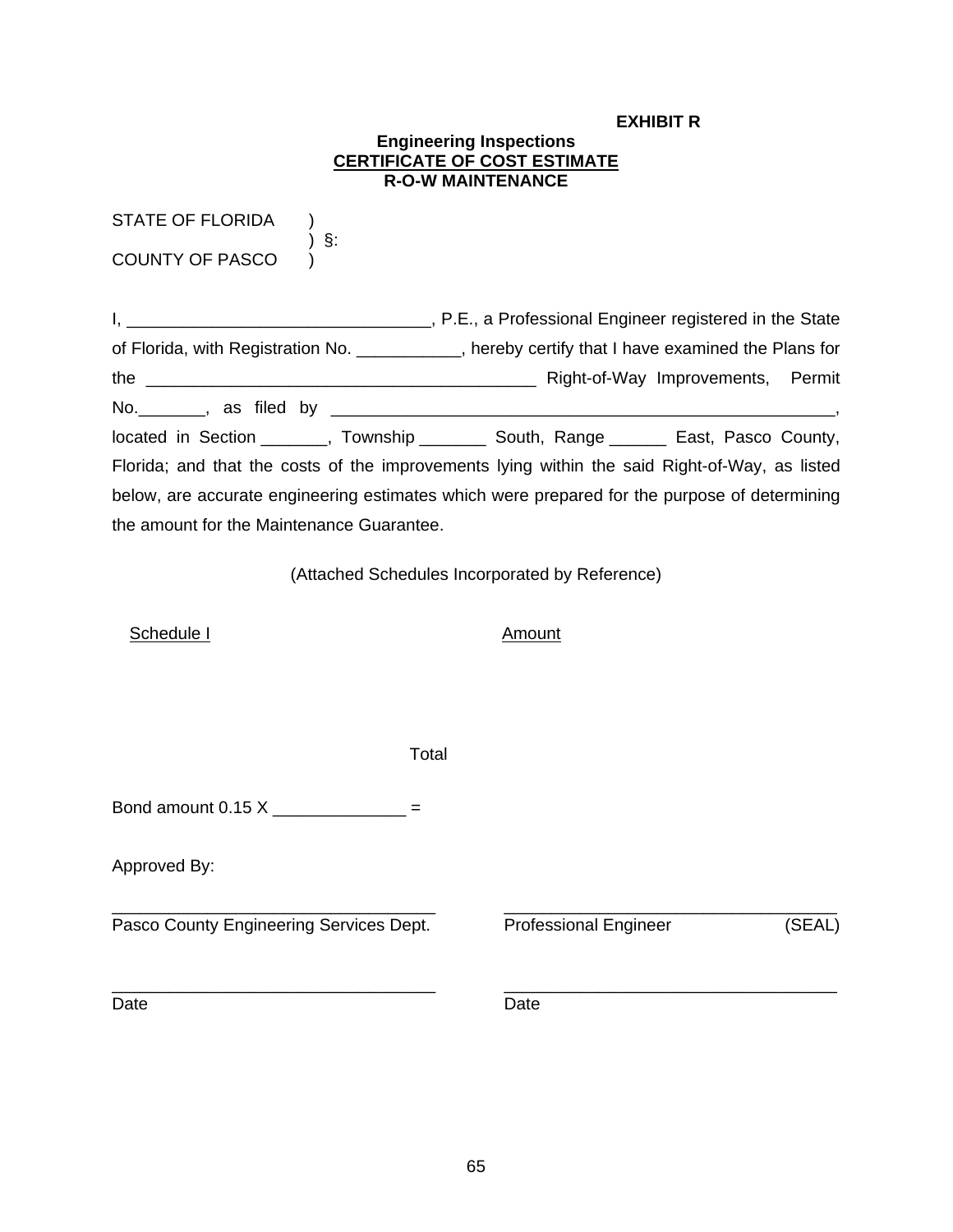| <b>PROJECT</b><br>ROAD CONSTRUCTION<br><b>SCHEDULE IA - ROAD CONSTRUCTION</b> |                 |                               |                   |                     |
|-------------------------------------------------------------------------------|-----------------|-------------------------------|-------------------|---------------------|
| <b>UNIT</b>                                                                   | <b>QUANTITY</b> | <b>DESCRIPTION</b>            | <b>UNIT PRICE</b> | <b>TOTAL AMOUNT</b> |
| AC                                                                            | 434             | Clear and Grub                | 8.50              | 3,689.00            |
| <b>LS</b>                                                                     | 1               | Grading                       | 12,000.00         | 12,000.00           |
| SY                                                                            | 13,144          | <b>Final Dressing</b>         | .30               | 3,943.20            |
| SY                                                                            | 8,750           | Stabilized Subgrade 8"        | 2.00              | 17,500.00           |
| SY                                                                            | 8,400           | Limerock Base 8"              | 9.00              | 75,600.00           |
| SY                                                                            | 12,604          | Seed and Mulch                | .70               | 8,822.80            |
|                                                                               |                 | <b>SUBTOTAL - SCHEDULE IA</b> |                   | 121,555.00          |
|                                                                               |                 |                               |                   |                     |
|                                                                               |                 |                               |                   |                     |
|                                                                               |                 |                               |                   |                     |
|                                                                               |                 |                               |                   |                     |
|                                                                               |                 |                               |                   |                     |
|                                                                               |                 |                               |                   |                     |
|                                                                               |                 |                               |                   |                     |
|                                                                               |                 |                               |                   |                     |
|                                                                               |                 |                               |                   |                     |
|                                                                               |                 |                               |                   |                     |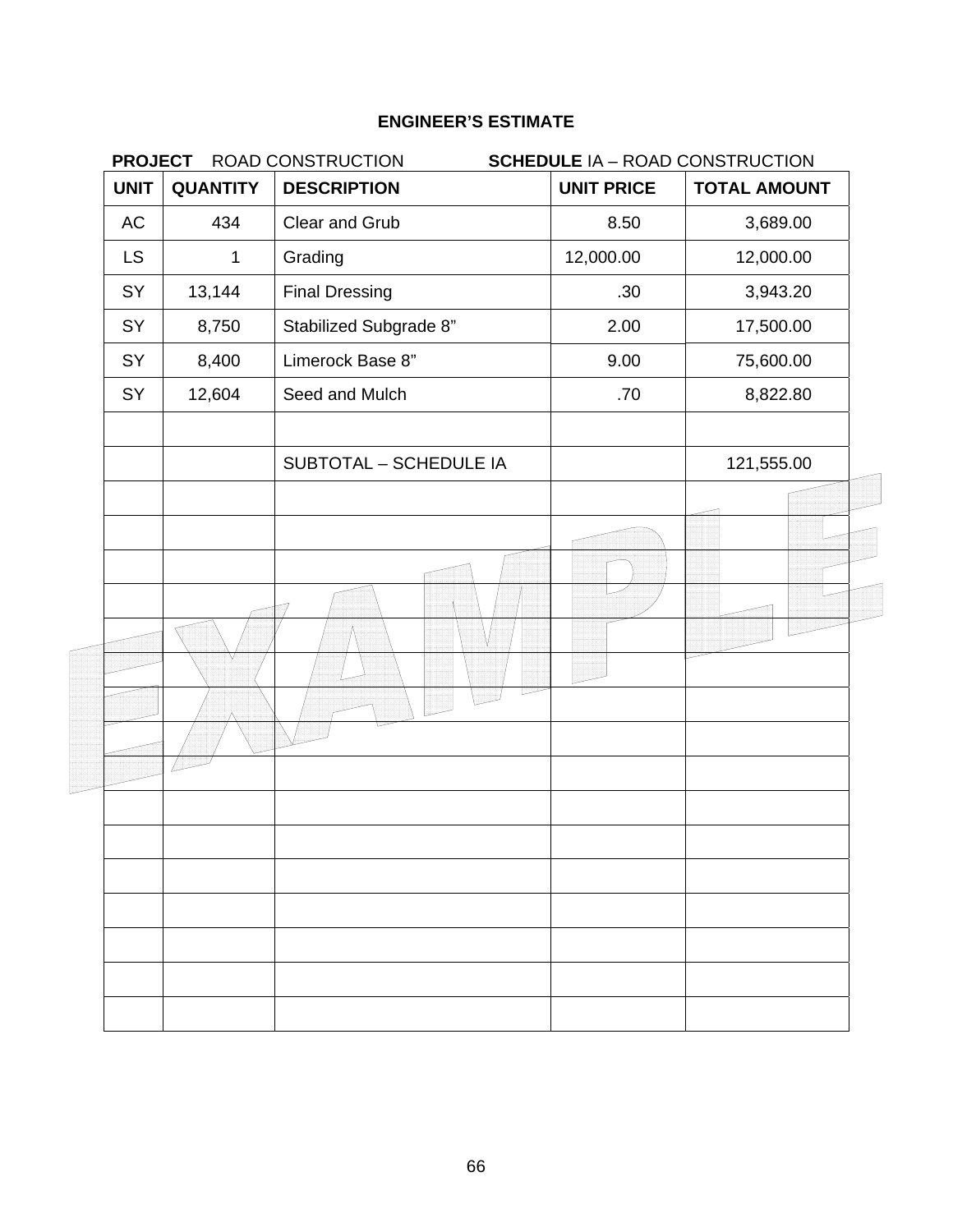|                       | <b>PROJECT</b><br>ROAD CONSTRUCTION<br><b>SCHEDULE IB - STORM DRAINAGE</b> |                      |                   |                     |
|-----------------------|----------------------------------------------------------------------------|----------------------|-------------------|---------------------|
| <b>UNIT</b>           | <b>QUANTITY</b>                                                            | <b>DESCRIPTION</b>   | <b>UNIT PRICE</b> | <b>TOTAL AMOUNT</b> |
| LF                    | 46                                                                         | <b>18" RCP</b>       | 33.00             | 1,518.00            |
| LF                    | 359                                                                        | 14" X 23" ERCP       | 26.50             | 9,513.00            |
| EA                    | 2                                                                          | <b>18" MES</b>       | 500.00            | 1,000.00            |
| EA<br>10 <sup>°</sup> | 14" X 23" MES                                                              | 500.00               | 5,000.00          |                     |
|                       |                                                                            | SUBTOTAL-SCHEDULE IB |                   | 17,031.50           |
|                       |                                                                            |                      |                   |                     |
|                       |                                                                            |                      |                   |                     |
|                       |                                                                            |                      |                   |                     |
|                       |                                                                            |                      |                   |                     |
|                       |                                                                            |                      |                   |                     |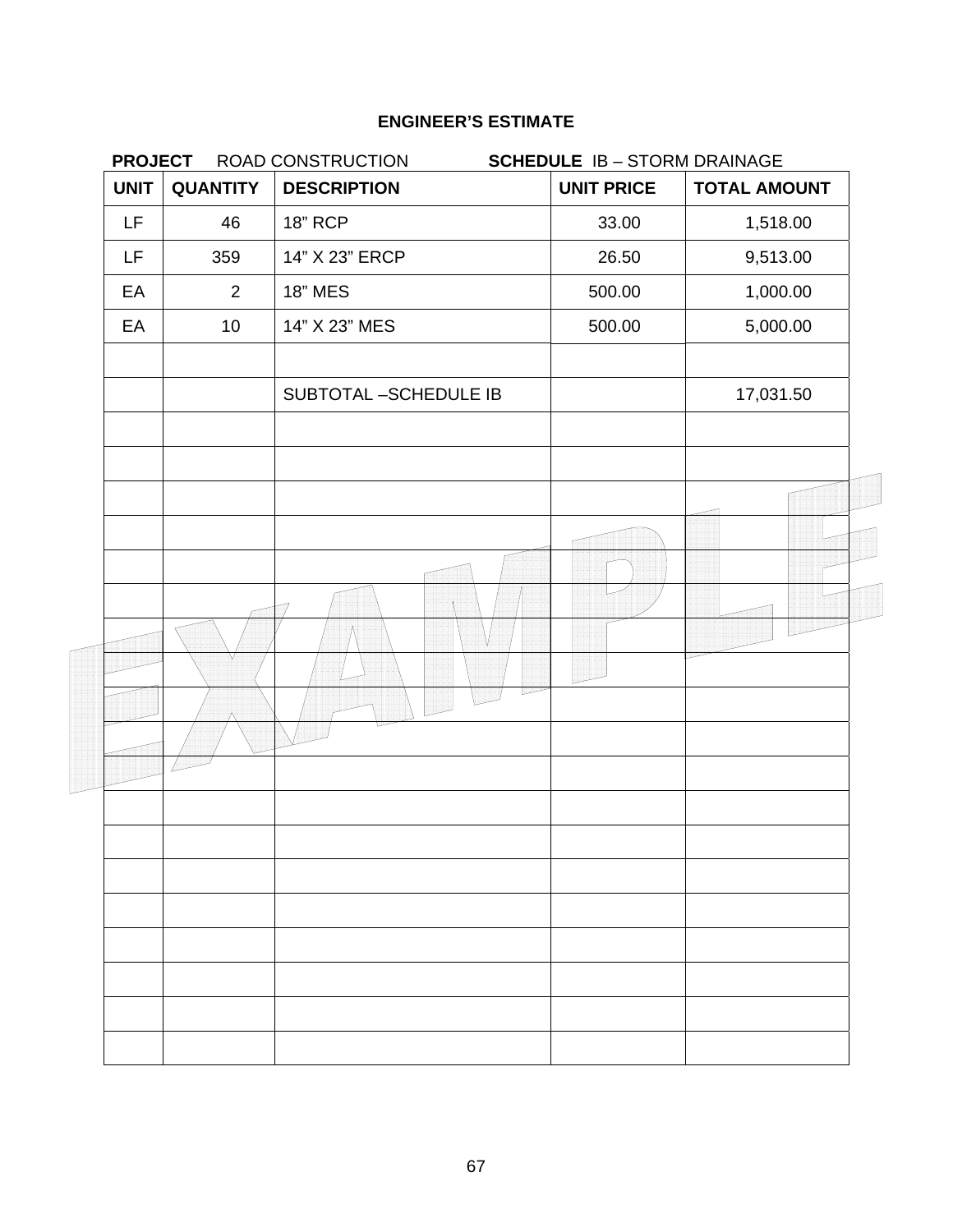| <b>PROJECT</b><br><b>UNIT</b> | <b>QUANTITY</b> | ROAD CONSTRUCTION<br><b>DESCRIPTION</b> | <b>SCHEDULE IC-STRIPING</b><br><b>UNIT PRICE</b> | <b>TOTAL AMOUNT</b> |  |
|-------------------------------|-----------------|-----------------------------------------|--------------------------------------------------|---------------------|--|
| <b>LS</b>                     | $\pmb{0}$       | <b>Pavement Striping</b>                | 3,630.00                                         | 3,630.00            |  |
|                               |                 |                                         |                                                  |                     |  |
|                               |                 | SUBTOTAL - SCHEDULE IC                  |                                                  | 3,630.00            |  |
|                               |                 |                                         |                                                  |                     |  |
|                               |                 |                                         |                                                  |                     |  |
|                               |                 |                                         |                                                  |                     |  |
|                               |                 |                                         |                                                  |                     |  |
|                               |                 |                                         |                                                  |                     |  |
|                               |                 |                                         |                                                  |                     |  |
|                               |                 |                                         |                                                  |                     |  |
|                               |                 |                                         |                                                  |                     |  |
|                               |                 |                                         |                                                  |                     |  |
|                               |                 |                                         |                                                  |                     |  |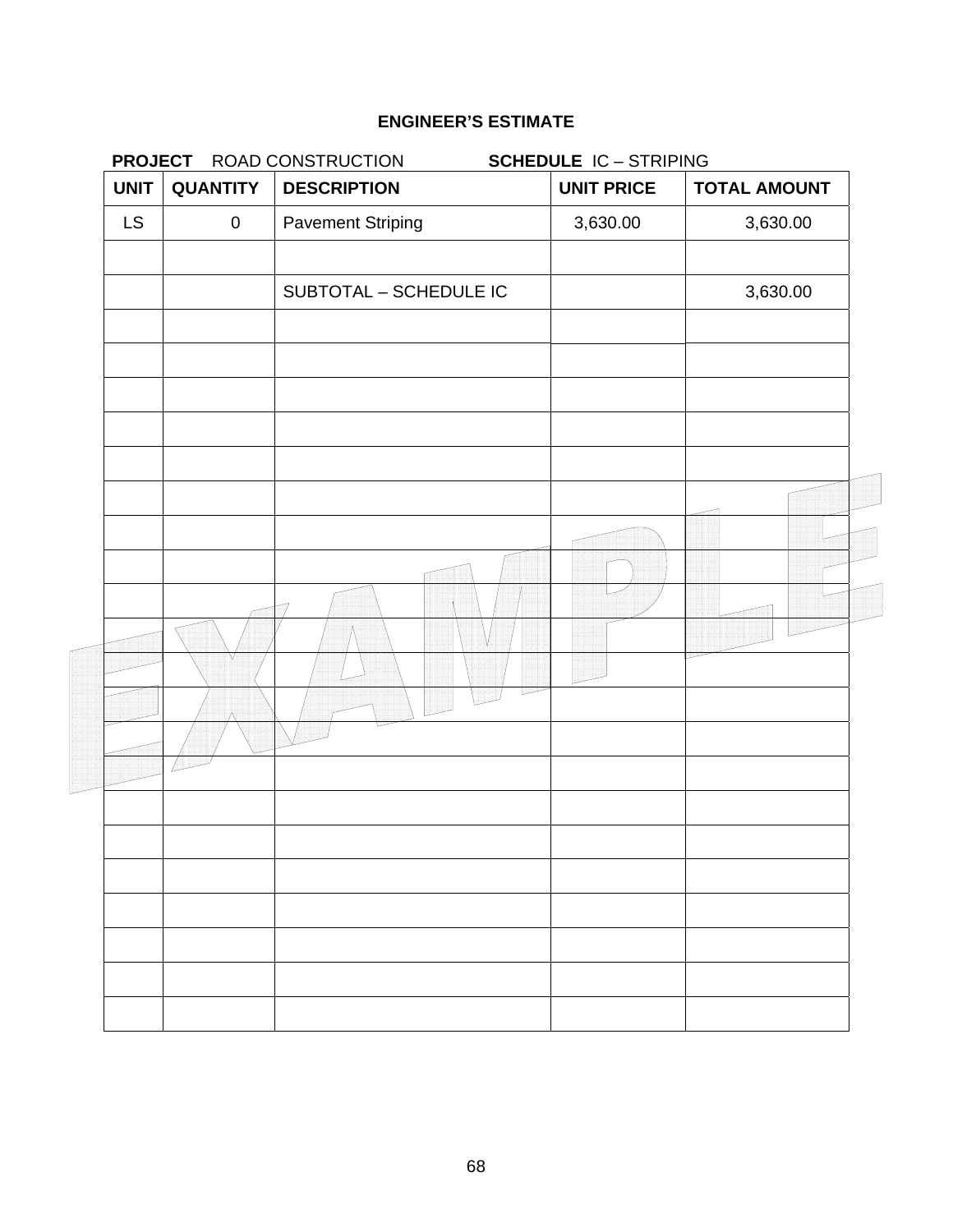**EXHIBIT S**

#### **Engineering Inspections MAINTENANCE GUARANTEE R-O-W**

BY THIS BOND WE, \_\_\_\_\_\_\_\_\_\_\_\_\_\_\_\_\_\_\_\_\_\_\_\_\_\_\_\_\_\_\_\_\_\_\_\_\_, as "PRINCIPAL", with a business address of  $\overline{a}$  and  $\overline{b}$  and  $\overline{a}$ \_\_\_\_\_\_\_\_\_\_\_\_\_\_\_\_\_\_\_\_\_\_\_\_\_\_\_\_\_\_\_\_\_\_\_, as "SURETY", with a business address of \_\_\_\_\_\_\_\_\_\_\_\_\_\_\_\_\_\_\_\_\_\_\_\_\_\_, are bound to Pasco County, Florida, a political subdivision of the State of Florida, by and thru the Board of County Commissioners, herein "COUNTY", in the sum of \$\_\_\_\_\_\_\_\_\_\_\_\_\_\_\_\_\_\_\_, for the payment of which we bind ourselves, our heirs, personal representatives, successors and assigns, jointly and severally, firmly by these presents:

WHEREAS, the above-named PRINCIPAL has obtained a Right-of-Way Use Permit No.\_\_\_\_\_\_\_, Project Name\_\_\_\_\_\_\_\_\_\_\_\_ and constructed improvements in connection with said Permit and is required to maintain all IMPROVEMENTS constructed pursuant to the Permit which consist of, but are not necessarily limited to, roads, drainage, sewer and water lines, and all other IMPROVEMENTS delineated per the County-approved cost estimate dated \_\_\_\_\_\_\_\_\_\_ in connection with the above said Permit herein "IMPROVEMENTS."

NOW, THEREFORE, THE CONDITION OF THIS BOND is that if, for a period of \_\_\_ years, commencing on the date of acceptance by the Board of COUNTY Commissioners of this bond (herein "Maintenance Period"), for the IMPROVEMENTS, PRINCIPAL:

- 1. Shall in all respects maintain all the IMPROVEMENTS to the standards of the Pasco County Land Development Code and all other applicable federal and state laws and all other ordinances, codes, regulations, terms and conditions pertaining to the condition of the said Permit; and
- 2. Repairs or replaces all IMPROVEMENTS which are found by the COUNTY Engineering Services Director, or his designee, not to comply with federal and state laws and COUNTY ordinances, codes, regulations, terms and conditions pertaining to the approval of said plat, or which are found to be deficient in materials, workmanship, or structural integrity under COUNTY, State, or Federal regulations, whichever may be applicable, or industry standards; and
- 3. Submits a written request for an inspection of improvements to the Pasco COUNTY Engineering Inspections Division not before ninety (90) days prior to the termination of the completion of the Maintenance Period, or any different time agreed to by the Board of County Commissioners; and
- 4. Pays all costs and expenses incurred for, or incidental to, compliance with the requirements of this Bond and maintenance of the IMPROVEMENTS.

then this obligation shall be void. Otherwise, it remains in full force and effect.

Said SURETY, for value received, hereby stipulates and agrees that no change involving an extension of time, alterations, or additions to the terms of the IMPROVEMENTS to be made hereunder; or in the plans, specifications and schedules covering the same; shall in any way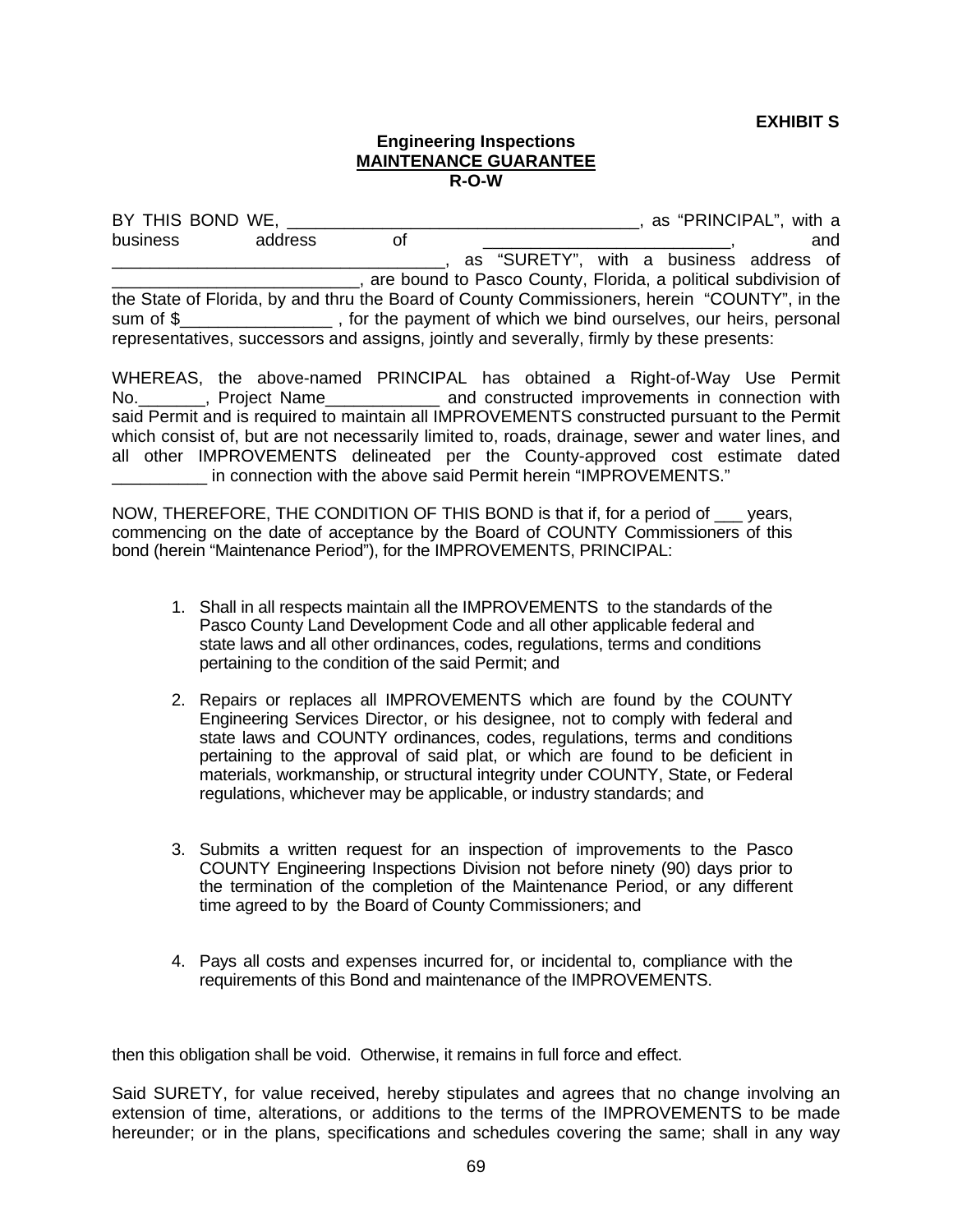affect the obligation of the said SURETY on this bond, and the SURETY does hereby waive notice of any such changes.

IT IS FURTHER understood that should the COUNTY be required to institute legal proceedings in order to collect any funds under this bond, venue shall be exclusively in Pasco County, Florida, and PRINCIPAL shall be responsible for any and all attorney's fees and court costs incurred by the COUNTY.

IN WITNESS WHEREOF, the PRINCIPAL and the SURETY have caused these presents to be duly executed this day of \_\_\_\_\_\_, \_\_\_\_\_\_.\*\*

|                                                 | $\star$    |
|-------------------------------------------------|------------|
| <b>Authorized Signature</b>                     |            |
| <b>Printed Name</b>                             |            |
| Title                                           |            |
| SURETY: New York Products and SURETY:           | $^{\star}$ |
| BY: ____________<br><b>Authorized Signature</b> |            |
| <b>Printed Name</b>                             |            |
| <b>Title</b>                                    |            |
|                                                 |            |

\*both principal and surety signatures must be notarized

\*\* duration of the bond must be length of the maintenance period plus six months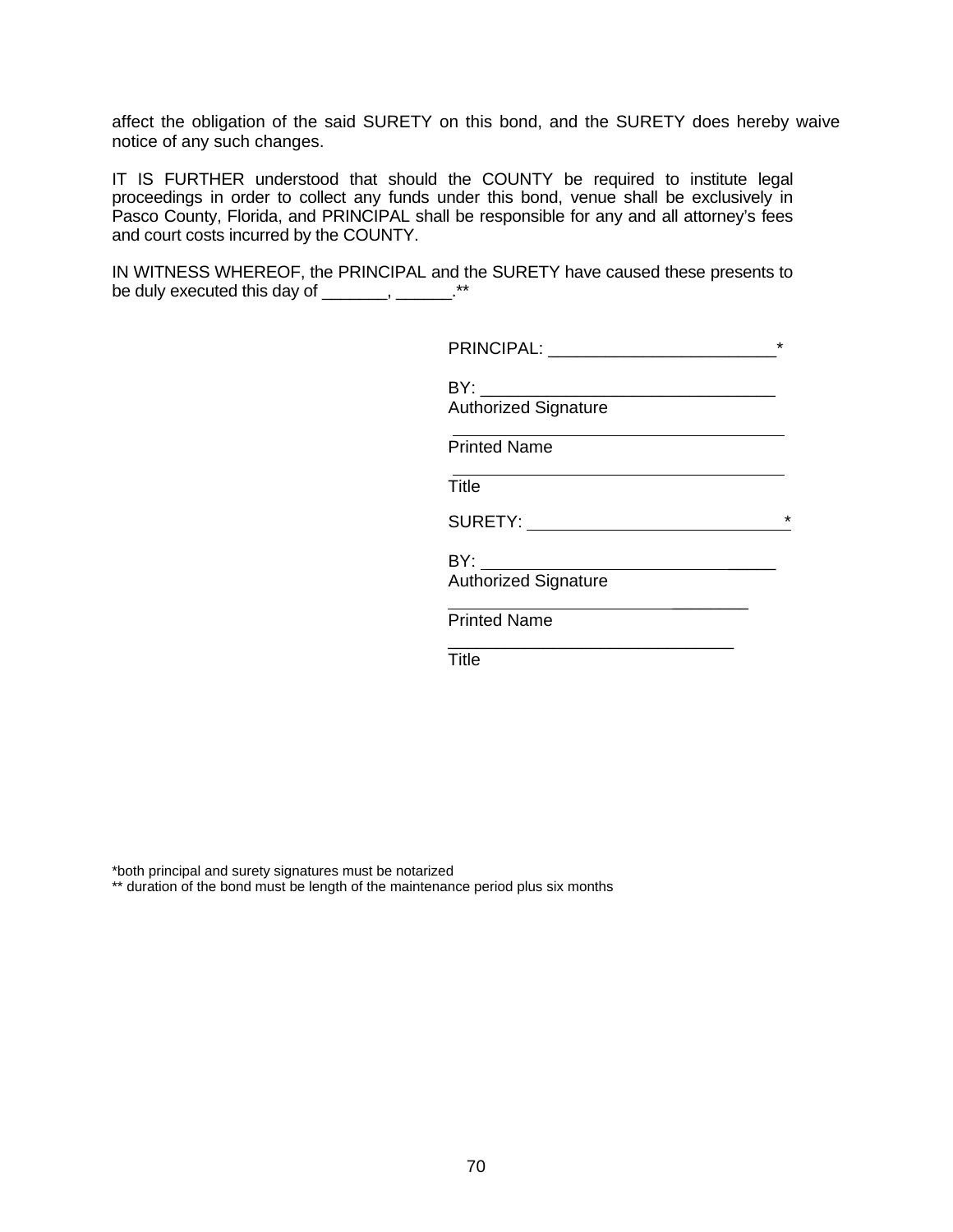**EXHIBIT T** 

#### **Engineering Inspections MAINTENANCE GUARANTEE ROW**

IRREVOCABLE LETTER OF CREDIT NO.  $\qquad \qquad$  Issue Date

#### **BENEFICIARY APPLICANT**

Pasco County Board of Name **County Commissioners Business Address Business Address** 7530 Little Road New Port Richey, FL 34654 **AMOUNT** 

#### **ISSUING INSTITUTION**

Name Address

Board of County Commissioners:

|                                                         |                                             |  |  |  |  |  |  |  |  | We, as issuing institution, hereby establish our Irrevocable Letter of Credit in favor of and for the |
|---------------------------------------------------------|---------------------------------------------|--|--|--|--|--|--|--|--|-------------------------------------------------------------------------------------------------------|
| account of                                              |                                             |  |  |  |  |  |  |  |  | (herein "Applicant")                                                                                  |
| up to the aggregate sum of                              |                                             |  |  |  |  |  |  |  |  | which amount is                                                                                       |
| payable to you at sight of your draft drawn at sight on |                                             |  |  |  |  |  |  |  |  |                                                                                                       |
|                                                         | and accompanied by the following documents: |  |  |  |  |  |  |  |  |                                                                                                       |

 Notarized statement by the County Engineering Services Director or Acting County Engineering Services Director of Pasco County stating that either: **1)** the Applicant has failed to maintain all required, approved Improvements which were installed or constructed in connection with Right-of-Way Use Permit No. . Project Name\_\_\_\_\_\_\_\_\_\_\_ and all other Improvements delineated per the COUNTY-approved cost estimate dated \_\_\_\_ in connection with said Right-of-Way Use Permit (herein "Improvements") for a period of \_\_\_\_\_ years, or any different period agreed to by the Board of County Commissioners; or **2)** the Applicant has failed to repair or replace all such Improvements found by the County Engineering Services Director, or his designee not to comply with County approvals or requirements, or found to be deficient in materials, workmanship, or structural integrity under County, State, or Federal regulations, whichever may be applicable, or industry standards; or **3)** the Applicant has failed to pay all costs and expenses incurred for or incidental to the maintenance of Improvements; or **4)** the Applicant has failed to submit a written request for an inspection of all Improvements to the Pasco County Engineering Services Department not before ninety (90) days prior to the termination of the maintenance period, or any different time agreed to by the Board of County Commissioners.

In the event the Board of County is required to institute legal proceedings in order to collect any funds under this document, or any amendment or extension hereof, venue shall be exclusively in Pasco County, Florida and Applicant shall be liable for attorney's fees and court costs incurred by the Board of County Commissioners.

| All drafts drawn hereunder must state "Drawn under |       |  |
|----------------------------------------------------|-------|--|
| Letter of Credit No.                               | dated |  |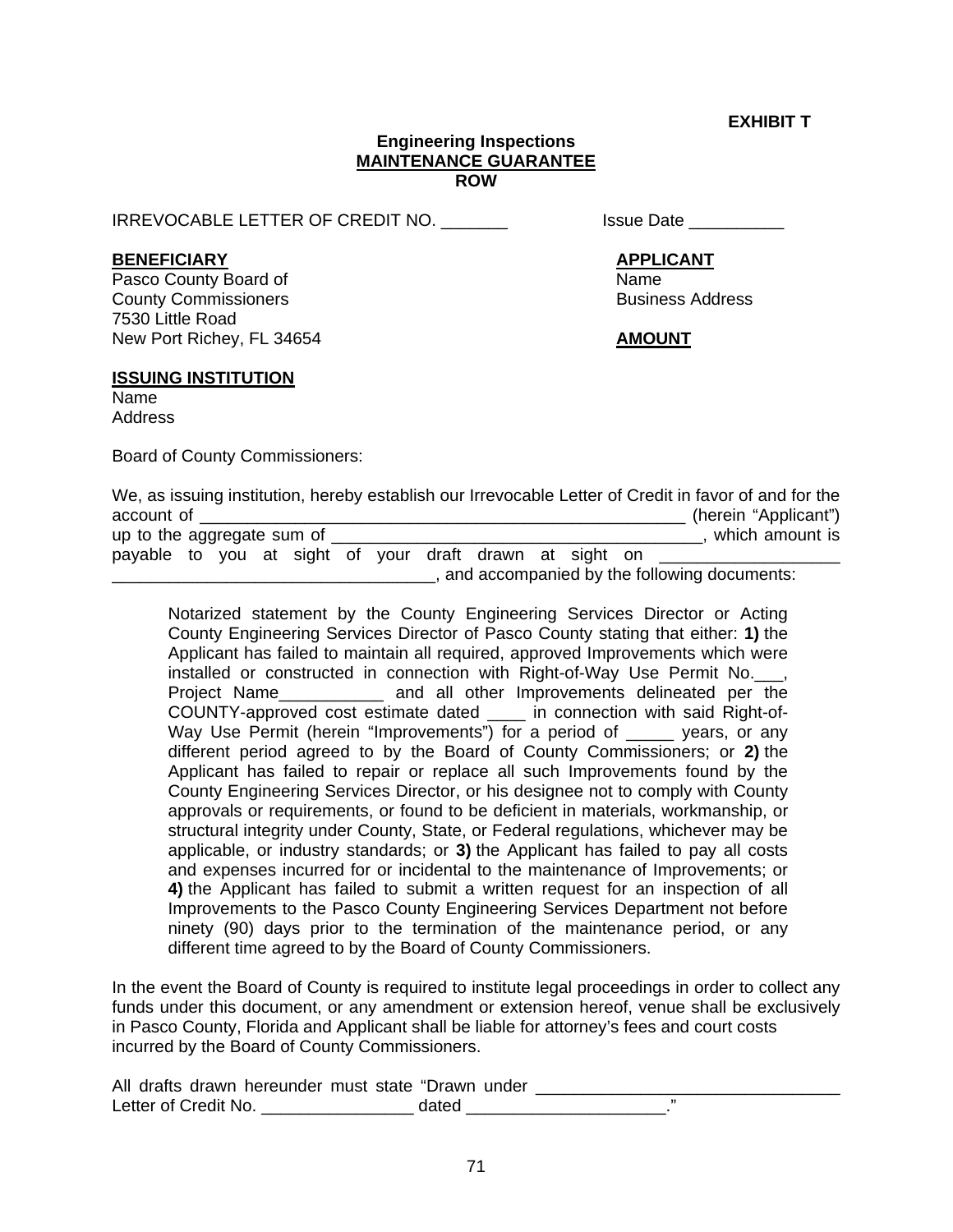Unless otherwise expressly stated, this letter of credit is subject to Florida Statutes Chapter 675 and the Uniform Customs and Practice for Documentary Credits (2007 Revision), International Chamber of Commerce Publication No. 600. In the event of a conflict Florida Statute Chapter 675 shall control.

We hereby agree that all drafts drawn in compliance with the terms of this letter of credit will be duly honored upon presentation and delivery of the documents specified above to (Bank Address).\*\*\*

|      |                                                                                       |                     |        | *            |
|------|---------------------------------------------------------------------------------------|---------------------|--------|--------------|
|      |                                                                                       | Sincerely,          |        |              |
|      |                                                                                       |                     |        | $***$        |
|      |                                                                                       | <b>Printed Name</b> |        |              |
|      |                                                                                       | <b>Title</b>        |        |              |
|      | The "Endorsements of Drafts Drawn" shown below is an integral part of this agreement. |                     |        |              |
|      | <b>ENDORSEMENTS OF DRAFTS DRAWN:</b>                                                  |                     |        |              |
| Date | Negotiated By                                                                         | (in Words)          | Amount | (In Figures) |
|      |                                                                                       |                     |        |              |
|      |                                                                                       |                     |        |              |
|      |                                                                                       |                     |        |              |

# THIS LETTER OF CREDIT SHOULD BE CANCELED AND ATTACHED TO THE LAST DRAFT.

\*Expiration date must be at least six (6) months past required maintenance period

\*\* Signature must be notarized, and must be by president or vice president

\*\*\* Must be no more than 100 miles from Pasco County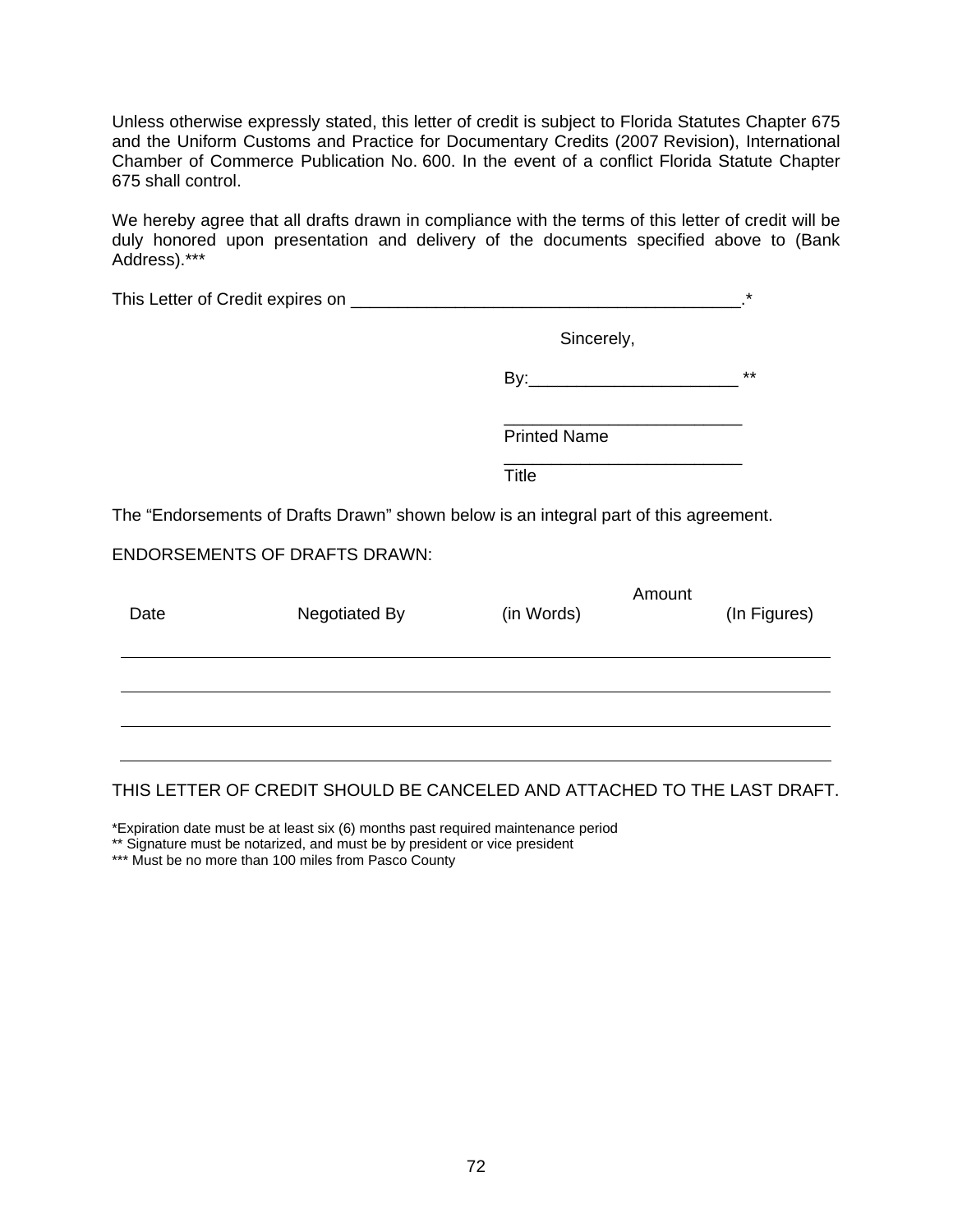## **Engineering Inspections MAINTENANCE GUARANTEE R-O-W Agreement**

This Agreement is made between \_\_\_\_\_\_\_\_\_, with a business address of\_\_\_\_\_\_\_\_\_\_\_\_, (herein "Applicant") and Pasco County, a political subdivision of the state of Florida, by and through its Board of County Commissioners (herein "County").

#### WITNESSETH:

The Applicant submits to the County the sum of \$\_\_\_\_\_\_\_\_\_\_\_\_\_\_\_\_\_, to act as a financial guarantee for maintenance of certain improvements of Right-of-Way Permit No.\_\_\_, Project Name\_\_\_\_\_\_\_\_\_\_\_\_\_\_\_\_\_\_\_\_\_, these conditions being more specifically the maintenance of any required and approved items contemplated on the County-approved cost estimate (dated\_\_\_) in connection with said Right-of-Way Permit, (herein "Improvements"); and authorizes the County to draft any amount or all of the sum above upon the occurrence of any of the following conditions in the discretion of the Engineering Services Director, or his designee:

**1)** The Applicant has failed to maintain all required, approved Improvements for a period of years, or any different period agreed to by the County; or

**2)** The Applicant has failed to repair or replace all such Improvements found by the County Engineering Services Director, or his designee not to comply with County approvals or requirements, or found to be deficient in materials, workmanship, or structural integrity under County, State, or Federal regulations, whichever may be applicable, or industry standards, or

**3)** The Applicant has failed to pay all costs and expenses incurred for or incidental to the maintenance of Improvements, or

**4)** The Applicant has failed to submit a written request for an inspection of all Improvements to the Pasco County Engineering Services Department not before ninety (90) days prior to the termination of the maintenance period, or any different time agreed to by the Board of County Commissioners.

In the event the County institutes legal proceedings in order to collect any funds under this Agreement, or any amendment, venue shall be exclusively in Pasco County, Florida and Developer shall be liable for attorney's fees and court costs incurred by the County in the event the County prevails. Prevails shall be a favorable decision by the Court of law to permit the County to use any or of the sum above for the purpose stated herein. No modifications may be made to this Agreement unless in writing and signed by the County and the Developer.

 $\overline{\phantom{a}}$  , and the contract of the contract of the contract of the contract of the contract of the contract of the contract of the contract of the contract of the contract of the contract of the contract of the contrac Printed Name

**Date Date Date** 

\* must be notarized

 $\overline{\phantom{a}}$  , and the contract of the contract of the contract of the contract of the contract of the contract of the contract of the contract of the contract of the contract of the contract of the contract of the contrac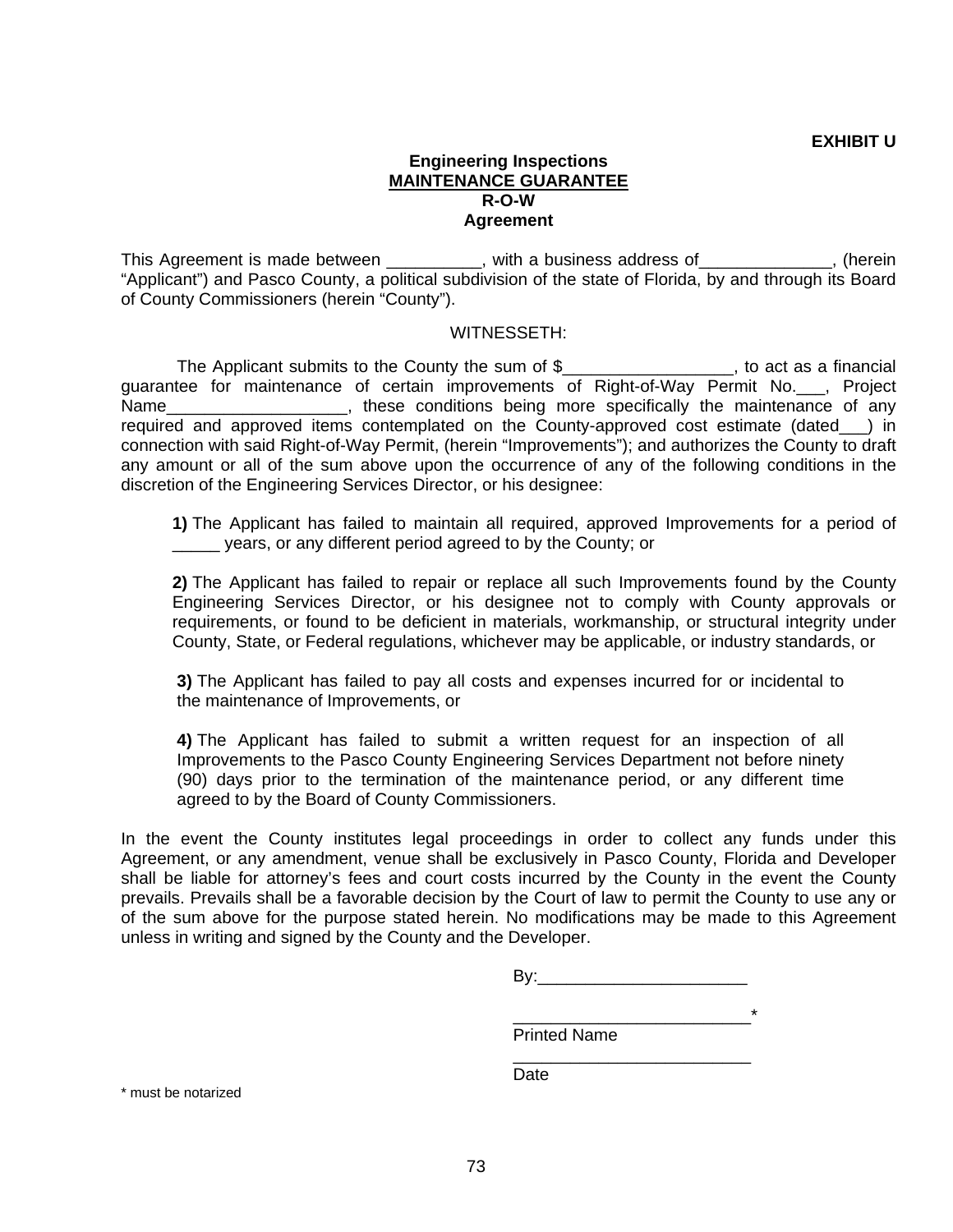# **X. RELEASE OF ASSURANCE DOCUMENTS**

## A. Responsibility of Developer

It is the responsibility of the Developer to request a final inspection for both the performance and maintenance of improvements.

## 1. 60-Day Letter

Sixty days prior to the termination of the performance period, a letter **may** be mailed to the developer informing him that a request for final inspection is due from him to the Engineering Inspections Division.

 If the developer has not requested an inspection in accordance with the timeline provided by the Code or, if not addressed in the Code, the timeline given in this Guide or any other timeline agreed to in writing by the BCC, the project and the surety will be referred to the County Attorneys Office as a default.

#### B. Assurances of Completion

As previously discussed, there are two types of assurances of completion; however, they will here be treated singularly since the requirements for release are generally the same.

# 1. Procedure of Release for Platted Improvements

At any time construction of all approved improvements has been completed, but not later than one year from date of record platting unless a longer time for completion shall be allowed by the BCC, the developer shall request in writing to be released from his/her assurance of completion.

 In addition to this written request, the following documentation will be submitted. Part of the condition of release from an assurance of completion is the submittal of an assurance of maintenance. Consequently, it is at this time, prior to BCC action for release, that the cost estimate for the maintenance guarantee must be submitted. Upon approval of the cost estimate, the assurance document is then submitted.

 The only exception to the above procedure of release is when all improvements are to be privately maintained and a variance from the Code has been granted. In this case, no assurance of maintenance cost estimate or document would be required prior to BCC action to release the assurance of completion.

# 2. Documentation Required

#### a. Inspection

1. All approved, required, and authorized improvements must be installed, completed, and pass inspection prior to the release of the assurance of completion.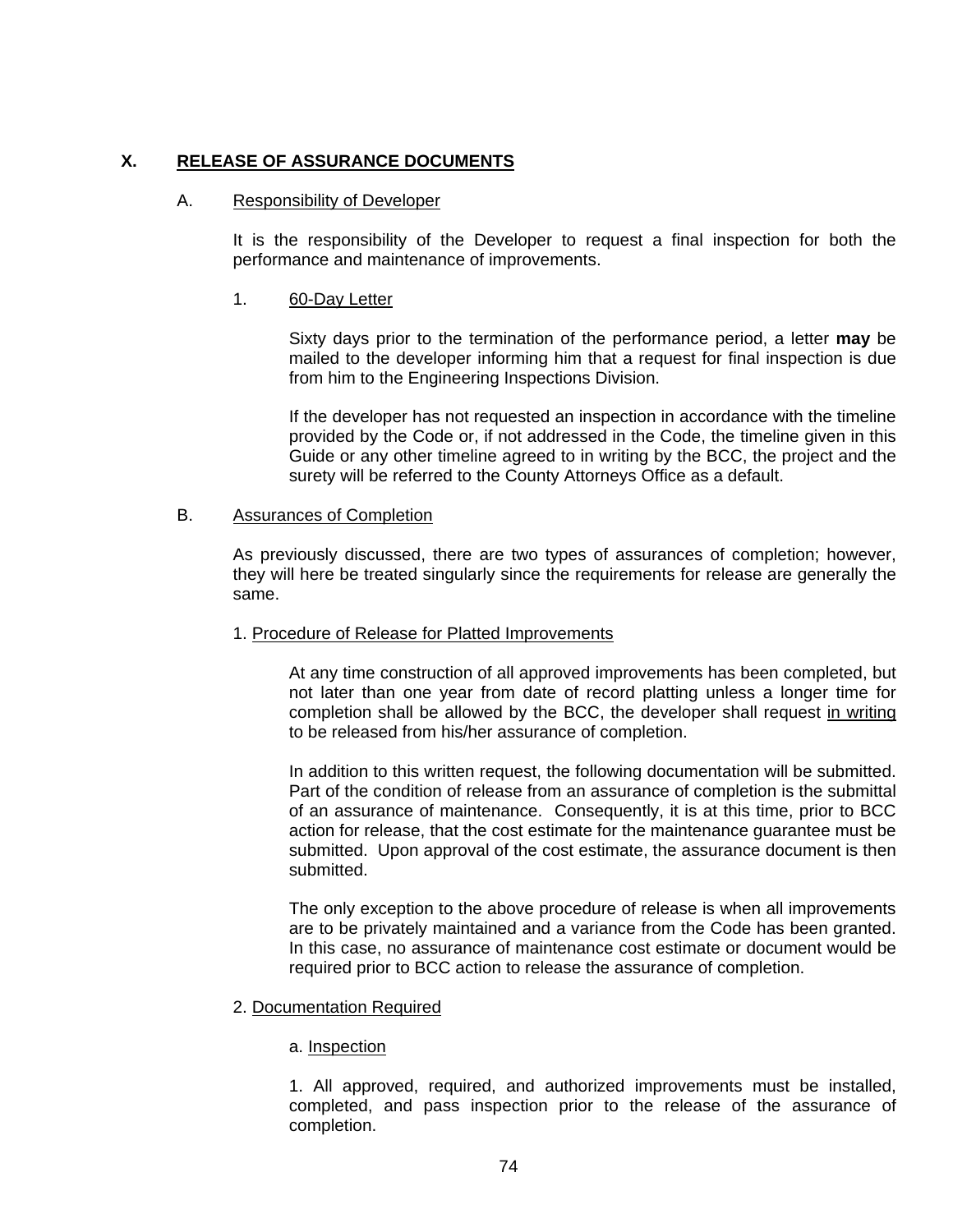2. Inspections will be conducted by a utility inspector for sanitary sewer and water distribution and a subdivision inspector covering all other improvements.

3. If the inspection is being made for the release of a partial performance guarantee, the only items to be inspected at this time are those shown on the cost estimate as incomplete. Only these improvements are inspected since the completed improvements were inspected in conjunction with accepting the partial performance guarantee.

4. In the case of a private utility owning the sanitary sewer and/or the water distribution system, the developer, or his/her engineer, is required to submit a letter from the utility company confirming the tests that were made (copies to be included) and that the installation, as completed, is acceptable.

## b. Test Reports

All required test reports must be submitted to this Department to verify completion of construction of improvements in accordance with the requirements and standards as defined in the Technical Standards and Sections 306 and 610 of the Land Development Code. Each sheet of the submitted test reports must be certified (signed and sealed) by an engineer registered in the State of Florida, at the expense of the Developer.

#### c. Record Drawings

A complete set of record drawings (cf. Section IV.C.3) must be submitted.

# d. Engineer's Certificate

Certificate is to comply with the format in **Exhibit W or X**, as applicable.

# 3. Release of Commercial Site Assurance of Completion

When all site improvements and/or deficiencies, as shown on the cost estimate, have been completed or corrected, the developer shall notify the Engineering Inspections Division and request an inspection for release. Upon receipt of a final inspection (no deficiencies), the Engineering Inspections Division will request the BCC release the performance guarantee.

4. Any other documents or items required by the County shall be required at this time.

# C. Release of Maintenance Guarantee

Since all documentation necessary to comply with the Code is required in connection with the release of the assurance of completion and acceptance of the maintenance guarantee, the only requirements are: 1) a written request for inspection within the proper timeframe required by the Code, this Guide, the maintenance guarantee or any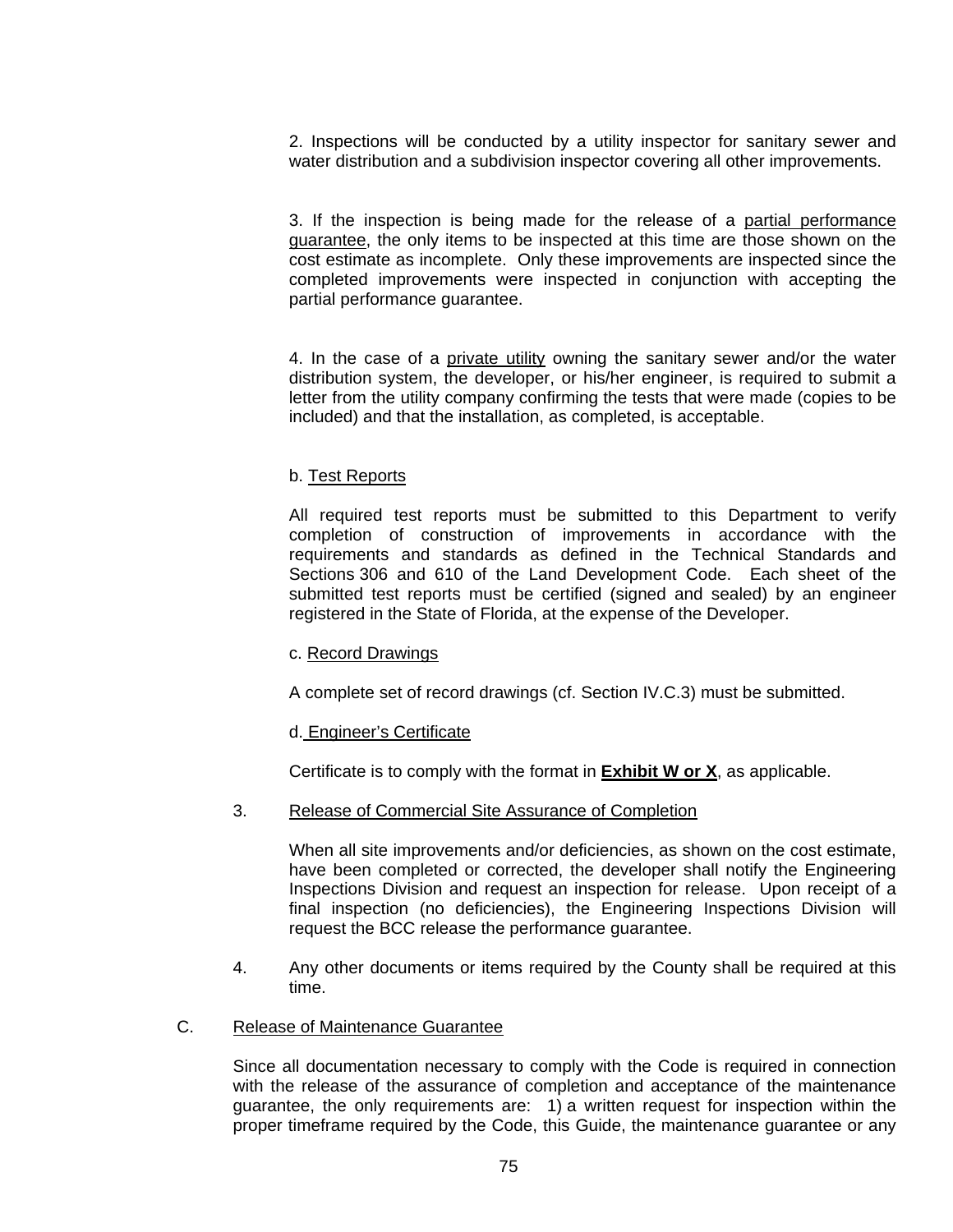other time agreed to by the BCC, and 2) a final inspection which has no deficiencies, regardless of any prior inspections.

# D. Failure to Comply with Release Requirements

Failure on the part of the developer to comply with the completion of improvements, correction of deficiencies, or submission of required documents will result in the Engineering Inspections Division requesting the BCC to claim against the posted assurance.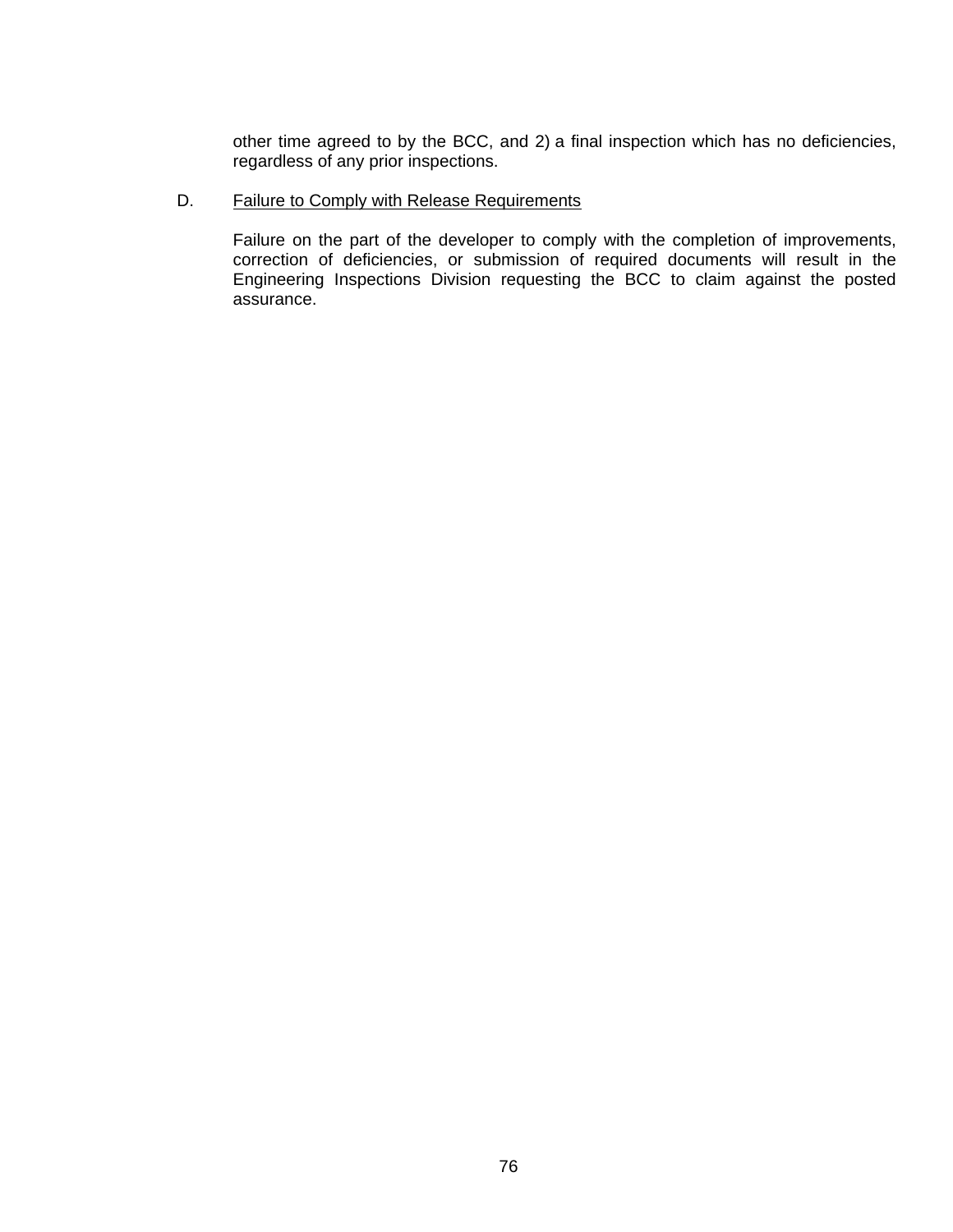### **EXHIBIT V**

## **SPECIFICATIONS FOR DESIGN AND INSTALLATION BY DEVELOPERS OF TRAFFIC CONTROL DEVICES ON COUNTY ROADS**

#### 1. Purpose

These specifications have been developed to provide developers with a uniform system for installation of traffic control devices on the County road system. A uniform system provides for reduced maintenance costs and a high standard of visibility for drivers. All required traffic control devices shall be installed by the developer of the project.

#### 2. Florida State Statute 316.0745

- 2.1. Any and all traffic control devices installed on the County road system shall conform to Florida State Statute 316.0745, Uniform Signals and Devices.
- 2.2. This statute requires that all devices conform to FDOT specifications. The FDOT has adopted the *Federal Manual on Uniform Traffic Control Devices* as the standards to be used in the State of Florida.

#### 3. Pavement Markings

- 3.1. All pavement markings shall be thermoplastic or preformed tapes; raised pavement markers shall be Class "B."
- 3.2. Pavement markings and raised pavement markers shall be installed on all roads classified other than residential with an ADT greater than 500 vehicles, or if other conditions exist that require pavement markings (see MUTCD, Section 3B-1).

## 4. Traffic Control Signs

- 4.1. All sign blanks shall be of a type currently certified by the FDOT for use in the State of Florida.
- 4.2. All sign faces shall be high-intensity grade and of a type currently certified by the FDOT for use in the State of Florida.
- 4.3. All signs shall be no less than the standard size as specified by the *Federal Manual on Uniform Traffic Control Devices*. No minimum size signing shall be accepted. Larger signs shall be used when required by design, speed, etc.
- 4.4. Street name signs shall be six inches on local roads and nine inches on collector and arterial roads. Six-inch signs shall have four-inch Series C letters and nineinch signs shall have six-inch Series B letters.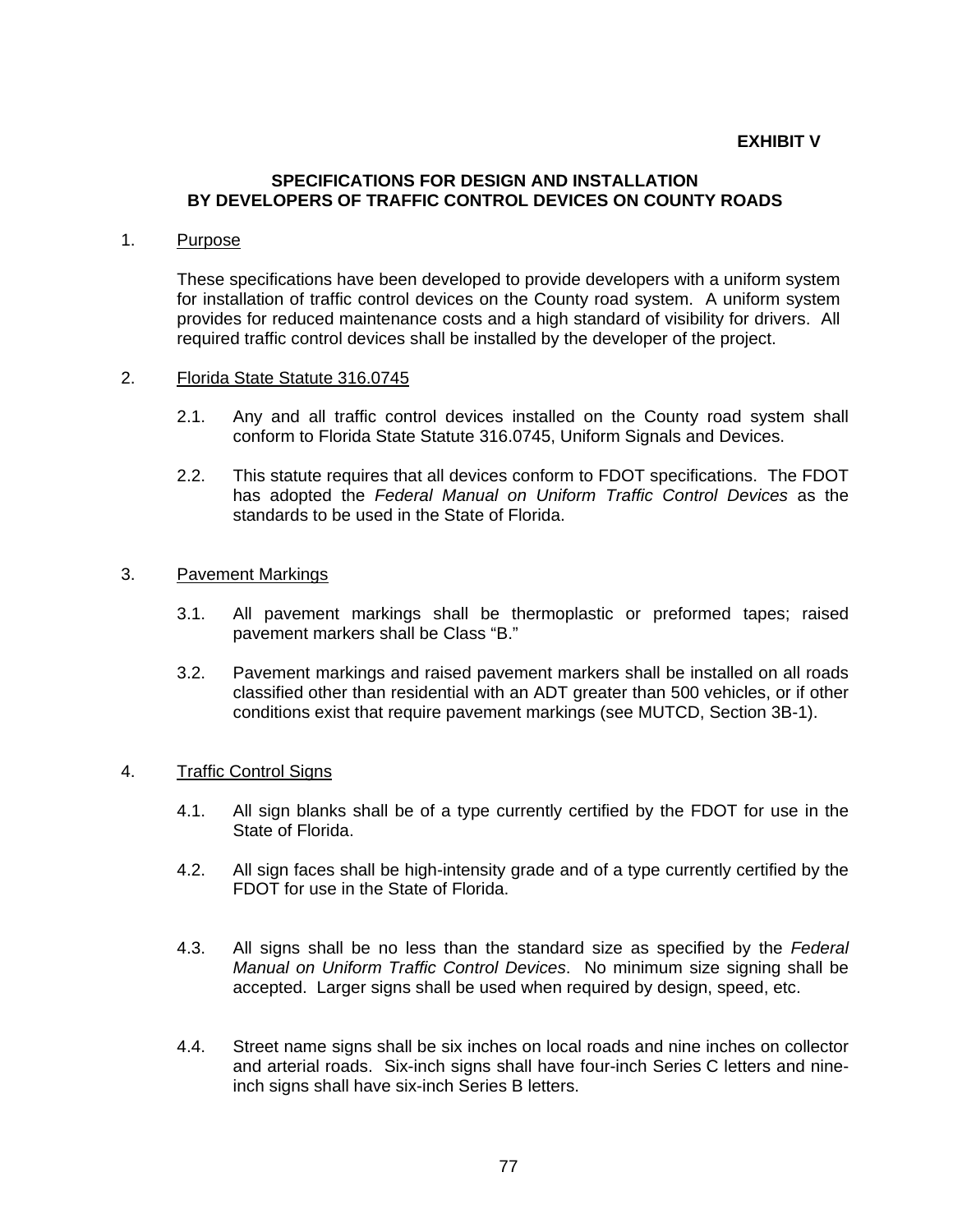4.5. On roads to be maintained by Pasco County, all signs other than street names shall be date coded with a yellow reflective label affixed to the back of the sign. It will be punched to show month, day, and year of installation (see sample label). Alternate label designs providing the date code information may be used if a sample is submitted and approved by Pasco County prior to installation.

Sample Label: Size 2" X 4"



- 4.6. All post systems, mounting brackets, and hardware shall be of a type currently in use by the Pasco County Road and Bridge Department and currently certified by the FDOT for use in the State of Florida. Alternative systems, etc., shall only be used if approved by the County Engineer.
- 5. Certification of Materials
	- 5.1. All traffic control devices and materials shall be on the current FDOT approved products list. Proof of certification is required for all traffic control devices.
	- 5.2. A Traffic Control Devices Submittal Data Form shall be submitted for approval prior to installation of any traffic control devices. No traffic control device shall be installed until the certification submittal has been approved by the Traffic Operations Division. These forms are available from the Traffic Operations Division. Copies of the approved Traffic Control Devices Submittal Data Form shall be sent to the contractor and the Engineering Inspections Division.

# 6. Traffic Control Devices Plan

- 6.1. A detailed set of plans for required traffic control devices shall be submitted for all road construction, site development, subdivision, and Right-of-Way Use Permits. These plans shall be in conformance with FDOT design standards. All plans shall be signed and sealed by a professional engineer registered in the State of Florida.
- 6.2. With the submittal of final plans to the Development Review Division, two additional sets of the traffic-control plan portion of the entire plan shall be submitted. These two sets will be forwarded to the Traffic Operations Division.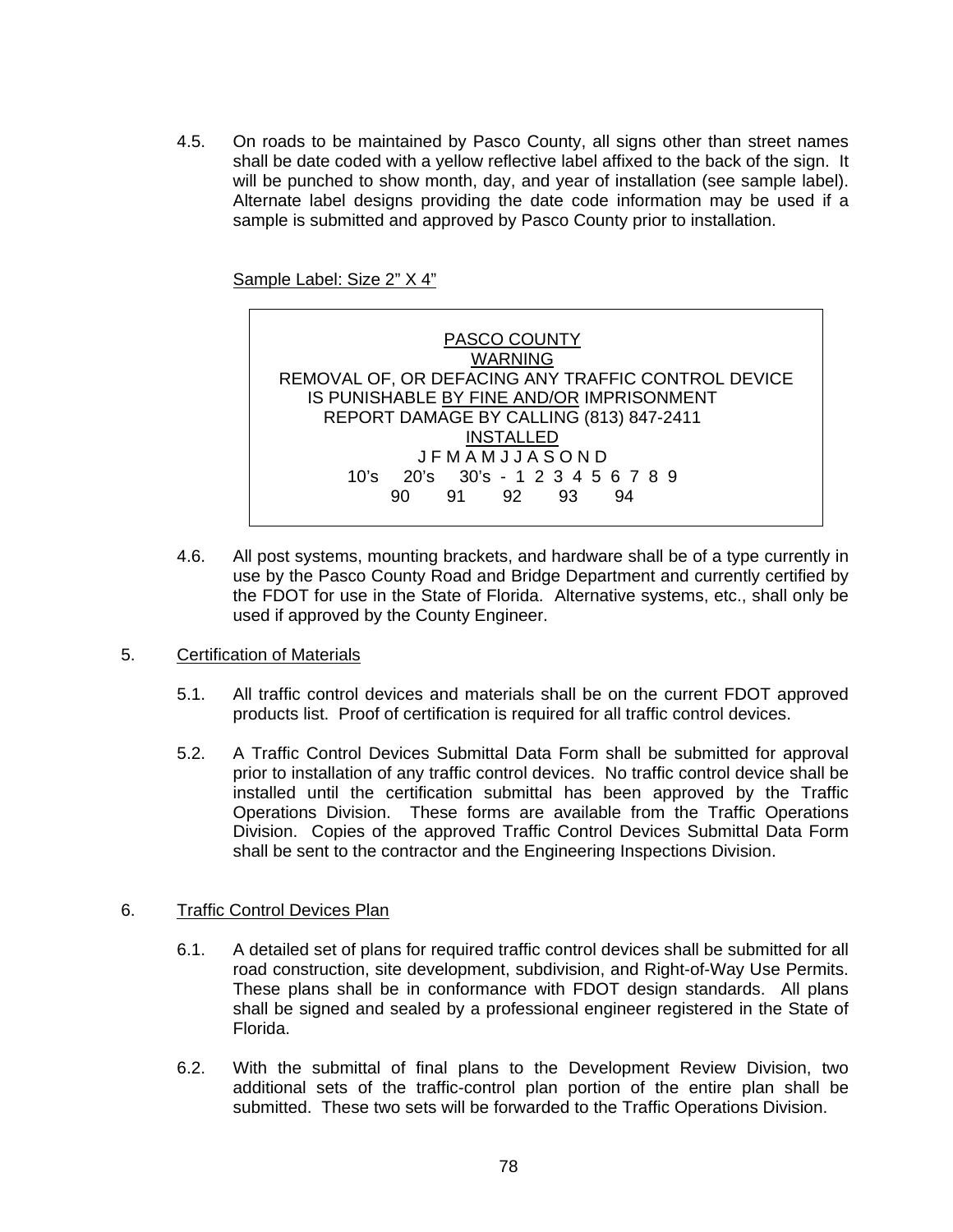## 7. Cost Estimate

An engineer's cost estimate shall be required for all proposed traffic-control devices. The estimate shall be provided in conjunction with the Traffic Control Devices Submittal Data Form (see Section 5.2).

#### 8. Inspection and Acceptance

- 8.1. Upon completion of the installation of the traffic control devices, the contractor shall call the Engineering Inspections Division for an inspection at (727) 834-3670.
- 8.2. The inspection shall be made by Pasco County Traffic Operations.
- 8.3. An inspection report shall be made by the Engineering Inspections Division. Copies of the report shall be sent to the engineer and the developer.
- 8.4. No roadway shall be open to the public until all traffic control devices have been inspected and accepted by Pasco County.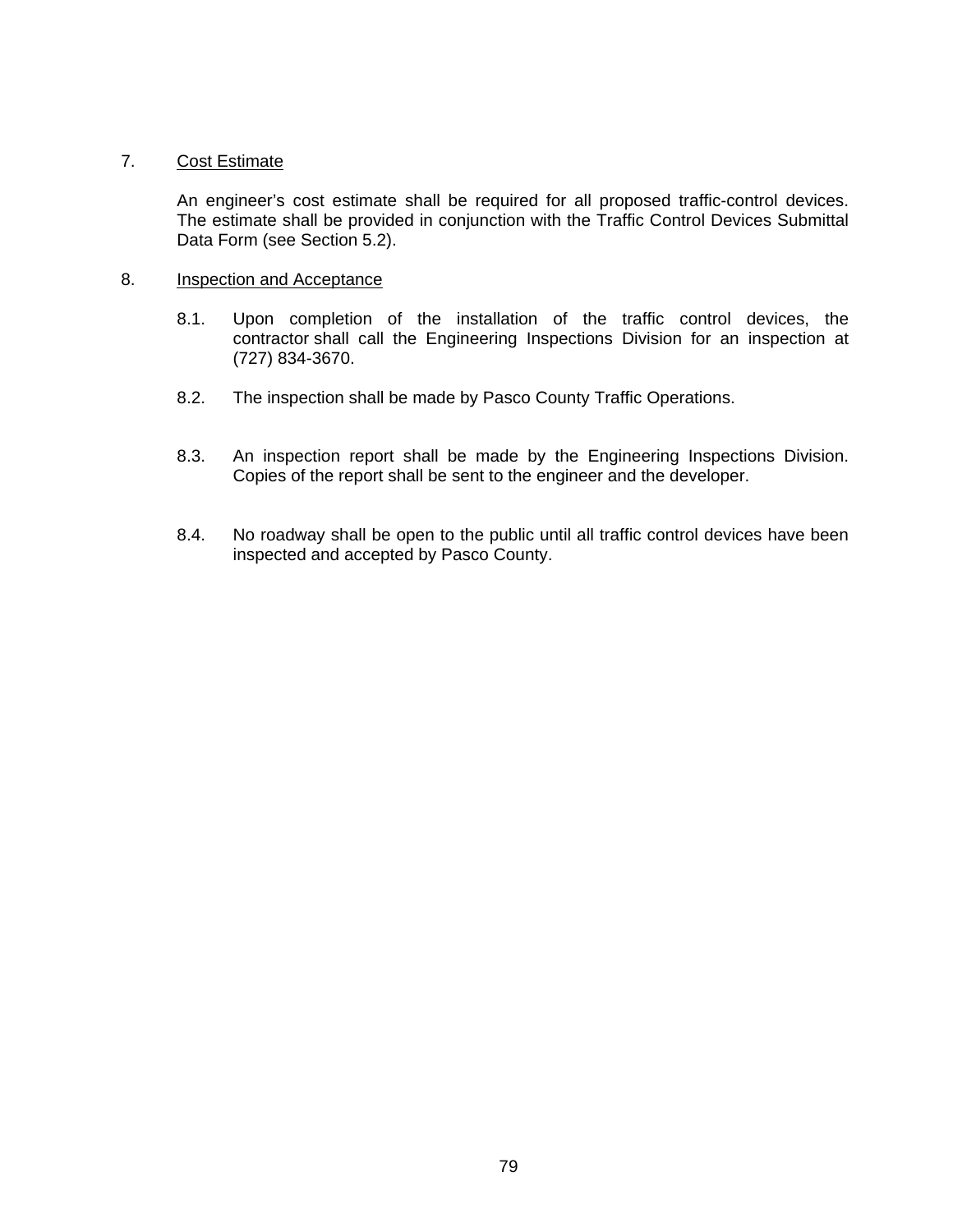#### **EXHIBIT W**

# **ENGINEER'S CERTIFICATE Completion of Improvements**

STATE OF FLORIDA ) ) §:

COUNTY OF PASCO )

I, \_\_\_\_\_\_\_\_\_\_\_\_\_\_\_\_\_\_\_\_\_\_\_\_\_\_\_\_\_\_\_\_\_\_\_\_\_\_\_\_\_\_\_\_\_\_\_\_\_\_\_, a Professional Engineer registered in the State of Florida, with Registration No. \_\_\_\_\_\_\_\_\_\_\_\_\_\_\_\_, hereby certify that I have examined plat (name) \_\_\_\_\_\_\_\_\_\_\_\_\_\_\_\_\_\_\_\_\_\_\_\_\_\_\_\_\_\_\_\_\_\_\_\_\_\_\_\_\_\_\_\_\_\_ as filed by \_\_\_\_\_\_\_\_\_\_\_\_\_\_\_\_\_\_\_\_\_\_\_\_\_\_\_\_\_\_\_, located in Section \_\_\_\_\_\_\_, Township \_\_\_\_\_\_\_ South, Range \_\_\_\_\_\_, Pasco County, Florida, and the Plans and Specifications for improvements approved by the Board of County Commissioners on \_\_\_\_\_\_\_\_\_\_\_\_\_\_\_\_\_\_\_\_\_\_\_\_\_\_, pertaining to such plat, and that the improvements shown on the said Plans and Specifications have been substantially completed in accordance with the permitted construction plans and information, and any minor deviations from the Plans and Specification will not prevent the project from functioning in compliance with the requirements of Pasco County, the SWFWMD, and other applicable regulatory agencies.

 $\overline{\phantom{a}}$  , which is a set of the contract of the contract of the contract of the contract of the contract of the contract of the contract of the contract of the contract of the contract of the contract of the contract

 $\overline{\phantom{a}}$  , which is a set of the set of the set of the set of the set of the set of the set of the set of the set of the set of the set of the set of the set of the set of the set of the set of the set of the set of th

Professional Engineer (Seal)

**Date Date Date Date**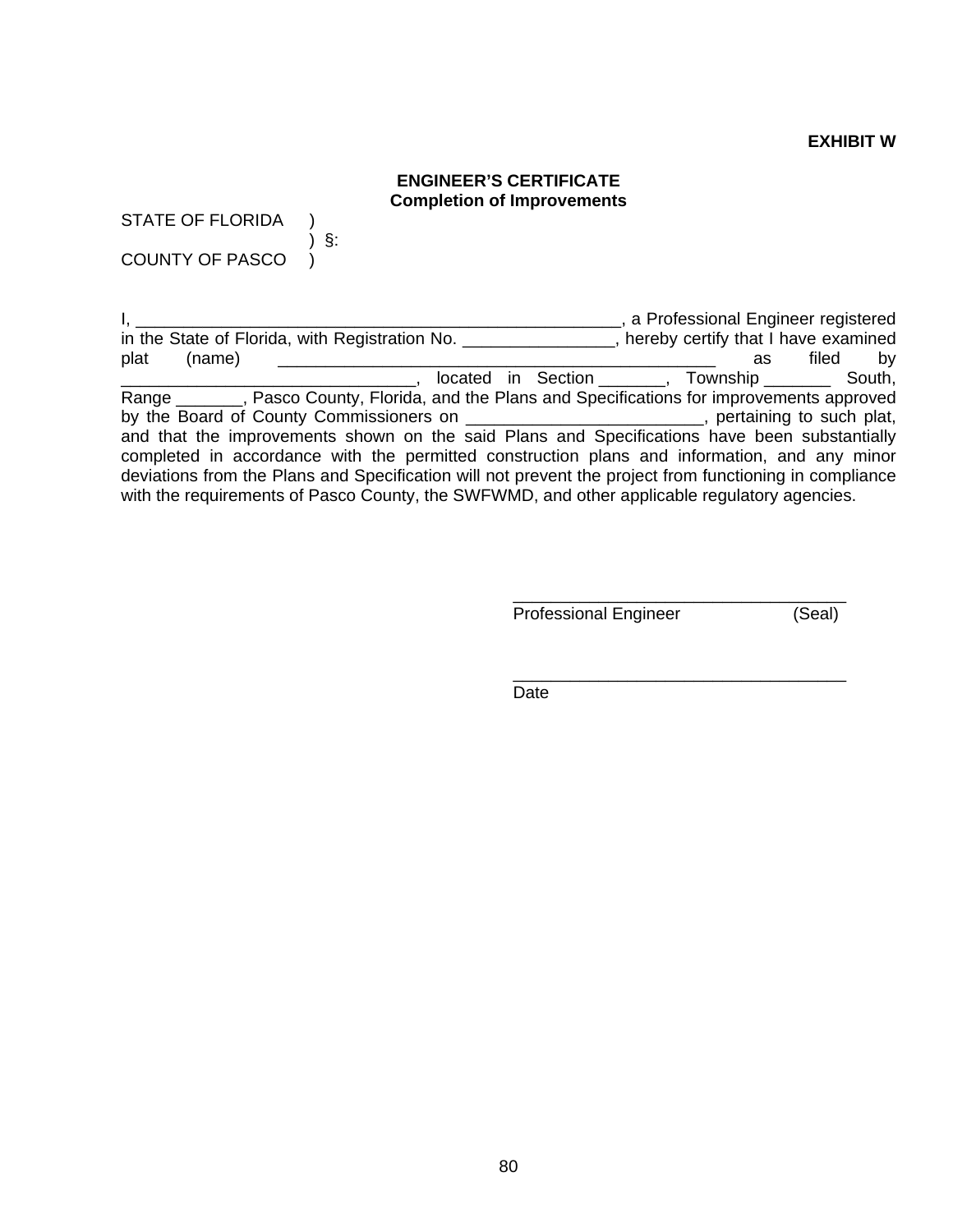# **EXHIBIT X**

# **ENGINEER'S CERTIFICATE Partial Completion of Improvements**

STATE OF FLORIDA )

) §:

COUNTY OF PASCO )

|                                                                                                         | a Professional Engineer registered      |    |          |  |
|---------------------------------------------------------------------------------------------------------|-----------------------------------------|----|----------|--|
| in the State of Florida, with Registration No. __                                                       | _, hereby certify that I have           |    |          |  |
| examined the plat of                                                                                    |                                         | as | filed by |  |
|                                                                                                         | located in Section (1), Township South, |    |          |  |
| Range ___________ East, Pasco County, Florida, and the Plans and Specifications for improvements        |                                         |    |          |  |
| approved by the Board of County Commissioners on _______________________________; and that              |                                         |    |          |  |
| the improvements shown on the said Plans and Specifications, with the exception of those items to be    |                                         |    |          |  |
| placed under a Performance Guarantee which will be in force concurrent with the Maintenance             |                                         |    |          |  |
| Guarantee, have been substantially completed in accordance with the permitted construction plans        |                                         |    |          |  |
| and information, and any minor deviations from the Plans and Specification will not prevent the project |                                         |    |          |  |
| from functioning in compliance with the requirements of Pasco County, the SWFWMD, and other             |                                         |    |          |  |
| applicable regulatory agencies.                                                                         |                                         |    |          |  |

 $\overline{\phantom{a}}$  , which is a set of the contract of the contract of the contract of the contract of the contract of the contract of the contract of the contract of the contract of the contract of the contract of the contract Professional Engineer (Seal)

**Date Date Date Date** 

 $\overline{\phantom{a}}$  , which is a set of the contract of the contract of the contract of the contract of the contract of the contract of the contract of the contract of the contract of the contract of the contract of the contract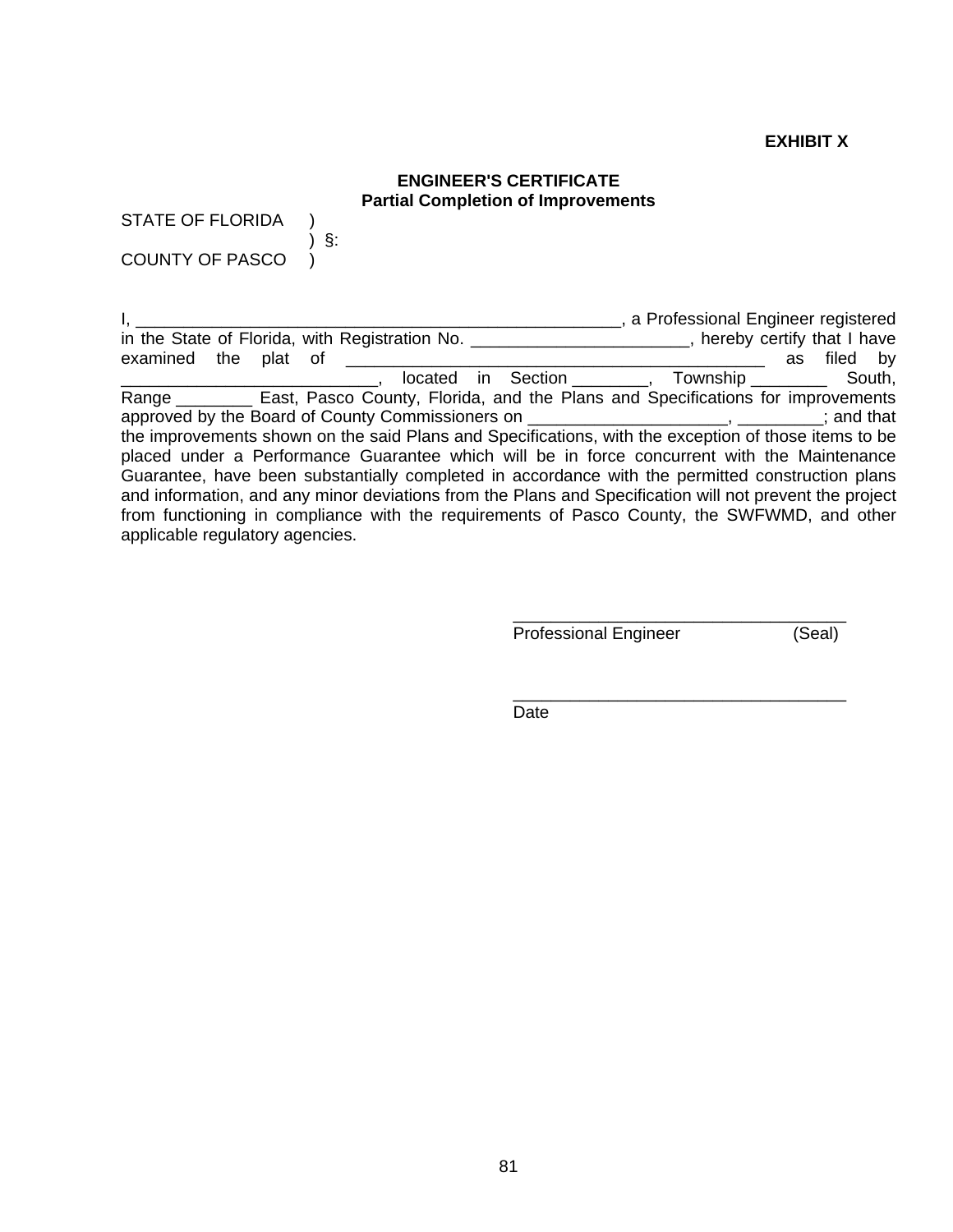# **EXHIBIT Y**

#### **SUBGRADE CERTIFICATION FORM**

STATE OF FLORIDA ) ) §: COUNTY OF PASCO )

I, 1. 1. 2008 1. 2018 1. 2018 1. 2019 1. 1. 2019 1. 2019 1. 2019 1. 2019 1. 2019 1. 2019 1. 2019 1. 2019 1. 201<br>
In the State of Florida, with Registration No. 2018 2. 2019 2. 2019 1. 2019 1. 2019 1. 2019 1. 2019 1. 2019 1 in the State of Florida, with Registration No. subgrade material has been verified to be suitable material as evidenced by subgrade test reports prepared in accordance with the Pasco County Land Development Code 610.3 H requirements and the Pasco County Engineering Services Department Testing Specifications for Construction of Roads, Storm Drainage and Utilities (October 2006 or latest edition) requirements, including the frequency of tests, for the road(s) depicted in the construction plans titled and approved by the Development Review Division/Development Review Committee, as appropriate, on \_\_\_\_\_\_\_\_\_\_\_\_\_\_\_\_\_\_\_\_\_, prior to the installation of any base material.

If only up to a certain station or phase of the road is certified, note here and cross reference with indication on the construction plan up to where certification ends for that station or phase.

 $\overline{\phantom{a}}$  , which is a set of the set of the set of the set of the set of the set of the set of the set of the set of the set of the set of the set of the set of the set of the set of the set of the set of the set of th

 $\overline{\phantom{a}}$  , which is a set of the set of the set of the set of the set of the set of the set of the set of the set of the set of the set of the set of the set of the set of the set of the set of the set of the set of th

Professional Engineer (SEAL)

**Date Date Date Date**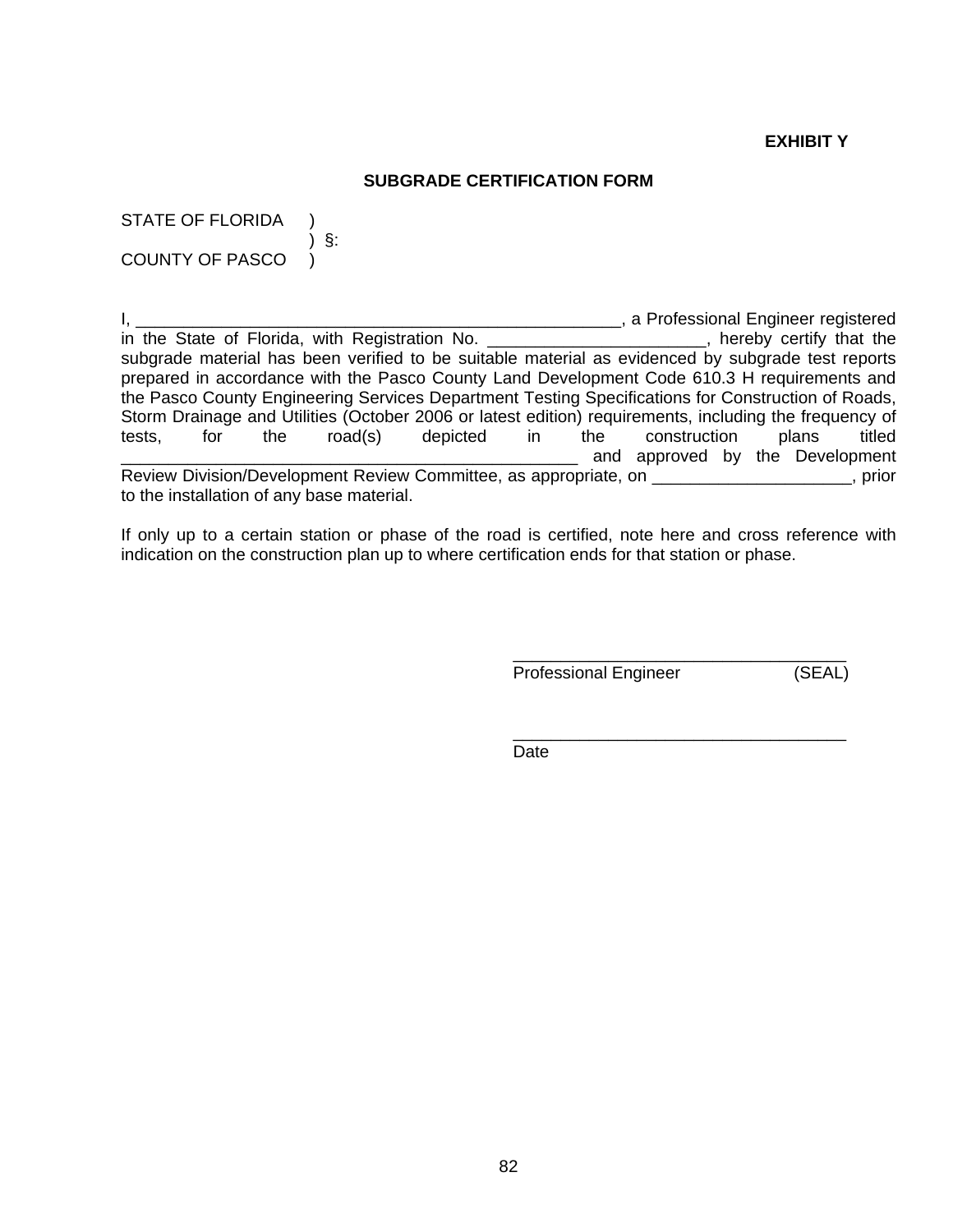# **EXHIBIT Z**

## **UNDERDRAIN CERTIFICATION FORM**

STATE OF FLORIDA ) ) §: COUNTY OF PASCO )

I, \_\_\_\_\_\_\_\_\_\_\_\_\_\_\_\_\_\_\_\_\_\_\_\_\_\_\_\_\_\_\_\_\_\_\_\_\_\_\_\_\_\_\_\_\_\_\_\_\_\_\_, a Professional Engineer registered in the State of Florida, with Registration No. \_\_\_\_\_\_\_\_\_\_\_\_\_\_\_\_\_\_\_\_\_\_\_, hereby certify that the underdrains were installed according to the Pasco County Land Development Code requirements on the road(s) project depicted in the construction plans titled \_\_\_\_\_\_\_ and approved by the Development Review Division/Development Review Committee on \_\_\_\_\_\_\_\_\_\_\_\_\_\_\_\_\_\_\_\_\_\_\_\_\_\_\_\_\_\_\_\_ prior to the installation of any asphalt.

If only up to a certain station or phase of the road is certified for underdrains, note here and cross reference with indication on the construction plan up to where certification ends for that station or phase.

Professional Engineer (SEAL)

 $\overline{\phantom{a}}$  , which is a set of the set of the set of the set of the set of the set of the set of the set of the set of the set of the set of the set of the set of the set of the set of the set of the set of the set of th

DATE

 $\overline{\phantom{a}}$  , which is a set of the set of the set of the set of the set of the set of the set of the set of the set of the set of the set of the set of the set of the set of the set of the set of the set of the set of th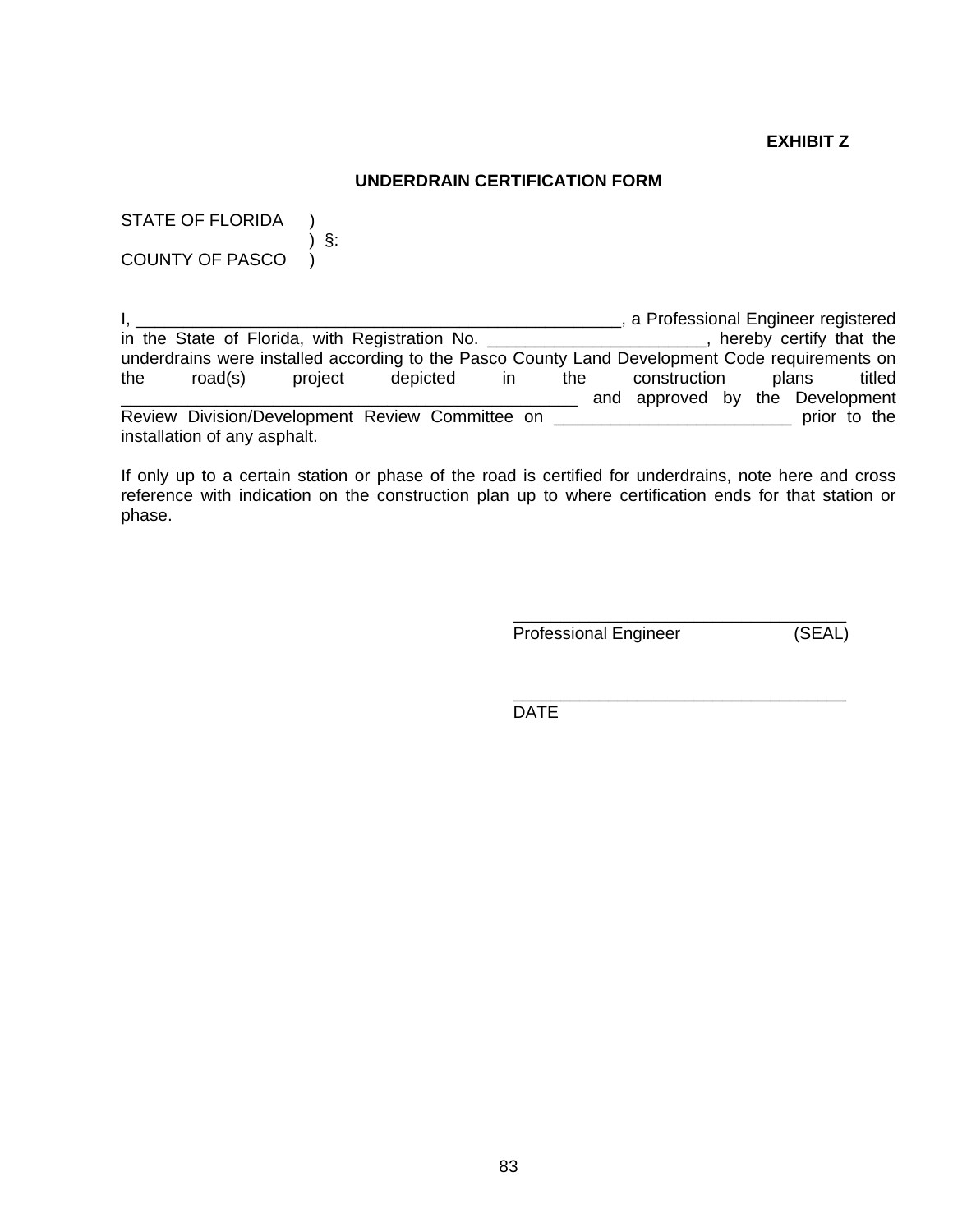TO: Pasco County Board of County Commissioners 7530 Little Road New Port Richey, FL 34654

#### MEMORANDUM OF UNDERSTANDING

This Memorandum of Understanding is tendered to the Pasco County Board of Commissioners as part of an alternative proposal for the assurance or guarantee of maintenance of streets, drainage and other County required, approved, or dedicated improvements in \_\_\_\_\_\_\_\_\_\_\_\_\_\_\_\_\_\_\_\_\_\_\_\_\_\_\_\_\_\_\_\_\_\_\_\_\_\_\_\_\_\_\_\_\_\_\_\_\_\_\_\_\_\_\_\_\_\_\_\_\_\_\_\_\_\_\_\_\_\_\_\_\_\_.

This proposal, submitted in accordance with Section 306.13 of the Pasco County Land Development Code, is necessary to avoid undue hardship to **entitled as a manual contained as a** 

\_\_\_\_\_\_\_\_\_\_\_\_\_\_\_\_\_\_\_\_\_\_, developer (hereafter "DEVELOPER"). Specifically, the proposal embodies the following:

- 1. DEVELOPER agrees to post a maintenance bond in an amount equal to twenty-five (25) percent of the estimated cost of making all required or dedicated improvements.
- 2. DEVELOPER agrees to assume the primary responsibility and duty to maintain all County required, approved, and/or dedicated improvements (including platted roads and drainage improvements) in  $\blacksquare$ year period, as calculated under the Pasco County Land Development Code.
- 3. DEVELOPER agrees to indemnify, defend, protect, and hold harmless Pasco County from all claims which arise or may arise as a result of or due to the failure of DEVELOPER to carry out or perform its primary responsibility and duty to maintain all required, approved, and/or dedicated improvements in

DEVELOPER acknowledges that in consideration of the foregoing agreements by DEVELOPER, the Pasco County Board of County Commissioners has, or will have, accepted the platted roads and drainage improvements in

\_\_\_\_\_\_\_\_\_\_\_\_\_\_\_\_\_\_\_\_\_\_\_\_\_\_\_\_\_\_\_\_\_\_\_\_\_\_.

\_\_\_\_\_\_\_\_\_\_\_\_\_\_\_\_\_\_\_\_\_\_\_\_\_\_\_ for continuous maintenance, solely for the purpose of allowing the DEVELOPER to satisfy Veterans Administration requirements imposed upon the said DEVELOPER as a condition to the guarantee of or provision of loans to the said DEVELOPER, provided, however, that nothing contained herein shall be construed to abrogate the DEVELOPER'S maintenance responsibility as set forth in Paragraph 2 above.

 $\overline{\phantom{a}}$  , which is a set of the contract of the contract of the contract of the contract of the contract of the contract of the contract of the contract of the contract of the contract of the contract of the contract

By: \_\_\_\_\_\_\_\_\_\_\_\_\_\_\_\_\_\_\_\_\_\_\_\_\_\_\_\_\_\_\_\_

Witnesses:

\_\_\_\_\_\_\_\_\_\_\_\_\_\_\_\_\_\_\_\_\_\_\_\_\_\_\_\_\_\_\_\_\_\_\_\_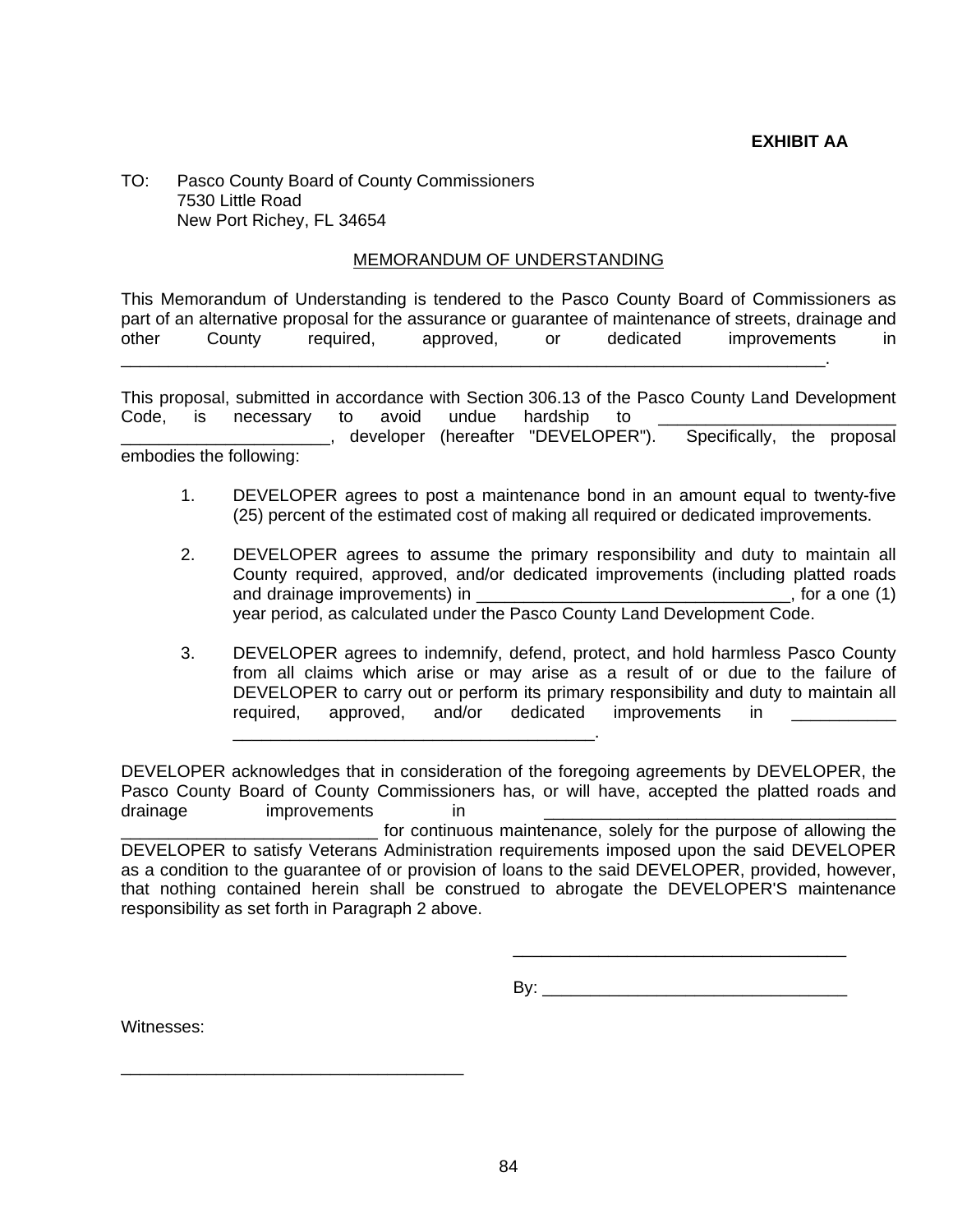# **XI. COMMUNITY DEVELOPMENT DISTRICTS (CDD)**

It is required by the Land Development Code Section 306, that if record platting is to be done before all approved, required, and authorized improvements are complete an assurance of completion shall be given to the County. At such time as all improvements are completed, an assurance of maintenance shall be given to the County for those improvements that are to be eventually County-maintained. Community Development Districts, local units of specialpurpose government established pursuant to Florida Statute Chapter 190, must also provide a financial guarantee to the County before recording platted improvements.

Community Development Districts may post any of the guarantees listed herein, and may also certify funds raised from bonds and restricted to a specific project or plat as a guarantee.

# A. Bond Funds

If a CDD chooses to guarantee platted, incomplete improvements, certifying bond funds may be used. In that case, the County must be provided with:

- 1. Trustee letter stating the total amount of the bond funds
- 2. An accounting of any amount of the total funds that are currently restricted to other projects or plats
- 3. The amount that is restricted to the project or plat in the instant case
- 4. A Resolution from the CDD board stating the amount of the restricted funds, what they are restricted for (by citing plat book and page number, dated Countyapproved cost estimate and other appropriate documents), and indemnifying the County should the County incur any cost for performance or maintenance thereof.
- B. Other Funding Sources

If certified bond funds are not adequate to guarantee the project or plat other fund sources may be used concurrently, such as a performance bond or letter of credit.

# **XII. COMMON PROBLEM AREAS**

# PURPOSE

This section will define some of the reoccurring problems encountered by this Department as it relates to assurances of completion and maintenance. It is the intent of this section to assist users of the Guide from committing these errors which work against the timely review and approval of or release of assurances.

# A. Test Reports

1. None, or some, of the reports are not signed and sealed by a Florida P.E. The sealing must be an embossed seal, not a rubber stamp or photocopy.

2. Test reports are incomplete and not grouped by type of testing done; i.e., all subbase, base, asphalt, etc. Time is then spent to organize the material so it can be reviewed.

3. Unclear (or in some instances omitted) station locations where various tests, or retests, were performed.